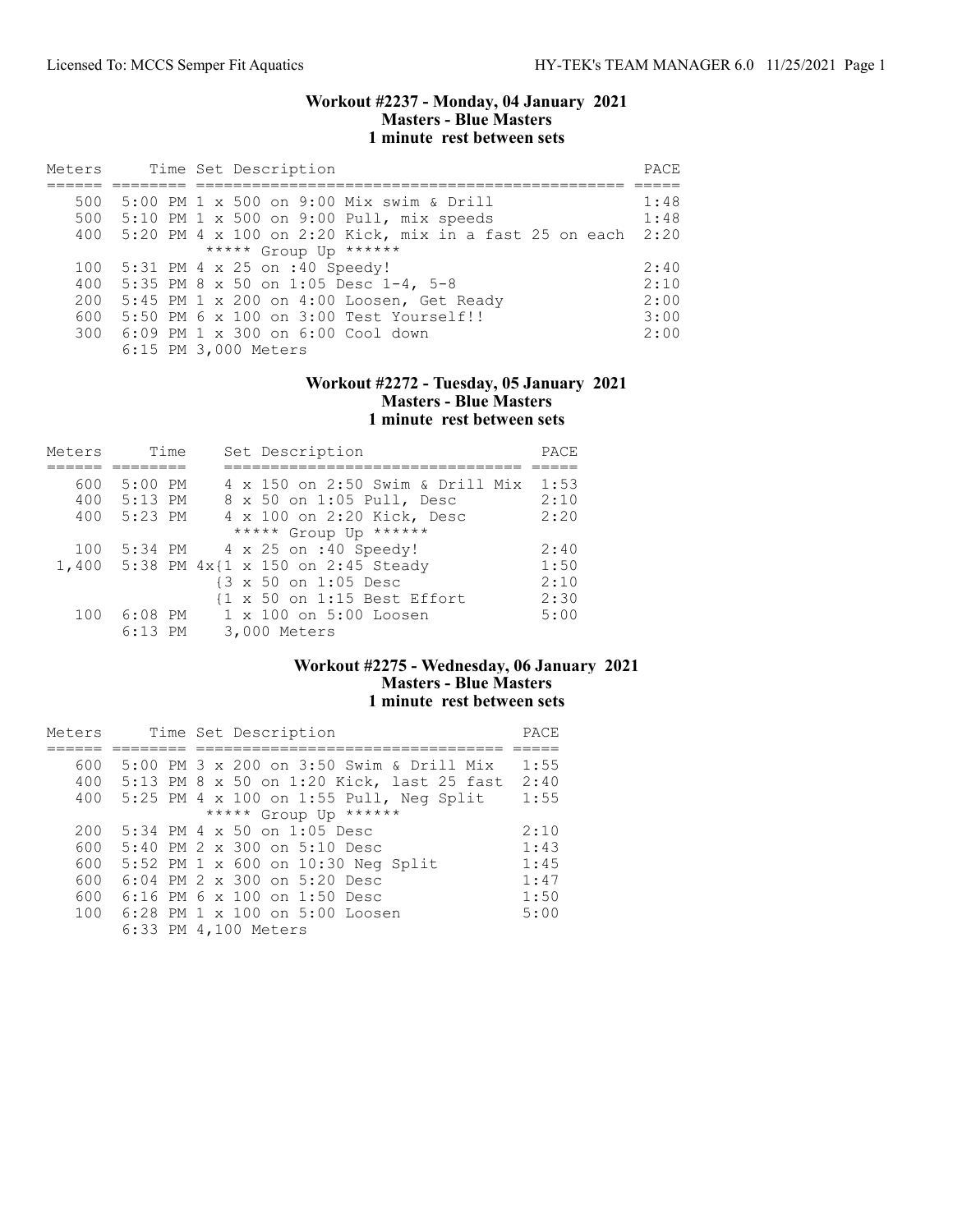### Workout #2278 - Thursday, 07 January 2021 Masters - Blue Masters 1 minute rest between sets

| Meters | Time        | Set Description                         | PACE |
|--------|-------------|-----------------------------------------|------|
|        |             |                                         |      |
| 600    | $5:00$ PM   | $6 \times 100$ on 1:55 Swim & Drill Mix | 1:55 |
|        | 400 5:13 PM | 8 x 50 on 1:20 Kick, Mix Efforts        | 2:40 |
| 400    | 5:25 PM     | 8 x 50 on 1:05 Pull, Desc               | 2:10 |
|        |             | ***** Group Up ******                   |      |
| 100    |             | 5:35 PM 4 x 25 on :40 Fast!             | 2:40 |
|        |             | 1,500 5:39 PM 2x{2 x 75 on 1:20 Desc    | 1:47 |
|        |             | {2 x 100 on 1:45 Desc                   | 1:45 |
|        |             | {2 x 150 on 2:35 Fast!                  | 1:43 |
|        |             | {1 x 100 on 2:30 Loosen                 | 2:30 |
|        |             | 6:07 PM 3,000 Meters                    |      |

## Workout #2281 - Monday, 11 January 2021 Masters - Blue Masters 1 minute rest between sets

| Meters | Time Set Description                        | PACE |
|--------|---------------------------------------------|------|
|        |                                             |      |
| 600    | 5:00 PM 3 x 200 on 3:55 Swim & Drill Mix    | 1:58 |
| 400    | 5:13 PM 8 x 50 on 1:20 Kick, last 25 faster | 2:40 |
| 400    | 5:25 PM 4 x 100 on 1:55 Pull, Desc          | 1:55 |
|        | ***** Group Up ******                       |      |
| 200    | 5:34 PM 4 x 50 on 1:05 Desc                 | 2:10 |
| 450    | 5:40 PM 6 x 75 on 1:20 2 Fast, 1 Easy       | 1:47 |
| 450    | 5:49 PM 6 x 75 on 1:25 2 Fast, 1 Easy       | 1:53 |
| 450    | 5:59 PM 6 x 75 on 1:30 2 Fast, 1 Easy       | 2:00 |
| 100    | 6:09 PM 1 x 100 on 5:00 Loosen              | 5:00 |
|        | 6:14 PM 3,050 Meters                        |      |

# Workout #2284 - Tuesday, 12 January 2021 Masters - Blue Masters 1 minute rest between sets

| Meters |  | Time Set Description                       | PACE |
|--------|--|--------------------------------------------|------|
|        |  |                                            |      |
| 600    |  | 5:00 PM 2 x 300 on 5:55 Swim & Drill Mix   | 1:58 |
| 400    |  | 5:13 PM 8 x 50 on 1:20 Kick, Desc          | 2:40 |
| 400    |  | 5:25 PM 4 x 100 on 1:55 Pull, Neg Split    | 1:55 |
|        |  | ***** Group Up ******                      |      |
| 100    |  | 5:34 PM 4 x 25 on :40 Fast!                | 2:40 |
| 400    |  | 5:38 PM 2 x 200 on 3:45 Desc               | 1:52 |
| 400    |  | 5:47 PM 2 x 200 on 3:35 Desc               | 1:48 |
| 400    |  | 5:56 PM 2 x 200 on 3:25 Desc               | 1:42 |
| 200    |  | 6:04 PM 1 x 200 on 4:00 last one, fast one | 2:00 |
| 100    |  | 6:09 PM 1 x 100 on 5:00 Loosen             | 5:00 |
|        |  | 6:14 PM 3,000 Meters                       |      |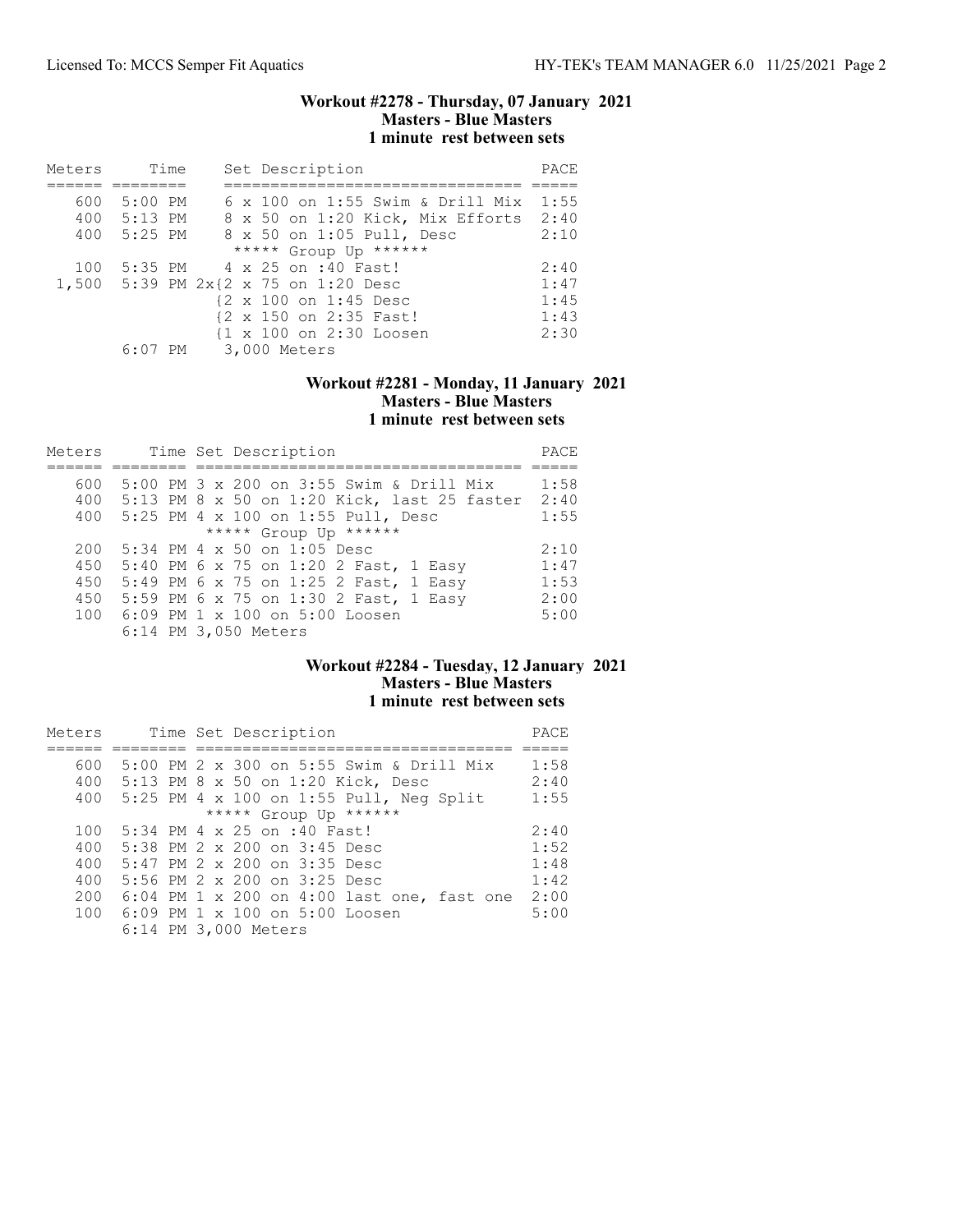### Workout #2287 - Wednesday, 13 January 2021 Masters - Blue Masters 1 minute rest between sets

| Meters     |  | Time Set Description                                                                               | PACE         |
|------------|--|----------------------------------------------------------------------------------------------------|--------------|
| 600        |  | 5:00 PM 4 x 150 on 2:55 Swim & Drill Mix<br>400 5:13 PM 4 x 100 on 2:20 Kick, faster in the middle | 1:57<br>2:20 |
|            |  | 400 5:24 PM 8 x 50 on 1:05 Pull, faster 1st 25<br>***** Group Up ******                            | 2:10         |
| 100<br>200 |  | 5:34 PM 4 x 25 on :40 Fast!<br>$5:38$ PM 4 $\times$ 50 on 1:05 Desc                                | 2:40<br>2:10 |
| 800        |  | 5:44 PM 2 x 400 on 6:45 Desc & Neg Split                                                           | 1:41         |
| 200<br>600 |  | $5:59$ PM 4 x 50 on 1:05 Desc<br>$6:05$ PM 2 x 300 on 5:15 Desc & Neg Split                        | 2:10<br>1:45 |
| 200<br>400 |  | 6:17 PM 4 x 50 on 1:05 Desc<br>$6:23$ PM 2 x 200 on 3:35 Desc & Neq Split                          | 2:10<br>1:48 |
|            |  | 100 6:32 PM 1 x 100 on 5:00 Loosen<br>6:37 PM 4,000 Meters                                         | 5:00         |

# Workout #2290 - Thursday, 14 January 2021 Masters - Blue Masters 1 minute rest between sets

| Meters | Time      | Set Description                         | PACE |
|--------|-----------|-----------------------------------------|------|
|        |           |                                         |      |
| 600    | $5:00$ PM | $6 \times 100$ on 1:55 Swim & Drill Mix | 1:55 |
| 400    | $5:13$ PM | 4 x 100 on 2:20 Kick, as desired        | 2:20 |
| 400    | $5:24$ PM | 8 x 50 on 1:05 Pull, Desc               | 2:10 |
|        |           | ***** Group Up ******                   |      |
| 100    | 5:34 PM   | 4 x 25 on :40 Fast!                     | 2:40 |
|        |           | 1,500 5:38 PM 1x{5 x 100 on 1:40 Desc   | 1:40 |
|        |           | {4 x 100 on 1:45 Desc                   | 1:45 |
|        |           | {3 x 100 on 1:50 Desc                   | 1:50 |
|        |           | {2 x 100 on 1:55 Desc                   | 1:55 |
|        |           | {1 x 100 on 2:00 Last one fast one      | 2:00 |
| 100    | $6:06$ PM | 1 x 100 on 5:00 loosen                  | 5:00 |
|        | $6:11$ PM | 3,100 Meters                            |      |

# Workout #2294 - Monday, 18 January 2021 Masters - Blue Masters 1 minute rest between sets

| Meters | Time      | Set Description                                          | PACE |
|--------|-----------|----------------------------------------------------------|------|
|        |           |                                                          |      |
| 600    | $5:00$ PM | 4 x 150 on 2:55 Swim & Drill Mix                         | 1:57 |
| 400    | 5:13 PM   | 8 x 50 on 1:15 Kick, Desc                                | 2:30 |
| 400    | $5:24$ PM | 8 x 50 on 1:05 Pull, Desc                                | 2:10 |
|        |           | ***** Group Up ******                                    |      |
| 100    |           | 5:34 PM 4 x 25 on :40 Fast!                              | 2:40 |
|        |           | 1,400 5:38 PM $2x(4 \times 100)$ on 1:40 Strong & Steady | 1:40 |
|        |           | {4 x 50 on 1:05 Desc                                     | 2:10 |
|        |           | {4 x 25 on :40 1 Fast, 1 Easy                            | 2:40 |
| 100    |           | 6:07 PM 1 x 100 on 5:00 Loosen                           | 5:00 |
|        | $6:12$ PM | 3,000 Meters                                             |      |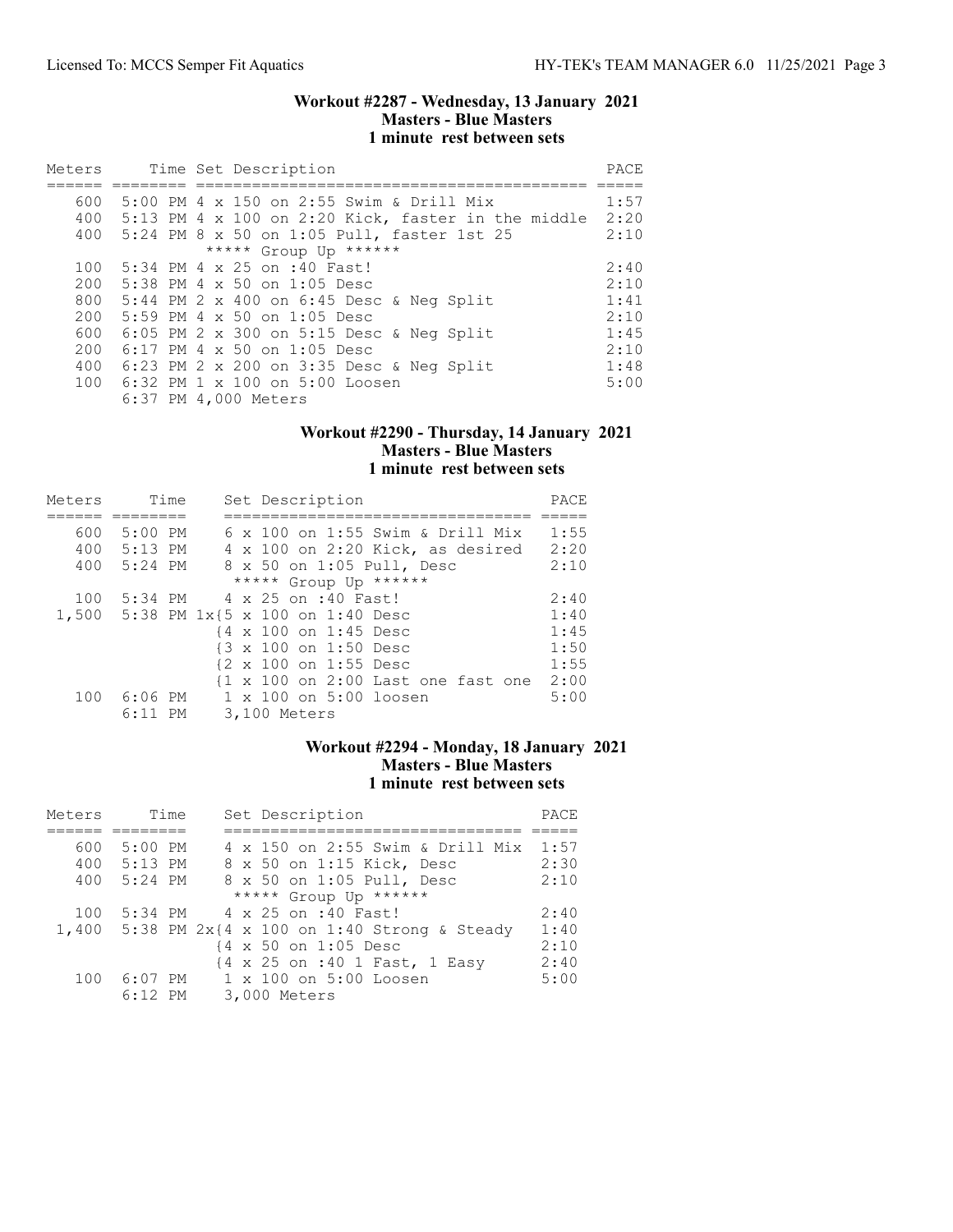### Workout #2297 - Tuesday, 19 January 2021 Masters - Blue Masters 1 minute rest between sets

| Meters |  | Time Set Description                               | PACE |
|--------|--|----------------------------------------------------|------|
|        |  |                                                    |      |
| 600    |  | 5:00 PM 3 x 200 on 3:55 Swim & Drill Mix           | 1:58 |
| 400    |  | 5:13 PM 4 x 100 on 2:20 Kick, faster in the middle | 2:20 |
| 400    |  | 5:24 PM 8 x 50 on 1:05 Pull, Alt easy, fast        | 2:10 |
|        |  | ***** Group Up ******                              |      |
| 100    |  | 5:34 PM 4 x 25 on :40 Fast!                        | 2:40 |
| 400    |  | 5:38 PM 4 x 100 on 1:55 Desc                       | 1:55 |
| 100    |  | 5:47 PM 2 x 50 on 1:10 FAST!                       | 2:20 |
| 400    |  | $5:51$ PM 4 x 100 on 1:50 Desc                     | 1:50 |
| 100    |  | $6:00$ PM 2 $\times$ 50 on 1:10 FAST!              | 2:20 |
| 400    |  | $6:04$ PM $4 \times 100$ on 1:45 Desc              | 1:45 |
|        |  | 100 6:12 PM 1 x 100 on 5:00 Loosen                 | 5:00 |
|        |  | 6:17 PM 3,000 Meters                               |      |

### Workout #2300 - Wednesday, 20 January 2021 Masters - Blue Masters 1 minute rest between sets

| Meters | Time      | Set Description                              | PACE |
|--------|-----------|----------------------------------------------|------|
|        |           |                                              |      |
| 600    | $5:00$ PM | 2 x 300 on 5:55 Swim & Drill Mix             | 1:58 |
| 400    | $5:13$ PM | 8 x 50 on 1:15 Kick, neg split               | 2:30 |
| 400    | 5:24 PM   | 4 x 100 on 1:55 Pull, Desc                   | 1:55 |
|        |           | ***** Group Up ******                        |      |
| 200    |           | 5:33 PM 4 x 50 on 1:05 Desc                  | 2:10 |
| 2,400  |           | 5:39 PM $2x{2 x}$ 300 on 5:25 Neg Split Each | 1:48 |
|        |           | {6 x 100 on 1:42 Desc                        | 1:42 |
| 100    | $6:23$ PM | 1 x 100 on 5:00 Loosen                       | 5:00 |
|        | $6:28$ PM | 4,100 Meters                                 |      |

# Workout #2303 - Thursday, 21 January 2021 Masters - Blue Masters 1 minute rest between sets

| Meters |             | Time | Set Description                                                        | PACE |
|--------|-------------|------|------------------------------------------------------------------------|------|
|        |             |      |                                                                        |      |
| 600    | $5:00$ PM   |      | 6 x 100 on 1:55 Swim & Drill Mix                                       | 1:55 |
|        | 400 5:13 PM |      | 4 x 100 on 2:20 Kick, as desired                                       | 2:20 |
|        | 400 5:24 PM |      | 4 x 100 on 1:55 Pull, as desired 1:55                                  |      |
|        |             |      | ***** Group Up ******                                                  |      |
| 200    | $5:33$ PM   |      | 4 x 50 on 1:05 Desc                                                    | 2:10 |
| 100    |             |      | 5:39 PM 4 x 25 on :40 Fast!                                            | 2:40 |
|        |             |      | 1,200 5:43 PM $4 \times \{1 \times 50 \text{ on } 1:30 \text{ Easy}\}$ | 3:00 |
|        |             |      | {1 x 100 on 1:45 Last 25 FAST                                          | 1:45 |
|        |             |      | {1 x 75 on 1:20 Last 25 FAST                                           | 1:47 |
|        |             |      | {1 x 50 on 1:00 Last 25 FAST                                           | 2:00 |
|        |             |      | {1 x 25 on :35 FAST                                                    | 2:20 |
| 100    | 6:09 PM     |      | 1 x 100 on 5:00 Loosen                                                 | 5:00 |
|        | $6:14$ PM   |      | 3,000 Meters                                                           |      |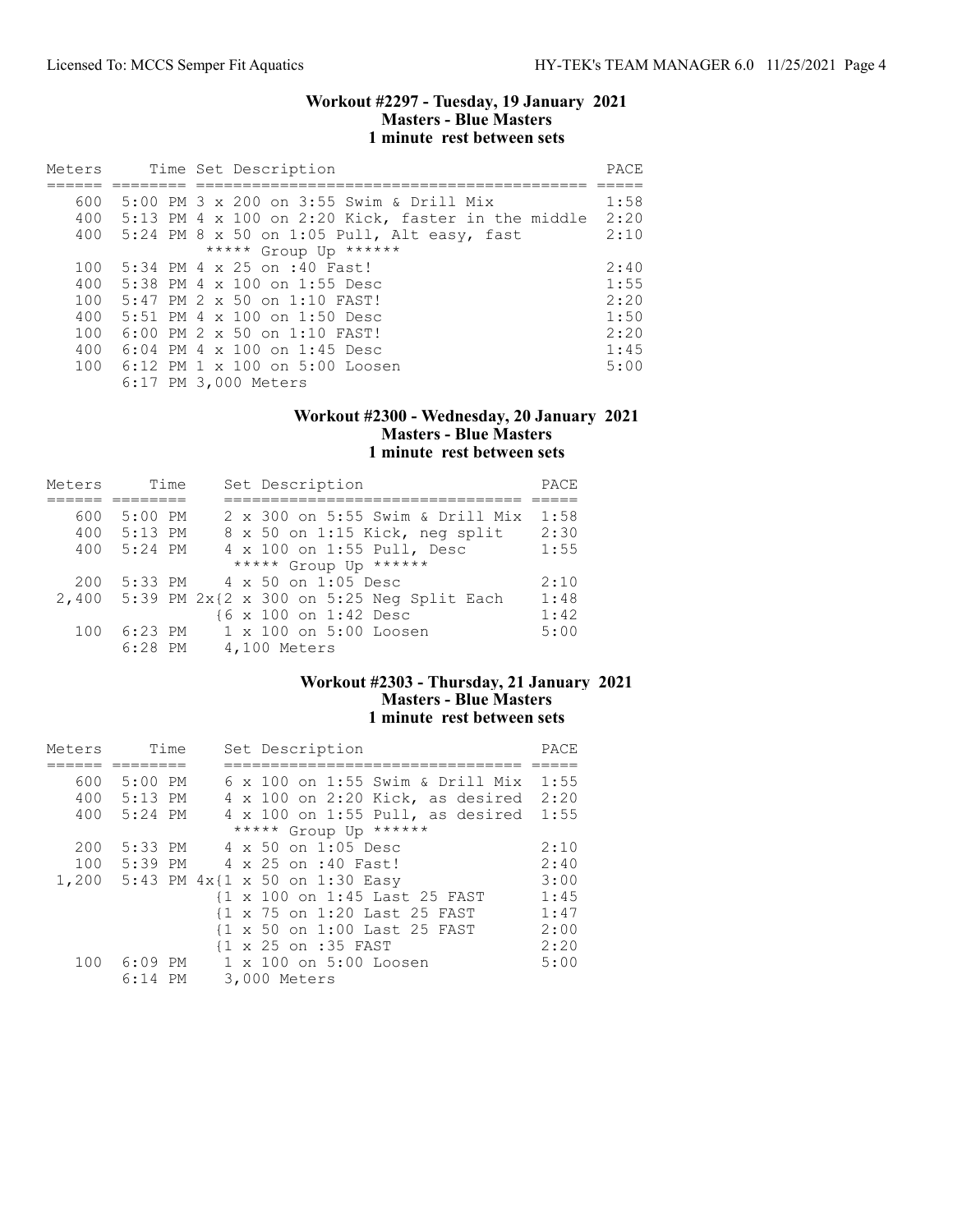### Workout #2306 - Monday, 25 January 2021 Masters - Blue Masters 1 minute rest between sets

| Meters |           | Time | Set Description                |                                                               | PACE |
|--------|-----------|------|--------------------------------|---------------------------------------------------------------|------|
|        |           |      |                                |                                                               |      |
| 600    | $5:00$ PM |      |                                | 6 x 100 on 1:55 Swim & Drill Mix                              | 1:55 |
| 400    | 5:13 PM   |      |                                | 4 x 100 on 2:20 Kick, as desired                              | 2:20 |
| 400    | 5:24 PM   |      |                                | 8 x 50 on 1:05 Pull, Desc                                     | 2:10 |
|        |           |      | ***** Group Up ******          |                                                               |      |
|        |           |      |                                | 1,500 5:34 PM 3x{2 x 100 on 1:55 Each as 50% Cruise, 50% Race | 1:55 |
|        |           |      |                                | {2 x 75 on 1:30 Last 25 Race                                  | 2:00 |
|        |           |      |                                | {2 x 50 on 1:05 Last 25 Race                                  | 2:10 |
|        |           |      |                                | {2 x 25 on :40 1 Cruise, 1 Race                               | 2:40 |
| 100    |           |      | 6:06 PM 1 x 100 on 5:00 Loosen |                                                               | 5:00 |
|        | $6:11$ PM |      | 3,000 Meters                   |                                                               |      |

## Workout #2309 - Tuesday, 26 January 2021 Masters - Blue Masters 1 minute rest between sets

| Meters |                                         | Time |                             |              | Set Description            |                                   | PACE |
|--------|-----------------------------------------|------|-----------------------------|--------------|----------------------------|-----------------------------------|------|
|        |                                         |      |                             |              |                            |                                   |      |
| 600    | 5:00 PM                                 |      |                             |              |                            | 4 x 150 on 2:55 Swim & Drill Mix  | 1:57 |
| 400    | 5:13 PM                                 |      |                             |              |                            | 8 x 50 on 1:20 Kick, 2nd 25 fast! | 2:40 |
| 400    | 5:25 PM                                 |      |                             |              |                            | 4 x 100 on 1:55 Pull, Neg Split   | 1:55 |
|        |                                         |      |                             |              | ***** Group Up ******      |                                   |      |
| 200    |                                         |      | 5:34 PM 4 x 50 on 1:05 Desc |              |                            |                                   | 2:10 |
|        | 1,350 5:40 PM 1x{3 x 150 on 2:45 Steady |      |                             |              |                            |                                   | 1:50 |
|        |                                         |      |                             |              | {1 x 150 on 2:30 Fast Pace |                                   | 1:40 |
|        |                                         |      |                             |              | {2 x 150 on 2:45 Steady    |                                   | 1:50 |
|        |                                         |      |                             |              | {1 x 150 on 2:30 Fast Pace |                                   | 1:40 |
|        |                                         |      |                             |              | {1 x 150 on 2:45 Steady    |                                   | 1:50 |
|        |                                         |      |                             |              | {1 x 150 on 2:30 Fast Pace |                                   | 1:40 |
| 100    | $6:05$ PM                               |      |                             |              | 1 x 100 on 5:00 Loosen     |                                   | 5:00 |
|        | $6:10$ PM                               |      |                             | 3,050 Meters |                            |                                   |      |

# Workout #2312 - Wednesday, 27 January 2021 Masters - Blue Masters 1 minute rest between sets

| Meters |  | Time Set Description                         | PACE |
|--------|--|----------------------------------------------|------|
|        |  |                                              |      |
| 600    |  | 5:00 PM 3 x 200 on 3:55 Swim & Drill Mix     | 1:58 |
| 400    |  | 5:13 PM 4 x 100 on 2:20 Kick, Mixed Efforts  | 2:20 |
| 400    |  | 5:24 PM 8 x 50 on 1:05 Pull, Odds Faster     | 2:10 |
|        |  | ***** Group Up ******                        |      |
| 200    |  | 5:34 PM 4 x 50 on 1:05 Desc                  | 2:10 |
| 500    |  | 5:40 PM 1 x 500 on 9:05 Neg Split            | 1:49 |
| 500    |  | 5:51 PM 2 x 250 on 4:30 Desc + Last 50 Fast  | 1:48 |
| 500    |  | 6:01 PM 1 x 500 on 8:50 Neg Split            | 1:46 |
| 500    |  | 6:11 PM 2 x 250 on 4:15 Desc + Last 100 Fast | 1:42 |
| 500    |  | 6:21 PM 1 x 500 on 8:30 Neg Split            | 1:42 |
| 100    |  | 6:31 PM 1 x 100 on 5:00 Loosen               | 5:00 |
|        |  | 6:36 PM 4,200 Meters                         |      |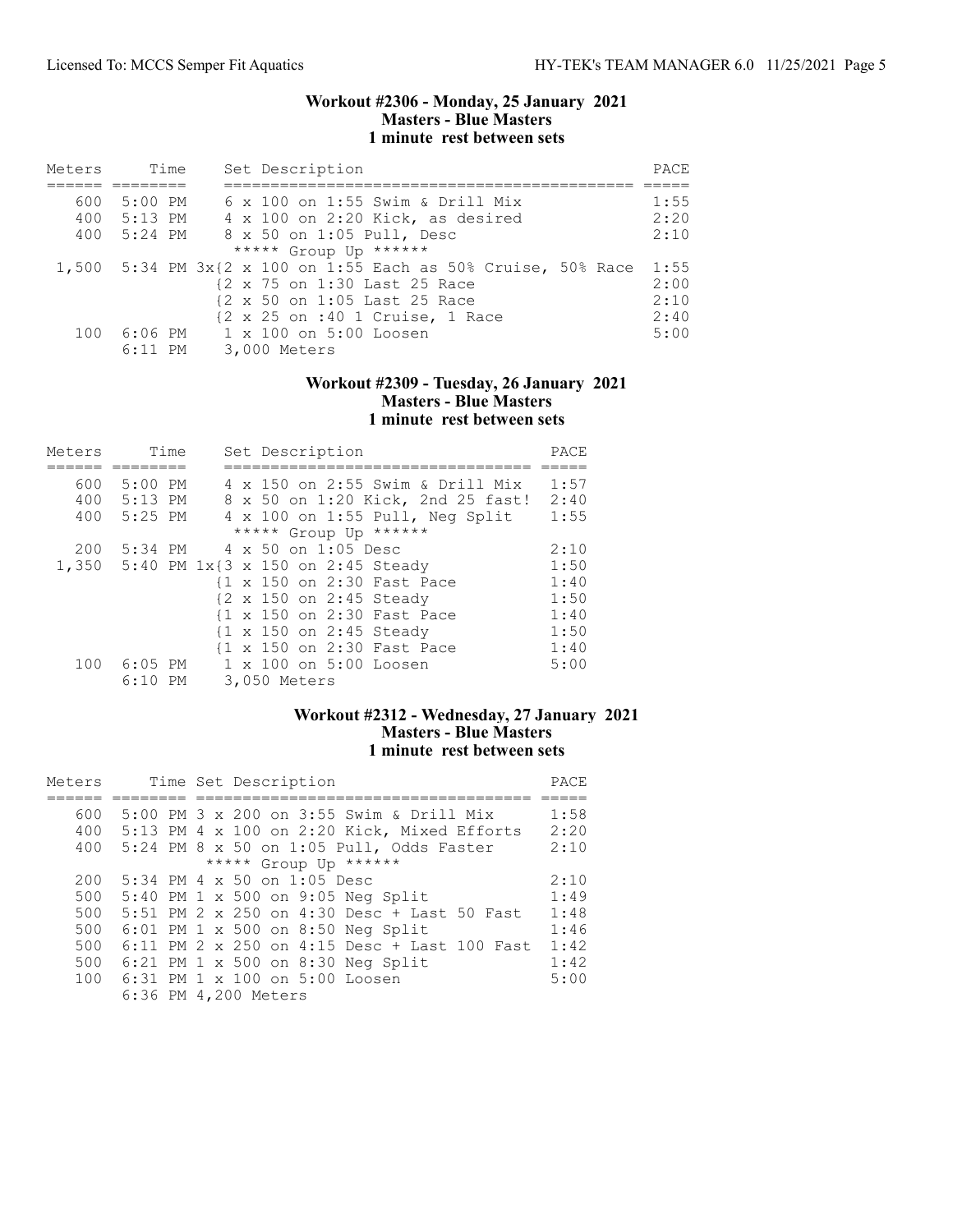### Workout #2315 - Thursday, 28 January 2021 Masters - Blue Masters 1 minute rest between sets

| Meters |  | Time Set Description                                   | PACE |
|--------|--|--------------------------------------------------------|------|
|        |  |                                                        |      |
| 600    |  | 5:00 PM 2 x 300 on 5:55 Swim & Drill Mix               | 1:58 |
|        |  | 400 5:13 PM 4 x 100 on 2:20 Kick, faster in the middle | 2:20 |
|        |  | 400 5:24 PM 8 x 50 on 1:05 Pull, Evens Faster          | 2:10 |
|        |  | ***** Group Up ******                                  |      |
| 100    |  | 5:34 PM 4 x 25 on :40 Fast!                            | 2:40 |
| 1,200  |  | 5:38 PM 6 x 200 on 3:30 Desc 1-3, 4-6                  | 1:45 |
| 400    |  | 6:00 PM 2 x 200 on 3:45 1 Steady, 1 Race               | 1:52 |
| 100    |  | 6:09 PM 1 x 100 on 5:00 Loosen                         | 5:00 |
|        |  | 6:14 PM 3,200 Meters                                   |      |

### Workout #2318 - Monday, 01 February 2021 Masters - Blue Masters 1 minute rest between sets

| Meters |  | Time Set Description                                   | PACE |
|--------|--|--------------------------------------------------------|------|
|        |  |                                                        |      |
| 500    |  | 5:00 PM 1 x 500 on 9:00 Mix swim & Drill               | 1:48 |
| 500    |  | $5:10$ PM 1 x 500 on 9:00 Pull, mix speeds             | 1:48 |
| 400    |  | 5:20 PM 4 x 100 on 2:20 Kick, mix in a fast 25 on each | 2:20 |
|        |  | ***** Group Up ******                                  |      |
| 100    |  | 5:31 PM 4 x 25 on :40 Speedy!                          | 2:40 |
| 400    |  | 5:35 PM 8 x 50 on 1:05 Desc $1-4$ , 5-8                | 2:10 |
| 200    |  | 5:45 PM 1 x 200 on 4:00 Loosen, Get Ready              | 2:00 |
| 600    |  | 5:50 PM 6 x 100 on 3:00 Test Yourself!!                | 3:00 |
|        |  | 300 6:09 PM 1 x 300 on 6:00 Cool down                  | 2:00 |
|        |  | 6:15 PM 3,000 Meters                                   |      |

#### Workout #2321 - Tuesday, 02 February 2021 Masters - Blue Masters 1 minute rest between sets

| Meters | Time      | Set Description                                   | PACE |
|--------|-----------|---------------------------------------------------|------|
|        |           |                                                   |      |
| 600    | $5:00$ PM | $6 \times 100$ on 1:55 Swim & Drill Mix           | 1:55 |
| 400    | $5:13$ PM | 8 x 50 on 1:15 Kick, Evens Faster                 | 2:30 |
| 400    | $5:24$ PM | 8 x 50 on 1:05 Pull, Desc                         | 2:10 |
|        |           | ***** Group Up ******                             |      |
|        |           | 1,600 5:34 PM $4 \times 4 \times 50$ on 1:05 Desc | 2:10 |
|        |           | {1 x 200 on 3:40 Strong & Fast                    | 1:50 |
| 100    | $6:07$ PM | 1 x 100 on 5:00 Loosen                            | 5:00 |
|        | $6:12$ PM | 3,100 Meters                                      |      |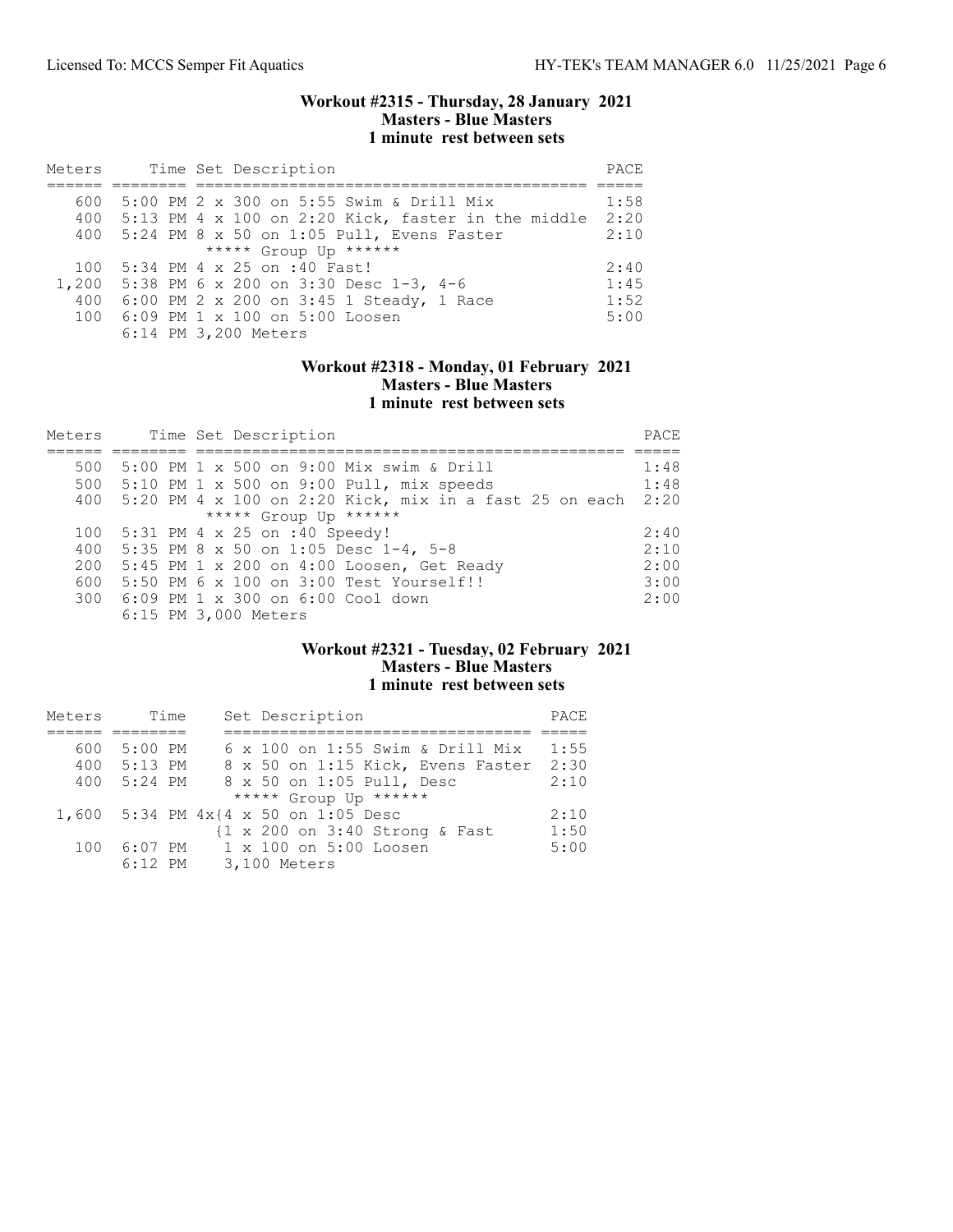### Workout #2324 - Wednesday, 03 February 2021 Masters - Blue Masters 1 minute rest between sets

| Meters |  | Time Set Description                              | PACE |
|--------|--|---------------------------------------------------|------|
| 600    |  | 5:00 PM $3 \times 200$ on $3:55$ Swim & Drill Mix | 1:58 |
| 400    |  | 5:13 PM 4 x 100 on 2:20 Kick, Fast 1st 25         | 2:20 |
| 400    |  | $5:24$ PM $8$ x $50$ on $1:05$ Pull, Odds Faster  | 2:10 |
|        |  | ***** Group Up ******                             |      |
| 200    |  | 5:34 PM 4 x 50 on 1:05 Desc                       | 2:10 |
| 800    |  | $5:40$ PM $2 \times 400$ on $6:40$ Desc           | 1:40 |
| 100    |  | 5:55 PM 2 x 50 on 1:05 Desc                       | 2:10 |
| 600    |  | 5:59 PM 2 x 300 on 5:05 Desc                      | 1:42 |
| 100    |  | 6:11 PM 2 x 50 on 1:05 Desc                       | 2:10 |
| 400    |  | 6:15 PM 2 x 200 on 3:30 Desc                      | 1:45 |
| 100    |  | 6:23 PM 2 x 50 on 1:05 Desc                       | 2:10 |
| 200    |  | $6:27$ PM 2 x 100 on 1:50 Desc                    | 1:50 |
| 100    |  | 6:32 PM 1 x 100 on 5:00 Loosen                    | 5:00 |
|        |  | 6:37 PM 4,000 Meters                              |      |

## Workout #2327 - Thursday, 04 February 2021 Masters - Blue Masters 1 minute rest between sets

| Meters |  | Time Set Description                              | PACE |
|--------|--|---------------------------------------------------|------|
|        |  |                                                   |      |
| 600    |  | 5:00 PM $4 \times 150$ on 3:00 Swim & Drill Mix   | 2:00 |
| 400    |  | $5:13$ PM 8 x 50 on 1:15 Kick, Mix Efforts        | 2:30 |
| 400    |  | $5:24$ PM $4 \times 100$ on 1:55 Pull, As Desired | 1:55 |
|        |  | ***** Group Up ******                             |      |
| 100    |  | 5:33 PM 4 x 25 on :40 Fast!                       | 2:40 |
| 500    |  | 5:37 PM 5 x 100 on 1:55 Alt Mod & Fast            | 1:55 |
| 500    |  | 5:48 PM 5 x 100 on 1:45 2 Fast, 1 Mod, 2 Fast     | 1:45 |
| 50     |  | 5:58 PM 1 x 50 on 1:30 Loosen                     | 3:00 |
| 500    |  | $6:01$ PM 5 x 100 on 1:35 Hold Best Pace          | 1:35 |
| 100    |  | 6:10 PM 1 x 100 on 5:00 Loosen                    | 5:00 |
|        |  | 6:15 PM 3,150 Meters                              |      |

### Workout #2342 - Monday, 08 February 2021 Masters - Blue Masters 1 minute rest between sets

| Meters |             | Time | Set Description                       | PACE |
|--------|-------------|------|---------------------------------------|------|
|        |             |      |                                       |      |
| 600    | $5:00$ PM   |      | 2 x 300 on 5:55 Swim & Drill Mix      | 1:58 |
|        | 400 5:13 PM |      | 4 x 100 on 2:20 Kick, Desc            | 2:20 |
| 400    | 5:24 PM     |      | 4 x 100 on 1:55 Pull, Build Each      | 1:55 |
|        |             |      | ***** Group Up ******                 |      |
|        |             |      | 1,500 5:33 PM 3x{2 x 100 on 1:50 Desc | 1:50 |
|        |             |      | {2 x 75 on 1:30 Desc                  | 2:00 |
|        |             |      | {2 x 50 on 1:05 Desc                  | 2:10 |
|        |             |      | {2 x 25 on :40 Fast!                  | 2:40 |
| 100    |             |      | 6:05 PM 1 x 100 on 5:00 Loosen        | 5:00 |
|        | $6:10$ PM   |      | 3,000 Meters                          |      |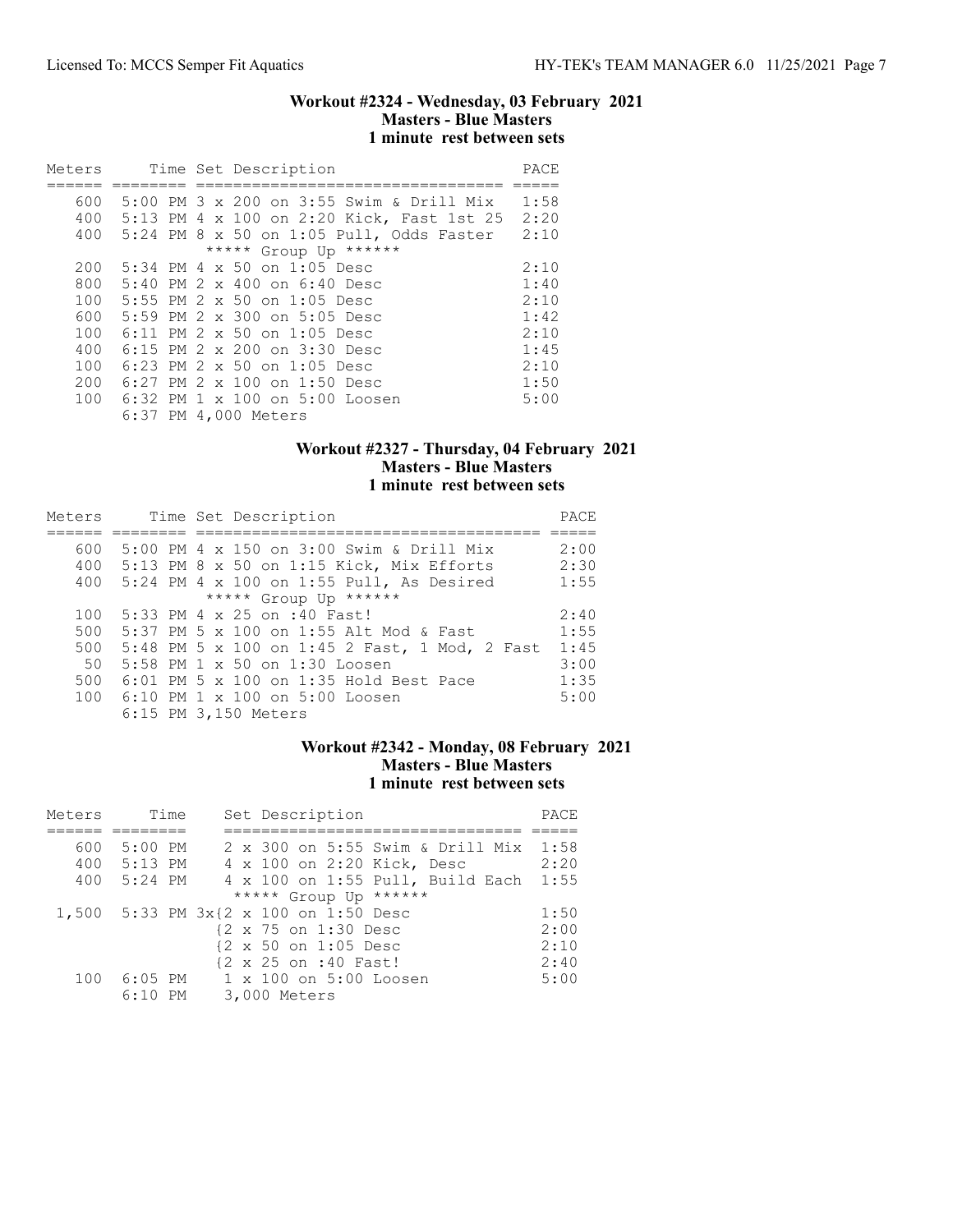### Workout #2345 - Tuesday, 09 February 2021 Masters - Blue Masters 1 minute rest between sets

| Meters | Time      | Set Description                            | PACE |
|--------|-----------|--------------------------------------------|------|
|        |           |                                            |      |
| 600    | 5:00 PM   | 4 x 150 on 2:55 Swim & Drill Mix           | 1:57 |
| 400    | $5:13$ PM | 4 x 100 on 2:20 Kick, faster in the middle | 2:20 |
| 400    | $5:24$ PM | 8 x 50 on 1:05 Pull, Odds faster           | 2:10 |
|        |           | ***** Group Up ******                      |      |
| 100    |           | 5:34 PM 4 x 25 on :40 Fast!                | 2:40 |
| 1,500  |           | 5:38 PM $2x(4 \times 150)$ on 2:50 Build   | 1:53 |
|        |           | {2 x 75 on 1:20 Desc                       | 1:47 |
| 100    | $6:07$ PM | 1 x 100 on 5:00 Loosen                     | 5:00 |
|        | $6:12$ PM | 3,100 Meters                               |      |

### Workout #2348 - Wednesday, 10 February 2021 Masters - Blue Masters 1 minute rest between sets

| Meters | Time Set Description                      | PACE |
|--------|-------------------------------------------|------|
|        |                                           |      |
| 600    | 5:00 PM 3 x 200 on 3:55 Swim & Drill Mix  | 1:58 |
| 400    | 5:13 PM 8 x 50 on 1:20 Kick, Evens faster | 2:40 |
| 400    | 5:25 PM 4 x 100 on 1:55 Pull, Desc        | 1:55 |
|        | ***** Group Up ******                     |      |
| 200    | 5:34 PM 4 x 50 on 1:05 Desc               | 2:10 |
| 600    | 5:40 PM 1 x 600 on 10:00 Neg Split        | 1:40 |
| 600    | 5:51 PM 2 x 300 on 5:10 Desc              | 1:43 |
| 600    | 6:03 PM 1 x 600 on 10:30 Neg Split        | 1:45 |
| 600    | 6:15 PM 3 x 200 on 3:30 Desc              | 1:45 |
| 100    | 6:27 PM 1 x 100 on 5:00 Loosen            | 5:00 |
|        | 6:32 PM 4,100 Meters                      |      |

# Workout #2351 - Thursday, 11 February 2021 Masters - Blue Masters 1 minute rest between sets

| Meters |  | Time Set Description                        | PACE |
|--------|--|---------------------------------------------|------|
|        |  |                                             |      |
| 600    |  | 5:00 PM 6 x 100 on 1:55 Swim & Drill Mix    | 1:55 |
| 400    |  | 5:13 PM 8 x 50 on 1:20 Kick, Desc           | 2:40 |
| 400    |  | $5:25$ PM 8 x 50 on 1:05 Pull, Evens faster | 2:10 |
|        |  | ***** Group Up ******                       |      |
| 100    |  | 5:35 PM 4 x 25 on :40 Fast!                 | 2:40 |
| 600    |  | 5:39 PM 8 x 75 on 1:20 Alt Mod/Fast         | 1:47 |
| 450    |  | 5:51 PM 6 x 75 on 1:25 2 Fast, 1 Mod        | 1:53 |
| 300    |  | 6:01 PM 4 x 75 on 1:30 3 Fast, 1 Mod        | 2:00 |
| 150    |  | 6:08 PM 2 x 75 on 1:35 Fast!                | 2:07 |
|        |  | 100 6:13 PM 1 x 100 on 5:00 Loosen          | 5:00 |
|        |  | 6:18 PM 3,100 Meters                        |      |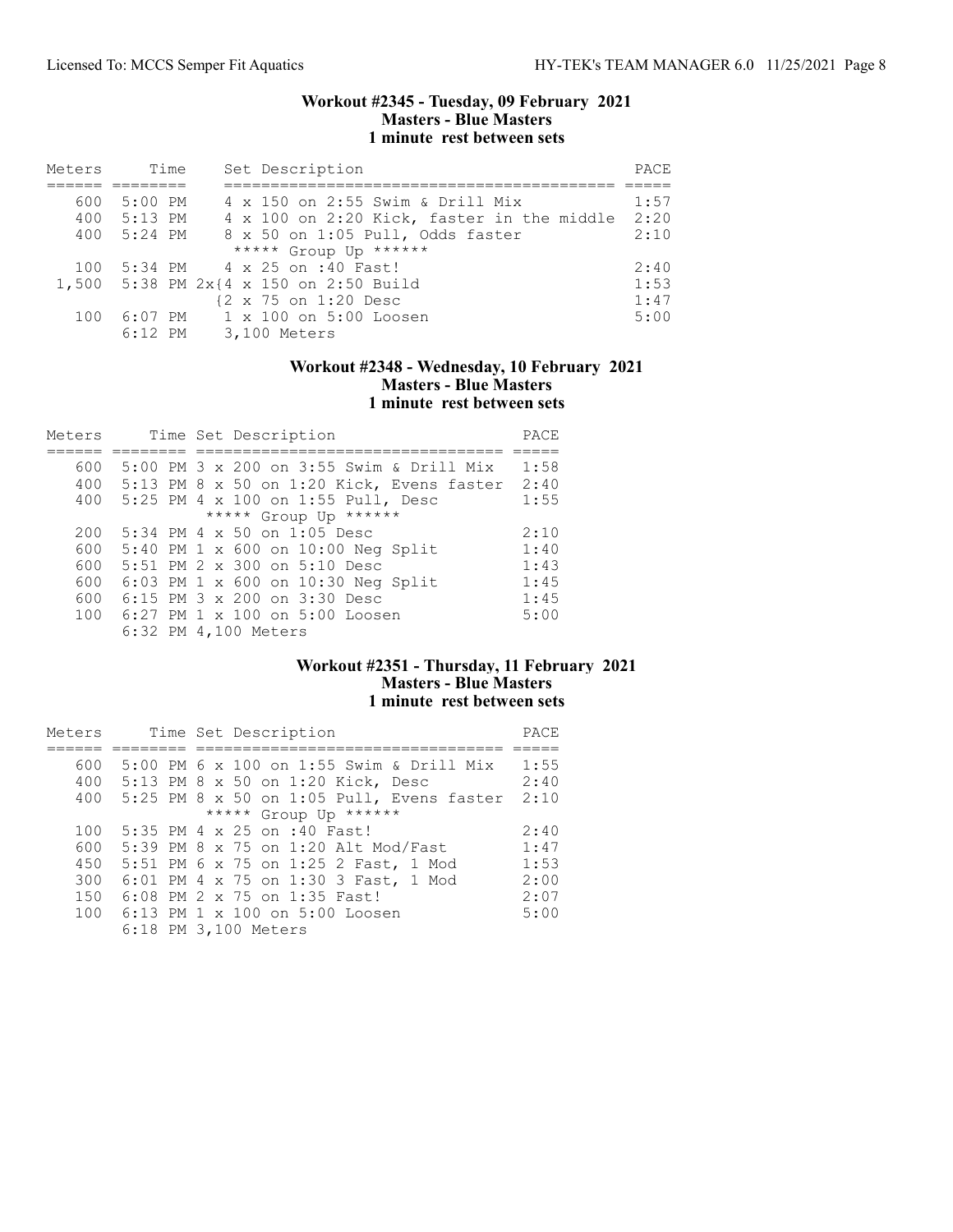### Workout #2354 - Monday, 15 February 2021 Masters - Blue Masters 1 minute rest between sets

| Meters | Time      | Set Description                                    | PACE |
|--------|-----------|----------------------------------------------------|------|
|        |           |                                                    |      |
| 600    | 5:00 PM   | 3 x 200 on 3:50 Swim & Drill Mix                   | 1:55 |
| 400    | 5:13 PM   | 8 x 50 on 1:20 Kick, Desc                          | 2:40 |
| 400    | 5:25 PM   | 4 x 100 on 1:55 Pull, Build                        | 1:55 |
|        |           | ***** Group Up ******                              |      |
| 100    |           | 5:34 PM 4 x 25 on :40 Fast!                        | 2:40 |
|        |           | 1,600 5:38 PM 4x{1 x 100 on 2:15 Easy, Start Early | 2:15 |
|        |           | {4 x 75 on 2:00 Best effort                        | 2:40 |
| 100    | $6:20$ PM | 1 x 100 on 5:00 Loosen                             | 5:00 |
|        | $6:25$ PM | 3,200 Meters                                       |      |

### Workout #2357 - Tuesday, 16 February 2021 Masters - Blue Masters 1 minute rest between sets

| Meters | Time      | Set Description                         | PACE |
|--------|-----------|-----------------------------------------|------|
|        |           |                                         |      |
| 600    | $5:00$ PM | 2 x 300 on 5:55 Swim & Drill Mix        | 1:58 |
| 400    | $5:13$ PM | 8 x 50 on 1:20 Kick, 2nd 25 faster      | 2:40 |
| 400    | 5:25 PM   | 4 x 100 on 1:55 Pull, Desc              | 1:55 |
|        |           | ***** Group Up ******                   |      |
| 100    |           | 5:34 PM 4 x 25 on :40 Fast!             | 2:40 |
|        |           | 1,200 5:38 PM 1x{2 x 200 on 3:30 Steady | 1:45 |
|        |           | {2 x 200 on 3:20 Steady                 | 1:40 |
|        |           | {2 x 200 on 3:10 Steady                 | 1:35 |
| 100    | $5:59$ PM | 1 x 100 on 2:15 Easy                    | 2:15 |
| 200    | $6:03$ PM | 1 x 200 on 4:00 Best Effort             | 2:00 |
| 100    | $6:08$ PM | 1 x 100 on 5:00 Loosen                  | 5:00 |
|        | $6:13$ PM | 3,100 Meters                            |      |

# Workout #2360 - Wednesday, 17 February 2021 Masters - Blue Masters 1 minute rest between sets

| Meters | Time Set Description                     | PACE |
|--------|------------------------------------------|------|
|        |                                          |      |
| 600    | 5:00 PM 4 x 150 on 2:55 Swim & Drill Mix | 1:57 |
| 400    | 5:13 PM 4 x 100 on 2:20 Kick, Mix speeds | 2:20 |
| 400    | 5:24 PM 8 x 50 on 1:05 Pull, Mix speeds  | 2:10 |
|        | ***** Group Up ******                    |      |
| 500    | $5:34$ PM 10 x 50 on 1:05 Desc           | 2:10 |
| 800    | $5:46$ PM $2 \times 400$ on $6:30$ Desc  | 1:38 |
| 600    | $6:00$ PM 2 x 300 on 5:05 Desc           | 1:42 |
| 400    | $6:12$ PM $2 \times 200$ on $3:30$ Desc  | 1:45 |
| 200    | 6:20 PM 2 x 100 on 1:50 Desc             | 1:50 |
| 100    | 6:25 PM 1 x 100 on 5:00 Loosen           | 5:00 |
|        | 6:30 PM 4,000 Meters                     |      |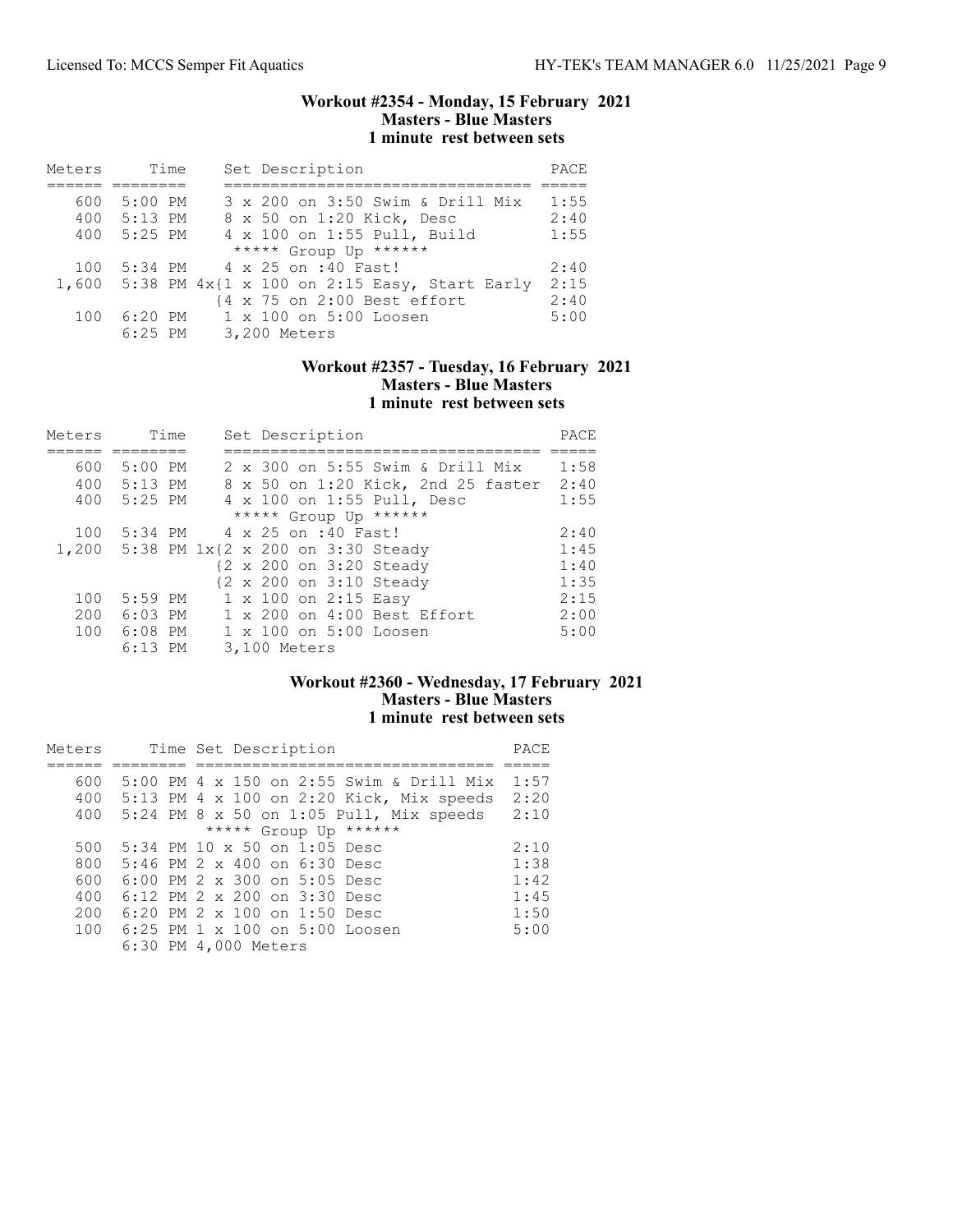### Workout #2363 - Thursday, 18 February 2021 Masters - Blue Masters 1 minute rest between sets

| Meters | Time      |  | Set Description                         | PACE |
|--------|-----------|--|-----------------------------------------|------|
|        |           |  |                                         |      |
| 600    | 5:00 PM   |  | 6 x 100 on 1:55 Swim & Drill Mix        | 1:55 |
| 400    | $5:13$ PM |  | 4 x 100 on 2:20 Kick, Desc              | 2:20 |
| 400    | $5:24$ PM |  | 8 x 50 on 1:05 Pull, Alt easy/fast      | 2:10 |
|        |           |  | ***** Group Up ******                   |      |
| 100    | $5:34$ PM |  | 4 x 25 on :40 Fast!                     | 2:40 |
| 200    | 5:38 PM   |  | 4 x 50 on 1:05 Desc                     | 2:10 |
|        |           |  | 1,200 5:44 PM 1x{3 x 100 on 1:55 Steady | 1:55 |
|        |           |  | {1 x 100 on 1:40 Fast Pace              | 1:40 |
|        |           |  | {2 x 100 on 1:55 Steady                 | 1:55 |
|        |           |  | {2 x 100 on 1:40 Fast Pace              | 1:40 |
|        |           |  | {1 x 100 on 1:55 Steady                 | 1:55 |
|        |           |  | {3 x 100 on 1:40 Fast Pace              | 1:40 |
| 100    | 6:07 PM   |  | 1 x 100 on 5:00 Loosen                  | 5:00 |
|        | $6:12$ PM |  | 3,000 Meters                            |      |

## Workout #2330 - Monday, 22 February 2021 Masters - Blue Masters 1 minute rest between sets

| Meters |  | Time Set Description                       | PACE |
|--------|--|--------------------------------------------|------|
|        |  |                                            |      |
| 600    |  | 5:00 PM 4 x 150 on 2:50 Drill & Swim       | 1:53 |
|        |  | 400 5:13 PM 8 x 50 on 1:15 Kick, Desc      | 2:30 |
| 400    |  | $5:24$ PM 8 x 50 on 1:05 Pull, Mix Efforts | 2:10 |
|        |  | $\sim$ Group Up $\sim$                     |      |
| 100    |  | 5:34 PM 4 x 25 on :40 Fast                 | 2:40 |
| 600    |  | 5:38 PM 4 x 150 on 2:50 Desc               | 1:53 |
| 400    |  | 5:51 PM 4 x 100 on 1:45 Desc               | 1:45 |
| 400    |  | 5:59 PM 8 x 50 on :55 Desc 1-4, 5-8        | 1:50 |
|        |  | 100 6:08 PM 1 x 100 on 5:00 Loosen         | 5:00 |
|        |  | 6:13 PM 3,000 Meters                       |      |

## Workout #2333 - Tuesday, 23 February 2021 Masters - Blue Masters 1 minute rest between sets

| Meters |           | Time | Set Description                      | PACE |
|--------|-----------|------|--------------------------------------|------|
|        |           |      |                                      |      |
| 600    | $5:00$ PM |      | 3 x 200 on 3:50 Mix Swim & Drill     | 1:55 |
| 400    | $5:13$ PM |      | 4 x 100 on 2:30 Kick, Desc           | 2:30 |
| 400    | $5:24$ PM |      | 8 x 50 on 1:05 Pull Mix Efforts      | 2:10 |
|        |           |      | ~~Group Up~~                         |      |
| 200    | $5:34$ PM |      | 4 x 50 on :55 Desc 1-4               | 1:50 |
| 1,500  |           |      | 5:39 PM $2x{1 x 200 on 3:40 Steady}$ | 1:50 |
|        |           |      | {1 x 150 on 2:40 Steady              | 1:47 |
|        |           |      | {4 x 100 on 1:45 Desc 1-4            | 1:45 |
| 100    | $6:07$ PM |      | $1 \times 100$ on $5:00$ Cool Down   | 5:00 |
|        | $6:12$ PM |      | 3,200 Meters                         |      |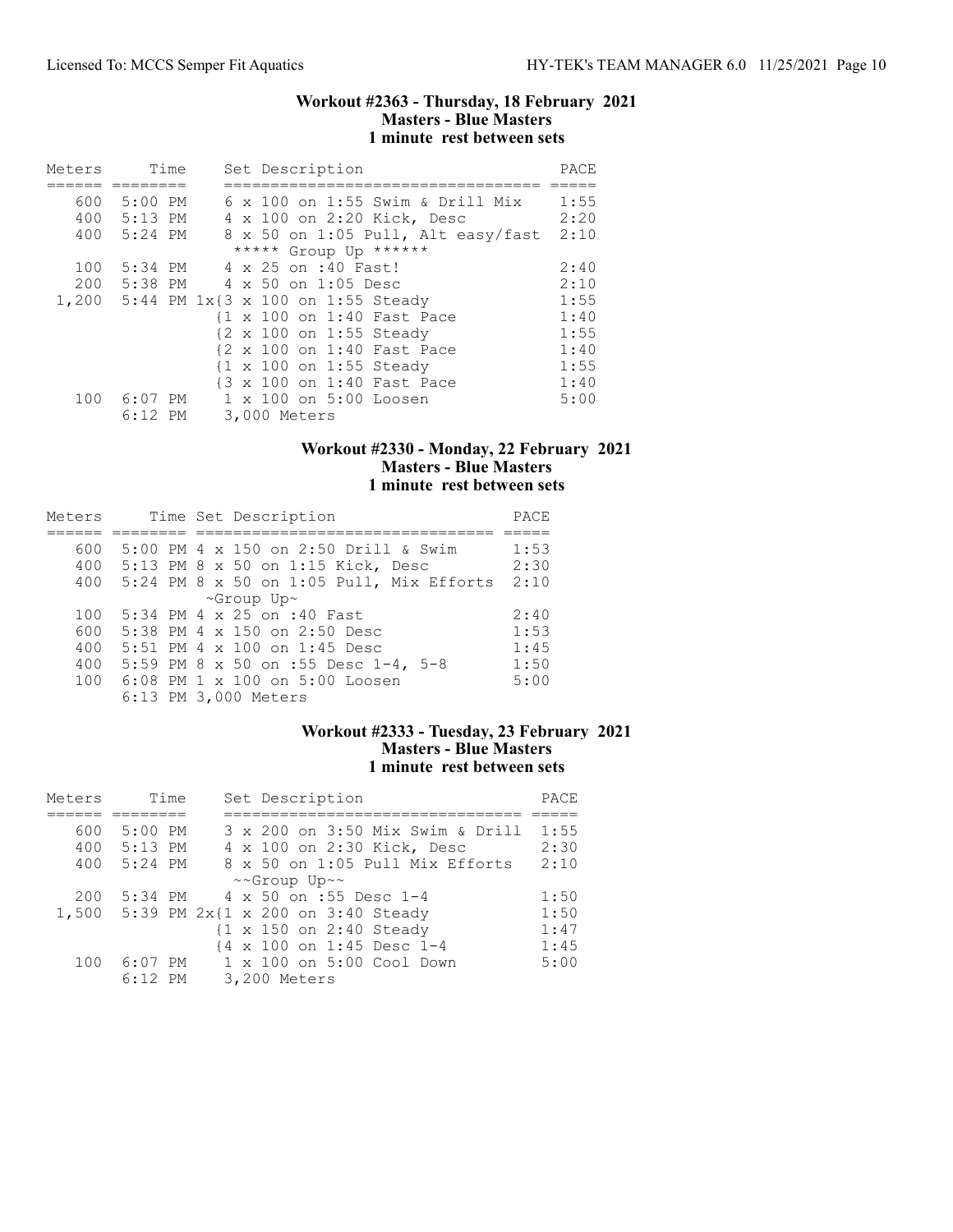### Workout #2336 - Wednesday, 24 February 2021 Masters - Blue Masters 1 minute rest between sets

| Meters |                      |  |              | Time Set Description                |                                              | PACE |
|--------|----------------------|--|--------------|-------------------------------------|----------------------------------------------|------|
|        |                      |  |              |                                     |                                              |      |
| 600    |                      |  |              |                                     | 5:00 PM 2 x 300 on 5:50 Mix Swim & Drill     | 1:57 |
| 400    |                      |  |              |                                     | 5:13 PM 8 x 50 on 1:15 Kick, Desc            | 2:30 |
| 400    |                      |  |              |                                     | 5:24 PM 4 x 100 on 2:10 Pull, Mix Efforts    | 2:10 |
|        |                      |  | ~~Group Up~~ |                                     |                                              |      |
| 200    |                      |  |              |                                     | 5:34 PM 2 x 100 on 2:00 Steady               | 2:00 |
| 600    |                      |  |              | 5:39 PM $2 \times 300$ on 5:20 Desc |                                              | 1:47 |
| 400    |                      |  |              |                                     | 5:51 PM 1 x 400 on 7:00 Steady               | 1:45 |
| 600    |                      |  |              | 5:59 PM 2 x 300 on 5:15 Desc        |                                              | 1:45 |
| 400    |                      |  |              |                                     | 6:11 PM 1 x 400 on 7:00 Steady               | 1:45 |
| 300    |                      |  |              |                                     | 6:19 PM 1 x 300 on 5:10 Best Time            | 1:43 |
| 100    |                      |  |              |                                     | $6:26$ PM $1 \times 100$ on $5:00$ Cool Down | 5:00 |
|        | 6:31 PM 4,000 Meters |  |              |                                     |                                              |      |

## Workout #2339 - Thursday, 25 February 2021 Masters - Blue Masters 1 minute rest between sets

| Meters | Time        | Set Description                                                    | PACE |
|--------|-------------|--------------------------------------------------------------------|------|
|        |             |                                                                    |      |
| 600    | 5:00 PM     | 6 x 100 on 1:55 Mix Swim & Drill                                   | 1:55 |
| 400    | 5:13 PM     | 4 x 100 on 2:20 Kick, Desc                                         | 2:20 |
|        | 400 5:24 PM | 4 x 100 on 1:55 Pull, Mix Efforts                                  | 1:55 |
|        |             | ~~Group Up~~                                                       |      |
| 1,800  |             | 5:33 PM 2x{2 x 150 on 2:55 Steady                                  | 1:57 |
|        |             | {2 x 75 on 1:20 Fast, Faster                                       | 1:47 |
|        |             | {1 x 100 on 1:55 Steady                                            | 1:55 |
|        |             | {2 x 75 on 1:15 Fast, Faster                                       | 1:40 |
|        |             | {1 x 50 on 1:30 Loosen                                             | 3:00 |
|        |             | $\{2 \times 75 \text{ on } 1:10 \text{ Best}, \text{ Neg Split}\}$ | 1:33 |
| 100    | 6:08 PM     | 1 x 100 on 5:00 Cool Down                                          | 5:00 |
|        | $6:13$ PM   | 3,300 Meters                                                       |      |

## Workout #2432 - Monday, 01 March 2021 Masters - Blue Masters 1 minute rest between sets

| Meters | Time        | Set Description                                    | PACE |
|--------|-------------|----------------------------------------------------|------|
|        |             |                                                    |      |
| 600    | 5:00 PM     | 6 x 100 on 1:55 Drill & Swim                       | 1:55 |
|        | 400 5:13 PM | 4 x 100 on 2:20 Kick, Mixed Efforts                | 2:20 |
| 400    | 5:24 PM     | 8 x 50 on 1:05 Pull, Desc                          | 2:10 |
|        |             | ***** Group Up *****                               |      |
| 100    |             | 5:34 PM 4 x 25 on :40 Fast!                        | 2:40 |
|        |             | 1,500 5:38 PM 3x{3 x 100 on 1:45 Desc              | 1:45 |
|        |             | $\{1 \times 100 \text{ on } 1:50 \text{ Steady}\}$ | 1:50 |
|        |             | {1 x 100 on 2:00 Fast!                             | 2:00 |
| 100    |             | 6:07 PM 1 x 100 on 5:00 Loosen                     | 5:00 |
|        | $6:12$ PM   | 3,100 Meters                                       |      |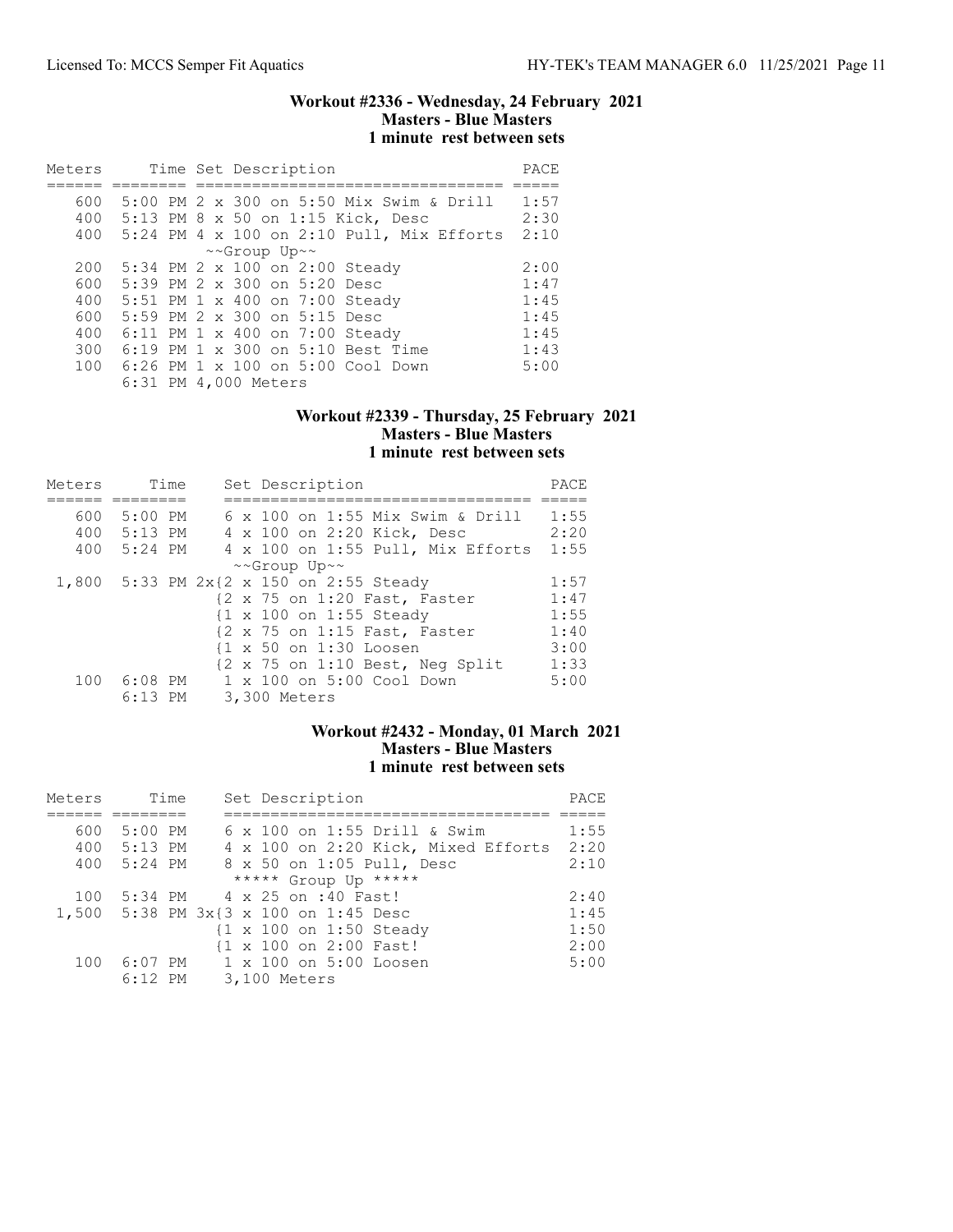### Workout #2435 - Tuesday, 02 March 2021 Masters - Blue Masters 1 minute rest between sets

| Meters | Time      | Set Description                                                                   | PACE |
|--------|-----------|-----------------------------------------------------------------------------------|------|
|        |           |                                                                                   |      |
| 600    | $5:00$ PM | 4 x 150 on 2:55 Drill & Swim                                                      | 1:57 |
| 400    | 5:13 PM   | 8 x 50 on 1:20 Kick, Desc                                                         | 2:40 |
| 400    | 5:25 PM   | 4 x 100 on 1:55 Pull, Neg Split                                                   | 1:55 |
|        |           | ***** Group Up *****                                                              |      |
| 200    |           | 5:34 PM 4 x 50 on 1:05 Desc                                                       | 2:10 |
|        |           | 1,400 5:40 PM 2x{4 x 150 on 2:35 Desc                                             | 1:43 |
|        |           | $\{2 \times 50 \text{ on } 1:05 \text{ #1 Basic} \text{ (start early) #2 FAST}\}$ | 2:10 |
| 100    |           | 6:06 PM 1 x 100 on 5:00 Loosen                                                    | 5:00 |
|        |           | 6:11 PM 3,100 Meters                                                              |      |

### Workout #2438 - Wednesday, 03 March 2021 Masters - Blue Masters 1 minute rest between sets

| Meters |  | Time Set Description                         | PACE |
|--------|--|----------------------------------------------|------|
|        |  |                                              |      |
| 600    |  | 5:00 PM 3 x 200 on 3:50 Drill & Swim         | 1:55 |
| 400    |  | 5:13 PM 4 x 100 on 2:20 Kick, last 25 faster | 2:20 |
| 400    |  | 5:24 PM 8 x 50 on 1:05 Pull, odds faster     | 2:10 |
|        |  | ***** Group Up *****                         |      |
| 200    |  | 5:34 PM 4 x 50 on 1:05 Desc                  | 2:10 |
| 500    |  | 5:40 PM 1 x 500 on 8:30 Neg Split            | 1:42 |
| 500    |  | 5:50 PM 2 x 250 on 4:20 Neg Split            | 1:44 |
| 500    |  | 6:00 PM 4 x 125 on 2:15 Neg Split            | 1:48 |
| 500    |  | 6:10 PM 2 x 250 on 4:15 Neg Split            | 1:42 |
| 500    |  | 6:20 PM 1 x 500 on 8:20 Neg Split            | 1:40 |
| 100    |  | 6:30 PM 1 x 100 on 5:00 Loosen               | 5:00 |
|        |  | 6:35 PM 4,200 Meters                         |      |

## Workout #2441 - Thursday, 04 March 2021 Masters - Blue Masters 1 minute rest between sets

| Meters | Time        | Set Description                         | PACE |
|--------|-------------|-----------------------------------------|------|
|        |             |                                         |      |
| 600    | $5:00$ PM   | 2 x 300 on 5:55 Drill & Swim            | 1:58 |
| 400    | $5:13$ PM   | 8 x 50 on 1:20 Kick, evens faster       | 2:40 |
|        | 400 5:25 PM | 4 x 100 on 1:55 Pull, mixed efforts     | 1:55 |
|        |             | ***** Group Up *****                    |      |
| 100    |             | 5:34 PM 4 x 25 on :40 Fast              | 2:40 |
|        |             | 1,200 5:38 PM 1x{2 x 200 on 3:30 Steady | 1:45 |
|        |             | {2 x 200 on 3:20 Steady                 | 1:40 |
|        |             | {2 x 200 on 3:10 Fast!                  | 1:35 |
| 50     | $5:59$ PM   | 1 x 50 on 1:30 Loosen                   | 3:00 |
| 200    | 6:02 PM     | $1 \times 200$ on $4:00$ Best Effort    | 2:00 |
| 100    | $6:07$ PM   | 1 x 100 on 5:00 Loosen                  | 5:00 |
|        | $6:12$ PM   | 3,050 Meters                            |      |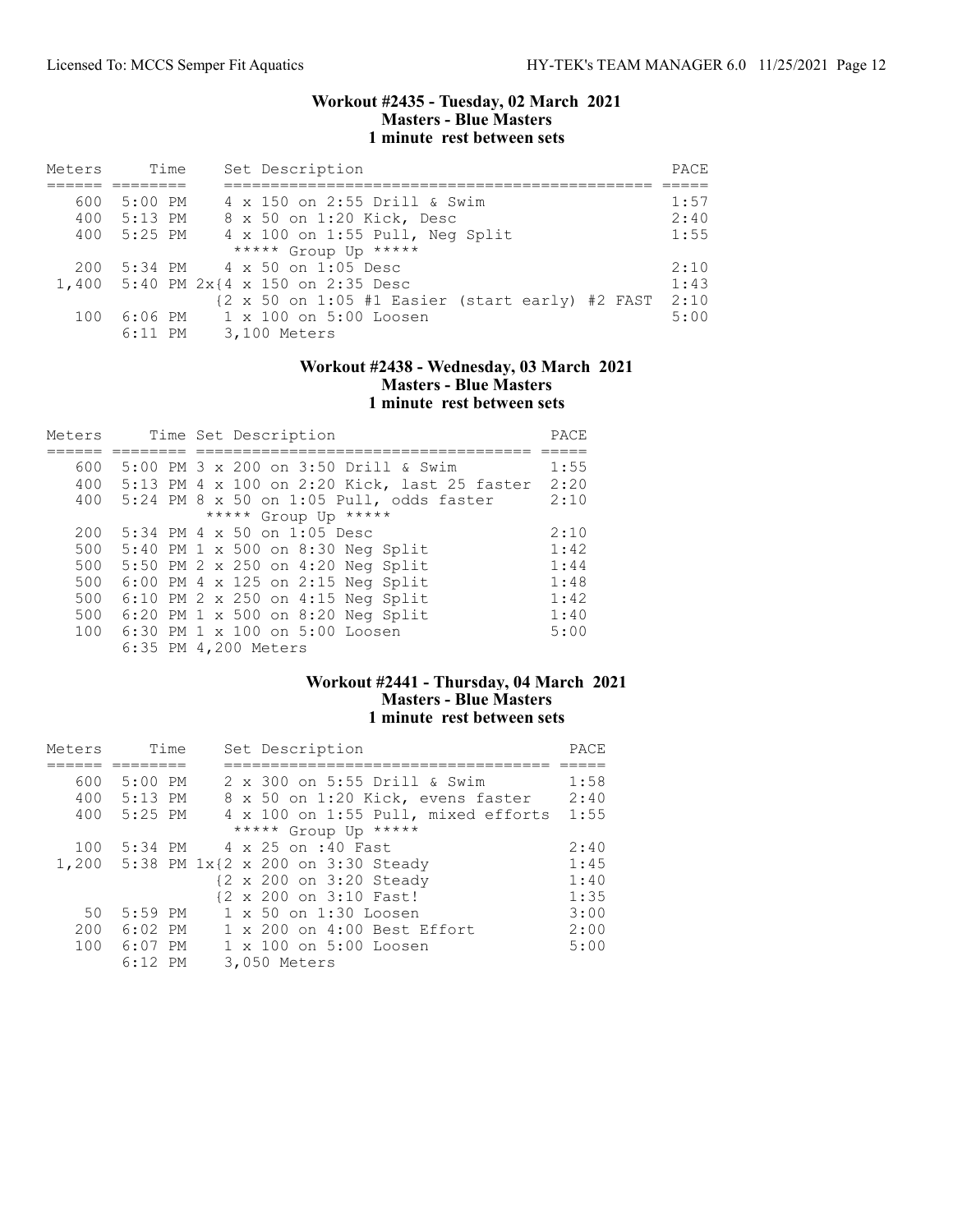### Workout #2378 - Monday, 08 March 2021 Masters - Blue Masters 1 minute rest between sets

| Meters |  | Time Set Description                                   | PACE |
|--------|--|--------------------------------------------------------|------|
|        |  |                                                        |      |
| 500    |  | 5:00 PM 1 x 500 on 9:00 Mix swim & Drill               | 1:48 |
| 500    |  | $5:10$ PM 1 x 500 on 9:00 Pull, mix speeds             | 1:48 |
| 400    |  | 5:20 PM 4 x 100 on 2:20 Kick, mix in a fast 25 on each | 2:20 |
|        |  | ***** Group Up ******                                  |      |
| 100    |  | $5:31$ PM 4 x 25 on :40 Speedy!                        | 2:40 |
| 400    |  | 5:35 PM 8 x 50 on 1:05 Desc $1-4$ , 5-8                | 2:10 |
| 200    |  | $5:45$ PM 1 x 200 on 4:00 Loosen, Get Ready            | 2:00 |
| 600    |  | 5:50 PM 6 x 100 on 3:00 Test Yourself!!                | 3:00 |
| 300    |  | 6:09 PM 1 x 300 on 6:00 Cool down                      | 2:00 |
|        |  | 6:15 PM 3,000 Meters                                   |      |

### Workout #2381 - Tuesday, 09 March 2021 Masters - Blue Masters 1 minute rest between sets

| Meters | Time      | Set Description                    | PACE |
|--------|-----------|------------------------------------|------|
|        |           |                                    |      |
| 600    | $5:00$ PM | 6 x 100 on 1:55 Mix Swim & Drill   | 1:55 |
| 400    | 5:13 PM   | 8 x 50 on 1:15 Kick, Desc          | 2:30 |
| 400    | $5:24$ PM | 8 x 50 on 1:05 Pull, Mix Efforts   | 2:10 |
|        |           | ~~Group Up~~                       |      |
| 100    | 5:34 PM   | 4 x 25 on :40 Fast!                | 2:40 |
| 1,400  |           | 5:38 PM 2x{2 x 150 on 2:40 Desc    | 1:47 |
|        |           | {2 x 200 on 3:20 Fast, Faster      | 1:40 |
| 100    | $6:03$ PM | $1 \times 100$ on $5:00$ Cool Down | 5:00 |
|        | $6:08$ PM | 3,000 Meters                       |      |

#### Workout #2384 - Wednesday, 10 March 2021 Masters - Blue Masters 1 minute rest between sets

| Meters |  |  | Time Set Description                     | PACE |
|--------|--|--|------------------------------------------|------|
|        |  |  |                                          |      |
| 600    |  |  | 5:00 PM 3 x 200 on 3:50 Mix Swim & Drill | 1:55 |
| 400    |  |  | 5:13 PM 4 x 100 on 2:15 Kick, Desc       | 2:15 |
| 400    |  |  | 5:23 PM 8 x 50 on 1:05 Pull, Mix Efforts | 2:10 |
|        |  |  | ~~Group Up~~                             |      |
| 400    |  |  | 5:33 PM 1 x 400 on 7:20 Steady           | 1:50 |
| 300    |  |  | 5:42 PM 1 x 300 on 5:20 Steady           | 1:47 |
| 800    |  |  | 5:49 PM 2 x 400 on 7:00 Desc             | 1:45 |
| 600    |  |  | 6:04 PM 2 x 300 on 5:10 Desc             | 1:43 |
| 400    |  |  | 6:16 PM 1 x 400 on 7:10 Best Effort      | 1:48 |
| 100    |  |  | 6:25 PM 1 x 100 on 5:00 Cool Down        | 5:00 |
|        |  |  | 6:30 PM 4,000 Meters                     |      |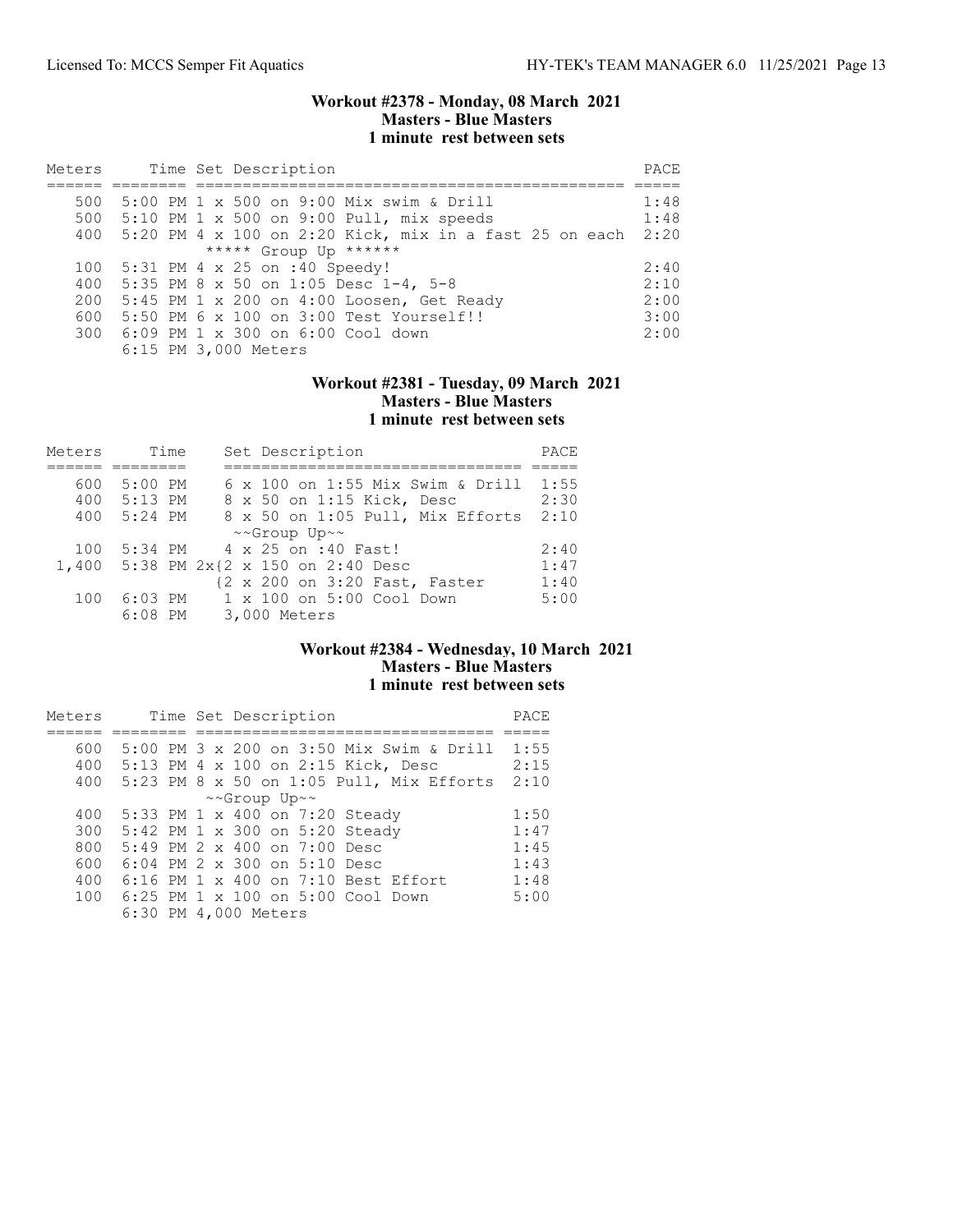### Workout #2387 - Thursday, 11 March 2021 Masters - Blue Masters 1 minute rest between sets

| Meters | Time      |  | Set Description                         | PACE |
|--------|-----------|--|-----------------------------------------|------|
|        |           |  |                                         |      |
| 600    | $5:00$ PM |  | 4 x 150 on 2:50 Mix Swim and Drill      | 1:53 |
| 400    | $5:13$ PM |  | 8 x 50 on 1:15 Kick, Desc               | 2:30 |
| 400    | $5:24$ PM |  | 4 x 100 on 2:05 Pull, Mix Efforts       | 2:05 |
|        |           |  | ~~Group Up~~                            |      |
| 400    | 5:34 PM   |  | 8 x 50 on 1:05 Desc                     | 2:10 |
|        |           |  | 1,000 5:44 PM 2x{1 x 200 on 3:30 Steady | 1:45 |
|        |           |  | {3 x 100 on 1:45 Desc                   | 1:45 |
| 100    | $6:03$ PM |  | 1 x 100 on 1:40 Best Effort             | 1:40 |
| 100    | 6:06 PM   |  | 1 x 100 on 5:00 Cool Down               | 5:00 |
|        | $6:11$ PM |  | 3,000 Meters                            |      |

## Workout #2452 - Monday, 15 March 2021 Masters - Blue Masters 1 minute rest between sets

| Meters |             | Time |  | Set Description                            | PACE |
|--------|-------------|------|--|--------------------------------------------|------|
|        |             |      |  |                                            |      |
| 600    | $5:00$ PM   |      |  | 2 x 300 on 5:55 Drill & Swim               | 1:58 |
|        | 400 5:13 PM |      |  | 4 x 100 on 2:20 Kick, Desc                 | 2:20 |
| 400    | 5:24 PM     |      |  | 4 x 100 on 1:55 Pull, Neg Split            | 1:55 |
|        |             |      |  | ***** Group Up *****                       |      |
|        |             |      |  | 1,650 5:33 PM 3x{2 x 25 on :40 Super Fast! | 2:40 |
|        |             |      |  | {2 x 50 on 1:00 Desc, #2 FAST              | 2:00 |
|        |             |      |  | {2 x 75 on 1:25 Desc, #2 FAST              | 1:53 |
|        |             |      |  | {2 x 100 on 1:50 Desc, #2 FAST             | 1:50 |
|        |             |      |  | {1 x 50 on 1:30 Easy                       | 3:00 |
|        |             |      |  | 6:07 PM 3,050 Meters                       |      |

# Workout #2455 - Tuesday, 16 March 2021 Masters - Blue Masters 1 minute rest between sets

| Meters | Time      | Set Description                       | PACE |
|--------|-----------|---------------------------------------|------|
|        |           |                                       |      |
| 600    | 5:00 PM   | 4 x 150 on 2:50 Drill & Swim          | 1:53 |
| 400    | $5:13$ PM | 4 x 100 on 2:20 Kick, Last 25 Faster  | 2:20 |
| 400    | 5:24 PM   | 8 x 50 on 1:05 Pull, Desc             | 2:10 |
|        |           | ***** Group Up *****                  |      |
| 200    |           | 5:34 PM 4 x 50 on 1:05 Desc           | 2:10 |
|        |           | 1,200 5:40 PM 2x{3 x 150 on 2:30 Desc | 1:40 |
|        |           | {3 x 50 on 1:00 Desc                  | 2:00 |
| 50     | $6:02$ PM | 1 x 50 on 1:30 Loosen                 | 3:00 |
| 150    | 6:05 PM   | 1 x 150 on 3:00 Last one, fast one    | 2:00 |
| 100    | 6:09 PM   | 1 x 100 on 5:00 Loosen                | 5:00 |
|        | $6:14$ PM | 3,100 Meters                          |      |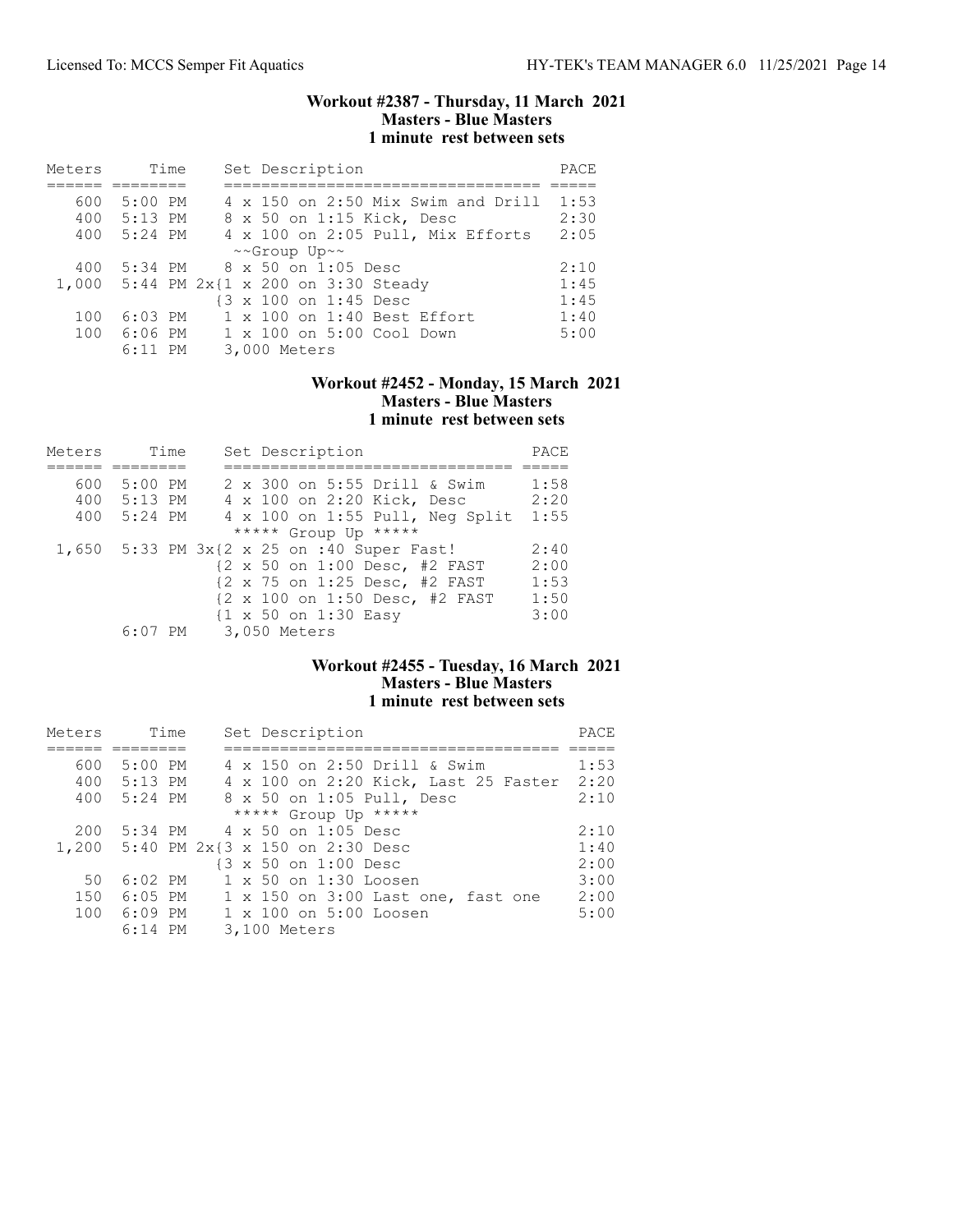### Workout #2458 - Wednesday, 17 March 2021 Masters - Blue Masters 1 minute rest between sets

| Meters | Time Set Description                      | PACE |
|--------|-------------------------------------------|------|
|        |                                           |      |
| 600    | 5:00 PM 3 x 200 on 3:50 Drill & Swim      | 1:55 |
| 400    | 5:13 PM 8 x 50 on 1:15 Kick, Mix efforts  | 2:30 |
| 400    | 5:24 PM 4 x 100 on 1:55 Pull, Neg Split   | 1:55 |
|        | ***** Group Up *****                      |      |
| 200    | 5:33 PM 4 x 50 on 1:05 Desc               | 2:10 |
| 600    | 5:39 PM 1 x 600 on 10:35 Neg Split        | 1:46 |
| 600    | 5:51 PM 2 x 300 on 5:15 Neg Split or Desc | 1:45 |
| 600    | $6:03$ PM $3 \times 200$ on $3:30$ Desc   | 1:45 |
| 600    | $6:15$ PM 6 x 100 on 1:45 Desc            | 1:45 |
| 100    | 6:27 PM 1 x 100 on 5:00 Loosen            | 5:00 |
|        | 6:32 PM 4,100 Meters                      |      |

#### Workout #2461 - Thursday, 18 March 2021 Masters - Blue Masters 1 minute rest between sets

| Meters | Time Set Description                        | PACE |
|--------|---------------------------------------------|------|
|        |                                             |      |
| 600    | 5:00 PM 6 x 100 on 1:55 Drill & Swim        | 1:55 |
| 400    | 5:13 PM 8 x 50 on 1:15 Kick, Desc           | 2:30 |
| 400    | $5:24$ PM 8 x 50 on 1:05 Pull, Evens Faster | 2:10 |
|        | ***** Group Up *****                        |      |
| 100    | 5:34 PM 4 x 25 on :40 Fast                  | 2:40 |
| 600    | 5:38 PM 8 x 75 on 1:50 Desc                 | 2:27 |
| 450    | 5:54 PM 6 x 75 on 1:40 Desc                 | 2:13 |
| 300    | 6:05 PM 4 x 75 on 1:30 Desc                 | 2:00 |
| 150    | 6:12 PM 2 x 75 on 1:20 Desc                 | 1:47 |
| 100    | 6:16 PM 1 $\times$ 100 on 5:00 Loosen       | 5:00 |
|        | 6:21 PM 3,100 Meters                        |      |

# Workout #2390 - Monday, 22 March 2021 Masters - Blue Masters 1 minute rest between sets

| Meters |  |  | Time Set Description                              | PACE |
|--------|--|--|---------------------------------------------------|------|
|        |  |  |                                                   |      |
| 600    |  |  | 5:00 PM $3 \times 200$ on $3:30$ Mix Swim & Drill | 1:45 |
|        |  |  | 400 5:12 PM 8 x 50 on 1:15 Kick, Desc             | 2:30 |
| 400    |  |  | $5:23$ PM 4 x 100 on 2:10 Pull, Mixed Efforts     | 2:10 |
|        |  |  | $+++$ Group Up $+++$                              |      |
| 100    |  |  | 5:33 PM 4 x 25 on :40 Fast!                       | 2:40 |
| 200    |  |  | $5:37$ PM 4 x 50 on 1:05 Desc                     | 2:10 |
| 600    |  |  | 5:43 PM 8 x 75 on 1:20 Desc 1-3, 4-6              | 1:47 |
| 400    |  |  | $5:55$ PM 4 x 100 on 1:45 Desc                    | 1:45 |
| 50     |  |  | 6:03 PM 1 x 50 on 1:10 Easy                       | 2:20 |
| 150    |  |  | $6:06$ PM 2 x 75 on 1:15 Neg Slpit Fast           | 1:40 |
|        |  |  | 100 6:10 PM 1 x 100 on 5:00 Cool Down             | 5:00 |
|        |  |  | 6:15 PM 3,000 Meters                              |      |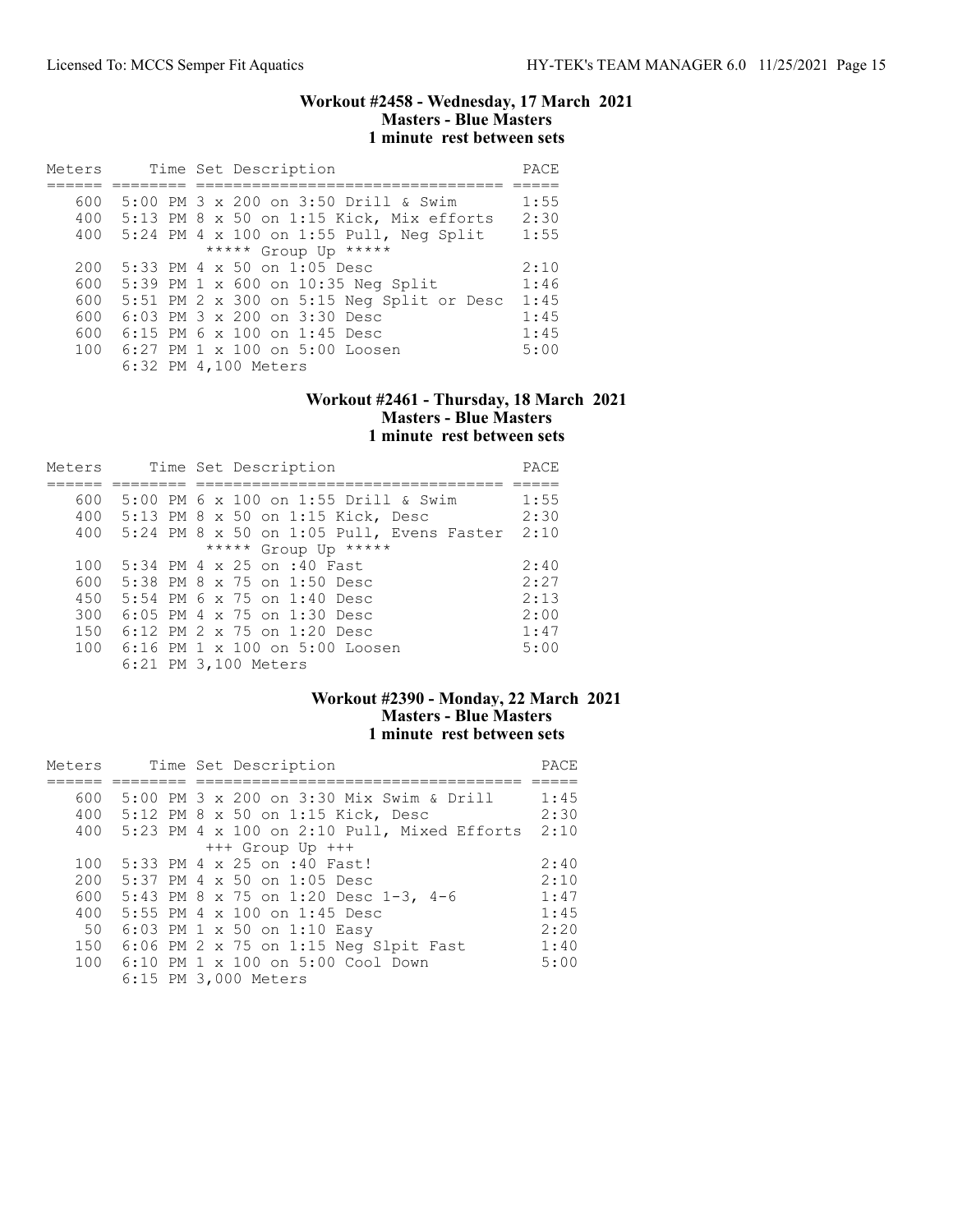### Workout #2393 - Tuesday, 23 March 2021 Masters - Blue Masters 1 minute rest between sets

| Meters | Time        | Set Description                                   | PACE |
|--------|-------------|---------------------------------------------------|------|
|        |             |                                                   |      |
| 600    | 5:00 PM     | 2 x 300 on 5:30 Mix Swim & Drill                  | 1:50 |
|        | 400 5:12 PM | 8 x 50 on 1:15 Kick, Desc                         | 2:30 |
|        | 400 5:23 PM | 4 x 100 on 2:10 Pull, Mixed Efforts               | 2:10 |
|        |             | $+++$ Group Up $+++$                              |      |
| 200    |             | 5:33 PM 4 x 50 on 1:05 Desc                       | 2:10 |
|        |             | 1,300 5:39 PM 2x{2 x 100 on 1:50 Last 50 Fast     | 1:50 |
|        |             | {1 x 200 on 3:35 Last 100 Fast                    | 1:48 |
|        |             | $\{1 \times 50 \text{ on } 1:10 \text{ Loosen}\}$ | 2:20 |
|        |             | {1 x 200 on 3:30 Best Effort                      | 1:45 |
| 100    | 6:04 PM     | $1 \times 100$ on $5:00$ Cool Down                | 5:00 |
|        | $6:09$ PM   | 3,000 Meters                                      |      |

#### Workout #2396 - Wednesday, 24 March 2021 Masters - Blue Masters 1 minute rest between sets

| Meters | Time Set Description                     | PACE |
|--------|------------------------------------------|------|
|        |                                          |      |
| 600    | 5:00 PM 4 x 150 on 2:45 Mix Swim & Drill | 1:50 |
| 400    | 5:12 PM 4 x 100 on 2:30 Kick, Desc       | 2:30 |
| 400    | 5:23 PM 8 x 50 on 1:05 Pull, Desc        | 2:10 |
|        | $+++$ Group Up $+++$                     |      |
| 900    | 5:33 PM 3 x 300 on 5:15 Steady           | 1:45 |
| 800    | 5:50 PM 2 x 400 on 6:50 Neg Split        | 1:42 |
| 500    | 6:05 PM 1 x 500 on 8:20 Steady           | 1:40 |
| 400    | 6:15 PM 1 x 400 on 6:30 Best Effort      | 1:38 |
| 100    | 6:23 PM 1 x 100 on 5:00 Cool Down        | 5:00 |
|        | 6:28 PM 4,100 Meters                     |      |

## Workout #2399 - Thursday, 25 March 2021 Masters - Blue Masters 1 minute rest between sets

| Meters | Time        | Set Description                                            | PACE |
|--------|-------------|------------------------------------------------------------|------|
|        |             |                                                            |      |
| 600    | 5:00 PM     | 6 x 100 on 1:50 Mix Swim & Drill                           | 1:50 |
|        | 400 5:12 PM | 4 x 100 on 2:30 Kick, Desc                                 | 2:30 |
|        | 400 5:23 PM | 8 x 50 on 1:05 Drill, Mixed Efforts                        | 2:10 |
|        |             | $+++$ Group Up $+++$                                       |      |
| 100    | 5:33 PM     | 4 x 25 on :40 Fast!                                        | 2:40 |
| 200    | 5:37 PM     | $4 \times 50$ on 1:05 Desc                                 | 2:10 |
| 600    |             | 5:43 PM $1x\{2 \times 300 \text{ on } 5:20 \text{ Steady}$ | 1:47 |
| 400    | $5:55$ PM   | 2 x 200 on 3:25 Steady                                     | 1:42 |
| 200    | $6:03$ PM   | $2 \times 100$ on 1:40 Fast                                | 1:40 |
|        | 100 6:08 PM | $1 \times 100$ on $5:00$ Cool Down                         | 5:00 |
|        | $6:13$ PM   | 3,000 Meters                                               |      |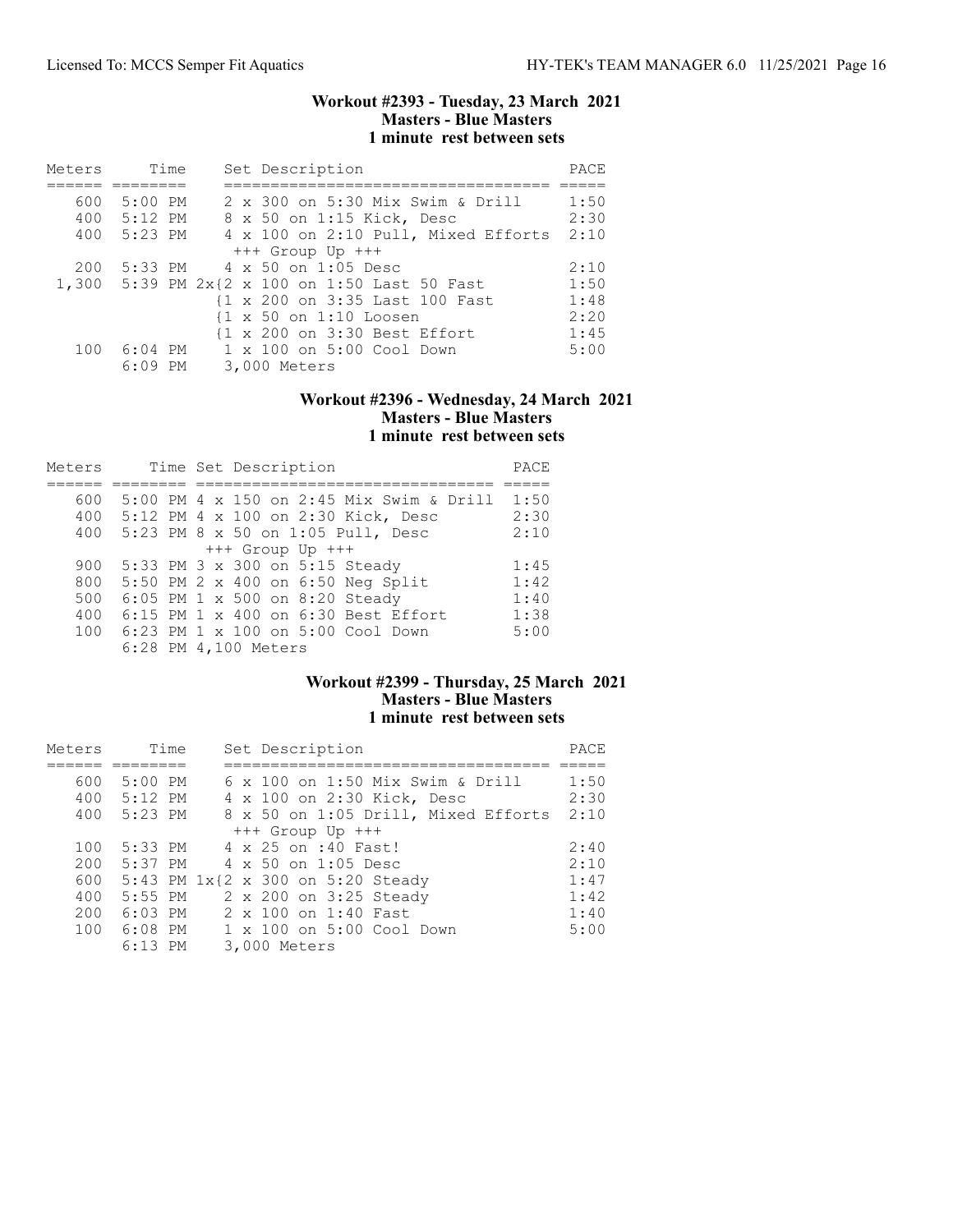## Workout #2488 - Monday, 29 March 2021 Masters - Blue Masters 1 minute rest between sets

| Meters |  | Time Set Description                     | PACE |
|--------|--|------------------------------------------|------|
|        |  |                                          |      |
| 600    |  | 5:00 PM 4 x 150 on 2:55 Drill & Swim     | 1:57 |
| 400    |  | 5:13 PM 8 x 50 on 1:15 Kick, Desc        | 2:30 |
| 400    |  | $5:24$ PM 8 x 50 on 1:05 Pull, Neg split | 2:10 |
|        |  | ***** Group Up *****                     |      |
| 400    |  | $5:34$ PM $8 \times 50$ on 1:15 Desc     | 2:30 |
| 450    |  | 5:45 PM 6 x 75 on 1:30 Desc              | 2:00 |
| 400    |  | 5:55 PM 4 $\times$ 100 on 1:45 Desc      | 1:45 |
| 150    |  | 6:03 PM 2 x 75 on 1:30 1 Easier, 1 Best  | 2:00 |
| 100    |  | 6:07 PM 2 x 50 on 1:15 1 Easier, 1 Best  | 2:30 |
| 100    |  | $6:11$ PM 1 x 100 on 5:00 Loosen         | 5:00 |
|        |  | 6:16 PM 3,000 Meters                     |      |

#### Workout #2491 - Tuesday, 30 March 2021 Masters - Blue Masters 1 minute rest between sets

| Meters | Time      | Set Description                         | PACE |
|--------|-----------|-----------------------------------------|------|
|        |           |                                         |      |
| 600    | $5:00$ PM | 3 x 200 on 3:55 Drill & Swim            | 1:58 |
| 400    | 5:13 PM   | 4 x 100 on 2:20 Kick, Mix Efforts       | 2:20 |
| 400    | $5:24$ PM | 8 x 50 on 1:05 Pull, Desc               | 2:10 |
|        |           | ***** Group Up *****                    |      |
| 100    |           | 5:34 PM 4 x 25 on :40 Fast!             | 2:40 |
|        |           | 1,500 5:38 PM 3x{1 x 100 on 2:00 Steady | 2:00 |
|        |           | {3 x 100 on 1:50 Desc                   | 1:50 |
|        |           | {1 x 100 on 1:40 Fast                   | 1:40 |
| 100    |           | 6:07 PM 1 x 100 on 5:00 Loosen          | 5:00 |
|        | $6:12$ PM | 3,100 Meters                            |      |

## Workout #2494 - Wednesday, 31 March 2021 Masters - Blue Masters 1 minute rest between sets

| Meters |  | Time Set Description                              | PACE |
|--------|--|---------------------------------------------------|------|
|        |  |                                                   |      |
| 600    |  | 5:00 PM 2 x 300 on 5:55 Drill & Swim              | 1:58 |
|        |  | 400 5:13 PM 8 x 50 on 1:20 Kick, Second 25 Faster | 2:40 |
| 400    |  | 5:25 PM 4 x 100 on 1:55 Pull, Desc                | 1:55 |
|        |  | ***** Group Up *****                              |      |
| 200    |  | 5:34 PM 4 x 50 on 1:05 Desc                       | 2:10 |
|        |  | 1,200 5:40 PM 4 x 300 on 5:05 Desc                | 1:42 |
| 800    |  | 6:02 PM 4 x 200 on 3:30 Desc                      | 1:45 |
| 400    |  | $6:17$ PM 4 x 100 on 1:50 Desc                    | 1:50 |
| 100    |  | 6:26 PM 1 x 100 on 5:00 Loosen                    | 5:00 |
|        |  | 6:31 PM 4,100 Meters                              |      |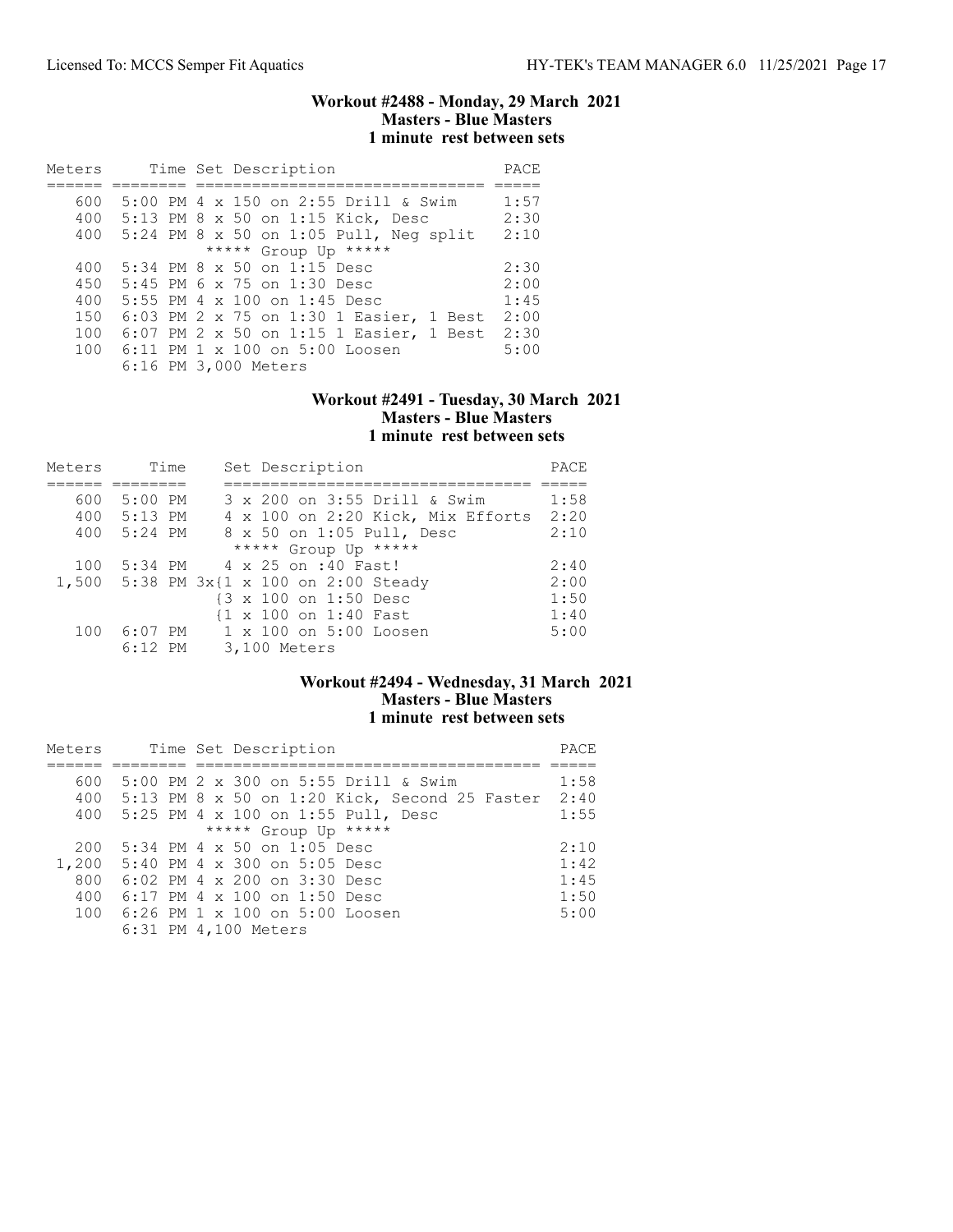### Workout #2497 - Thursday, 01 April 2021 Masters - Blue Masters 1 minute rest between sets

| Meters |  | Time Set Description                       | PACE |
|--------|--|--------------------------------------------|------|
|        |  |                                            |      |
| 600    |  | 5:00 PM 6 x 100 on 1:55 Drill & Swim       | 1:55 |
| 400    |  | 5:13 PM 4 x 100 on 2:20 Kick, Build        | 2:20 |
| 400    |  | 5:24 PM 4 x 100 on 1:55 Pull, Neg Split    | 1:55 |
|        |  | ***** Group Up *****                       |      |
| 100    |  | 5:33 PM 4 x 25 on :40 Fast!                | 2:40 |
| 400    |  | 5:37 PM 2 x 200 on 3:45 Desc               | 1:52 |
| 400    |  | 5:46 PM 2 x 200 on 3:35 Desc               | 1:48 |
| 400    |  | 5:55 PM 2 x 200 on 3:25 Desc               | 1:42 |
| 200    |  | 6:03 PM 1 x 200 on 3:15 Last one, fast one | 1:38 |
| 100    |  | 6:08 PM 1 x 100 on 5:00 Loosen             | 5:00 |
|        |  | 6:13 PM 3,000 Meters                       |      |

### Workout #2464 - Monday, 05 April 2021 Masters - Blue Masters 1 minute rest between sets

| Meters | Time        | Set Description                       | PACE |
|--------|-------------|---------------------------------------|------|
|        |             |                                       |      |
| 600    | 5:00 PM     | 6 x 100 on 1:55 Mix Swim & Drill      | 1:55 |
| 400    | 5:13 PM     | 4 x 100 on 2:30 Kick, Desc            | 2:30 |
|        | 400 5:24 PM | 8 x 50 on 1:05 Pull, Mixed Efforts    | 2:10 |
|        |             | $\sim\sim$ Group Up $\sim\sim$        |      |
| 100    |             | 5:34 PM 4 x 25 on :40 Fast!           | 2:40 |
|        |             | 1,500 5:38 PM 3x{2 x 50 on :55 Steady | 1:50 |
|        |             | {4 x 100 on 1:45 Desc                 | 1:45 |
| 100    | 6:06 PM     | 1 x 100 on 5:00 Cool Down             | 5:00 |
|        |             | 6:11 PM 3,100 Meters                  |      |

# Workout #2467 - Tuesday, 06 April 2021 Masters - Blue Masters 1 minute rest between sets

| Meters |  | Time Set Description                          | PACE |
|--------|--|-----------------------------------------------|------|
|        |  |                                               |      |
| 600    |  | 5:00 PM 4 x 150 on 2:50 Mix Swim & Drill      | 1:53 |
| 400    |  | 5:13 PM 8 x 50 on 1:15 Kick, Desc             | 2:30 |
| 400    |  | $5:24$ PM 4 x 100 on 2:10 Pull, Mixed Efforts | 2:10 |
|        |  | $\sim\sim$ Group Up $\sim\sim$                |      |
| 200    |  | 5:34 PM 4 x 50 on 1:05 Desc                   | 2:10 |
| 150    |  | 5:40 PM 2 x 75 on 1:25 Fast, Faster           | 1:53 |
| 200    |  | 5:44 PM 2 x 100 on 1:50 Fast, Faster          | 1:50 |
| 600    |  | 5:49 PM 4 x 150 on 2:40 Desc                  | 1:47 |
| 200    |  | 6:01 PM 2 x 100 on 1:45 Fast, Faster          | 1:45 |
| 150    |  | 6:06 PM 2 x 75 on 1:15 Fast, Faster           | 1:40 |
| 100    |  | 6:10 PM 1 x 100 on 5:00 Cool Down             | 5:00 |
|        |  | 6:15 PM 3,000 Meters                          |      |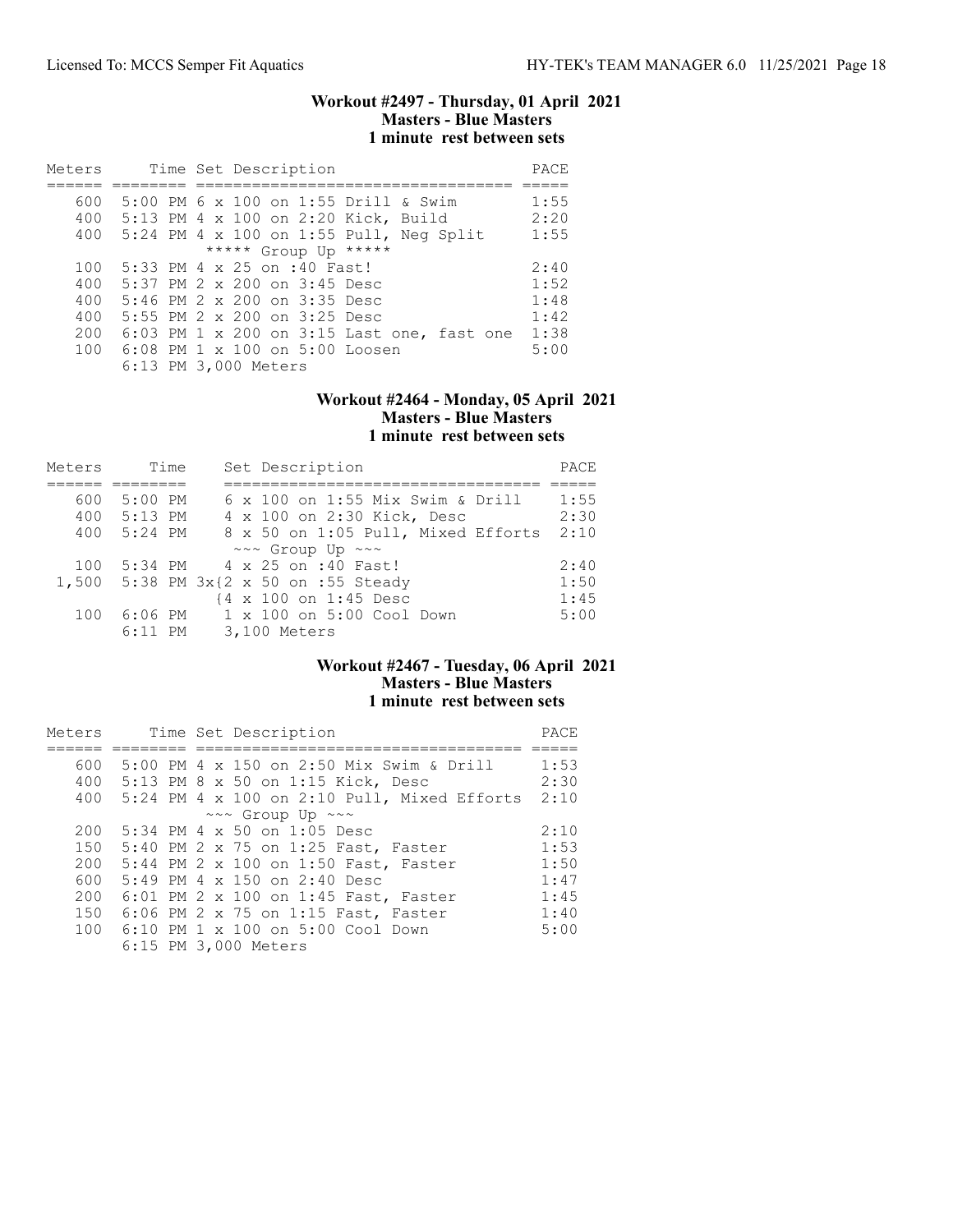### Workout #2470 - Wednesday, 07 April 2021 Masters - Blue Masters 1 minute rest between sets

| Meters | Time        | Set Description                                      | PACE |
|--------|-------------|------------------------------------------------------|------|
|        |             |                                                      |      |
| 600    | 5:00 PM     | 3 x 200 on 3:50 Mix Swim & Drill                     | 1:55 |
|        | 400 5:13 PM | 4 x 100 on 2:20 Kick, Desc                           | 2:20 |
| 400    | 5:24 PM     | 8 x 50 on 1:05 Pull, Mixed Efforts                   | 2:10 |
|        |             | $\sim \sim$ Group Up $\sim \sim$                     |      |
| 200    |             | 5:34 PM 4 x 50 on 1:05 Desc                          | 2:10 |
|        |             | 2,400 5:40 PM 2x{2 x 200 on 3:30 Desc                | 1:45 |
|        |             | $\{1 \times 300 \text{ on } 4:55 \text{ Neq Slit}\}$ | 1:38 |
|        |             | {1 x 500 on 7:50 Fast                                | 1:34 |
| 100    | 6:21 PM     | 1 x 100 on 5:00 Cool Down                            | 5:00 |
|        | $6:26$ PM   | 4,100 Meters                                         |      |

# Workout #2473 - Thursday, 08 April 2021 Masters - Blue Masters 1 minute rest between sets

| Meters |  | Time Set Description                        | PACE |
|--------|--|---------------------------------------------|------|
|        |  |                                             |      |
| 600    |  | 5:00 PM 2 x 300 on 5:30 Mix Swim & Drill    | 1:50 |
| 400    |  | 5:12 PM 8 x 50 on 1:10 Kick, Desc           | 2:20 |
| 400    |  | 5:23 PM 4 x 100 on 2:10 Pull, Mixed Efforts | 2:10 |
|        |  | ~~~ Group Up ~~~                            |      |
| 200    |  | 5:33 PM 4 x 50 on 1:05 Desc                 | 2:10 |
| 400    |  | 5:39 PM 2 x 200 on 3:45 Desc                | 1:52 |
| 400    |  | 5:48 PM 2 x 200 on 3:30 Desc                | 1:45 |
| 100    |  | 5:56 PM 1 x 100 on 2:30 Loosen              | 2:30 |
| 400    |  | 6:00 PM 2 x 200 on 3:20 Desc                | 1:40 |
| 100    |  | 6:08 PM 1 x 100 on 5:00 Cool Down           | 5:00 |
|        |  | 6:13 PM 3,000 Meters                        |      |

## Workout #2500 - Monday, 12 April 2021 Masters - Blue Masters 1 minute rest between sets

| Meters |  | Time Set Description                                     | PACE |
|--------|--|----------------------------------------------------------|------|
|        |  |                                                          |      |
| 500    |  | 5:00 PM 1 x 500 on 9:00 Mix swim & Drill                 | 1:48 |
| 500    |  | $5:10$ PM 1 x 500 on 9:00 Pull, mix speeds               | 1:48 |
| 400    |  | $5:20$ PM 4 x 100 on 2:20 Kick, mix in a fast 25 on each | 2:20 |
|        |  | ***** Group Up ******                                    |      |
| 100    |  | 5:31 PM 4 x 25 on :40 Speedy!                            | 2:40 |
| 400    |  | 5:35 PM 8 x 50 on 1:05 Desc $1-4$ , 5-8                  | 2:10 |
| 200    |  | 5:45 PM 1 x 200 on 4:00 Loosen, Get Ready                | 2:00 |
| 600    |  | 5:50 PM 6 x 100 on 3:00 Test Yourself!!                  | 3:00 |
|        |  | 300 6:09 PM 1 x 300 on 6:00 Cool down                    | 2:00 |
|        |  | 6:15 PM 3,000 Meters                                     |      |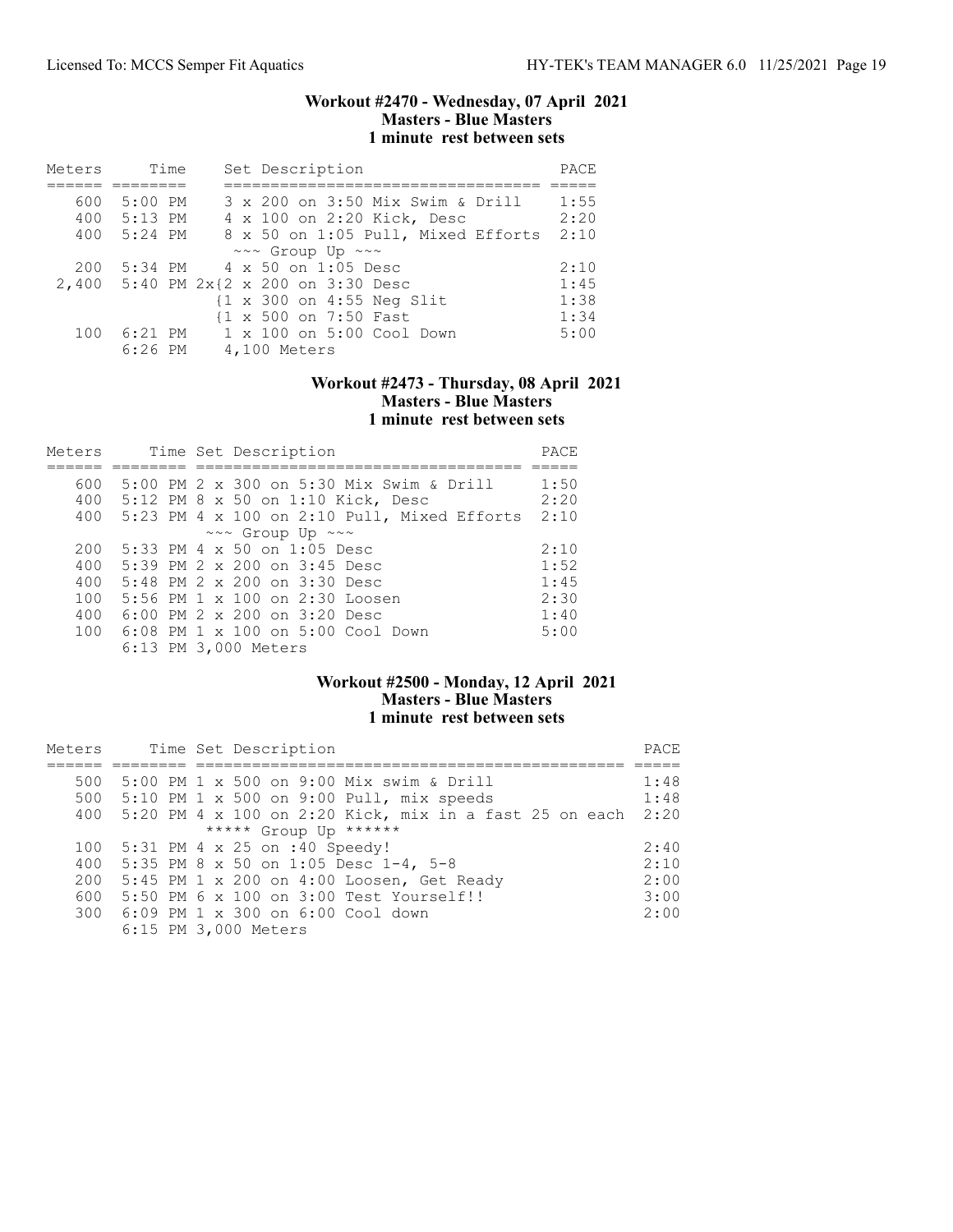### Workout #2503 - Tuesday, 13 April 2021 Masters - Blue Masters 1 minute rest between sets

| Meters | Time        | Set Description                        | PACE |
|--------|-------------|----------------------------------------|------|
|        |             |                                        |      |
| 600    | 5:00 PM     | 6 x 100 on 1:55 Mix Swim / Drill       | 1:55 |
|        | 400 5:13 PM | 8 x 50 on 1:20 Kick, Desc              | 2:40 |
| 400    | 5:25 PM     | 8 x 50 on 1:05 Pull, Neg Split Efforts | 2:10 |
|        |             | ***** Group Up ******                  |      |
| 100    |             | 5:35 PM 4 x 25 on :40 Speedy!          | 2:40 |
|        |             | 1,400 5:39 PM 2x{2 x 200 on 3:30 Desc  | 1:45 |
|        |             | {2 x 100 on 1:40 Desc                  | 1:40 |
|        |             | {2 x 50 on 1:05 Desc                   | 2:10 |
| 100    |             | 6:05 PM 1 x 100 on 5:00 Loosen         | 5:00 |
|        | $6:10$ PM   | 3,000 Meters                           |      |

## Workout #2506 - Wednesday, 14 April 2021 Masters - Blue Masters 1 minute rest between sets

| Meters |  | Time Set Description                            | PACE |
|--------|--|-------------------------------------------------|------|
|        |  |                                                 |      |
| 600    |  | 5:00 PM 3 x 200 on 3:55 Mix Swim / Drill        | 1:58 |
| 400    |  | 5:13 PM 4 x 100 on 2:20 Kick, Fast Last 25      | 2:20 |
| 400    |  | 5:24 PM 8 x 50 on 1:05 Pull, Desc               | 2:10 |
|        |  | ***** Group Up ******                           |      |
| 400    |  | 5:34 PM 8 x 50 on 1:05 Desc                     | 2:10 |
| 1,200  |  | $5:44$ PM 3 x 400 on 6:45 Desc and/or Neq Split | 1:41 |
| 600    |  | $6:06$ PM 3 x 200 on 3:30 Desc and/or Neq Split | 1:45 |
| 300    |  | 6:18 PM 3 x 100 on 1:50 Desc to Fast            | 1:50 |
| 100    |  | 6:25 PM 1 x 100 on 5:00 Loosen                  | 5:00 |
|        |  | 6:30 PM 4,000 Meters                            |      |

# Workout #2509 - Thursday, 15 April 2021 Masters - Blue Masters 1 minute rest between sets

| Meters |             | Time | Set Description                                   | PACE |
|--------|-------------|------|---------------------------------------------------|------|
|        |             |      |                                                   |      |
| 600    | $5:00$ PM   |      | 4 x 150 on 2:55 Mix Swim / Drill                  | 1:57 |
|        | 400 5:13 PM |      | 8 x 50 on 1:20 Kick, Evens Faster                 | 2:40 |
|        | 400 5:25 PM |      | 4 x 100 on 1:55 Pull, Desc                        | 1:55 |
|        |             |      | ***** Group Up ******                             |      |
| 100    | 5:34 PM     |      | 4 x 25 on :40 Fast!                               | 2:40 |
|        |             |      | 1,500 5:38 PM $1x{5}$ x 100 on 1:55 Steady Effort | 1:55 |
|        |             |      | {4 x 100 on 1:50 Last 25 Fast                     | 1:50 |
|        |             |      | {3 x 100 on 1:45 Last 50 Fast                     | 1:45 |
|        |             |      | {2 x 100 on 1:40 Last 75 Fast                     | 1:40 |
|        |             |      | {1 x 100 on 3:00 Best Effort                      | 3:00 |
| 100    | $6:08$ PM   |      | 1 x 100 on 5:00 Loosen                            | 5:00 |
|        | $6:13$ PM   |      | 3,100 Meters                                      |      |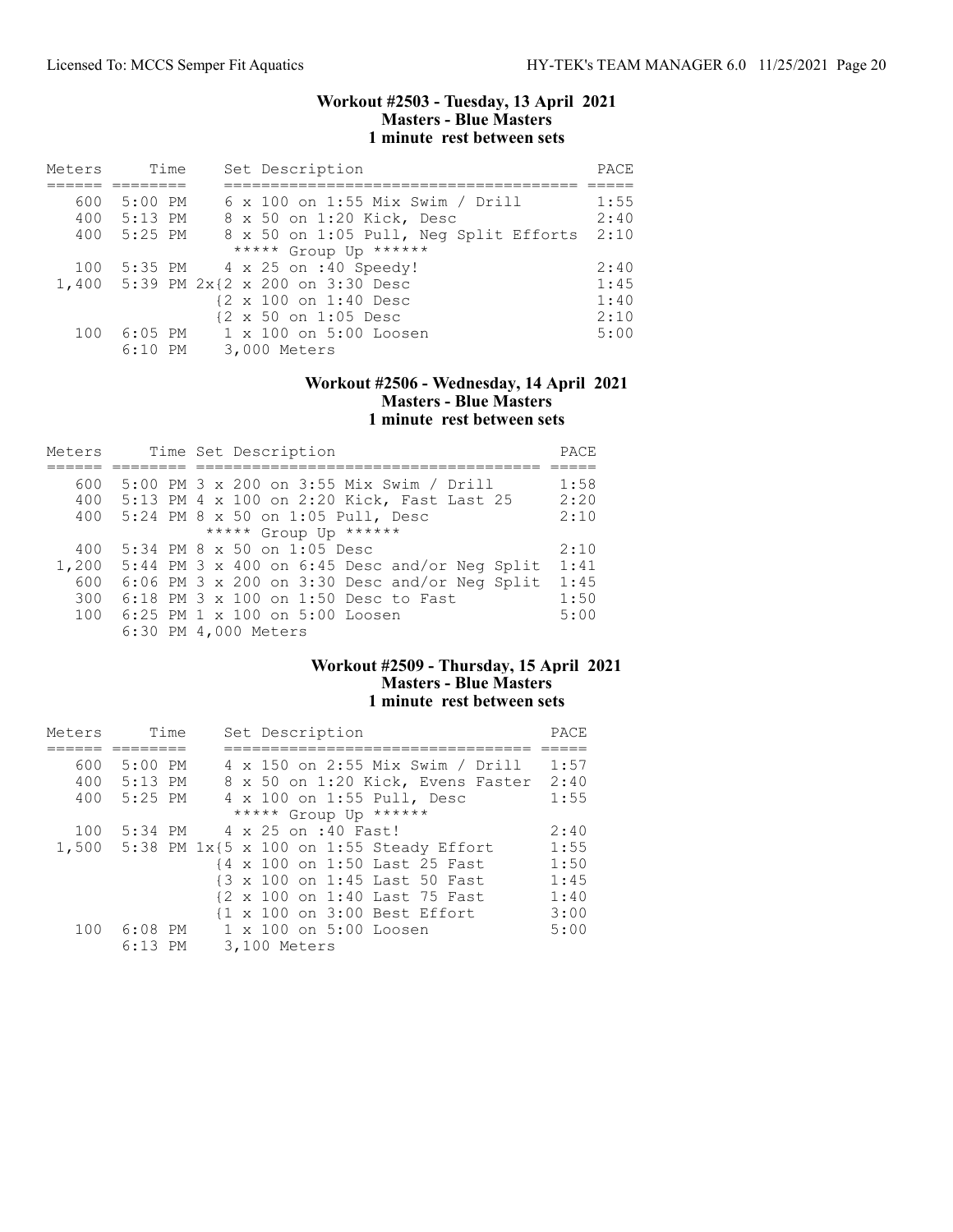## Workout #2554 - Monday, 19 April 2021 Masters - Blue Masters 1 minute rest between sets

| Meters | Time        | Set Description                     | PACE |
|--------|-------------|-------------------------------------|------|
|        |             |                                     |      |
| 600    | 5:00 PM     | 2 x 300 on 5:40 Mix Swim & Drill    | 1:53 |
|        | 400 5:13 PM | 4 x 100 on 2:20 Kick, Desc          | 2:20 |
|        | 400 5:24 PM | 4 x 100 on 2:10 Pull, Mixed Efforts | 2:10 |
|        |             | *** Group Up ***                    |      |
| 100    |             | 5:34 PM 4 x 25 on :40 Fast!         | 2:40 |
|        |             | 1,400 5:38 PM 2x{4 x 50 on :55 Desc | 1:50 |
|        |             | {4 x 75 on 1:20 Desc                | 1:47 |
|        |             | {2 x 100 on 1:40 Desc               | 1:40 |
| 100    | 6:04 PM     | 1 x 100 on 5:00 Cool Down           | 5:00 |
|        | $6:09$ PM   | 3,000 Meters                        |      |

# Workout #2557 - Tuesday, 20 April 2021 Masters - Blue Masters 1 minute rest between sets

| Meters |  | Time Set Description                         | PACE |
|--------|--|----------------------------------------------|------|
|        |  |                                              |      |
| 600    |  | 5:00 PM 4 x 150 on 2:50 Mix Swim & Drill     | 1:53 |
| 400    |  | 5:13 PM 4 x 100 on 2:20 Kick, Desc           | 2:20 |
| 400    |  | $5:24$ PM 8 x 50 on 1:05 Pull, Mixed Efforts | 2:10 |
|        |  | *** Group Up ***                             |      |
| 200    |  | $5:34$ PM 4 x 50 on 1:05 Desc                | 2:10 |
| 300    |  | 5:40 PM 2 x 150 on 2:25 Neg Split            | 1:37 |
| 300    |  | 5:46 PM 2 x 150 on 2:35 Neg Split            | 1:43 |
| 300    |  | 5:53 PM 2 x 150 on 2:45 Neg Split            | 1:50 |
| 300    |  | 6:00 PM 2 x 150 on 2:50 Neg Split            | 1:53 |
| 150    |  | 6:07 PM 1 x 150 on 3:00 Best Time            | 2:00 |
| 100    |  | 6:11 PM 1 x 100 on 5:00 Cool Down            | 5:00 |
|        |  | 6:16 PM 3,050 Meters                         |      |

# Workout #2560 - Wednesday, 21 April 2021 Masters - Blue Masters 1 minute rest between sets

| Meters | Time        | Set Description                            | PACE |
|--------|-------------|--------------------------------------------|------|
|        |             |                                            |      |
| 600    | $5:00$ PM   | 3 x 200 on 3:50 Mix Swim & Drill           | 1:55 |
|        | 400 5:13 PM | 8 x 50 on 1:10 Kick, Desc 1-4, 5-8         | 2:20 |
| 400    | 5:24 PM     | 4 x 100 on 2:10 Pull, Mixed Efforts        | 2:10 |
|        |             | ***Group Up***                             |      |
| 200    |             | 5:34 PM 4 x 50 on 1:05 Desc                | 2:10 |
|        |             | 2,400 5:40 PM 2x{2 x 300 on 5:15 Neg Split | 1:45 |
|        |             | {1 x 600 on 10:00 Steady                   | 1:40 |
| 100    | 6:22 PM     | 1 x 100 on 5:00 Cool Down                  | 5:00 |
|        | $6:27$ PM   | 4,100 Meters                               |      |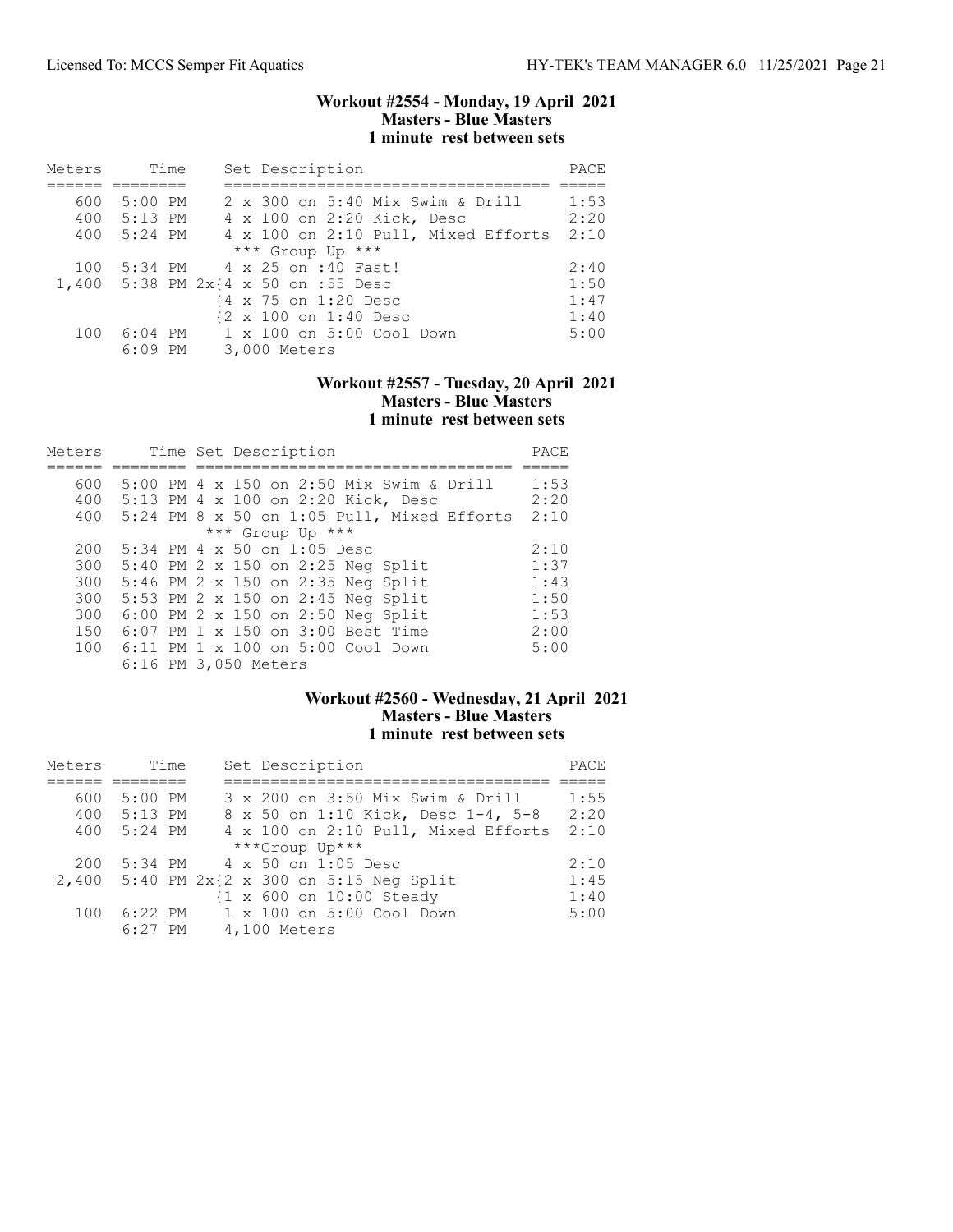### Workout #2563 - Thursday, 22 April 2021 Masters - Blue Masters 1 minute rest between sets

| Meters           |  |  | Time Set Description                         | PACE |  |  |  |
|------------------|--|--|----------------------------------------------|------|--|--|--|
|                  |  |  |                                              |      |  |  |  |
| 600              |  |  | 5:00 PM 6 x 100 on 1:50 Mix Swim & Drill     | 1:50 |  |  |  |
| 400              |  |  | 5:12 PM 8 x 50 on 1:10 Kick, Desc 1-4, 5-8   | 2:20 |  |  |  |
| 400              |  |  | $5:23$ PM 8 x 50 on 1:05 Pull, Mixed Efforts | 2:10 |  |  |  |
| *** Group Up *** |  |  |                                              |      |  |  |  |
| 200              |  |  | $5:33$ PM 4 x 50 on 1:05 Desc                | 2:10 |  |  |  |
| 600              |  |  | 5:39 PM 8 x 75 on 1:35 Desc 1-4, 5-8         | 2:07 |  |  |  |
| 450              |  |  | 5:53 PM 6 x 75 on 1:25 Desc 1-3, 4-6         | 1:53 |  |  |  |
| 300              |  |  | 6:03 PM 4 x 75 on 1:15 Desc                  | 1:40 |  |  |  |
| $100 -$          |  |  | 6:09 PM 1 x 100 on 5:00 Cool Down            | 5:00 |  |  |  |
|                  |  |  | 6:14 PM 3,050 Meters                         |      |  |  |  |

## Workout #2553 - Monday, 26 April 2021 Masters - Blue Masters 1 minute rest between sets

| Meters |  | Time Set Description                                     | PACE |
|--------|--|----------------------------------------------------------|------|
|        |  |                                                          |      |
| 600    |  | 5:00 PM 1 x 600 on 12:00 Mix swim & Drill                | 2:00 |
| 400    |  | 5:13 PM 4 x 100 on 1:55 Pull, mix speeds                 | 1:55 |
| 400    |  | $5:22$ PM 4 x 100 on 2:20 Kick, mix in a fast 25 on each | 2:20 |
|        |  | ***** Group Up ******                                    |      |
| 600    |  | 5:33 PM 6 x 100 on 2:00 Desc 1-3 / 4-6                   | 2:00 |
| 450    |  | 5:46 PM 6 x 75 on 1:35 Desc 1-3 / 4-6                    | 2:07 |
| 300    |  | 5:57 PM 6 x 50 on 1:10 Desc 1-3 / 4-6                    | 2:20 |
| 150    |  | $6:05$ PM 6 x 25 on :45 Fast                             | 3:00 |
| 100    |  | $6:11$ PM $1 \times 100$ on $5:00$ Loosen                | 5:00 |
|        |  | 6:16 PM 3,000 Meters                                     |      |

# Workout #2549 - Tuesday, 27 April 2021 Masters - Blue Masters 1 minute rest between sets

| Meters | Time      | Set Description                                       | PACE |
|--------|-----------|-------------------------------------------------------|------|
|        |           |                                                       |      |
| 600    | 5:00 PM   | $6 \times 100$ on 1:55 Mix swim & Drill               | 1:55 |
| 400    | 5:13 PM   | 4 x 100 on 1:55 Pull, Desc                            | 1:55 |
| 400    | $5:22$ PM | 8 x 50 on 1:15 Kick, Desc                             | 2:30 |
|        |           | ***** Group Up ******                                 |      |
|        |           | 1,600 5:33 PM $4 \times 4 \times 50$ on 1:05 Desc     | 2:10 |
|        |           | $\{1 \times 200 \text{ on } 3:25 \text{ Neg Split}\}$ | 1:42 |
| 100    | $6:05$ PM | 1 x 100 on 5:00 Loosen                                | 5:00 |
|        | $6:10$ PM | 3,100 Meters                                          |      |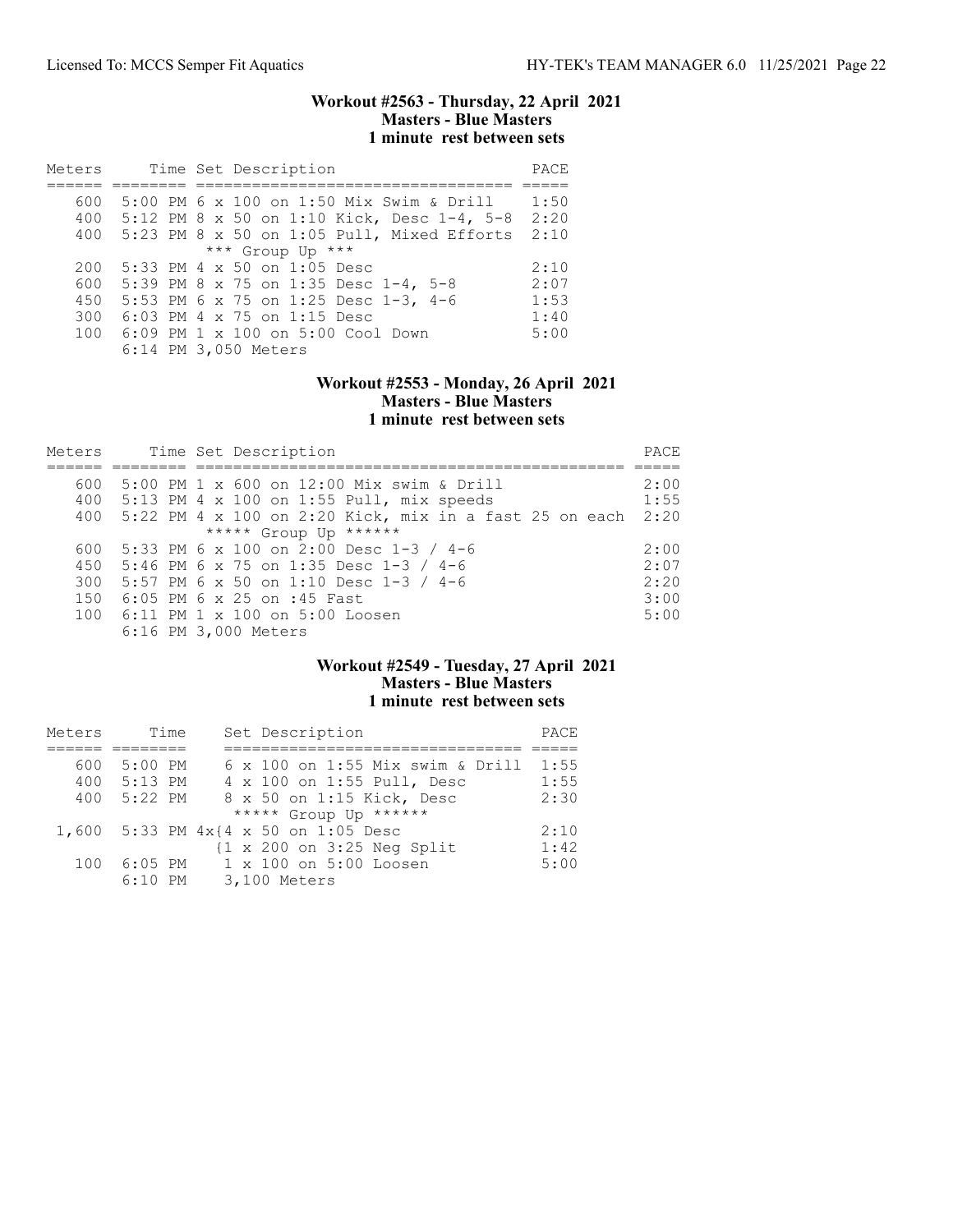### Workout #2545 - Wednesday, 28 April 2021 Masters - Blue Masters 1 minute rest between sets

| Meters |  |  | Time Set Description                                      | PACE |
|--------|--|--|-----------------------------------------------------------|------|
|        |  |  |                                                           |      |
| 600    |  |  | 5:00 PM 3 x 200 on 3:50 Mix swim & Drill                  | 1:55 |
|        |  |  | 400 5:13 PM 8 x 50 on 1:05 Pull, Mix efforts              | 2:10 |
| 400    |  |  | 5:23 PM 4 x 100 on 2:20 Kick, faster in the middle        | 2:20 |
|        |  |  | ***** Group Up ******                                     |      |
| 200    |  |  | 5:34 PM 4 x 50 on 1:05 Desc                               | 2:10 |
| 800    |  |  | 5:40 PM 2 x 400 on 6:30 Neg Split                         | 1:38 |
| 800    |  |  | 5:54 PM 8 x 100 on 1:45 Neg Split $\frac{x}{\alpha}$ Desc | 1:45 |
| 400    |  |  | $6:09$ PM 1 x 400 on $6:40$ Neg Split                     | 1:40 |
| 400    |  |  | 6:17 PM 4 x 100 on 1:45 Desc &/or Neg Split               | 1:45 |
| 100    |  |  | $6:25$ PM 1 x 100 on 5:00 Loosen                          | 5:00 |
|        |  |  | 6:30 PM 4,100 Meters                                      |      |

#### Workout #2543 - Thursday, 29 April 2021 Masters - Blue Masters 1 minute rest between sets

| Meters | Time    |                      | Set Description                                                                          | PACE |
|--------|---------|----------------------|------------------------------------------------------------------------------------------|------|
|        |         |                      |                                                                                          |      |
| 600    | 5:00 PM |                      | 2 x 300 on 6:00 Mix swim & Drill                                                         | 2:00 |
| 400    | 5:13 PM |                      | 8 x 50 on 1:05 Pull, Desc                                                                | 2:10 |
| 400    | 5:23 PM |                      | 8 x 50 on 1:15 Kick, Desc                                                                | 2:30 |
|        |         |                      | ***** Group Up ******                                                                    |      |
|        |         |                      | 1,800 5:34 PM 3x{3 x 100 on 1:45 Desc                                                    | 1:45 |
|        |         |                      | {2 x 100 on 1:40 Desc                                                                    | 1:40 |
|        |         |                      | $\{1 \times 100 \text{ on } 2:00 \text{ Fast } (\text{longer int} = \text{more rest})\}$ | 2:00 |
| 100    |         |                      | 6:07 PM 1 x 100 on 5:00 Loosen                                                           | 5:00 |
|        |         | 6:12 PM 3,300 Meters |                                                                                          |      |

# Workout #2517 - Monday, 03 May 2021 Masters - Blue Masters 1 minute rest between sets

| Meters | Time      | Set Description                                       | PACE |
|--------|-----------|-------------------------------------------------------|------|
|        |           |                                                       |      |
| 600    | $5:00$ PM | 4 x 150 on 2:55 Mix Drill & Swim                      | 1:57 |
| 400    | 5:13 PM   | 8 x 50 on 1:10 Kick, Desc 1-4, 5-8                    | 2:20 |
| 400    | 5:24 PM   | 8 x 50 on 1:05 Pull, Mixed Efforts                    | 2:10 |
|        |           | $\sim\sim$ Group Up $\sim\sim$                        |      |
| 100    | $5:34$ PM | 4 x 25 on :40 Fast!                                   | 2:40 |
| 1,400  |           | 5:38 PM $2x(4 \times 50)$ on :50 Desc                 | 1:40 |
|        |           | {2 x 100 on 1:45 Neg Slit                             | 1:45 |
|        |           | $\{2 \times 150 \text{ on } 2:40 \text{ Neg Split}\}$ | 1:47 |
| 100    | $6:04$ PM | 1 x 100 on 5:00 Cool Down                             | 5:00 |
|        | $6:09$ PM | 3,000 Meters                                          |      |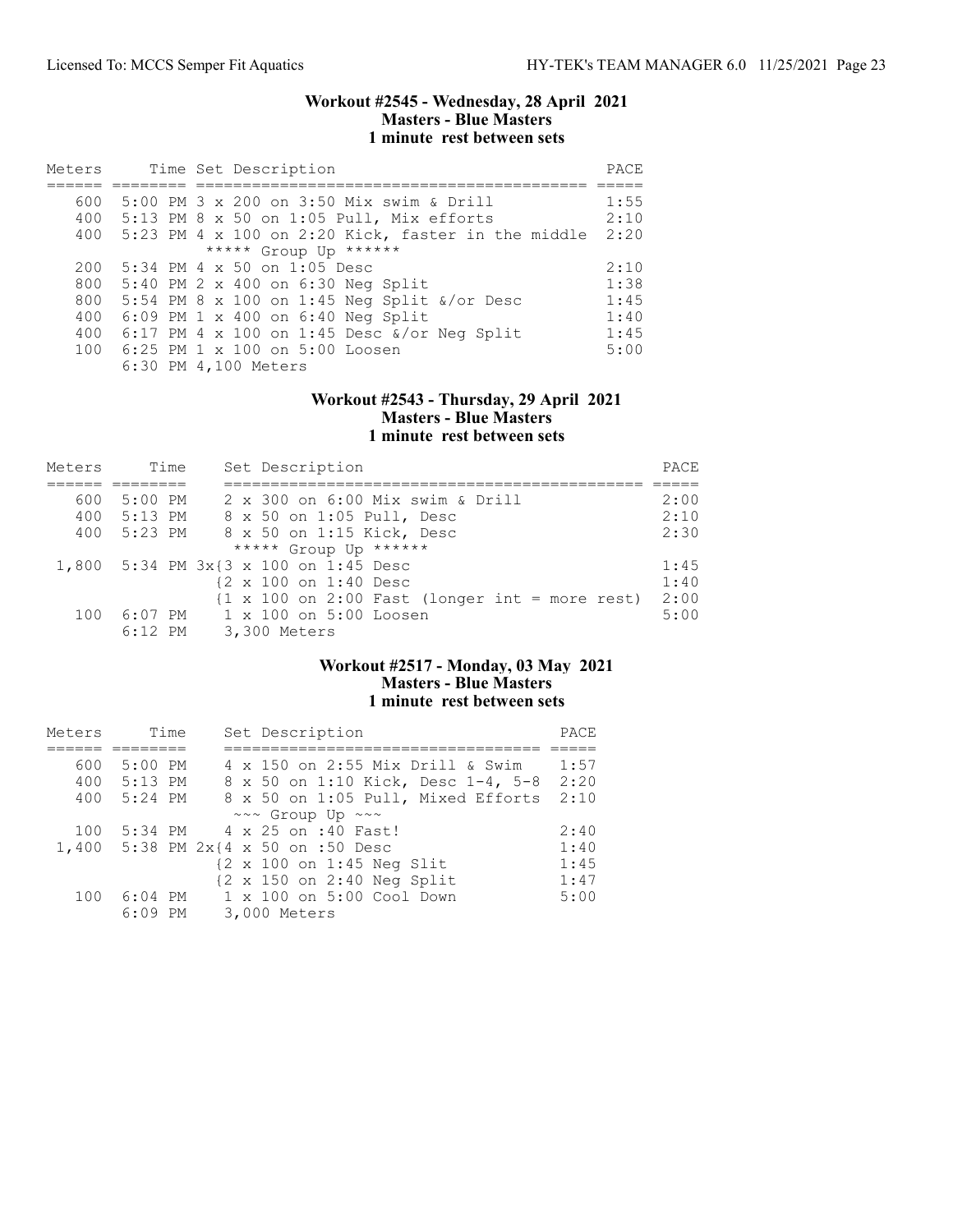### Workout #2520 - Tuesday, 04 May 2021 Masters - Blue Masters 1 minute rest between sets

| Meters |  | Time Set Description                                | PACE |
|--------|--|-----------------------------------------------------|------|
|        |  |                                                     |      |
| 600    |  | $5:00$ PM $3 \times 200$ on $3:50$ Mix Swim & Drill | 1:55 |
| 400    |  | 5:13 PM 4 x 100 on 2:20 Kick, Desc                  | 2:20 |
| 400    |  | 5:24 PM 4 x 100 on 2:10 Pull, Mixed Efforts         | 2:10 |
|        |  | $\sim\sim$ Group Up $\sim\sim$                      |      |
| 200    |  | 5:34 PM 4 x 50 on 1:05 Desc                         | 2:10 |
| 400    |  | $5:40$ PM 4 x 100 on 1:50 Desc                      | 1:50 |
| 400    |  | $5:49$ PM 4 x 100 on 1:45 Desc                      | 1:45 |
| 400    |  | 5:57 PM 4 x 100 on 1:40 Desc                        | 1:40 |
| 50     |  | $6:05$ PM 1 x 50 on 1:30 Loosen                     | 3:00 |
| 100    |  | 6:08 PM 1 x 100 on 2:00 Best Effort                 | 2:00 |
| 100    |  | 6:11 PM 1 x 100 on 5:00 Cool Down                   | 5:00 |
|        |  | 6:16 PM 3,050 Meters                                |      |

#### Workout #2523 - Wednesday, 05 May 2021 Masters - Blue Masters 1 minute rest between sets

| Meters | Time      |  | Set Description                                       | PACE |
|--------|-----------|--|-------------------------------------------------------|------|
|        |           |  |                                                       |      |
| 600    | $5:00$ PM |  | 2 x 300 on 5:50 Mix Swim & Drill                      | 1:57 |
| 400    | 5:13 PM   |  | 8 x 50 on 1:10 Kick, Evens Faster                     | 2:20 |
| 400    | $5:24$ PM |  | 4 x 100 on 2:10 Pull, Evens Faster                    | 2:10 |
|        |           |  | $\sim \sim$ Group Up $\sim \sim$                      |      |
| 200    | 5:34 PM   |  | 4 x 50 on 1:05 Desc                                   | 2:10 |
|        |           |  | 2,400 5:40 PM 2x{3 x 100 on 1:50 Desc                 | 1:50 |
|        |           |  | $\{2 \times 150 \text{ on } 2:40 \text{ Neg Split}\}$ | 1:47 |
|        |           |  | $\{2 \times 300 \text{ on } 5:15 \text{ Neg Split}\}$ | 1:45 |
| 100    | $6:24$ PM |  | 1 x 100 on 5:00 Cool Down                             | 5:00 |
|        | $6:29$ PM |  | 4,100 Meters                                          |      |

## Workout #2526 - Thursday, 06 May 2021 Masters - Blue Masters 1 minute rest between sets

| Meters |  | Time Set Description                          | PACE |
|--------|--|-----------------------------------------------|------|
|        |  |                                               |      |
| 600    |  | 5:00 PM 6 x 100 on 1:55 Mix Swim & Drill      | 1:55 |
| 400    |  | 5:13 PM 4 x 100 on 2:10 Kick, Desc            | 2:10 |
| 400    |  | $5:23$ PM 4 x 100 on 2:05 Pull, Mixed Efforts | 2:05 |
|        |  | ~~~ Group Up ~~~                              |      |
| 200    |  | 5:33 PM 4 x 50 on 1:05 Desc                   | 2:10 |
| 450    |  | 5:39 PM 3 x 150 on 2:45 Desc                  | 1:50 |
| 75     |  | 5:49 PM 1 x 75 on 1:25 Steady                 | 1:53 |
| 300    |  | 5:52 PM 2 x 150 on 2:40 Neg Split             | 1:47 |
| 150    |  | 5:59 PM 2 x 75 on 1:20 Neg Split              | 1:47 |
| 150    |  | $6:03$ PM 1 x 150 on 2:35 Neg Split           | 1:43 |
| 225    |  | 6:07 PM 3 x 75 on 1:15 Desc                   | 1:40 |
| 100    |  | 6:12 PM 1 x 100 on 5:00 Cool Down             | 5:00 |
|        |  | 6:17 PM 3,050 Meters                          |      |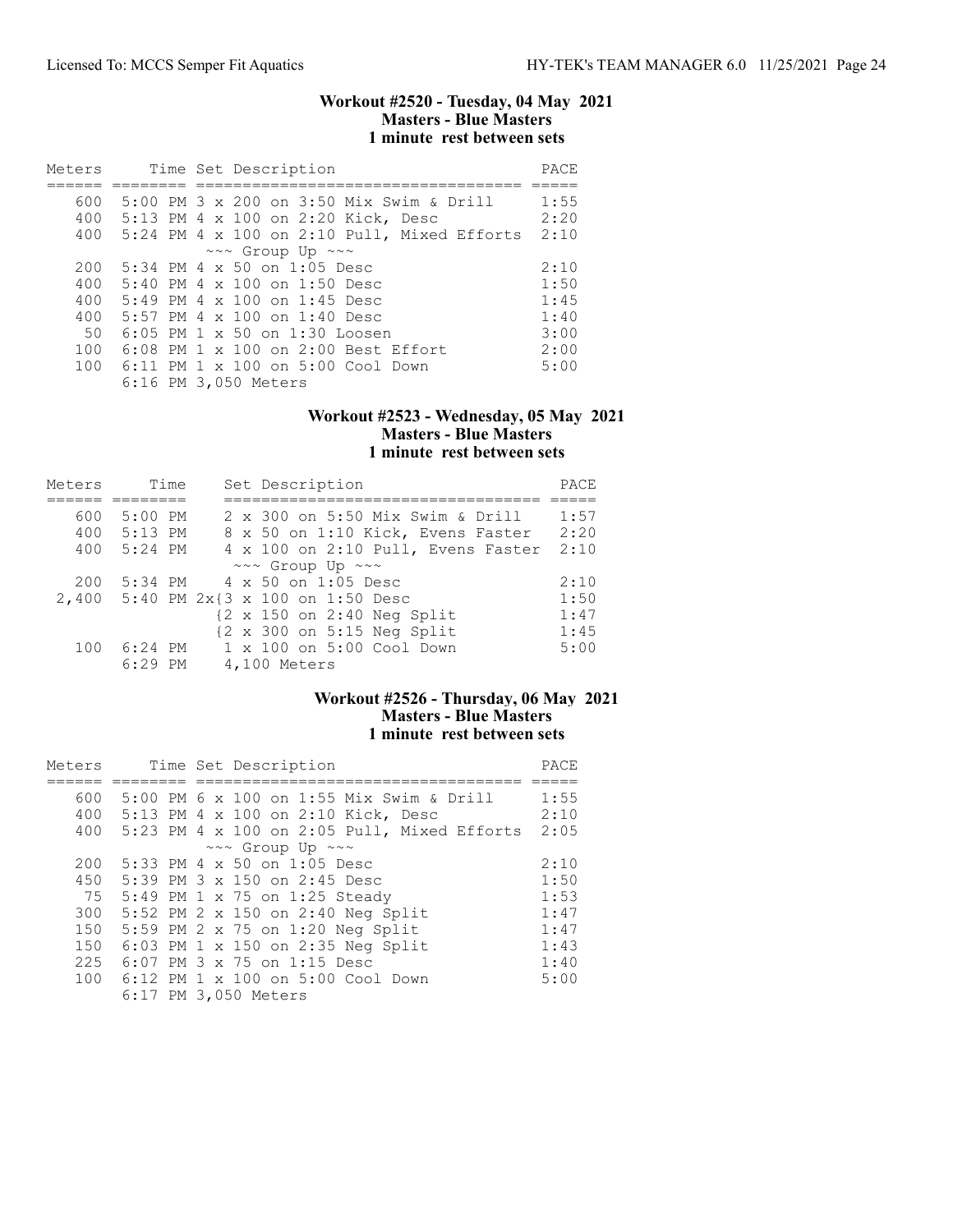### Workout #2589 - Monday, 10 May 2021 Masters - Blue Masters 1 minute rest between sets

| Meters |             | Time | Set Description                                | PACE |
|--------|-------------|------|------------------------------------------------|------|
|        |             |      |                                                |      |
| 600    | $5:00$ PM   |      | 6 x 100 on 1:55 Mix swim & Drill               | 1:55 |
|        | 400 5:13 PM |      | 4 x 100 on 2:20 Kick, mix in a fast 25 on each | 2:20 |
|        | 400 5:24 PM |      | 8 x 50 on 1:05 Pull, mix speeds                | 2:10 |
|        |             |      | ***** Group Up ******                          |      |
| 100    |             |      | 5:34 PM 4 x 25 on :40 Fast                     | 2:40 |
|        |             |      | 1,400 5:38 PM 2x{4 x 50 on 1:05 Desc           | 2:10 |
|        |             |      | {4 x 75 on 1:25 Desc                           | 1:53 |
|        |             |      | {2 x 100 on 2:05 Fast                          | 2:05 |
| 100    |             |      | 6:08 PM 1 x 100 on 5:00 Loosen                 | 5:00 |
|        | $6:13$ PM   |      | 3,000 Meters                                   |      |

### Workout #2592 - Tuesday, 11 May 2021 Masters - Blue Masters 1 minute rest between sets

| Meters |             | Time | Set Description                        | PACE |
|--------|-------------|------|----------------------------------------|------|
|        |             |      |                                        |      |
| 600    | $5:00$ PM   |      | 4 x 150 on 2:55 Mix swim & Drill       | 1:57 |
|        | 400 5:13 PM |      | 8 x 50 on 1:15 Kick, Desc              | 2:30 |
| 400    | $5:24$ PM   |      | 4 x 100 on 1:55 Pull, Desc             | 1:55 |
|        |             |      | ***** Group Up ******                  |      |
| 200    |             |      | 5:33 PM 4 x 50 on 1:05 Desc            | 2:10 |
|        |             |      | 1,300 5:39 PM 2x{1 x 50 on 1:30 Loosen | 3:00 |
|        |             |      | {2 x 150 on 2:30 Desc                  | 1:40 |
|        |             |      | {2 x 100 on 1:45 Desc                  | 1:45 |
|        |             |      | {2 x 50 on 1:00 Desc                   | 2:00 |
| 100    | $6:04$ PM   |      | 1 x 100 on 5:00 Loosen                 | 5:00 |
|        | $6:09$ PM   |      | 3,000 Meters                           |      |

## Workout #2595 - Wednesday, 12 May 2021 Masters - Blue Masters 1 minute rest between sets

| Meters |  | Time Set Description                        | PACE |
|--------|--|---------------------------------------------|------|
|        |  |                                             |      |
| 600    |  | 5:00 PM 3 x 200 on 3:55 Mix swim & Drill    | 1:58 |
| 400    |  | 5:13 PM 4 x 100 on 2:20 Kick, faster middle | 2:20 |
| 400    |  | 5:24 PM 8 x 50 on 1:05 Pull, Odds Faster    | 2:10 |
|        |  | ***** Group Up ******                       |      |
| 200    |  | 5:34 PM 4 x 50 on 1:05 Desc                 | 2:10 |
| 750    |  | 5:40 PM 3 x 250 on 4:10 Neg Split           | 1:40 |
| 500    |  | 5:54 PM 1 x 500 on 8:20 Neg Split           | 1:40 |
| 750    |  | 6:04 PM 3 x 250 on 4:05 Neg Split           | 1:38 |
| 500    |  | 6:18 PM 1 x 500 on 8:30 Neg Split           | 1:42 |
| 100    |  | 6:28 PM 1 x 100 on 5:00 Loosen              | 5:00 |
|        |  | 6:33 PM 4,200 Meters                        |      |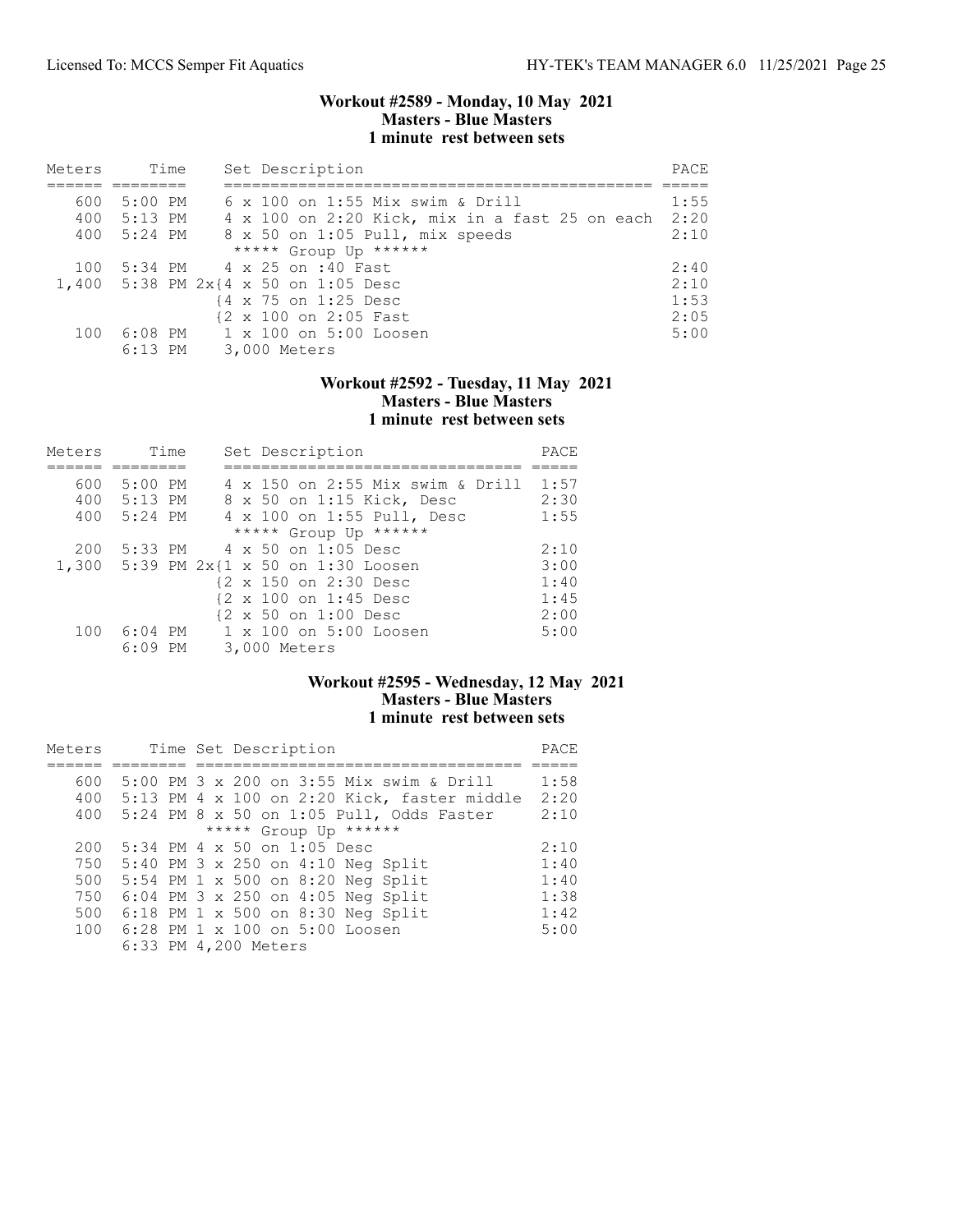### Workout #2598 - Thursday, 13 May 2021 Masters - Blue Masters 1 minute rest between sets

| Meters |  | Time Set Description                       | PACE |
|--------|--|--------------------------------------------|------|
|        |  |                                            |      |
| 600    |  | 5:00 PM 2 x 300 on 5:55 Mix swim & Drill   | 1:58 |
| 400    |  | 5:13 PM 8 x 50 on 1:15 Kick, Odds Faster   | 2:30 |
| 400    |  | 5:24 PM 4 x 100 on 1:55 Pull, Fast Last 25 | 1:55 |
|        |  | ***** Group Up ******                      |      |
| 100    |  | 5:33 PM 4 x 25 on :40 Fast                 | 2:40 |
| 400    |  | 5:37 PM 2 x 200 on 3:25 Desc               | 1:42 |
| 400    |  | $5:45$ PM $2 \times 200$ on $3:30$ Desc    | 1:45 |
| 400    |  | 5:53 PM $2 \times 200$ on $3:35$ Desc      | 1:48 |
| 200    |  | 6:02 PM 1 x 200 on 4:00 Last one, fast one | 2:00 |
| 100    |  | $6:07$ PM $1 \times 100$ on $5:00$ Loosen  | 5:00 |
|        |  | 6:12 PM 3,000 Meters                       |      |

#### Workout #2529 - Monday, 17 May 2021 Masters - Blue Masters 1 minute rest between sets

| Meters |  | Time Set Description                                   | PACE |
|--------|--|--------------------------------------------------------|------|
|        |  |                                                        |      |
| 500    |  | 5:00 PM 1 x 500 on 9:00 Mix swim & Drill               | 1:48 |
| 500    |  | 5:10 PM 1 x 500 on 9:00 Pull, mix speeds               | 1:48 |
| 400    |  | 5:20 PM 4 x 100 on 2:20 Kick, mix in a fast 25 on each | 2:20 |
|        |  | ***** Group Up ******                                  |      |
| 100    |  | 5:31 PM 4 x 25 on :40 Speedy!                          | 2:40 |
| 400    |  | 5:35 PM 8 x 50 on 1:05 Desc 1-4, 5-8                   | 2:10 |
| 200    |  | $5:45$ PM 1 x 200 on 4:00 Loosen, Get Ready            | 2:00 |
| 600    |  | 5:50 PM 6 x 100 on 3:00 Test Yourself!!                | 3:00 |
|        |  | 300 6:09 PM 1 x 300 on 6:00 Cool down                  | 2:00 |
|        |  | 6:15 PM 3,000 Meters                                   |      |

## Workout #2532 - Tuesday, 18 May 2021 Masters - Blue Masters 1 minute rest between sets

| Meters |  | Time Set Description                       | PACE |
|--------|--|--------------------------------------------|------|
|        |  |                                            |      |
| 600    |  | 5:00 PM 6 x 100 on 1:55 Mix Swim & Drill   | 1:55 |
| 400    |  | 5:13 PM 8 x 50 on 1:10 Kick, Desc 1-4, 5-8 | 2:20 |
| 400    |  | 5:24 PM 8 x 50 on 1:05 Pull, Mixed Efforts | 2:10 |
|        |  | $+++$ Group Up $+++$                       |      |
| 200    |  | 5:34 PM 4 x 50 on 1:05 Desc                | 2:10 |
| 300    |  | $5:40$ PM $3 \times 100$ on $1:40$ Desc    | 1:40 |
| 200    |  | 5:46 PM 2 x 100 on 1:45 Neg Split          | 1:45 |
| 400    |  | 5:51 PM 2 x 200 on 3:35 Steady             | 1:48 |
| 400    |  | 6:00 PM 2 x 200 on 3:40 Neg Split          | 1:50 |
| 100    |  | 6:09 PM 1 x 100 on 5:00 Cool Down          | 5:00 |
|        |  | 6:14 PM 3,000 Meters                       |      |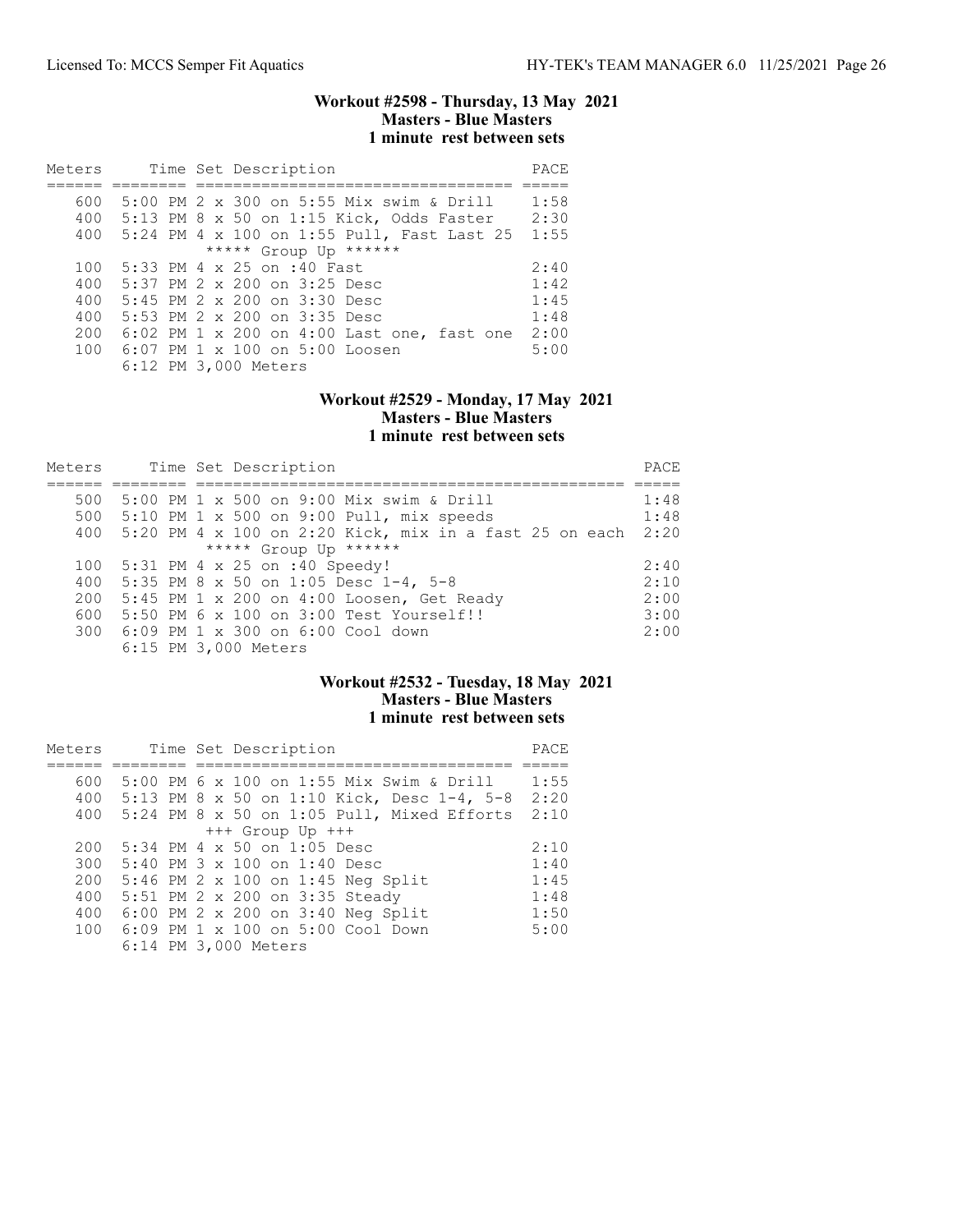### Workout #2535 - Wednesday, 19 May 2021 Masters - Blue Masters 1 minute rest between sets

| Meters | Time        | Set Description                                       | PACE |
|--------|-------------|-------------------------------------------------------|------|
|        |             |                                                       |      |
| 600    | $5:00$ PM   | 3 x 200 on 3:50 Mix Swim & Drill                      | 1:55 |
|        | 400 5:13 PM | 4 x 100 on 2:10 Kick, Desc                            | 2:10 |
| 400    | 5:23 PM     | 8 x 50 on 1:05 Pull, Mixed Efforts                    | 2:10 |
|        |             | $+++$ Group Up $+++$                                  |      |
| 200    |             | 5:33 PM 4 x 50 on 1:05 Desc                           | 2:10 |
|        |             | 2,400 5:39 PM 2x{4 x 100 on 1:50 Desc                 | 1:50 |
|        |             | {2 x 200 on 3:30 Neg Split                            | 1:45 |
|        |             | $\{1 \times 400 \text{ on } 6:40 \text{ Neg Split}\}$ | 1:40 |
| 100    | 6:22 PM     | 1 x 100 on 5:00 Cool Down                             | 5:00 |
|        | 6:27 PM     | 4,100 Meters                                          |      |

## Workout #2538 - Thursday, 20 May 2021 Masters - Blue Masters 1 minute rest between sets

| Meters |  | Time Set Description                            | PACE |
|--------|--|-------------------------------------------------|------|
|        |  |                                                 |      |
| 600    |  | 5:00 PM 4 x 150 on 2:45 Mix Swim & Drill        | 1:50 |
|        |  | 400 5:12 PM 8 x 50 on 1:10 Kick, Desc 1-4, 5-8  | 2:20 |
|        |  | 400 5:23 PM 4 x 100 on 2:10 Pull, Mixed Efforts | 2:10 |
|        |  | $+++$ Group Up $+++$                            |      |
| 100    |  | 5:33 PM 4 x 25 on :40 Fast!!                    | 2:40 |
| 300    |  | 5:37 PM 1 x 300 on 5:30 Steady                  | 1:50 |
| 200    |  | 5:44 PM 1 x 200 on 3:30 Desc                    | 1:45 |
| 400    |  | 5:49 PM 4 x 100 on 1:40 Desc                    | 1:40 |
| 200    |  | 5:57 PM $1 \times 200$ on $3:25$ Desc           | 1:42 |
| 300    |  | 6:02 PM 1 x 300 on 5:25 Steady                  | 1:48 |
| 100    |  | 6:09 PM 1 x 100 on 5:00 Cool Down               | 5:00 |
|        |  | 6:14 PM 3,000 Meters                            |      |

# Workout #2601 - Monday, 24 May 2021 Masters - Blue Masters 1 minute rest between sets

| Meters |  | Time Set Description                       | PACE |
|--------|--|--------------------------------------------|------|
|        |  |                                            |      |
| 600    |  | 5:00 PM 2 x 300 on 5:55 Mix swim & Drill   | 1:58 |
| 400    |  | $5:13$ PM 8 x 50 on 1:15 Kick, Odds Faster | 2:30 |
| 400    |  | 5:24 PM 4 x 100 on 1:55 Pull, Fast Last 25 | 1:55 |
|        |  | ***** Group Up ******                      |      |
|        |  | OK to start easier swims early             |      |
| 600    |  | 5:33 PM 6 x 100 on 2:00 2 Faster, 1 Easier | 2:00 |
| 450    |  | 5:46 PM 6 x 75 on 1:30 2 Faster, 1 Easier  | 2:00 |
| 300    |  | 5:56 PM 6 x 50 on 1:00 2 Faster, 1 Easier  | 2:00 |
| 150    |  | 6:03 PM 6 x 25 on :45 1 Easier, 2 Faster   | 3:00 |
| 100    |  | 6:09 PM 1 x 100 on 5:00 Loosen             | 5:00 |
|        |  | 6:14 PM 3,000 Meters                       |      |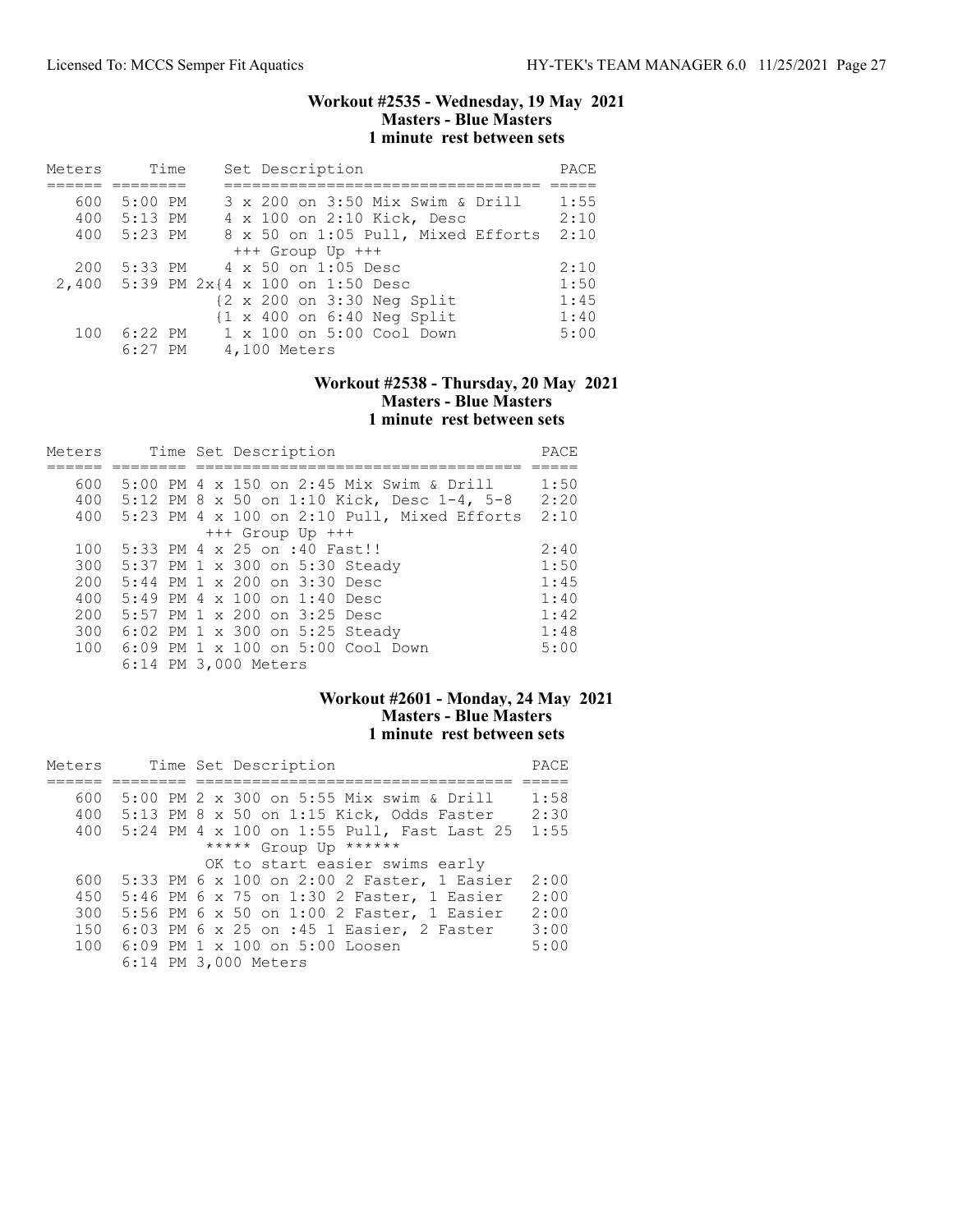### Workout #2604 - Tuesday, 25 May 2021 Masters - Blue Masters 1 minute rest between sets

| Meters | Time Set Description                      | PACE |
|--------|-------------------------------------------|------|
|        |                                           |      |
| 600    | 5:00 PM 4 x 150 on 2:55 Mix swim & Drill  | 1:57 |
| 400    | 5:13 PM 4 x 100 on 2:15 Kick, Desc        | 2:15 |
| 400    | 5:23 PM 8 x 50 on 1:05 Pull, Evens Faster | 2:10 |
|        | ***** Group Up ******                     |      |
| 200    | 5:33 PM 4 x 50 on 1:05 Desc               | 2:10 |
| 1,200  | 5:39 PM 8 x 150 on 2:35 Desc 1-4 / 5-8    | 1:43 |
| 50     | 6:01 PM 1 x 50 on 1:30 Loosen             | 3:00 |
| 150    | 6:04 PM 1 x 150 on 3:00 FAST!!!           | 2:00 |
| 100    | 6:08 PM 1 x 100 on 5:00 Loosen            | 5:00 |
|        | 6:13 PM 3,100 Meters                      |      |

## Workout #2607 - Wednesday, 26 May 2021 Masters - Blue Masters 1 minute rest between sets

| Meters |  | Time Set Description                                | PACE |
|--------|--|-----------------------------------------------------|------|
|        |  |                                                     |      |
| 600    |  | 5:00 PM 3 x 200 on 3:55 Mix swim & Drill            | 1:58 |
| 400    |  | 5:13 PM 8 x 50 on 1:15 Kick, Fast last 25           | 2:30 |
| 400    |  | 5:24 PM 4 x 100 on 1:55 Pull, Build Each            | 1:55 |
|        |  | ***** Group Up ******                               |      |
| 100    |  | 5:33 PM 4 x 25 on :40 FAST                          | 2:40 |
| 600    |  | 5:37 PM 1 x 600 on 9:35 Neg Split                   | 1:36 |
| 1,200  |  | 5:48 PM 4 x 300 on 5:05 Desc &/or Neg Spli          | 1:42 |
| 800    |  | 6:10 PM 4 x 200 on 3:35 Desc $\alpha$ /or Neg Split | 1:48 |
| 100    |  | 6:26 PM 1 x 100 on 5:00 Loosen                      | 5:00 |
|        |  | 6:31 PM 4,200 Meters                                |      |

# Workout #2610 - Thursday, 27 May 2021 Masters - Blue Masters 1 minute rest between sets

| Meters | Time Set Description                     | PACE |
|--------|------------------------------------------|------|
|        |                                          |      |
| 600    | 5:00 PM 6 x 100 on 1:55 Mix swim & Drill | 1:55 |
| 400    | 5:13 PM 8 x 50 on 1:15 Kick, Mix Efforts | 2:30 |
| 400    | 5:24 PM 8 x 50 on 1:05 Pull, Mix Efforts | 2:10 |
|        | ***** Group Up ******                    |      |
| 100    | 5:34 PM 4 x 25 on :40 FAST               | 2:40 |
| 450    | 5:38 PM 6 x 75 on 1:40 Desc              | 2:13 |
| 50     | 5:49 PM 2 x 25 on :45 1 Fast, 1 Easy     | 3:00 |
| 450    | 5:52 PM $6 \times 75$ on 1:30 Desc       | 2:00 |
| 50     | 6:02 PM 2 x 25 on :45 1 Fast, 1 Easy     | 3:00 |
| 450    | $6:05$ PM 6 x 75 on 1:20 Desc            | 1:47 |
| 100    | 6:14 PM 1 x 100 on 5:00 Loosen           | 5:00 |
|        | 6:19 PM 3,050 Meters                     |      |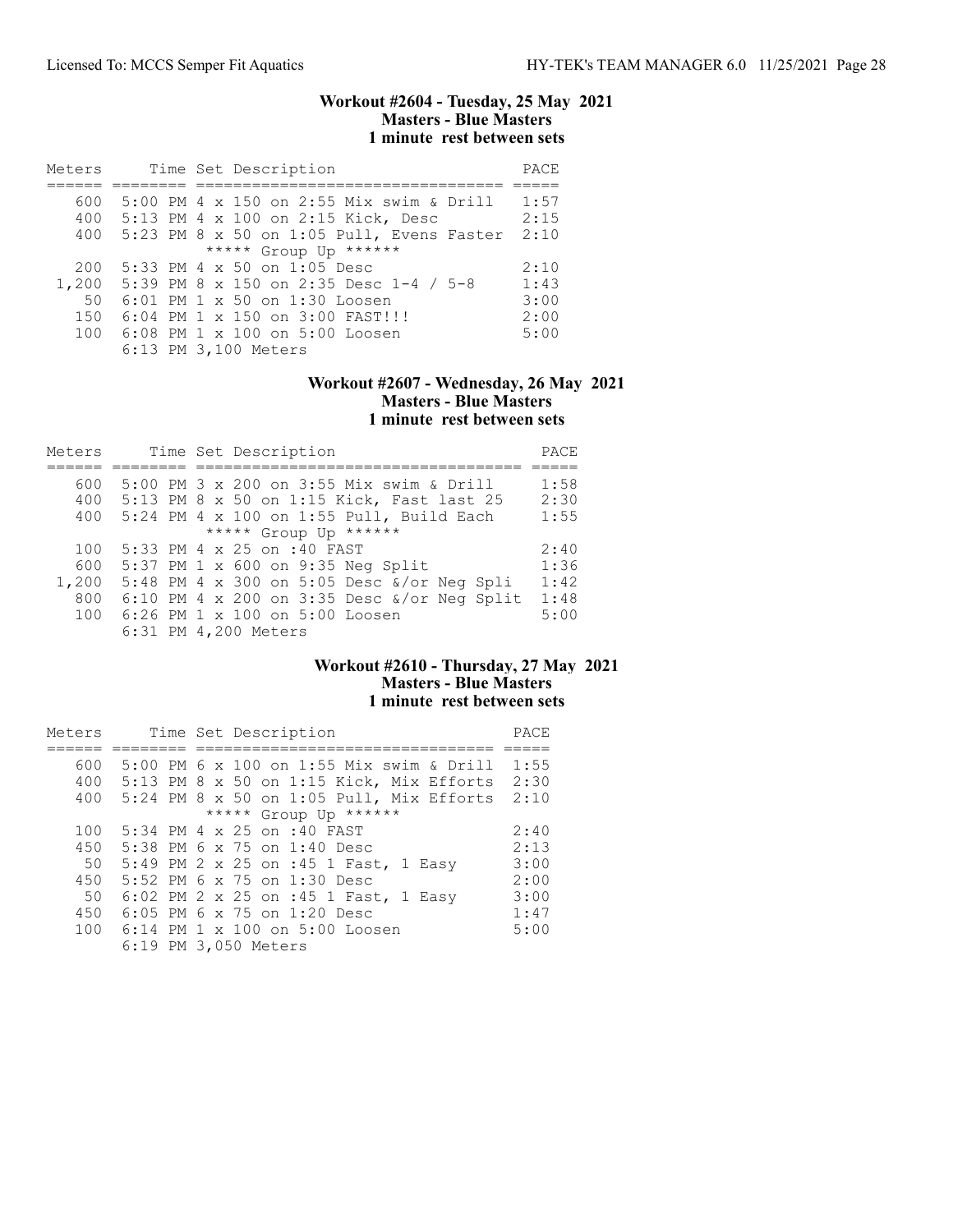### Workout #2569 - Monday, 31 May 2021 Masters - Blue Masters 1 minute rest between sets

| Meters | Time        | Set Description                                         | PACE |
|--------|-------------|---------------------------------------------------------|------|
|        |             |                                                         |      |
| 600    | $5:00$ PM   | 3 x 200 on 3:50 Mix Swim & Drill                        | 1:55 |
|        | 400 5:13 PM | 8 x 50 on 1:10 Kick, Desc                               | 2:20 |
| 400    | 5:24 PM     | 4 x 100 on 2:00 Pull, Mixed Efforts                     | 2:00 |
|        |             | *** Group Up ***                                        |      |
|        |             | 1,600 5:33 PM 2x{4 x 25 on :40 Fast!                    | 2:40 |
|        |             | $\{4 \times 50 \text{ on } 1:05 \text{ Desc } 1-3, 4-6$ | 2:10 |
|        |             | {4 x 75 on 1:35 Evens Fast                              | 2:07 |
|        |             | {2 x 100 on 2:00 1 Easy, 1 Fast                         | 2:00 |
| 100    | 6:09 PM     | $1 \times 100$ on $5:00$ Cool Down                      | 5:00 |
|        | $6:14$ PM   | 3,100 Meters                                            |      |

# Workout #2574 - Tuesday, 01 June 2021 Masters - Blue Masters 1 minute rest between sets

| Meters | Time      | Set Description                       | PACE |
|--------|-----------|---------------------------------------|------|
|        |           |                                       |      |
| 600    | $5:00$ PM | 2 x 300 on 5:45 Mix Swim & Drill      | 1:55 |
| 400    | 5:13 PM   | 8 x 50 on 1:10 Kick, Desc             | 2:20 |
| 400    | 5:24 PM   | 4 x 100 on 2:10 Pull, Mixed Efforts   | 2:10 |
|        |           | *** Group Up ***                      |      |
| 200    |           | $5:34$ PM $4 \times 50$ on 1:05 Desc  | 2:10 |
|        |           | 1,200 5:40 PM 2x{2 x 200 on 3:30 Desc | 1:45 |
|        |           | {1 x 200 on 3:20 Desc                 | 1:40 |
| 200    | $6:02$ PM | 1 x 200 on 3:15 Last One Best One     | 1:38 |
| 100    | $6:07$ PM | 1 x 100 on 5:00 Cool Down             | 5:00 |
|        | $6:12$ PM | 3,100 Meters                          |      |

# Workout #2577 - Wednesday, 02 June 2021 Masters - Blue Masters 1 minute rest between sets

| Meters |  | Time Set Description                       | PACE |
|--------|--|--------------------------------------------|------|
|        |  |                                            |      |
| 600    |  | 5:00 PM 4 x 150 on 2:45 Mix Swim & Drill   | 1:50 |
| 400    |  | 5:12 PM 4 x 100 on 2:20 Kick, Desc         | 2:20 |
| 400    |  | 5:23 PM 8 x 50 on 1:05 Pull, Mixed Efforts | 2:10 |
|        |  | *** Group Up ***                           |      |
| 200    |  | $5:33$ PM 4 x 50 on 1:05 Desc              | 2:10 |
| 200    |  | 5:39 PM 2 x 100 on 1:45 Desc               | 1:45 |
| 400    |  | 5:44 PM 2 x 200 on 3:20 Desc               | 1:40 |
| 1,200  |  | 5:52 PM 3 x 400 on 6:30 Neg Split          | 1:38 |
| 400    |  | 6:13 PM $2 \times 200$ on $3:20$ Desc      | 1:40 |
| 100    |  | 6:21 PM 1 x 100 on 1:45 Fast!              | 1:45 |
| 100    |  | 6:24 PM 1 x 100 on 5:00 Cool Down          | 5:00 |
|        |  | 6:29 PM 4,000 Meters                       |      |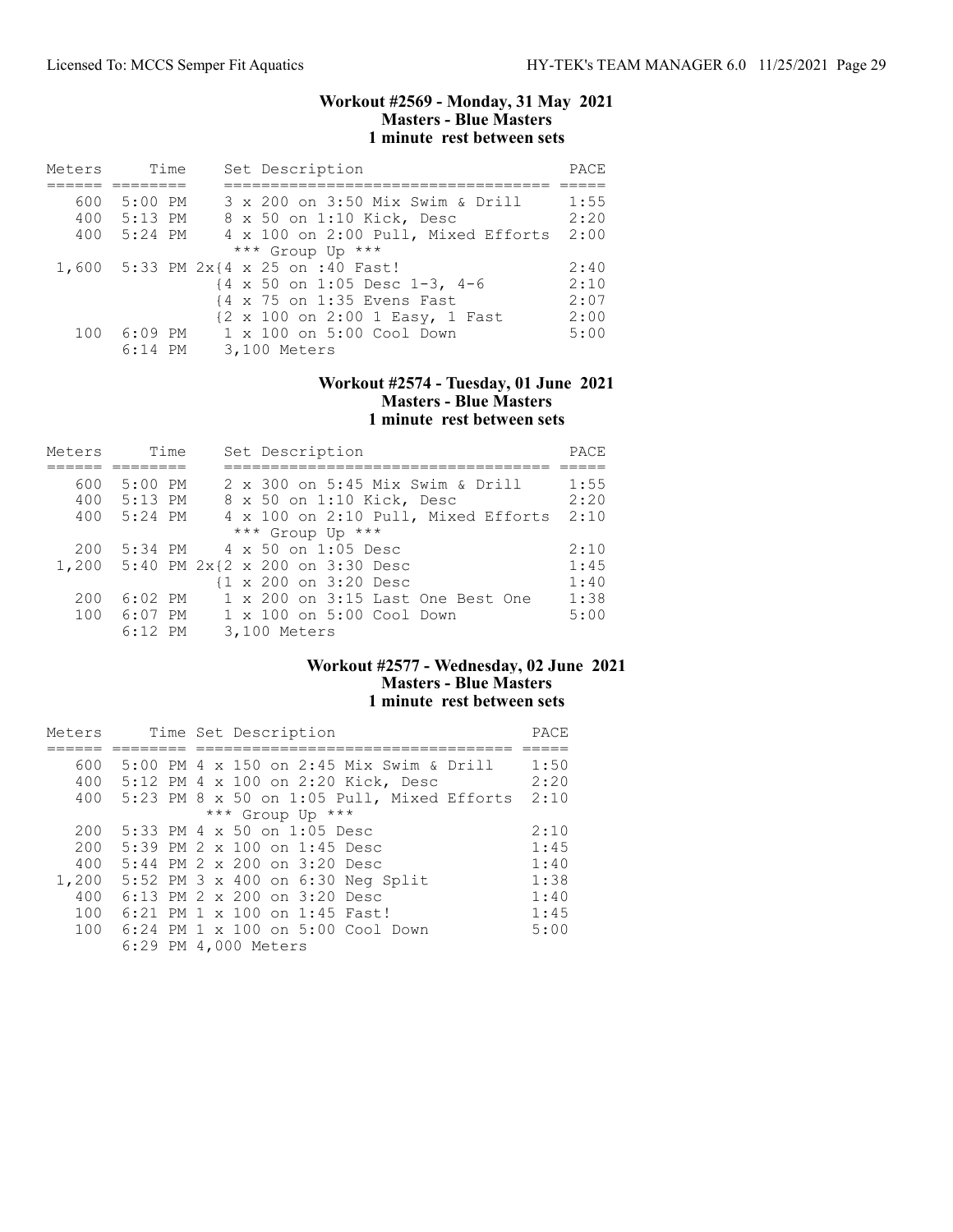### Workout #2586 - Thursday, 03 June 2021 Masters - Blue Masters 1 minute rest between sets

| Meters | Time      | Set Description                       | PACE |
|--------|-----------|---------------------------------------|------|
|        |           |                                       |      |
| 600    | 5:00 PM   | 6 x 100 on 1:45 Mix Swim & Drill      | 1:45 |
| 600    | $5:12$ PM | 6 x 100 on 2:15 Kick, Desc 1-3, 4-6   | 2:15 |
| 400    | 5:27 PM   | 8 x 50 on 1:00 Pull, Mixed Efforts    | 2:00 |
|        |           | *** Group Up ***                      |      |
| 100    |           | 5:36 PM 4 x 25 on :40 Fast!           | 2:40 |
|        |           | 1,200 5:40 PM 2x{4 x 100 on 1:45 Desc | 1:45 |
|        |           | {1 x 200 on 3:20 Fast                 | 1:40 |
| 100    | $6:02$ PM | 1 x 100 on 5:00 Cool Down             | 5:00 |
|        | $6:07$ PM | 3,000 Meters                          |      |

### Workout #2644 - Monday, 07 June 2021 Masters - Blue Masters 1 minute rest between sets

| Meters | Time        |  | Set Description                      | PACE |
|--------|-------------|--|--------------------------------------|------|
|        |             |  |                                      |      |
| 600    | 5:00 PM     |  | 4 x 150 on 2:55 Drill & Swim         | 1:57 |
|        | 400 5:13 PM |  | 8 x 50 on 1:15 Kick, Desc            | 2:30 |
|        | 400 5:24 PM |  | 8 x 50 on 1:05 Pull, Evens Faster    | 2:10 |
|        |             |  | $---$ Group Up $---$                 |      |
| 100    |             |  | 5:34 PM 4 x 25 on :40 Fast           | 2:40 |
|        |             |  | 1,500 5:38 PM 1x{8 x 50 on 1:05 Desc | 2:10 |
|        |             |  | {2 x 100 on 1:40 Fast Pace           | 1:40 |
|        |             |  | {6 x 50 on 1:00 Desc                 | 2:00 |
|        |             |  | {2 x 100 on 1:45 Fast Pace           | 1:45 |
|        |             |  | {4 x 50 on :55 Desc                  | 1:50 |
|        |             |  | {2 x 100 on 1:50 Fast Pace           | 1:50 |
| 100    | 6:08 PM     |  | 1 x 100 on 5:00 Loosen               | 5:00 |
|        | $6:13$ PM   |  | 3,100 Meters                         |      |

## Workout #2647 - Tuesday, 08 June 2021 Masters - Blue Masters 1 minute rest between sets

| Meters |  | Time Set Description                         | PACE |
|--------|--|----------------------------------------------|------|
|        |  |                                              |      |
| 600    |  | 5:00 PM 3 x 200 on 3:50 Drill & Swim         | 1:55 |
| 400    |  | 5:13 PM 4 x 100 on 2:20 Kick, Last 25 Faster | 2:20 |
| 400    |  | 5:24 PM 8 x 50 on 1:05 Pull, Desc            | 2:10 |
|        |  | $--- $ Group Up $--- $                       |      |
| 200    |  | $5:34$ PM 4 x 50 on 1:05 Desc                | 2:10 |
| 400    |  | 5:40 PM 4 x 100 on 1:55 Desc                 | 1:55 |
| 400    |  | $5:49$ PM 4 x 100 on 1:45 Desc               | 1:45 |
| 400    |  | 5:57 PM 4 x 100 on 1:35 Desc                 | 1:35 |
| 50     |  | 6:05 PM 1 x 50 on 1:30 Loosen                | 3:00 |
| 100    |  | 6:08 PM 1 x 100 on 3:00 Last one Fast one    | 3:00 |
| 100    |  | 6:12 PM 1 x 100 on 5:00 Loosen               | 5:00 |
|        |  | 6:17 PM 3,050 Meters                         |      |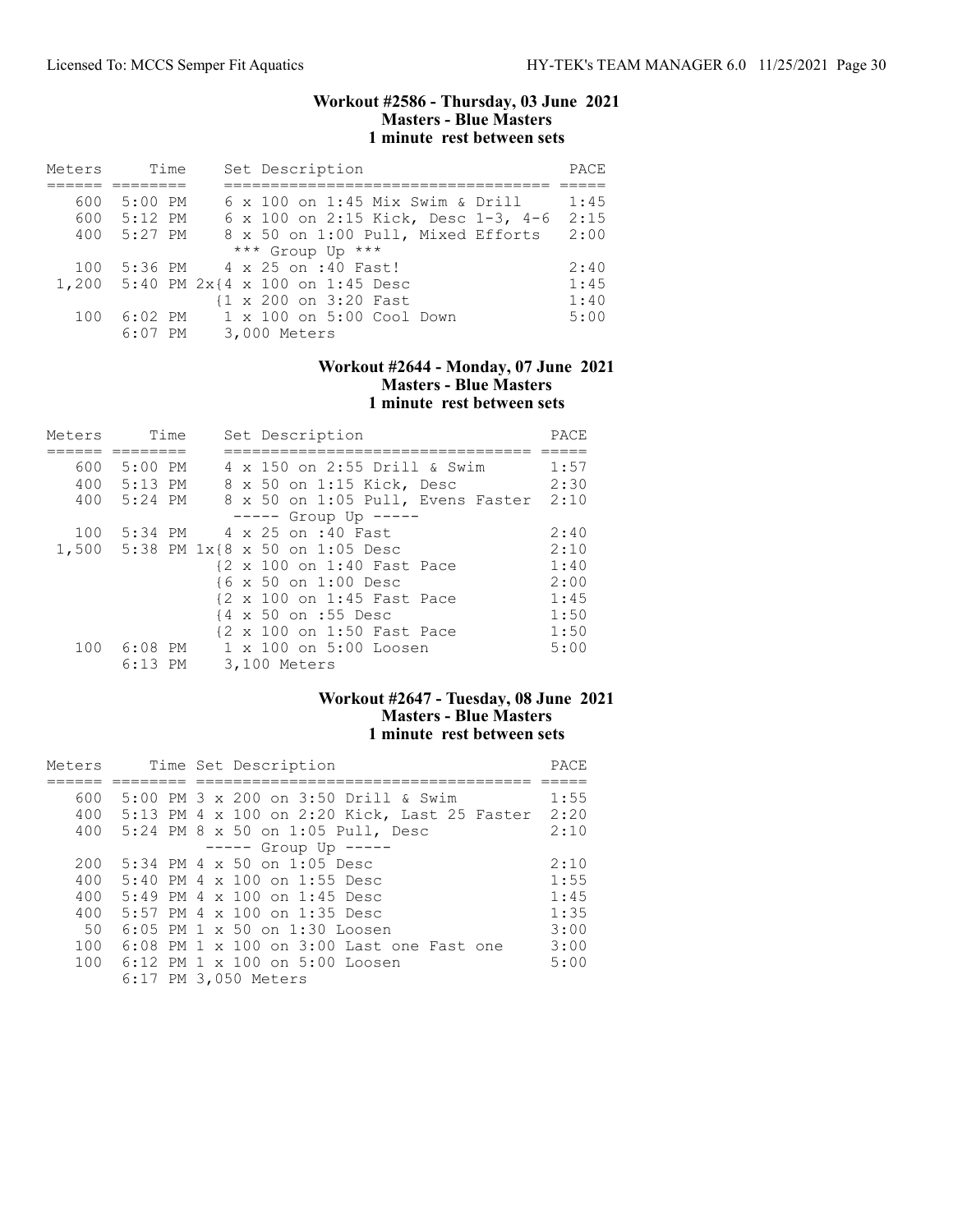### Workout #2650 - Wednesday, 09 June 2021 Masters - Blue Masters 1 minute rest between sets

| Meters |  | Time Set Description                     | PACE |
|--------|--|------------------------------------------|------|
|        |  |                                          |      |
| 600    |  | 5:00 PM 2 x 300 on 5:55 Drill & Swim     | 1:58 |
| 400    |  | 5:13 PM 8 x 50 on 1:20 Kick, Build       | 2:40 |
| 400    |  | 5:25 PM 4 x 100 on 1:55 Pull, Neg Split  | 1:55 |
|        |  | $--- -$ Group Up $---$                   |      |
| 200    |  | 5:34 PM 4 x 50 on 1:05 Desc              | 2:10 |
| 1,200  |  | 5:40 PM 4 x 300 on 5:05 Neg Split / Desc | 1:42 |
| 800    |  | 6:02 PM 4 x 200 on 3:30 Neq Split / Desc | 1:45 |
| 400    |  | 6:17 PM 4 x 100 on 1:50 Neg Split / Desc | 1:50 |
| 100    |  | 6:26 PM 1 x 100 on 5:00 Loosen           | 5:00 |
|        |  | 6:31 PM 4,100 Meters                     |      |

# Workout #2653 - Thursday, 10 June 2021 Masters - Blue Masters 1 minute rest between sets

| Meters |  | Time Set Description                                | PACE |
|--------|--|-----------------------------------------------------|------|
|        |  |                                                     |      |
| 600    |  | 5:00 PM 6 x 100 on 1:55 Drill & Swim                | 1:55 |
| 400    |  | 5:13 PM 4 x 100 on 2:20 Kick, as desired            | 2:20 |
| 400    |  | 5:24 PM 4 x 100 on 1:55 Pull, as desired            | 1:55 |
|        |  | $--- $ Group Up $---$                               |      |
| 100    |  | 5:33 PM 4 x 25 on :40 Fast                          | 2:40 |
| 200    |  | 5:37 PM 1 x 200 on 3:20 Steady                      | 1:40 |
| 450    |  | 5:42 PM 6 x 75 on 2:00 Very Fast                    | 2:40 |
| 200    |  | 5:55 PM $1 \times 200$ on 3:30 Steady (start early) | 1:45 |
| 300    |  | 6:00 PM 4 x 75 on 1:45 Very Fast                    | 2:20 |
| 200    |  | 6:08 PM 1 x 200 on 3:40 Steady (start early)        | 1:50 |
| 150    |  | 6:13 PM 2 x 75 on 1:30 Very Fast                    | 2:00 |
| 100    |  | $6:17$ PM 1 x 100 on 5:00 Loosen                    | 5:00 |
|        |  | 6:22 PM 3,100 Meters                                |      |

# Workout #2620 - Monday, 14 June 2021 Masters - Blue Masters 1 minute rest between sets

| Meters |  | Time Set Description                         | PACE |
|--------|--|----------------------------------------------|------|
|        |  |                                              |      |
| 600    |  | 5:00 PM 6 x 100 on 1:50 Mix Swim & Drill     | 1:50 |
|        |  | 400 5:12 PM 4 x 100 on 2:20 Kick, Desc       | 2:20 |
| 400    |  | $5:23$ PM 8 x 50 on 1:05 Pull, Mixed Efforts | 2:10 |
|        |  | *** Group Up ***                             |      |
| 100    |  | 5:33 PM 4 x 25 on :40 Fast!                  | 2:40 |
| 300    |  | $5:37$ PM 6 x 50 on 1:05 Desc                | 2:10 |
| 800    |  | $5:45$ PM $8 \times 100$ on 1:45 Desc        | 1:45 |
| 300    |  | $6:00$ PM $6 \times 50$ on :55 Desc          | 1:50 |
| 100    |  | 6:07 PM 1 x 100 on 5:00 Cool Down            | 5:00 |
|        |  | 6:12 PM 3,000 Meters                         |      |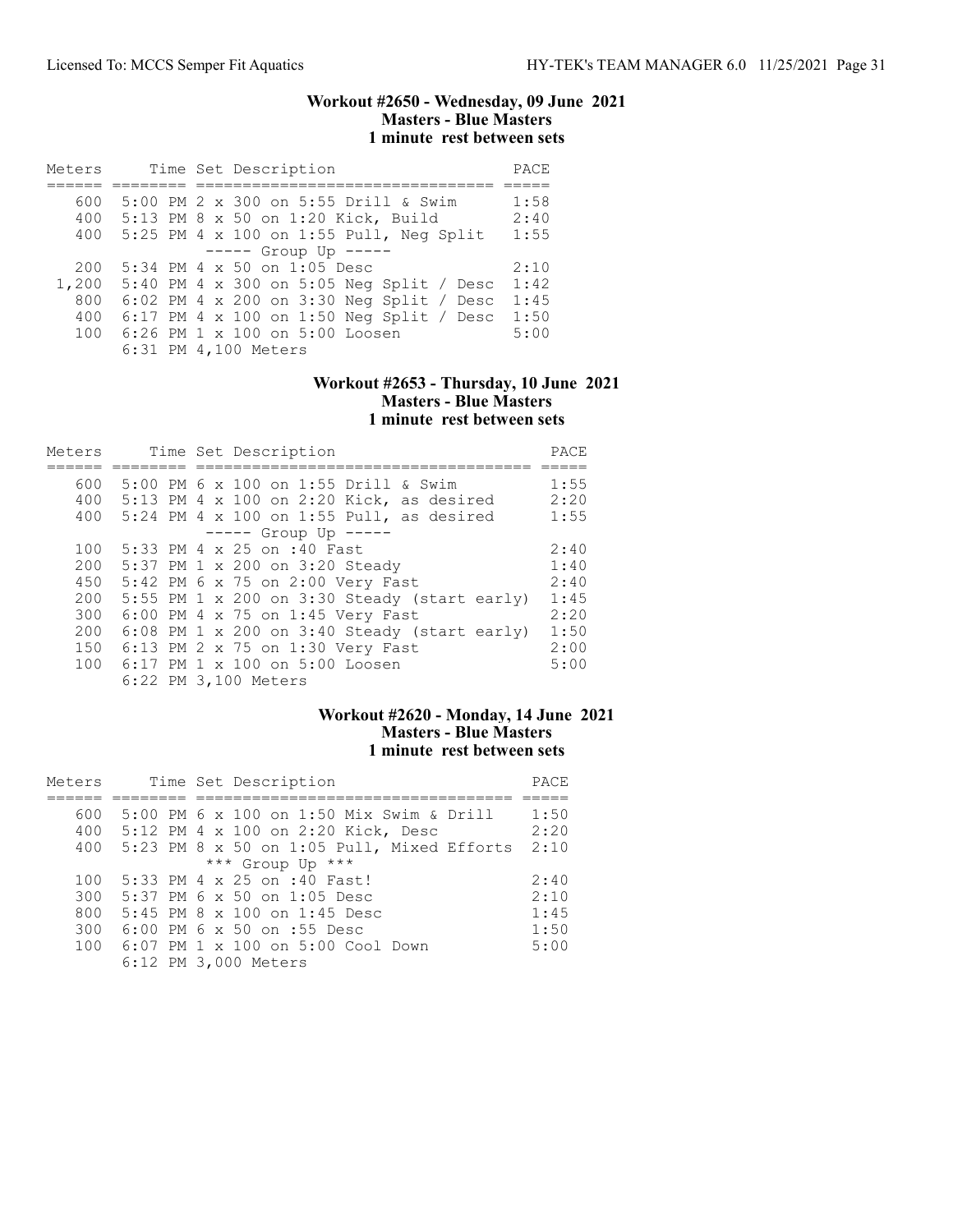### Workout #2623 - Tuesday, 15 June 2021 Masters - Blue Masters 1 minute rest between sets

| Meters |             | Time | Set Description                      | PACE |
|--------|-------------|------|--------------------------------------|------|
|        |             |      |                                      |      |
| 600.   | 5:00 PM     |      | 4 x 150 on 2:50 Mix Swim & Drill     | 1:53 |
| 400    | $5:13$ PM   |      | 8 x 50 on 1:10 Kick, Desc 1-4, 5-8   | 2:20 |
|        | 400 5:24 PM |      | 4 x 100 on 2:10 Pull, Desc           | 2:10 |
|        |             |      | *** Group Up ***                     |      |
|        |             |      | 1,600 5:34 PM 2x{4 x 50 on 1:05 Desc | 2:10 |
|        |             |      | {4 x 150 on 2:30 Desc                | 1:40 |
|        |             |      | 6:03 PM 3,000 Meters                 |      |

#### Workout #2627 - Wednesday, 16 June 2021 Masters - Blue Masters 1 minute rest between sets

| Meters | Time Set Description                       | PACE |
|--------|--------------------------------------------|------|
|        |                                            |      |
| 600    | 5:00 PM 3 x 200 on 3:40 Mix swim & Drill   | 1:50 |
| 400    | 5:12 PM 4 x 100 on 2:20 Kick, Desc         | 2:20 |
| 400    | 5:23 PM 8 x 50 on 1:05 Pull, Mixed Efforts | 2:10 |
|        | *** Group Up ***                           |      |
| 200    | $5:33$ PM 4 x 50 on 1:05 Desc              | 2:10 |
| 500    | 5:39 PM 2 x 250 on 4:25 Neg Split          | 1:46 |
| 500    | 5:49 PM 1 x 500 on 8:10 Neg Split          | 1:38 |
| 500    | 5:59 PM 2 x 250 on 4:15 Neg Split          | 1:42 |
| 500    | $6:09$ PM 1 x 500 on 8:00 Neg Split        | 1:36 |
| 500    | 6:18 PM 2 x 250 on 4:10 Neg Split          | 1:40 |
| 100    | 6:28 PM 1 x 100 on 5:00 Cool Down          | 5:00 |
|        | 6:33 PM 4,200 Meters                       |      |

#### Workout #2630 - Thursday, 17 June 2021 Masters - Blue Masters 1 minute rest between sets

| Meters | Time      | Set Description                      | PACE |
|--------|-----------|--------------------------------------|------|
|        |           |                                      |      |
| 600    | 5:00 PM   | 2 x 300 on 5:30 Mix Swim & Drill     | 1:50 |
| 400    | $5:12$ PM | 8 x 50 on 1:10 Kick, Desc            | 2:20 |
| 400    | 5:23 PM   | 4 x 100 on 2:10 Pull, Mixed Efforts  | 2:10 |
|        |           | *** Group Up ***                     |      |
|        |           | 1,600 5:33 PM 2x{4 x 50 on 1:05 Desc | 2:10 |
|        |           | ${2 \times 200}$ on 3:20 Neg Split   | 1:40 |
|        |           | {2 x 100 on 1:45 Desc                | 1:45 |
| 100    | 6:03 PM   | 1 x 100 on 5:00 Cool Down            | 5:00 |
|        | $6:08$ PM | 3,100 Meters                         |      |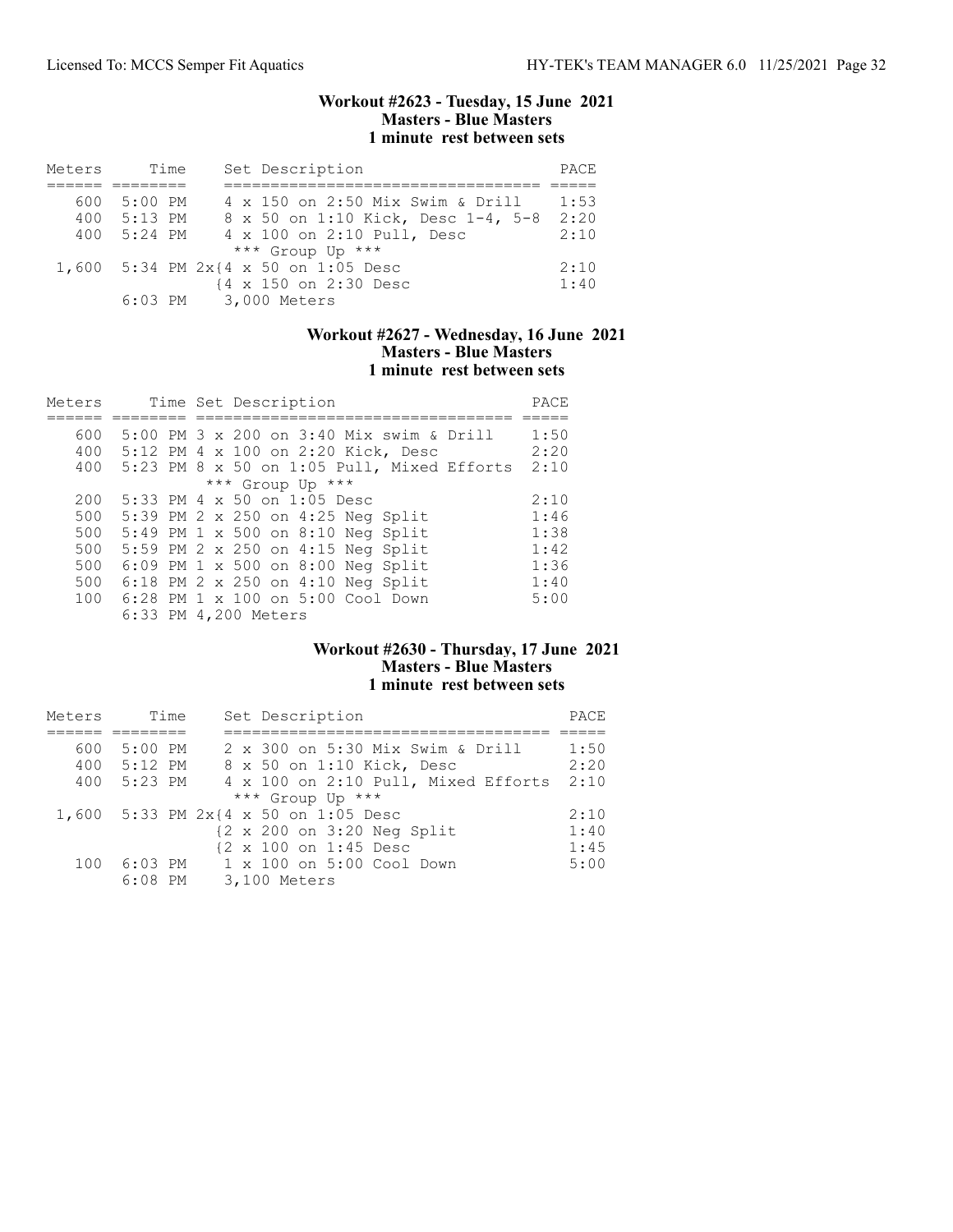### Workout #2691 - Monday, 21 June 2021 Masters - Blue Masters 1 minute rest between sets

| Meters |  | Time Set Description                                     | PACE |
|--------|--|----------------------------------------------------------|------|
|        |  |                                                          |      |
| 500    |  | 5:00 PM 1 x 500 on 9:00 Mix swim & Drill                 | 1:48 |
| 500    |  | 5:10 PM 1 x 500 on 9:00 Pull, mix speeds                 | 1:48 |
| 400    |  | $5:20$ PM 4 x 100 on 2:20 Kick, mix in a fast 25 on each | 2:20 |
|        |  | ***** Group Up ******                                    |      |
| 100    |  | 5:31 PM 4 x 25 on :40 Speedy!                            | 2:40 |
| 400    |  | 5:35 PM 8 x 50 on 1:05 Desc $1-4$ , 5-8                  | 2:10 |
| 200    |  | 5:45 PM 1 x 200 on 4:00 Loosen, Get Ready                | 2:00 |
| 600    |  | 5:50 PM 6 x 100 on 3:00 Test Yourself!!                  | 3:00 |
|        |  | 300 6:09 PM 1 x 300 on 6:00 Cool down                    | 2:00 |
|        |  | 6:15 PM 3,000 Meters                                     |      |

# Workout #2694 - Tuesday, 22 June 2021 Masters - Blue Masters 1 minute rest between sets

| Meters |  | Time Set Description                     | PACE |
|--------|--|------------------------------------------|------|
|        |  |                                          |      |
| 600    |  | 5:00 PM 6 x 100 on 1:55 Drill & Swim     | 1:55 |
| 400    |  | 5:13 PM 8 x 50 on 1:15 Kick, Desc        | 2:30 |
| 400    |  | 5:24 PM 8 x 50 on 1:05 Pull, Odds Faster | 2:10 |
|        |  | $--- $ Group Up $---$                    |      |
| 100    |  | 5:34 PM 4 x 25 on :40 Fast               | 2:40 |
| 100    |  | 5:38 PM 2 x 50 on 1:00 Desc, get HR up   | 2:00 |
| 800    |  | 5:41 PM 4 x 200 on 3:30 Desc             | 1:45 |
| 100    |  | 5:56 PM 2 x 50 on 1:00 Desc, get HR up   | 2:00 |
| 400    |  | 5:59 PM 2 x 200 on 3:30 Desc             | 1:45 |
| 100    |  | 6:07 PM 1 x 100 on 5:00 Loosen           | 5:00 |
|        |  | 6:12 PM 3,000 Meters                     |      |

## Workout #2697 - Wednesday, 23 June 2021 Masters - Blue Masters 1 minute rest between sets

| Meters |             | Time | Set Description                            | PACE |
|--------|-------------|------|--------------------------------------------|------|
|        |             |      |                                            |      |
| 600    | 5:00 PM     |      | 3 x 200 on 3:55 Drill & Swim               | 1:58 |
|        | 400 5:13 PM |      | 4 x 100 on 2:20 Kick, Last 25 faster       | 2:20 |
| 400    | 5:24 PM     |      | 8 x 50 on 1:05 Pull, Desc                  | 2:10 |
|        |             |      | $---$ Group Up $---$                       |      |
| 200    |             |      | 5:34 PM 4 x 50 on 1:05 Desc                | 2:10 |
|        |             |      | 2,400 5:40 PM 2x{1 x 400 on 6:25 Neg Split | 1:36 |
|        |             |      | {2 x 200 on 3:25 Desc                      | 1:42 |
|        |             |      | {4 x 100 on 1:50 Desc                      | 1:50 |
| 100    |             |      | 6:23 PM 1 x 100 on 5:00 Loosen             | 5:00 |
|        | $6:28$ PM   |      | 4,100 Meters                               |      |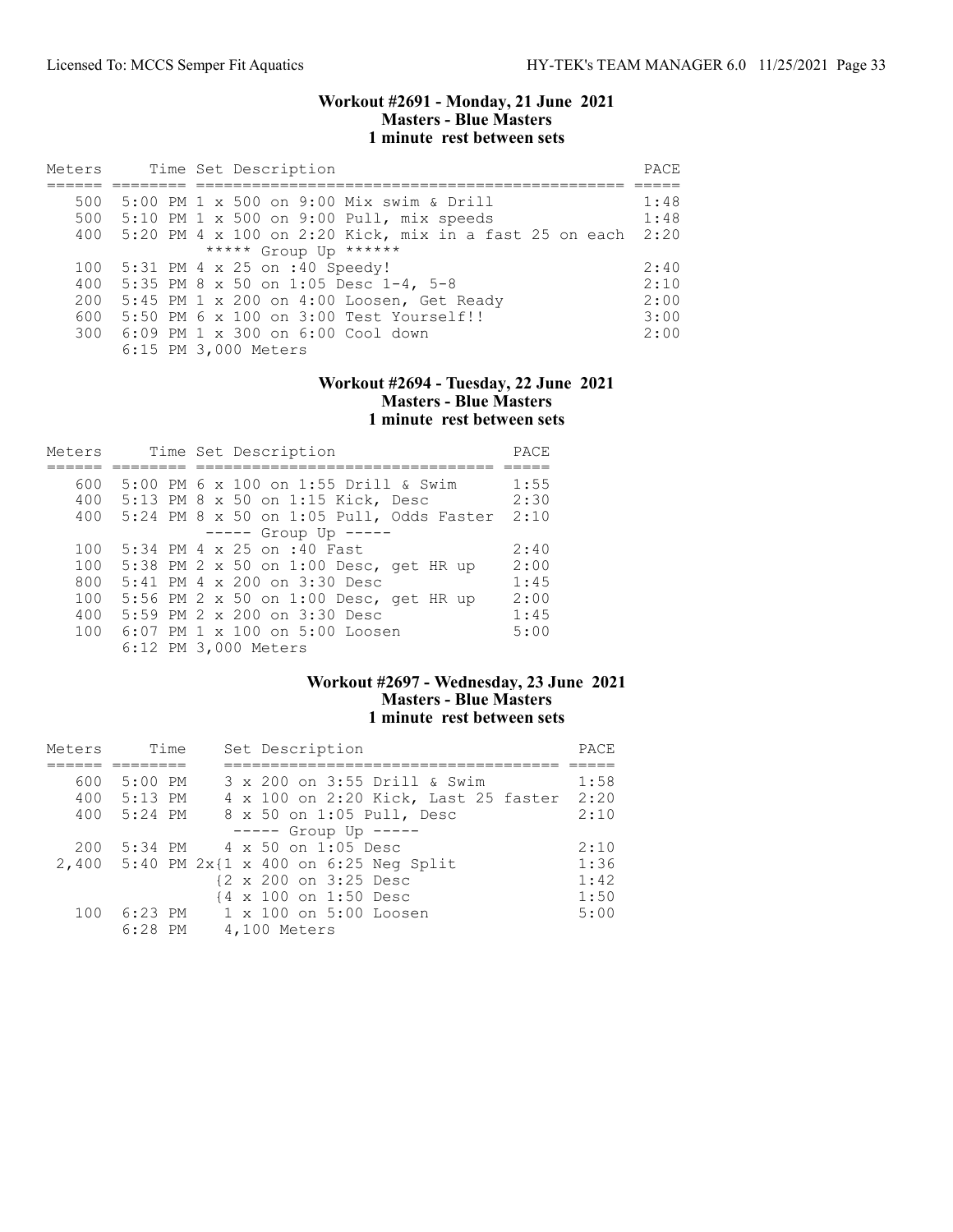### Workout #2700 - Thursday, 24 June 2021 Masters - Blue Masters 1 minute rest between sets

| Meters | Time Set Description                        | PACE |
|--------|---------------------------------------------|------|
|        |                                             |      |
| 600    | 5:00 PM 4 x 150 on 2:55 Drill & Swim        | 1:57 |
|        | 400 5:13 PM 8 x 50 on 1:15 Kick, Evens fast | 2:30 |
| 400    | $5:24$ PM 4 x 100 on 1:55 Pull, Neg Split   | 1:55 |
|        | $--- $ Group Up $---$                       |      |
| 100    | 5:33 PM 4 x 25 on :40 Desc                  | 2:40 |
| 1,200  | 5:37 PM 12 x 100 on 1:45 Desc 1-3           | 1:45 |
| 100    | 5:59 PM 1 x 100 on 2:30 EZ                  | 2:30 |
| 100    | 6:03 PM 1 x 100 on 2:00 FAST                | 2:00 |
| 100    | 6:06 PM 1 x 100 on 5:00 Loosen              | 5:00 |
|        | 6:11 PM 3,000 Meters                        |      |

## Workout #2633 - Monday, 28 June 2021 Masters - Blue Masters 1 minute rest between sets

| Meters | Time Set Description                          | PACE |
|--------|-----------------------------------------------|------|
|        |                                               |      |
| 600    | 5:00 PM 2 x 300 on 5:30 Mix Swim & Drill      | 1:50 |
|        | 400 5:12 PM 4 x 100 on 2:20 Kick, Desc        | 2:20 |
| 400    | $5:23$ PM 4 x 100 on 2:10 Pull, Mixed Efforts | 2:10 |
|        | $+++$ Group Up $+++$                          |      |
| 150    | 5:33 PM 6 x 25 on :40 Fast!                   | 2:40 |
| 300    | 5:38 PM 6 x 50 on 1:05 Desc 1-3, 4-6          | 2:10 |
| 450    | 5:46 PM 6 x 75 on 1:20 Desc 1-4, 5-8          | 1:47 |
| 600    | 5:55 PM 6 x 100 on 1:45 Desc 1-3, 4-6         | 1:45 |
|        | 100 6:07 PM 1 x 100 on 5:00 Cool Down         | 5:00 |
|        | 6:12 PM 3,000 Meters                          |      |

# Workout #2666 - Tuesday, 29 June 2021 Masters - Blue Masters 1 minute rest between sets

| Meters | Time      | Set Description                      | PACE |
|--------|-----------|--------------------------------------|------|
|        |           |                                      |      |
| 600    | $5:00$ PM | 4 x 150 on 2:45 Mix Swim & Drill     | 1:50 |
| 400    | $5:12$ PM | 4 x 100 on 2:20 Kick, Desc           | 2:20 |
| 400    | 5:23 PM   | 8 x 50 on 1:05 Pull, Mixed Efforts   | 2:10 |
|        |           | $+++$ Group Up $+++$                 |      |
|        |           | 1,600 5:33 PM 2x{4 x 50 on 1:05 Desc | 2:10 |
|        |           | {2 x 150 on 2:35 Neg Split           | 1:43 |
|        |           | {3 x 100 on 1:40 Desc                | 1:40 |
| 100    | 6:03 PM   | 1 x 100 on 5:00 Cool Down            | 5:00 |
|        | $6:08$ PM | 3,100 Meters                         |      |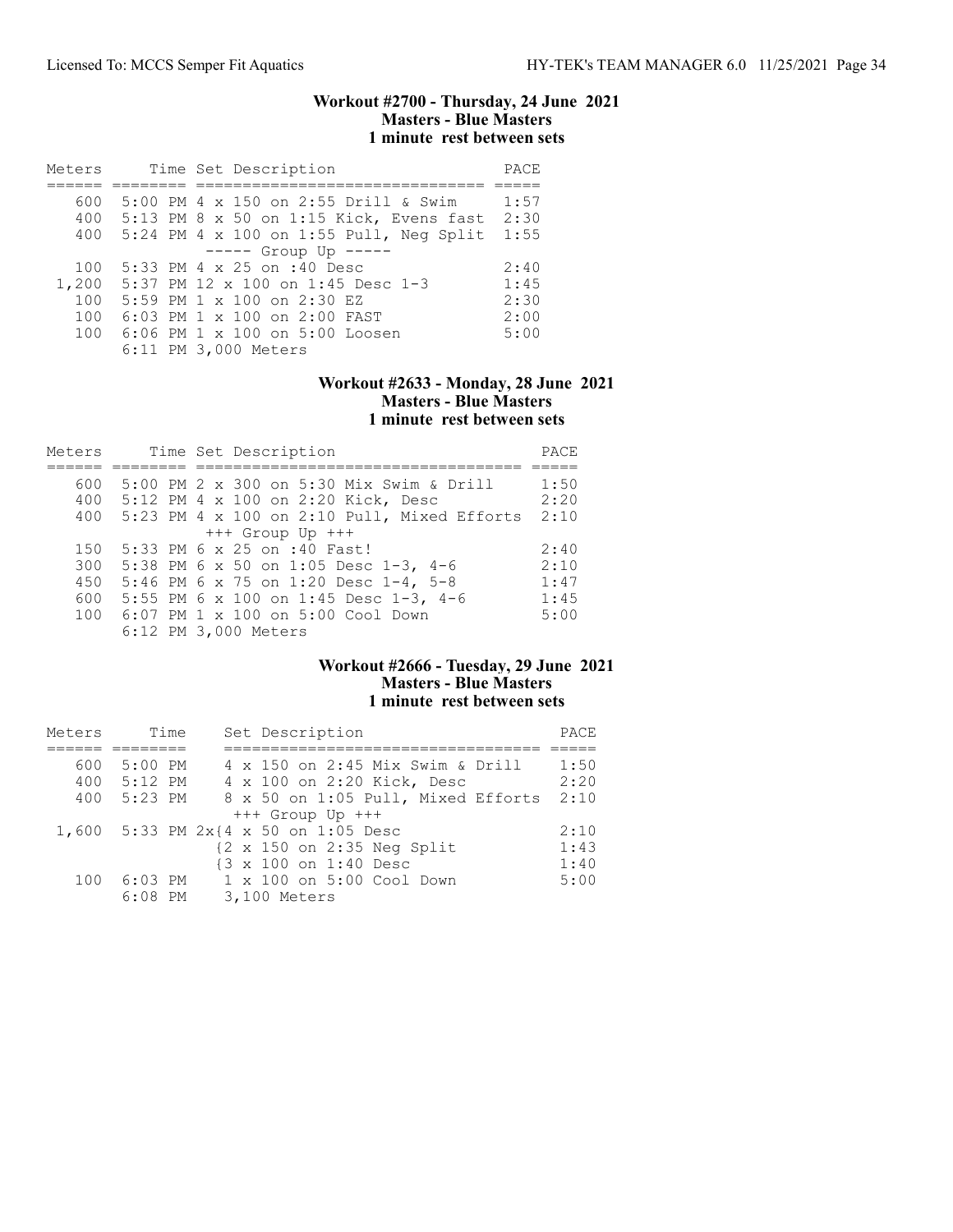### Workout #2669 - Wednesday, 30 June 2021 Masters - Blue Masters 1 minute rest between sets

| Meters |  | Time Set Description                          | PACE |
|--------|--|-----------------------------------------------|------|
|        |  |                                               |      |
| 600    |  | 5:00 PM 3 x 200 on 3:40 Mix Swim & Drill      | 1:50 |
| 400    |  | 5:12 PM 8 x 50 on 1:10 Kick, Desc 1-4, 5-8    | 2:20 |
| 400    |  | $5:23$ PM 4 x 100 on 2:10 Pull, Mixed Efforts | 2:10 |
|        |  | $+++$ Group Up $+++$                          |      |
| 200    |  | 5:33 PM 4 x 50 on 1:05 Desc                   | 2:10 |
| 600    |  | 5:39 PM 6 x 100 on 1:45 Desc 1-3, 4-5         | 1:45 |
| 600    |  | 5:51 PM 3 x 200 on 3:20 Desc                  | 1:40 |
| 600    |  | 6:02 PM 2 x 300 on 4:45 Neg Split             | 1:35 |
| 600    |  | 6:13 PM 1 x 600 on 9:20 Steady                | 1:33 |
| 100    |  | 6:24 PM 1 x 100 on 5:00 Cool Down             | 5:00 |
|        |  | 6:29 PM 4,100 Meters                          |      |

#### Workout #2672 - Thursday, 01 July 2021 Masters - Blue Masters 1 minute rest between sets

| Meters | Time      |  | Set Description                        | PACE |
|--------|-----------|--|----------------------------------------|------|
|        |           |  |                                        |      |
| 600    | $5:00$ PM |  | 6 x 100 on 1:50 Mix Swim & Drill       | 1:50 |
| 400    | $5:12$ PM |  | 8 x 50 on 1:10 Kick, Desc 1-4, 5-8     | 2:20 |
| 400    | 5:23 PM   |  | 8 x 50 on 1:05 Pull, Mixed Efforts     | 2:10 |
|        |           |  | $++++$ + $+++$ Group Up $++++$ + $+++$ |      |
|        |           |  | 1,600 5:33 PM 2x{4 x 50 on 1:05 Desc   | 2:10 |
|        |           |  | {4 x 75 on 1:15 Desc                   | 1:40 |
|        |           |  | {2 x 150 on 2:30 Desc                  | 1:40 |
| 100    |           |  | 6:03 PM = 1 x 100 on 5:00 Cool Down    | 5:00 |
|        | $6:08$ PM |  | 3,100 Meters                           |      |

# Workout #2736 - Monday, 05 July 2021 Masters - Blue Masters 1 minute rest between sets

| Meters |  | Time Set Description                                |      |  |  |  |
|--------|--|-----------------------------------------------------|------|--|--|--|
|        |  |                                                     |      |  |  |  |
| 600    |  | 5:00 PM 3 x 200 on 3:50 Swim & Drill                | 1:55 |  |  |  |
|        |  | 400 5:13 PM 8 x 50 on 1:15 Kick, mix efforts        | 2:30 |  |  |  |
|        |  | 400 5:24 PM 8 x 50 on 1:05 Pull, alt easy, moderate | 2:10 |  |  |  |
|        |  | $--- $ Group Up $---$                               |      |  |  |  |
| 100    |  | 5:34 PM 4 x 25 on :40 Fast                          | 2:40 |  |  |  |
| 200    |  | 5:38 PM $4 \times 50$ on 1:05 Alt Moderate and Fast | 2:10 |  |  |  |
| 300    |  | $5:44$ PM 4 x 75 on 1:35 Alt Moderate and Fast      | 2:07 |  |  |  |
| 400    |  | 5:52 PM 4 x 100 on 2:00 Alternate Moderate and Fast | 2:00 |  |  |  |
| 300    |  | 6:01 PM 4 x 75 on 1:30 1 Easy, 2, 3, 4 Fast         | 2:00 |  |  |  |
| 200    |  | 6:08 PM 4 x 50 on 1:05 1 Easy, 2, 3, 4, Fast        | 2:10 |  |  |  |
|        |  | 100 6:14 PM 1 x 100 on 5:00 Loosen                  | 5:00 |  |  |  |
|        |  | 6:19 PM 3,000 Meters                                |      |  |  |  |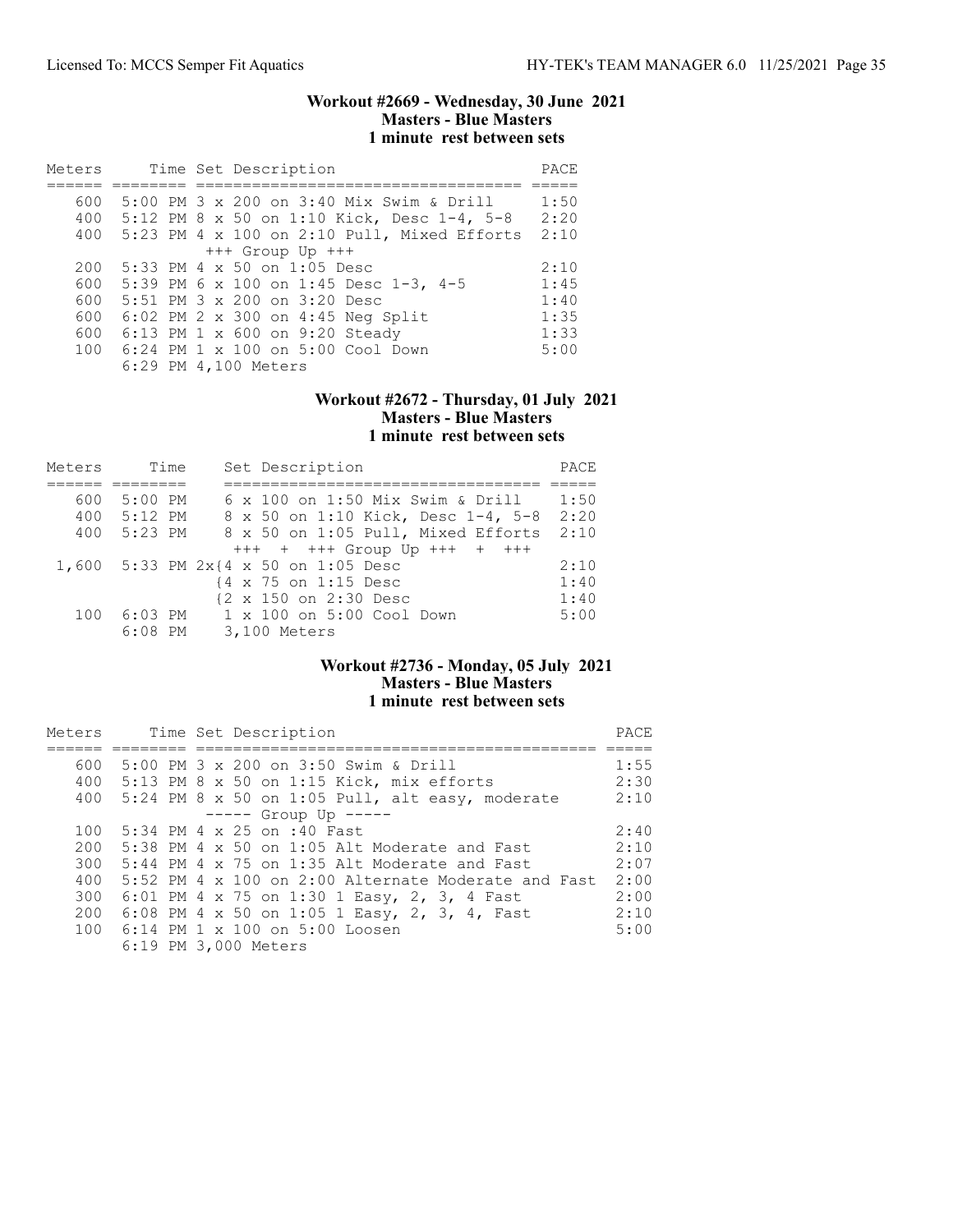### Workout #2733 - Tuesday, 06 July 2021 Masters - Blue Masters 1 minute rest between sets

| Meters |             | Time |  | Set Description                       | PACE |
|--------|-------------|------|--|---------------------------------------|------|
|        |             |      |  |                                       |      |
| 600    | 5:00 PM     |      |  | 2 x 300 on 5:55 Swim & Drill          | 1:58 |
|        | 400 5:13 PM |      |  | 8 x 50 on 1:15 Kick, last 25 faster   | 2:30 |
| 400    | 5:24 PM     |      |  | 4 x 100 on 1:55 Pull, Desc            | 1:55 |
|        |             |      |  | $--- -$ Group Up $--- -$              |      |
| 300    |             |      |  | 5:33 PM 6 x 50 on 1:05 Desc           | 2:10 |
|        |             |      |  | 1,200 5:41 PM 2x{2 x 200 on 3:20 Desc | 1:40 |
|        |             |      |  | {4 x 50 on 1:10 Fast                  | 2:20 |
| 100    | $6:05$ PM   |      |  | 1 x 100 on 5:00 Loosen                | 5:00 |
|        |             |      |  | 6:10 PM 3,000 Meters                  |      |

### Workout #2730 - Wednesday, 07 July 2021 Masters - Blue Masters 1 minute rest between sets

| Meters |           | Time | Set Description                                       | PACE |
|--------|-----------|------|-------------------------------------------------------|------|
|        |           |      |                                                       |      |
| 600    | $5:00$ PM |      | 4 x 150 on 2:55 Swim & Drill                          | 1:57 |
| 400    | $5:13$ PM |      | 4 x 100 on 2:20 Kick, Neg Split                       | 2:20 |
| 400    | 5:24 PM   |      | 8 x 50 on 1:05 Pull, odds faster                      | 2:10 |
|        |           |      | $--- $ Group Up $--- $                                |      |
| 100    | $5:34$ PM |      | 4 x 25 on :40 Fast                                    | 2:40 |
|        |           |      | 2,400 5:38 PM 2x{1 x 400 on 6:25 Neg Split            | 1:36 |
|        |           |      | {8 x 50 on 1:00 Desc                                  | 2:00 |
|        |           |      | $\{1 \times 200 \text{ on } 3:20 \text{ Neg Split}\}$ | 1:40 |
|        |           |      | {4 x 50 on 1:05 Desc                                  | 2:10 |
| 100    | $6:24$ PM |      | 1 x 100 on 5:00 Loosen                                | 5:00 |
|        | $6:29$ PM |      | 4,000 Meters                                          |      |

# Workout #2729 - Thursday, 08 July 2021 Masters - Blue Masters 1 minute rest between sets

| Meters |           | Time |  | Set Description                                | PACE |
|--------|-----------|------|--|------------------------------------------------|------|
|        |           |      |  |                                                |      |
| 600    | 5:00 PM   |      |  | 6 x 100 on 1:55 Swim & Drill                   | 1:55 |
| 400    | $5:13$ PM |      |  | 4 x 100 on 2:20 Kick, Build                    | 2:20 |
| 400    | $5:24$ PM |      |  | 8 x 50 on 1:05 Pull, Desc                      | 2:10 |
|        |           |      |  | $--- $ Group Up $---$                          |      |
| 100    | 5:34 PM   |      |  | 4 x 25 on :40 Fast                             | 2:40 |
|        |           |      |  | 1,500 5:38 PM 1x{5 x 100 on 1:40 Steady Effort | 1:40 |
|        |           |      |  | {4 x 100 on 1:45 Faster                        | 1:45 |
|        |           |      |  | {3 x 100 on 1:50 Faster                        | 1:50 |
|        |           |      |  | {2 x 100 on 1:55 Faster                        | 1:55 |
|        |           |      |  | {1 x 100 on 3:00 Best Effort                   | 3:00 |
| 100    | 6:07 PM   |      |  | 1 x 100 on 5:00 Loosen                         | 5:00 |
|        | $6:12$ PM |      |  | 3,100 Meters                                   |      |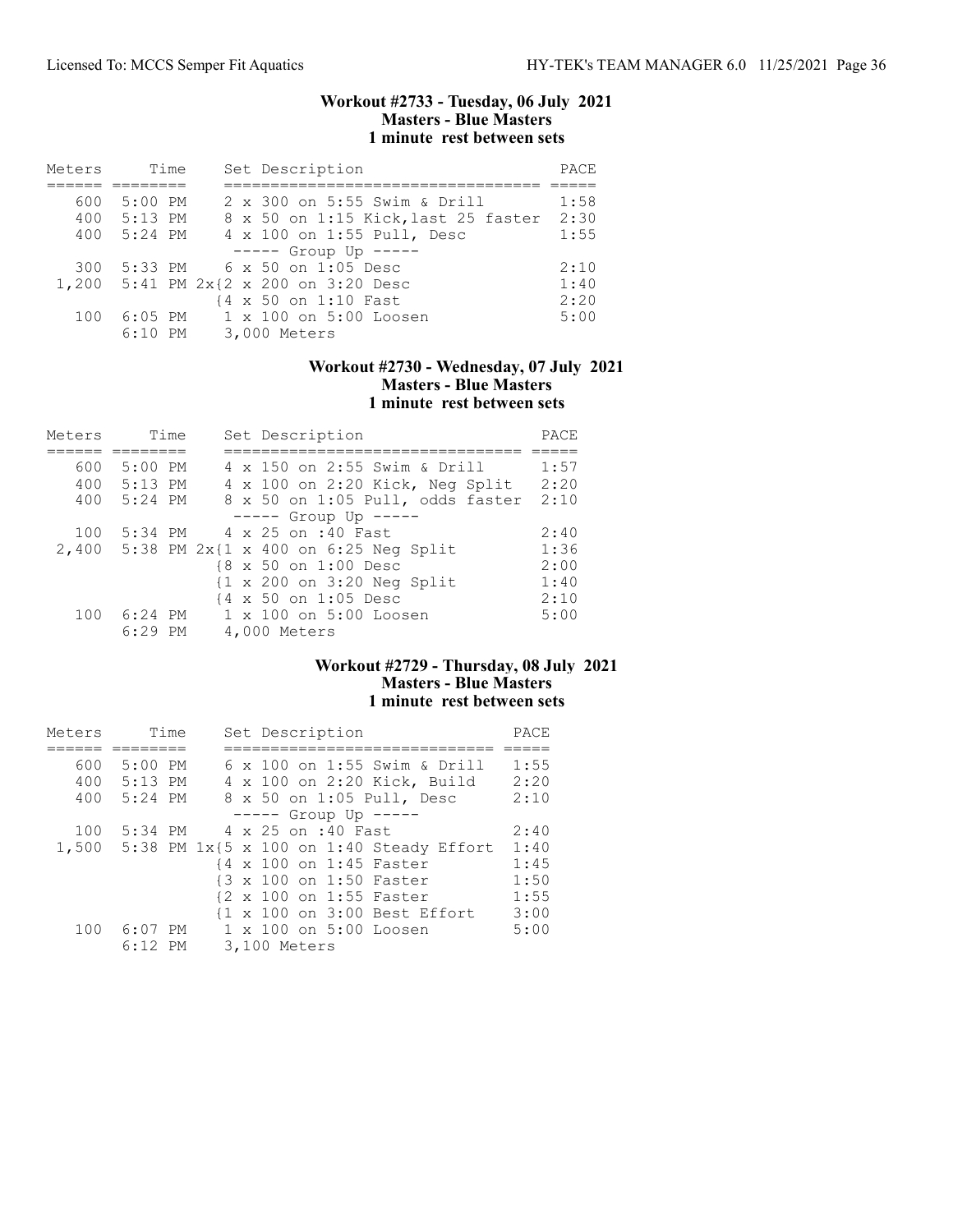### Workout #2703 - Monday, 12 July 2021 Masters - Blue Masters 1 minute rest between sets

| Meters |  | Time Set Description                       | PACE |
|--------|--|--------------------------------------------|------|
|        |  |                                            |      |
| 600    |  | 5:00 PM 4 x 150 on 2:50 Mix Swim & Drill   | 1:53 |
| 400    |  | 5:13 PM 8 x 50 on 1:10 Kick, Desc 1-4, 5-8 | 2:20 |
| 400    |  | 5:24 PM 8 x 50 on 1:05 Pull, Mixed Efforts | 2:10 |
|        |  | *** Group Up ***                           |      |
| 100    |  | 5:34 PM 4 x 25 on :40 Fast!                | 2:40 |
| 400    |  | 5:38 PM 8 x 50 on 1:05 Desc                | 2:10 |
| 400    |  | 5:48 PM 4 x 100 on 2:00 Desc               | 2:00 |
| 600    |  | 5:57 PM 4 x 150 on 2:45 Desc               | 1:50 |
| 100    |  | 6:09 PM 1 x 100 on 5:00 Cool Down          | 5:00 |
|        |  | 6:14 PM 3,000 Meters                       |      |

## Workout #2706 - Tuesday, 13 July 2021 Masters - Blue Masters 1 minute rest between sets

| Meters | Time      | Set Description                                       | PACE |
|--------|-----------|-------------------------------------------------------|------|
|        |           |                                                       |      |
| 600    | $5:00$ PM | 3 x 200 on 3:50 Mix Swim & Drill                      | 1:55 |
| 400    | 5:13 PM   | 4 x 100 on 2:20 Kick, Desc                            | 2:20 |
| 400    | $5:24$ PM | 8 x 50 on 1:05 Pull, Mixed Efforts                    | 2:10 |
|        |           | *** Group Up ***                                      |      |
|        |           | 1,600 5:34 PM 2x{4 x 50 on 1:05 Desc                  | 2:10 |
|        |           | {4 x 100 on 1:50 Desc                                 | 1:50 |
|        |           | $\{1 \times 200 \text{ on } 3:30 \text{ Neg Split}\}$ | 1:45 |
| 100    | 6:06 PM   | $1 \times 100$ on $5:00$ Cool Down                    | 5:00 |
|        | $6:11$ PM | 3,100 Meters                                          |      |

#### Workout #2709 - Wednesday, 14 July 2021 Masters - Blue Masters 1 minute rest between sets

| Meters |  | Time Set Description                        | PACE |
|--------|--|---------------------------------------------|------|
|        |  |                                             |      |
| 600    |  | 5:00 PM 2 x 300 on 5:30 Mix Swim & Drill    | 1:50 |
| 400    |  | 5:12 PM 8 x 50 on 1:10 Kick, Desc 1-4, 5-8  | 2:20 |
| 400    |  | 5:23 PM 4 x 100 on 2:10 Pull, Mixed Efforts | 2:10 |
|        |  | *** Group Up ***                            |      |
| 200    |  | 5:33 PM 4 x 50 on 1:05 Desc                 | 2:10 |
| 300    |  | $5:39$ PM $3 \times 100$ on 1:45 Desc       | 1:45 |
| 600    |  | $5:46$ PM $4 \times 150$ on $2:30$ Desc     | 1:40 |
| 600    |  | 5:57 PM 2 x 300 on 4:50 Neg Split           | 1:37 |
| 600    |  | 6:08 PM 4 x 150 on 2:30 Desc                | 1:40 |
| 300    |  | 6:19 PM $3 \times 100$ on 1:45 Desc         | 1:45 |
| 100    |  | 6:26 PM 1 x 100 on 5:00 Cool Down           | 5:00 |
|        |  | 6:31 PM 4,100 Meters                        |      |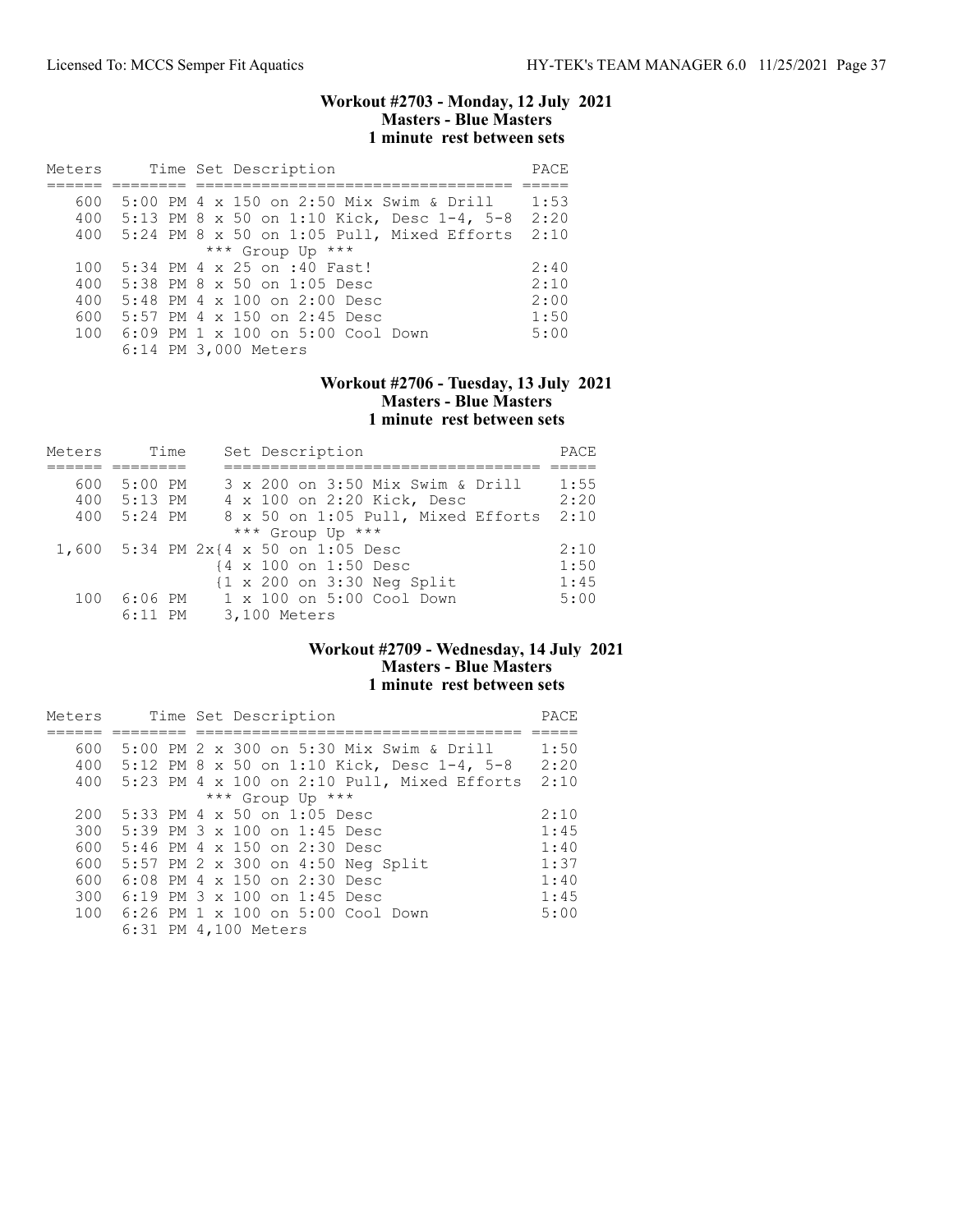### Workout #2712 - Thursday, 15 July 2021 Masters - Blue Masters 1 minute rest between sets

| Meters | Time      | Set Description                             | PACE |
|--------|-----------|---------------------------------------------|------|
|        |           |                                             |      |
| 600    | $5:00$ PM | 6 x 100 on 1:50 Mix Swim & Drill            | 1:50 |
| 400    | $5:12$ PM | 4 x 100 on 2:20 Kick, Desc                  | 2:20 |
| 400    | 5:23 PM   | 4 x 100 on 2:10 Pull, Mixed Efforts         | 2:10 |
|        |           | *** Group Up ***                            |      |
| 1,600  |           | $5:33$ PM $2x$ $4 \times 50$ on $1:05$ Desc | 2:10 |
|        |           | {4 x 75 on 1:20 Desc                        | 1:47 |
|        |           | {2 x 150 on 2:30 Desc                       | 1:40 |
| 100    | $6:04$ PM | 1 x 100 on 5:00 Cool Down                   | 5:00 |
|        | $6:09$ PM | 3,100 Meters                                |      |

### Workout #2749 - Monday, 19 July 2021 Masters - Blue Masters 1 minute rest between sets

| Meters |  | Time Set Description                                | PACE |
|--------|--|-----------------------------------------------------|------|
|        |  |                                                     |      |
| 600    |  | 5:00 PM 6 x 100 on 1:55 Swim & Drill                | 1:55 |
| 400    |  | 5:13 PM $4 \times 100$ on 2:20 Kick, mix efforts    | 2:20 |
|        |  | 400 5:24 PM 8 x 50 on 1:05 Pull, alt easy, moderate | 2:10 |
|        |  | $\#$ #### Group Up $\#$ ####                        |      |
| 200    |  | $5:34$ PM 4 x 50 on 1:05 Desc                       | 2:10 |
| 400    |  | $5:40$ PM 4 $\times$ 100 on 2:00 Desc               | 2:00 |
| 100    |  | 5:49 PM 2 x 50 on 1:00 1 EZ, 1 Max, Start EZ Early  | 2:00 |
| 300    |  | 5:52 PM $3 \times 100$ on 1:50 Desc                 | 1:50 |
| 150    |  | 5:59 PM 3 x 50 on 1:05 1 EZ, 2 Max, Start EZ Early  | 2:10 |
| 200    |  | 6:04 PM 2 x 100 on 1:40 Desc                        | 1:40 |
| 200    |  | 6:09 PM 4 x 50 on 1:10 1 EZ, 3 Max, Start EZ Early  | 2:20 |
| 100    |  | 6:15 PM 1 $\times$ 100 on 5:00 Loosen               | 5:00 |
|        |  | 6:20 PM 3,050 Meters                                |      |

# Workout #2746 - Tuesday, 20 July 2021 Masters - Blue Masters 1 minute rest between sets

| Meters | Time      | Set Description                       | PACE |
|--------|-----------|---------------------------------------|------|
|        |           |                                       |      |
| 600    | $5:00$ PM | 4 x 150 on 2:55 Swim & Drill          | 1:57 |
| 400    | $5:13$ PM | 8 x 50 on 1:15 Kick, Desc             | 2:30 |
| 400    | $5:24$ PM | 4 x 100 on 1:55 Pull, Desc            | 1:55 |
|        |           | ##### Group Up #####                  |      |
| 100    | 5:33 PM   | 4 x 25 on :40 Fast                    | 2:40 |
|        |           | 1,500 5:37 PM 2x{4 x 150 on 2:40 Desc | 1:47 |
|        |           | {3 x 50 on 1:05 Desc                  | 2:10 |
| 100    | 6:06 PM   | 1 x 100 on 5:00 Loosen                | 5:00 |
|        | $6:11$ PM | 3,100 Meters                          |      |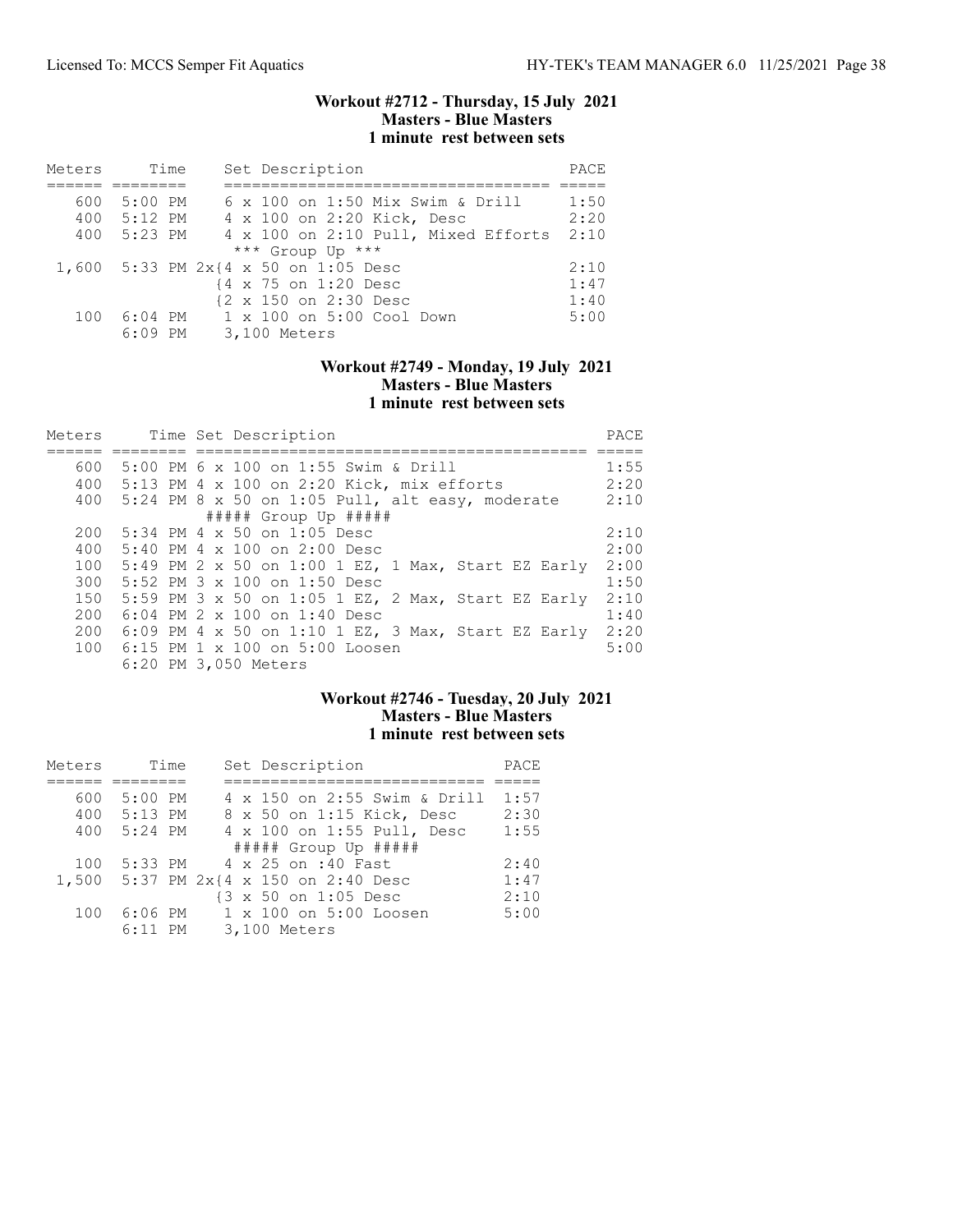### Workout #2743 - Wednesday, 21 July 2021 Masters - Blue Masters 1 minute rest between sets

| Meters |  | Time Set Description                               | PACE |
|--------|--|----------------------------------------------------|------|
|        |  |                                                    |      |
| 600    |  | 5:00 PM 3 x 200 on 3:50 Swim & Drill               | 1:55 |
|        |  | 400 5:13 PM 4 x 100 on 2:20 Kick, Neg Split        | 2:20 |
|        |  | 400 5:24 PM 8 x 50 on 1:05 Pull, Alt Easy & Faster | 2:10 |
|        |  | $\#$ #### Group Up #####                           |      |
| 500    |  | $5:34$ PM 5 x 100 on 1:40 Desc                     | 1:40 |
|        |  | 500 5:44 PM 1 x 500 on 8:10 Neg Split              | 1:38 |
| 500    |  | 5:54 PM 5 x 100 on 1:45 Desc                       | 1:45 |
| 500    |  | $6:04$ PM 1 x 500 on 8:10 Neg Split                | 1:38 |
| 500    |  | $6:14$ PM 5 x 100 on 1:50 Desc                     | 1:50 |
|        |  | 100 6:25 PM 1 x 100 on 5:00 Loosen                 | 5:00 |
|        |  | 6:30 PM 4,000 Meters                               |      |

#### Workout #2740 - Thursday, 22 July 2021 Masters - Blue Masters 1 minute rest between sets

| Meters |                      | Time Set Description                      | PACE |
|--------|----------------------|-------------------------------------------|------|
|        |                      |                                           |      |
| 600    |                      | 5:00 PM 2 x 300 on 5:55 Swim & Drill      | 1:58 |
| 400    |                      | $5:13$ PM 8 x 50 on 1:20 Kick, as desired | 2:40 |
| 400    |                      | 5:25 PM 4 x 100 on 1:55 Pull, mix efforts | 1:55 |
|        |                      | $\#$ #### Group Up $\#$ ####              |      |
| 100    |                      | 5:34 PM 4 x 25 on :40 Fast                | 2:40 |
| 1,200  |                      | 5:38 PM 6 x 200 on 3:30 Desc              | 1:45 |
| 50     |                      | 6:00 PM 1 x 50 on 1:30 Loosen             | 3:00 |
| 200    |                      | 6:03 PM 1 x 200 on 5:00 Best Efforts      | 2:30 |
| 100    |                      | 6:09 PM 1 x 100 on 5:00 Loosen            | 5:00 |
|        | 6:14 PM 3,050 Meters |                                           |      |

## Workout #2715 - Monday, 26 July 2021 Masters - Blue Masters 1 minute rest between sets

| Meters |                                 |  | Time Set Description |                                                        | PACE |
|--------|---------------------------------|--|----------------------|--------------------------------------------------------|------|
|        |                                 |  |                      |                                                        |      |
| 500    |                                 |  |                      | 5:00 PM 1 x 500 on 9:00 Mix swim & Drill               | 1:48 |
| 500    |                                 |  |                      | $5:10$ PM 1 x 500 on 9:00 Pull, mix speeds             | 1:48 |
| 400    |                                 |  |                      | 5:20 PM 4 x 100 on 2:20 Kick, mix in a fast 25 on each | 2:20 |
|        |                                 |  |                      | ***** Group Up ******                                  |      |
| 100    | $5:31$ PM 4 x 25 on :40 Speedy! |  |                      |                                                        | 2:40 |
| 400    |                                 |  |                      | 5:35 PM 8 x 50 on 1:05 Desc 1-4, 5-8                   | 2:10 |
| 200    |                                 |  |                      | $5:45$ PM 1 x 200 on 4:00 Loosen, Get Ready            | 2:00 |
| 600    |                                 |  |                      | 5:50 PM 6 x 100 on 3:00 Test Yourself!!                | 3:00 |
| 300    |                                 |  |                      | 6:09 PM 1 x 300 on 6:00 Cool down                      | 2:00 |
|        |                                 |  | 6:15 PM 3,000 Meters |                                                        |      |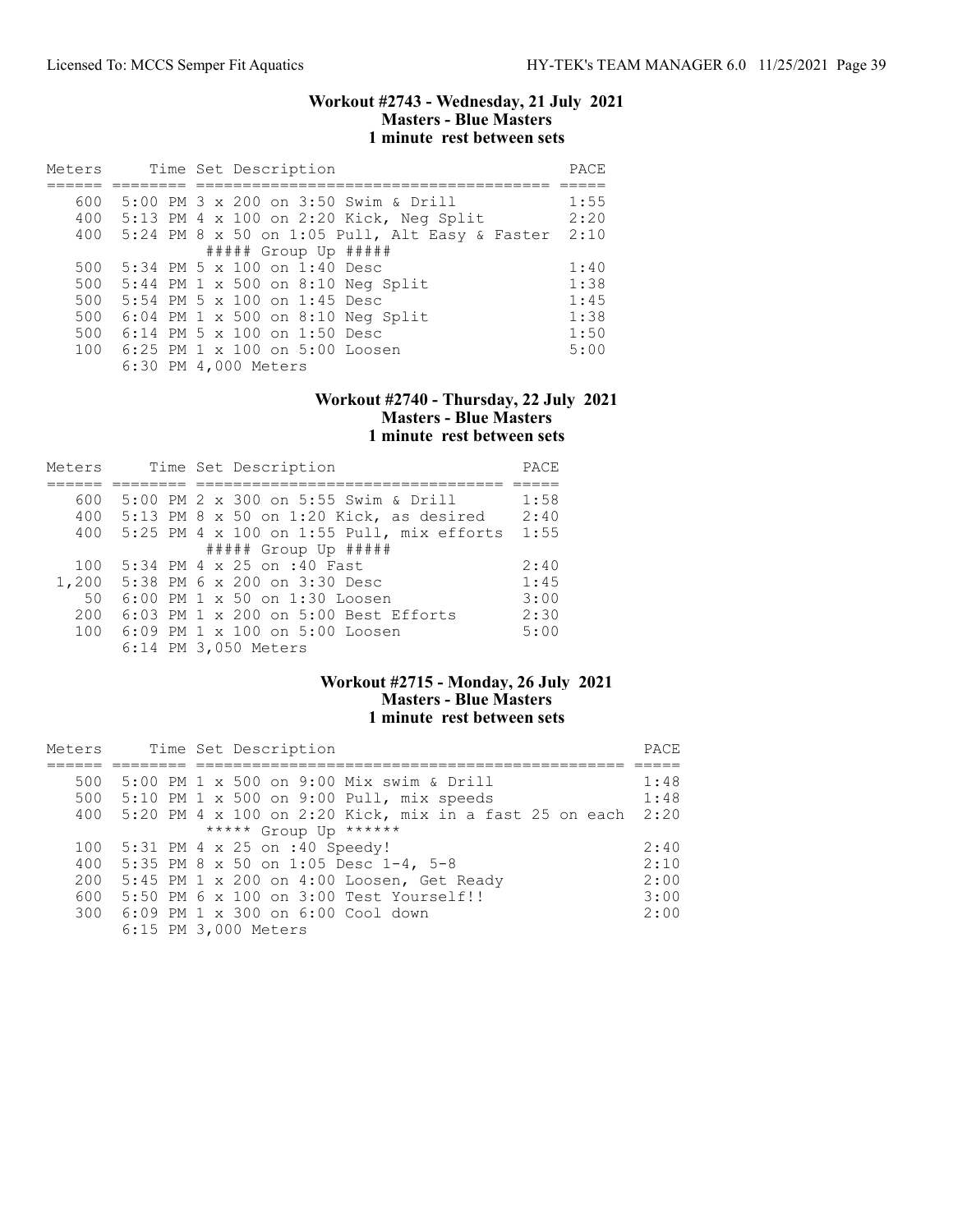### Workout #2718 - Tuesday, 27 July 2021 Masters - Blue Masters 1 minute rest between sets

| Meters | Time        | Set Description                         | PACE |
|--------|-------------|-----------------------------------------|------|
|        |             |                                         |      |
| 600    | 5:00 PM     | 6 x 100 on 1:50 Mix Swim & Drill        | 1:50 |
|        | 400 5:12 PM | 8 x 50 on 1:05 Kick, Desc 1-4, 5-8 2:10 |      |
| 400    | 5:22 PM     | 8 x 50 on 1:00 Pull, Mixed Efforts      | 2:00 |
|        |             | *** Group Up ***                        |      |
|        |             | 1,600 5:31 PM 2x{4 x 50 on 1:05 Desc    | 2:10 |
|        |             | {2 x 100 on 1:45 Desc                   | 1:45 |
|        |             | {2 x 200 on 3:15 Desc                   | 1:38 |
| 100    |             | 6:01 PM 1 x 100 on 5:00 Cool Down       | 5:00 |
|        | $6:06$ PM   | 3,100 Meters                            |      |

### Workout #2721 - Wednesday, 28 July 2021 Masters - Blue Masters 1 minute rest between sets

| Meters |  | Time Set Description                       | PACE |
|--------|--|--------------------------------------------|------|
|        |  |                                            |      |
| 600    |  | 5:00 PM 3 x 200 on 3:40 Mix Drill & Swim   | 1:50 |
| 400    |  | 5:12 PM 4 x 100 on 2:10 Kick, Desc         | 2:10 |
| 400    |  | 5:22 PM 8 x 50 on 1:00 Pull, Mixed Efforts | 2:00 |
|        |  | *** Group Up ***                           |      |
| 200    |  | $5:31$ PM 4 x 50 on 1:05 Desc              | 2:10 |
| 400    |  | $5:37$ PM 4 $\times$ 100 on 1:45 Desc      | 1:45 |
| 400    |  | 5:45 PM $2 \times 200$ on $3:20$ Desc      | 1:40 |
| 800    |  | 5:53 PM 2 x 400 on 6:30 Neg Split          | 1:38 |
| 400    |  | $6:07$ PM $2 \times 200$ on $3:25$ Desc    | 1:42 |
| 400    |  | 6:15 PM 4 $\times$ 100 on 1:50 Desc        | 1:50 |
| 100    |  | 6:24 PM 1 x 100 on 5:00 Cool Down          | 5:00 |
|        |  | 6:29 PM 4,100 Meters                       |      |

## Workout #2724 - Thursday, 29 July 2021 Masters - Blue Masters 1 minute rest between sets

| Meters |           | Time | Set Description                                                        | PACE |
|--------|-----------|------|------------------------------------------------------------------------|------|
|        |           |      |                                                                        |      |
| 600    | $5:00$ PM |      | 4 x 150 on 2:45 Mix Swim & Drill                                       | 1:50 |
| 400    | 5:12 PM   |      | 8 x 50 on 1:05 Kick, Desc 1-4, 5-8                                     | 2:10 |
| 400    | 5:22 PM   |      | 4 x 100 on 2:00 Pull, Mixed Efforts                                    | 2:00 |
|        |           |      | *** Group Up ***                                                       |      |
|        |           |      | 1,600 5:31 PM 2x{4 x 50 on 1:05 Desc                                   | 2:10 |
|        |           |      | {3 x 100 on 1:45 Desc                                                  | 1:45 |
|        |           |      | {2 x 100 on 1:40 Desc                                                  | 1:40 |
|        |           |      | $\{1 \times 100 \text{ on } 2:00 \text{ Fast}\}$ (extra time for rest) | 2:00 |
| 100    |           |      | 6:02 PM = 1 x 100 on 5:00 Cool Down                                    | 5:00 |
|        | $6:07$ PM |      | 3,100 Meters                                                           |      |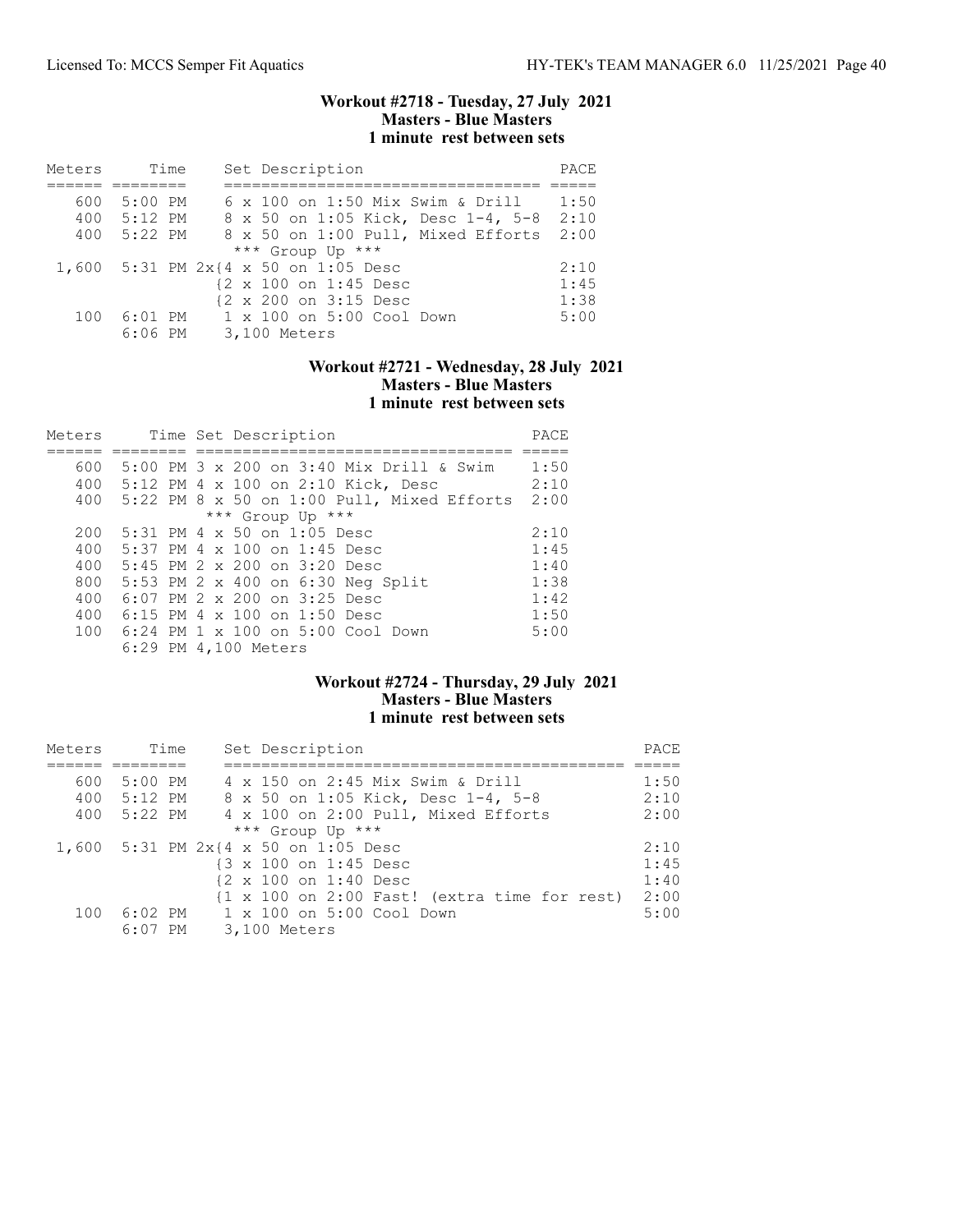### Workout #2760 - Monday, 02 August 2021 Masters - Blue Masters 1 minute rest between sets

| Meters |  | Time Set Description                                 | PACE |
|--------|--|------------------------------------------------------|------|
|        |  |                                                      |      |
| 600    |  | 5:00 PM 2 x 300 on 5:55 Swim & Drill                 | 1:58 |
|        |  | 400 5:13 PM 4 x 100 on 2:20 Kick, mix efforts        | 2:20 |
| 400    |  | 5:24 PM 4 x 100 on 1:55 Pull, Desc                   | 1:55 |
|        |  | ##### Group Up #####                                 |      |
|        |  | 150 5:33 PM 6 x 25 on :40 2 Fast, 1 easier           | 2:40 |
|        |  | 200 5:38 PM 4 x 50 on 1:05 Desc                      | 2:10 |
| 150    |  | 5:44 PM 6 x 25 on :30 All speed, little rest!        | 2:00 |
| 300    |  | 5:48 PM 6 x 50 on 1:05 Desc. Easy on the first few   | 2:10 |
| 150    |  | $5:56$ PM 6 x 25 on :30 Here we go again!            | 2:00 |
| 400    |  | $6:00$ PM 8 x 50 on 1:05 Desc. Easy on the first few | 2:10 |
| 150    |  | $6:10$ PM 6 x 25 on :30 One more time!               | 2:00 |
|        |  | 100 6:14 PM 1 x 100 on 5:00 Loosen                   | 5:00 |
|        |  | 6:19 PM 3,000 Meters                                 |      |

## Workout #2758 - Tuesday, 03 August 2021 Masters - Blue Masters 1 minute rest between sets

| Meters | Time    | Set Description                             | PACE |
|--------|---------|---------------------------------------------|------|
|        |         |                                             |      |
| 600    | 5:00 PM | 4 x 150 on 2:55 Swim & Drill                | 1:57 |
| 400    | 5:13 PM | 4 x 100 on 2:20 Kick, Neg Split             | 2:20 |
| 400    | 5:24 PM | 8 x 50 on 1:05 Pull, Evens Faster           | 2:10 |
|        |         | ##### Group Up #####                        |      |
| 200    |         | 5:34 PM 4 x 50 on 1:05 Desc                 | 2:10 |
|        |         | 1,350 5:40 PM 3x{2 x 75 on 2:00 fast        | 2:40 |
|        |         | {2 x 150 on 2:40 50 mod; 50 fast; 50 faster | 1:47 |
| 100    | 6:09 PM | 1 x 100 on 5:00 Loosen                      | 5:00 |
|        |         | 6:14 PM 3,050 Meters                        |      |

# Workout #2755 - Wednesday, 04 August 2021 Masters - Blue Masters 1 minute rest between sets

| Meters | Time        | Set Description                            | PACE |
|--------|-------------|--------------------------------------------|------|
|        |             |                                            |      |
| 600    | 5:00 PM     | 3 x 200 on 3:50 Swim & Drill               | 1:55 |
|        | 400 5:13 PM | 8 x 50 on 1:15 Kick, Evens Faster          | 2:30 |
| 400    | 5:24 PM     | 4 x 100 on 1:55 Pull, Desc                 | 1:55 |
|        |             | ##### Group Up #####                       |      |
| 200    |             | 5:33 PM 4 x 50 on 1:05 Desc                | 2:10 |
|        |             | 1,200 5:39 PM 2x{1 x 300 on 5:15 Neg Split | 1:45 |
|        |             | {3 x 100 on 1:50 Desc                      | 1:50 |
| 600    | $6:02$ PM   | 2 x 300 on 5:20 Desc                       | 1:47 |
| 600    | 6:14 PM     | 1 x 600 on 10:30 Neg Split                 | 1:45 |
| 100    | $6:26$ PM   | 1 x 100 on 5:00 Loosen                     | 5:00 |
|        | $6:31$ PM   | 4,100 Meters                               |      |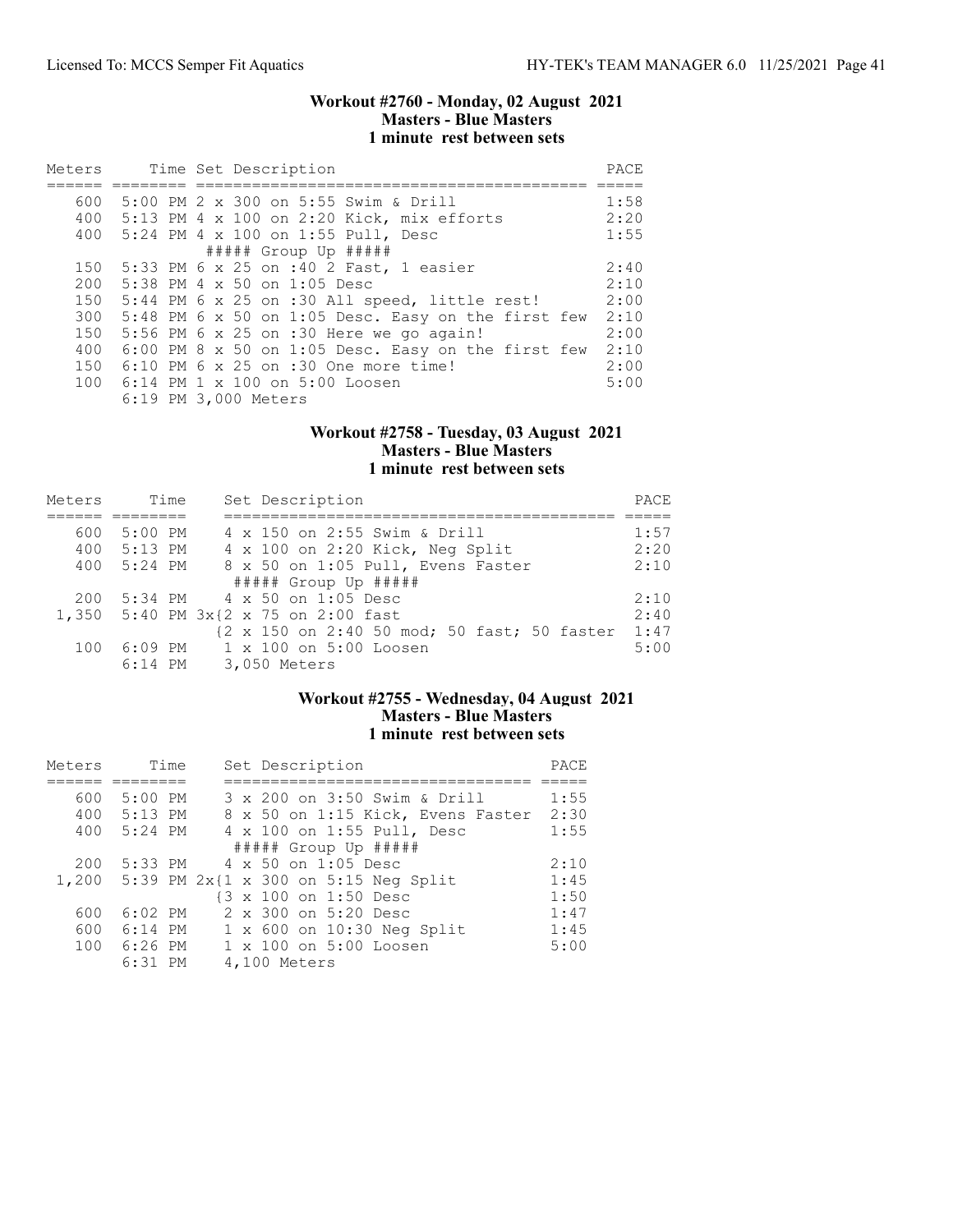### Workout #2751 - Thursday, 05 August 2021 Masters - Blue Masters 1 minute rest between sets

| Meters | Time                                 |  |  |              | Set Description      |                              |                                    | PACE |
|--------|--------------------------------------|--|--|--------------|----------------------|------------------------------|------------------------------------|------|
|        |                                      |  |  |              |                      |                              |                                    |      |
| 600    | 5:00 PM                              |  |  |              |                      | 6 x 100 on 1:55 Swim & Drill |                                    | 1:55 |
| 400    | 5:13 PM                              |  |  |              |                      | 8 x 50 on 1:15 Kick, Desc    |                                    | 2:30 |
| 400    | 5:24 PM                              |  |  |              |                      |                              | 8 x 50 on 1:05 Pull, Mixed Efforts | 2:10 |
|        |                                      |  |  |              |                      | $\#$ #### Group Up #####     |                                    |      |
| 100    | 5:34 PM 4 x 25 on :40 Fast           |  |  |              |                      |                              |                                    | 2:40 |
|        | 1,200 5:38 PM 2x{2 x 75 on 1:20 Desc |  |  |              |                      |                              |                                    | 1:47 |
|        |                                      |  |  |              | {2 x 75 on 1:25 Desc |                              |                                    | 1:53 |
|        |                                      |  |  |              | {2 x 75 on 1:30 Desc |                              |                                    | 2:00 |
|        |                                      |  |  |              | {2 x 75 on 1:35 Fast |                              |                                    | 2:07 |
| 50     | $6:03$ PM                            |  |  |              |                      | 1 x 50 on 1:30 Loosen        |                                    | 3:00 |
| 150    | 6:06 PM                              |  |  |              |                      |                              | 2 x 75 on 1:45 Last two, fast two  | 2:20 |
|        | 100 6:11 PM                          |  |  |              |                      | 1 x 100 on 5:00 Loosen       |                                    | 5:00 |
|        | $6:16$ PM                            |  |  | 3,000 Meters |                      |                              |                                    |      |

## Workout #2770 - Monday, 09 August 2021 Masters - Blue Masters 1 minute rest between sets

| Meters | Time      | Set Description                      | PACE |
|--------|-----------|--------------------------------------|------|
|        |           |                                      |      |
| 600    | $5:00$ PM | 3 x 200 on 3:45 Mix Swim & Drill     | 1:52 |
| 400    | $5:13$ PM | 8 x 50 on 1:05 Kick, Desc 1-4, 5-8   | 2:10 |
| 400    | 5:23 PM   | 4 x 100 on 2:00 Pull, Mixed Efforts  | 2:00 |
|        |           | $+++$ Group Up $+++$                 |      |
| 150    |           | 5:32 PM 6 x 25 on :40 Fast!          | 2:40 |
|        |           | 1,350 5:37 PM 3x{2 x 75 on 1:30 Desc | 2:00 |
|        |           | {2 x 75 on 1:35 Desc                 | 2:07 |
|        |           | {2 x 75 on 1:40 Desc                 | 2:13 |
| 100    | $6:07$ PM | 1 x 100 on 5:00 Cool Down            | 5:00 |
|        | $6:12$ PM | 3,000 Meters                         |      |

# Workout #2773 - Tuesday, 10 August 2021 Masters - Blue Masters 1 minute rest between sets

| Meters |  | Time Set Description                        | PACE |
|--------|--|---------------------------------------------|------|
|        |  |                                             |      |
| 600    |  | 5:00 PM 2 x 300 on 5:30 Mix Swim & Drill    | 1:50 |
| 400    |  | 5:12 PM 8 x 50 on 1:10 Kick, Desc 1-4, 5-8  | 2:20 |
| 400    |  | 5:23 PM 4 x 100 on 2:10 Pull, Mixed Efforts | 2:10 |
|        |  | $+++$ Group Up $+++$                        |      |
| 100    |  | 5:33 PM 4 x 25 on :40 Fast!                 | 2:40 |
| 400    |  | 5:37 PM 2 x 200 on 3:30 Neg Split           | 1:45 |
| 400    |  | 5:45 PM 2 x 200 on 3:25 Neg Split           | 1:42 |
| 400    |  | 5:53 PM 2 x 200 on 3:20 Neg Split           | 1:40 |
| 50     |  | 6:01 PM 1 x 50 on 1:30 Loosen               | 3:00 |
| 200    |  | 6:04 PM 1 x 200 on 3:15 Fast!               | 1:38 |
| 100    |  | 6:09 PM 1 x 100 on 5:00 Cool Down           | 5:00 |
|        |  | 6:14 PM 3,050 Meters                        |      |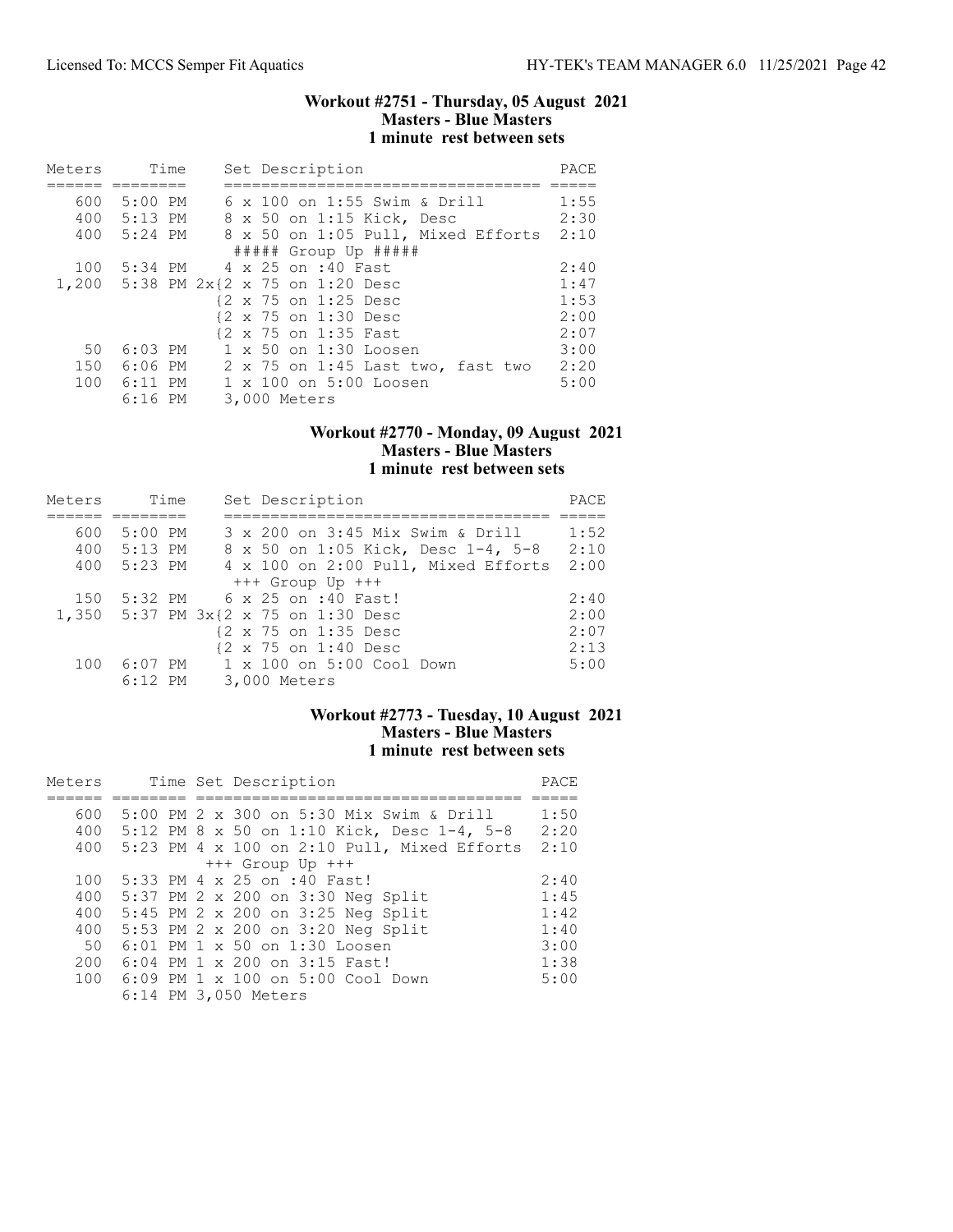### Workout #2776 - Wednesday, 11 August 2021 Masters - Blue Masters 1 minute rest between sets

| Meters | Time        | Set Description                       | PACE |
|--------|-------------|---------------------------------------|------|
|        |             |                                       |      |
| 600    | 5:00 PM     | 4 x 150 on 2:45 Mix Swim & Drill      | 1:50 |
|        | 400 5:12 PM | 4 x 100 on 2:20 Kick, Desc            | 2:20 |
|        | 400 5:23 PM | 8 x 50 on 1:05 Pull, Mixed Efforts    | 2:10 |
|        |             | $+++$ Group Up $+++$                  |      |
| 200    |             | 5:33 PM 4 x 50 on 1:05 Desc           | 2:10 |
|        |             | 2,400 5:39 PM 2x{4 x 100 on 1:45 Desc | 1:45 |
|        |             | {2 x 200 on 3:20 Desc                 | 1:40 |
|        |             | {1 x 400 on 6:30 Steady               | 1:38 |
| 100    | $6:21$ PM   | 1 x 100 on 5:00 Cool Down             | 5:00 |
|        | $6:26$ PM   | 4,100 Meters                          |      |

# Workout #2789 - Thursday, 12 August 2021 Masters - Blue Masters 1 minute rest between sets

| Meters | Time Set Description                         | PACE |
|--------|----------------------------------------------|------|
|        |                                              |      |
| 600    | 5:00 PM 6 x 100 on 1:50 Mix Swim & Drill     | 1:50 |
| 400    | 5:12 PM 4 x 100 on 2:10 Kick, Desc           | 2:10 |
| 400    | $5:22$ PM 8 x 50 on 1:00 Pull, Mixed Efforts | 2:00 |
|        | ### Group Up ###                             |      |
| 100    | 5:31 PM 4 x 25 on :40 Fast!                  | 2:40 |
| 500    | 5:35 PM 5 x 100 on 1:55 Desc                 | 1:55 |
| 400    | 5:46 PM 4 x 100 on 1:50 Desc                 | 1:50 |
| 300    | 5:55 PM 3 x 100 on 1:45 Desc                 | 1:45 |
| 200    | 6:02 PM 2 x 100 on 1:40 Desc                 | 1:40 |
| 100    | 6:07 PM 1 x 100 on 5:00 Cool Down            | 5:00 |
|        | 6:12 PM 3,000 Meters                         |      |

# Workout #2824 - Monday, 16 August 2021 Masters - Blue Masters 1 minute rest between sets

| Meters | Time        | Set Description                         | PACE |
|--------|-------------|-----------------------------------------|------|
|        |             |                                         |      |
| 600    | $5:00$ PM   | 4 x 150 on 2:55 Swim and Drill          | 1:57 |
|        | 400 5:13 PM | 8 x 50 on 1:15 Kick, Desc               | 2:30 |
| 400    | $5:24$ PM   | 8 x 50 on 1:05 Pull, Mixed Efforts      | 2:10 |
|        |             | ***** Group Up *****                    |      |
| 100    |             | 5:34 PM 4 x 25 on :40 Fast              | 2:40 |
|        |             | 1,000 5:38 PM 4x{4 x 50 on 1:05 FAST    | 2:10 |
|        |             | {1 x 50 on 1:15 Easy, OK to start early | 2:30 |
| 400    | $6:02$ PM   | 4 x 100 on 2:00 Desc to Best Effort     | 2:00 |
| 100    | $6:11$ PM   | $1 \times 100$ on $5:00$ Loosen         | 5:00 |
|        | $6:16$ PM   | 3,000 Meters                            |      |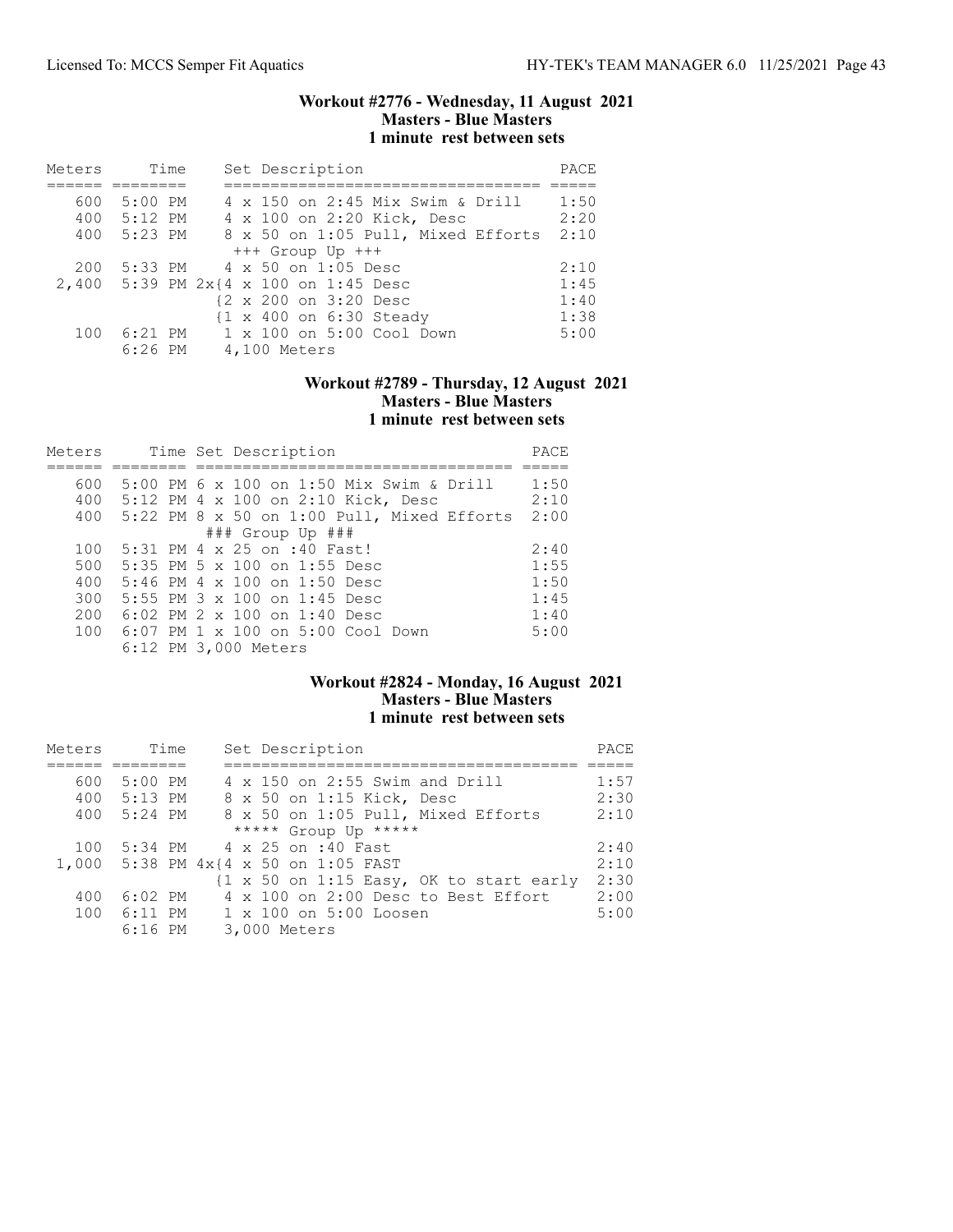### Workout #2827 - Tuesday, 17 August 2021 Masters - Blue Masters 1 minute rest between sets

| Meters |             | Time | Set Description                                  | PACE |
|--------|-------------|------|--------------------------------------------------|------|
|        |             |      |                                                  |      |
| 600    | 5:00 PM     |      | 3 x 200 on 3:50 Swim and Drill                   | 1:55 |
|        | 400 5:13 PM |      | 4 x 100 on 2:20 Kick, faster in the middle       | 2:20 |
| 400    | 5:24 PM     |      | 8 x 50 on 1:05 Pull, Desc                        | 2:10 |
|        |             |      | ***** Group Up *****                             |      |
| 200    |             |      | 5:34 PM 4 x 50 on 1:05 Desc                      | 2:10 |
|        |             |      | 1,400 5:40 PM 2x{3 x 100 on 2:00 Desc            | 2:00 |
|        |             |      | {2 x 100 on 1:50 Desc                            | 1:50 |
|        |             |      | $\{1 \times 100 \text{ on } 1:40 \text{ GO}\}\$  | 1:40 |
|        |             |      | $\{1 \times 100 \text{ on } 2:15 \text{ Easy}\}$ | 2:15 |
|        |             |      | 6:08 PM 3,000 Meters                             |      |

## Workout #2830 - Wednesday, 18 August 2021 Masters - Blue Masters 1 minute rest between sets

| Meters |  | Time Set Description                          | PACE |
|--------|--|-----------------------------------------------|------|
|        |  |                                               |      |
| 600    |  | 5:00 PM 2 x 300 on 5:55 Swim and Drill        | 1:58 |
|        |  | 400 5:13 PM 8 x 50 on 1:15 Kick, Evens faster | 2:30 |
| 400    |  | $5:24$ PM 4 x 100 on 1:55 Pull, Neq Split     | 1:55 |
|        |  | ***** Group Up *****                          |      |
| 100    |  | 5:33 PM 4 x 25 on :40 Fast                    | 2:40 |
| 1,200  |  | 5:37 PM 4 x 300 on 5:45 Desc                  | 1:55 |
| 800    |  | 6:01 PM 4 x 200 on 3:30 Desc                  | 1:45 |
| 400    |  | 6:16 PM 4 x 100 on 1:50 Desc                  | 1:50 |
| 100    |  | $6:25$ PM 1 x 100 on 5:00 Loosen              | 5:00 |
|        |  | 6:30 PM 4,000 Meters                          |      |

# Workout #2833 - Thursday, 19 August 2021 Masters - Blue Masters 1 minute rest between sets

| Meters |  | Time Set Description                             | PACE |
|--------|--|--------------------------------------------------|------|
|        |  |                                                  |      |
| 600    |  | 5:00 PM 6 x 100 on 1:55 Swim and Drill           | 1:55 |
| 400    |  | $5:13$ PM 4 x 100 on 2:15 Kick as desired        | 2:15 |
| 400    |  | $5:23$ PM 4 x 100 on 1:55 Pull as desired        | 1:55 |
|        |  | ***** Group Up *****                             |      |
| 200    |  | 5:32 PM 4 x 50 on 1:05 Desc                      | 2:10 |
| 600    |  | 5:38 PM 8 x 75 on 2:00 How fast can you go?      | 2:40 |
| 100    |  | 5:55 PM $1 \times 100$ on 2:15 Easy, start early | 2:15 |
| 600    |  | 5:59 PM 8 x 75 on 1:30 Any more speed? Hold on!  | 2:00 |
| 100    |  | 6:12 PM 1 x 100 on 5:00 Loosen                   | 5:00 |
|        |  | 6:17 PM 3,000 Meters                             |      |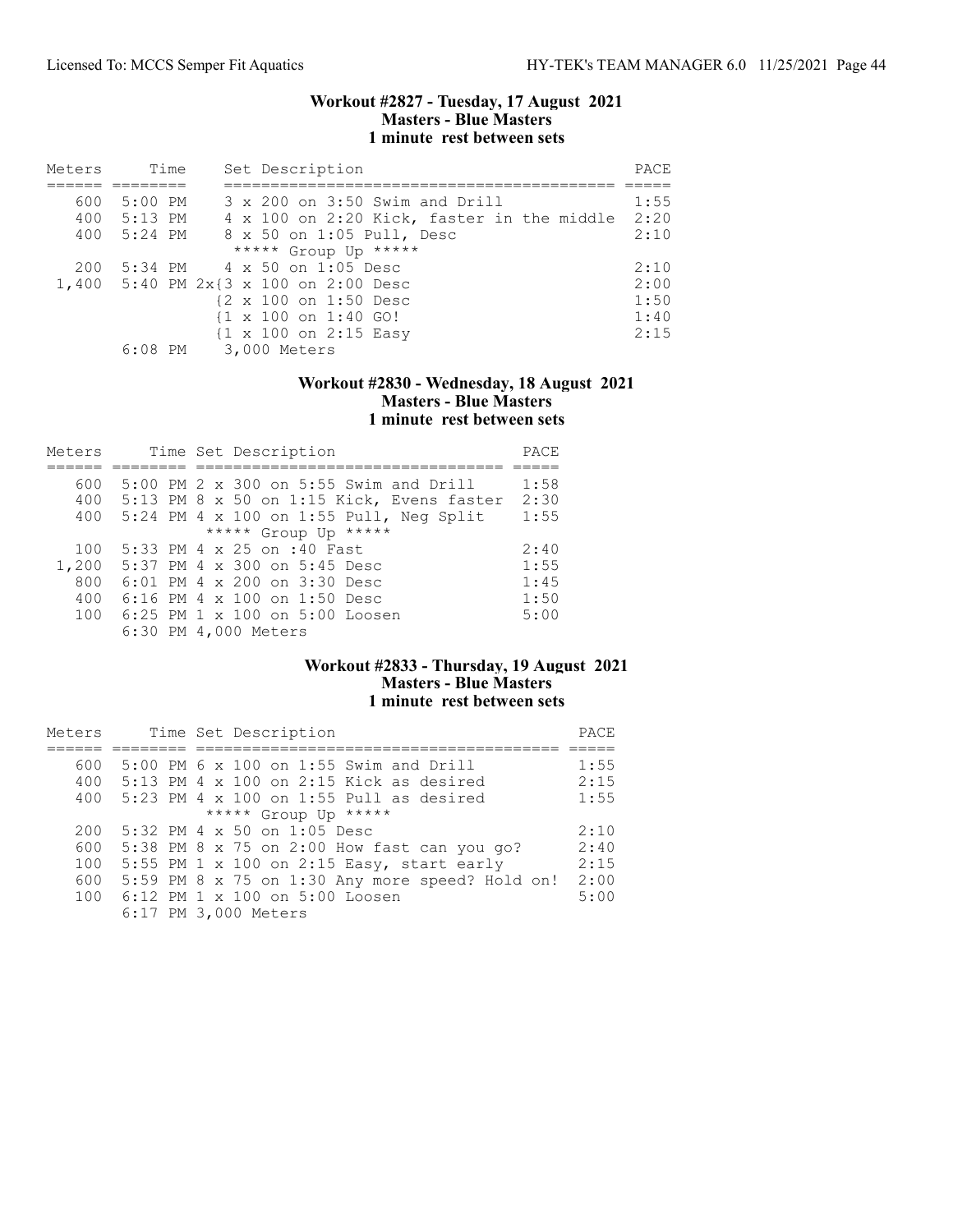### Workout #2792 - Monday, 23 August 2021 Masters - Blue Masters 1 minute rest between sets

| Meters | Time      | Set Description                       | PACE |
|--------|-----------|---------------------------------------|------|
|        |           |                                       |      |
| 600    | 5:00 PM   | 6 x 100 on 1:50 Mix Swim & Drill      | 1:50 |
| 400    | 5:12 PM   | 4 x 100 on 2:10 Kick, Desc            | 2:10 |
| 400    | $5:22$ PM | 8 x 50 on 1:00 Pull, Mixed Efforts    | 2:00 |
|        |           | $\#$ # Group Up $\#$ ##               |      |
| 150    | 5:31 PM   | 6 x 25 on :40 Fast!                   | 2:40 |
|        |           | 1,200 5:36 PM 3x{2 x 100 on 1:50 Desc | 1:50 |
|        |           | {2 x 100 on 1:40 Fast!                | 1:40 |
| 50     | 5:58 PM   | 1 x 50 on 1:30 Loosen                 | 3:00 |
| 100    | $6:01$ PM | 1 x 100 on 2:00 Last One Best One!    | 2:00 |
| 100    | 6:04 PM   | $1 \times 100$ on $5:00$ Cool Down    | 5:00 |
|        | $6:09$ PM | 3,000 Meters                          |      |

### Workout #2795 - Tuesday, 24 August 2021 Masters - Blue Masters 1 minute rest between sets

| Meters | Time Set Description                           | PACE |
|--------|------------------------------------------------|------|
|        |                                                |      |
| 600    | 5:00 PM 4 x 150 on 2:45 Mix Swim & Drill       | 1:50 |
|        | 400 5:12 PM 8 x 50 on 1:05 Kick, Mixed Efforts | 2:10 |
| 400    | 5:22 PM 4 x 100 on 2:00 Pull, Desc             | 2:00 |
|        | $\#$ # Group Up $\#$ ##                        |      |
| 200    | 5:31 PM 4 x 50 on 1:05 Desc                    | 2:10 |
| 200    | 5:37 PM 2 x 100 on 1:40 Neg Split              | 1:40 |
| 900    | 5:42 PM 6 x 150 on 2:45 100 Fast + 50 Easy     | 1:50 |
| 200    | 6:00 PM 2 $\times$ 100 on 1:40 Neg Split       | 1:40 |
| 100    | 6:05 PM 1 x 100 on 5:00 Cool Down              | 5:00 |
|        | 6:10 PM 3,000 Meters                           |      |

# Workout #2798 - Wednesday, 25 August 2021 Masters - Blue Masters 1 minute rest between sets

| Meters | Time        | Set Description                       | PACE |
|--------|-------------|---------------------------------------|------|
|        |             |                                       |      |
| 600    | 5:00 PM     | 3 x 200 on 3:40 Mix Drill & Swim      | 1:50 |
|        | 400 5:12 PM | 4 x 100 on 2:10 Kick, Desc            | 2:10 |
| 400    | 5:22 PM     | 8 x 50 on 1:00 Pull, Mixed Efforts    | 2:00 |
|        |             | $\#$ ## Group Up $\#$ ##              |      |
| 200    | 5:31 PM     | 4 x 50 on 1:05 Desc                   | 2:10 |
|        |             | 2,000 5:37 PM 2x{5 x 100 on 1:45 Desc | 1:45 |
|        |             | {1 x 500 on 8:10 Steady               | 1:38 |
| 300    | $6:12$ PM   | 3 x 100 on 1:45 Desc                  | 1:45 |
| 100    |             | 6:19 PM 1 x 100 on 5:00 Cool Down     | 5:00 |
|        | $6:24$ PM   | 4,000 Meters                          |      |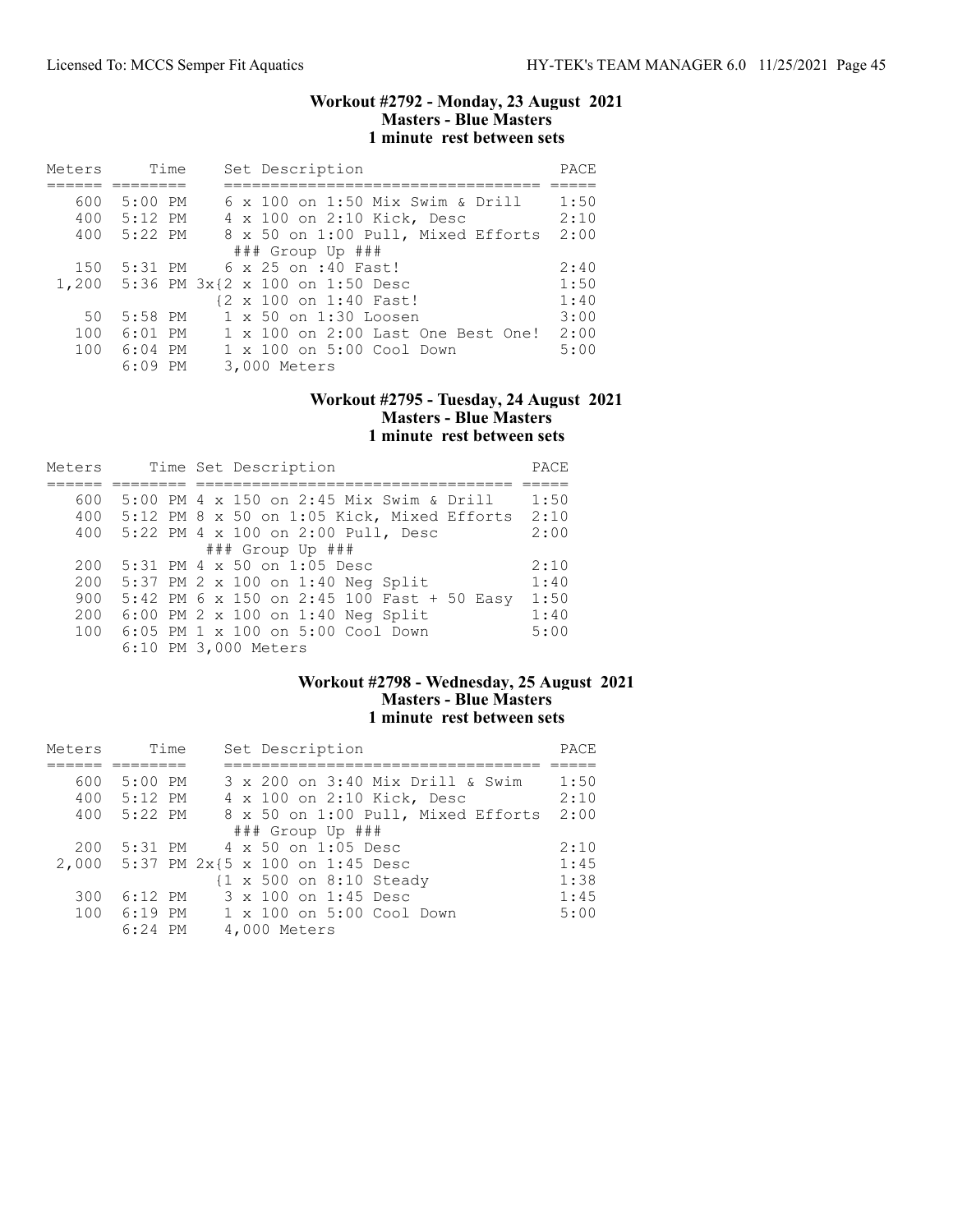### Workout #2801 - Thursday, 26 August 2021 Masters - Blue Masters 1 minute rest between sets

| Meters | Time      | Set Description                         | PACE |
|--------|-----------|-----------------------------------------|------|
|        |           |                                         |      |
| 600    | $5:00$ PM | 2 x 300 on 5:30 Mix Swim & Drill        | 1:50 |
| 400    | $5:12$ PM | 8 x 50 on 1:05 Kick, Desc               | 2:10 |
| 400    | $5:22$ PM | 4 x 100 on 2:00 Pull, Mixed Efforts     | 2:00 |
|        |           | $\#$ # Group Up $\#$ ##                 |      |
| 100    |           | 5:31 PM 4 x 25 on :40 Desc              | 2:40 |
|        |           | 1,400 5:35 PM 2x{1 x 100 on 1:45 Steady | 1:45 |
|        |           | {3 x 200 on 3:20 Desc                   | 1:40 |
| 100    | $6:00$ PM | 1 x 100 on 5:00 Cool Down               | 5:00 |
|        | $6:05$ PM | 3,000 Meters                            |      |

### Workout #2911 - Tuesday, 31 August 2021 Masters - Blue Masters 1 minute rest between sets

| Meters | Time      | Set Description                                                 | PACE |
|--------|-----------|-----------------------------------------------------------------|------|
|        |           |                                                                 |      |
| 600    | $5:00$ PM | 6 x 100 on 1:55 Swim & Drill                                    | 1:55 |
| 400    | 5:13 PM   | 8 x 50 on 1:05 Pull, Desc                                       | 2:10 |
| 400    | $5:23$ PM | 8 x 50 on 1:15 Kick, Mix Efforts                                | 2:30 |
|        |           | $\{\sqrt{\sqrt{1/\sqrt{1}}}\}$ Group Up $\{\sqrt{1/\sqrt{1}}\}$ |      |
| 100    |           | 5:34 PM $4 \times 25$ on :40 Fast                               | 2:40 |
|        |           | 1,600 5:38 PM $4x{1 x} 200$ on 3:20 Strong!!                    | 1:40 |
|        |           | {2 x 100 on 1:50 Desc                                           | 1:50 |
| 100    | $6:07$ PM | 1 x 100 on 5:00 Loosen                                          | 5:00 |
|        | $6:12$ PM | 3,200 Meters                                                    |      |

## Workout #2908 - Wednesday, 01 September 2021 Masters - Blue Masters 1 minute rest between sets

| Meters |  | Time Set Description                                           | PACE |
|--------|--|----------------------------------------------------------------|------|
|        |  |                                                                |      |
| 600    |  | 5:00 PM 3 x 200 on 3:55 Swim & Drill                           | 1:58 |
| 400    |  | 5:13 PM 4 x 100 on 2:15 Kick, Last 25 Faster                   | 2:15 |
| 400    |  | 5:23 PM 8 x 50 on 1:05 Pull, Odds Faster                       | 2:10 |
|        |  | $\{\sqrt{\sqrt{1/\sqrt{1}}}\$ Group Up $\{\sqrt{1/\sqrt{1}}\}$ |      |
| 200    |  | 5:33 PM 4 x 50 on 1:05 Desc                                    | 2:10 |
| 400    |  | 5:39 PM 1 x 400 on 6:30 Neg Split                              | 1:38 |
| 600    |  | 5:47 PM 2 x 300 on 5:05 Desc                                   | 1:42 |
| 800    |  | 5:59 PM 4 x 200 on 3:30 Desc                                   | 1:45 |
| 600    |  | 6:14 PM 6 x 100 on 1:50 Desc                                   | 1:50 |
| 100    |  | 6:26 PM 1 x 100 on 5:00 Loosen                                 | 5:00 |
|        |  | 6:31 PM 4,100 Meters                                           |      |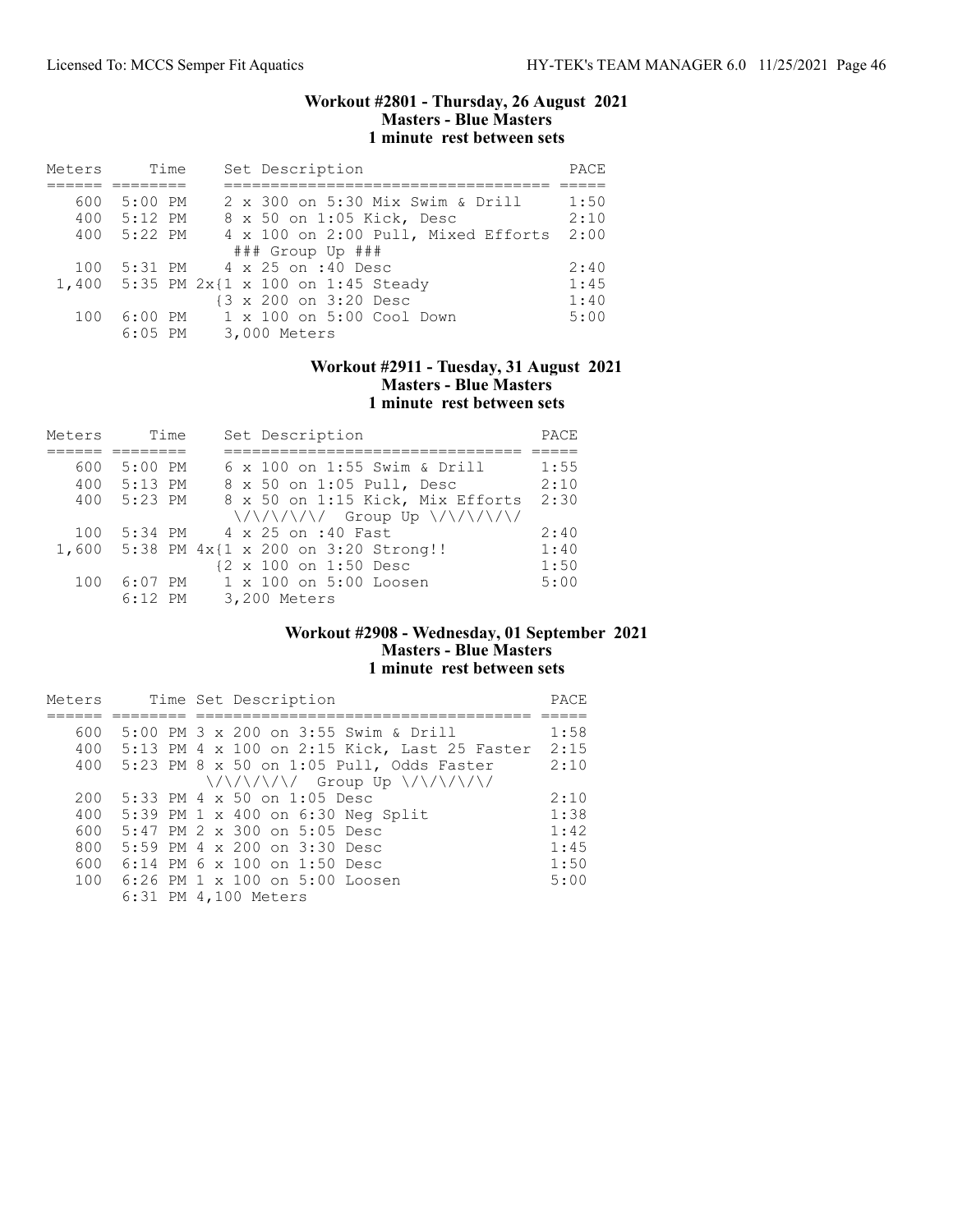### Workout #2904 - Thursday, 02 September 2021 Masters - Blue Masters 1 minute rest between sets

| Meters | Time        | Set Description                                                 | PACE |
|--------|-------------|-----------------------------------------------------------------|------|
|        |             |                                                                 |      |
| 600    | 5:00 PM     | 4 x 150 on 2:55 Swim & Drill                                    | 1:57 |
|        | 400 5:13 PM | 8 x 50 on 1:15 Kick, Desc                                       | 2:30 |
|        | 400 5:24 PM | 4 x 100 on 1:55 Pull, Neg Split Efforts                         | 1:55 |
|        |             | $\{\sqrt{\sqrt{1/\sqrt{1}}}\}$ Group Up $\{\sqrt{1/\sqrt{1}}\}$ |      |
| 100    |             | 5:33 PM 4 x 25 on :40 Fast                                      | 2:40 |
|        |             | 1,350 5:37 PM 3x{4 x 100 on 1:45 Desc                           | 1:45 |
|        |             | $\{1 \times 50 \text{ on } 1:30 \text{ Loosen}\}$               | 3:00 |
| 100    | $6:04$ PM   | 1 x 100 on 4:00 Last one. Fast one!!!!!!!                       | 4:00 |
| 100    | 6:09 PM     | $1 \times 100$ on $5:00$ Losen                                  | 5:00 |
|        | $6:14$ PM   | 3,050 Meters                                                    |      |

## Workout #2846 - Monday, 06 September 2021 Masters - Blue Masters 1 minute rest between sets

| Meters |  | Time Set Description                          | PACE |
|--------|--|-----------------------------------------------|------|
|        |  |                                               |      |
| 600    |  | 5:00 PM 2 x 300 on 5:30 Mix Swim & Drill      | 1:50 |
| 400    |  | 5:12 PM 4 x 100 on 2:10 Kick, Desc            | 2:10 |
| 400    |  | $5:22$ PM 4 x 100 on 2:00 Pull, Mixed Efforts | 2:00 |
|        |  | *** Group Up ***                              |      |
| 200    |  | 5:31 PM 8 x 25 on :40 Fast!                   | 2:40 |
| 300    |  | 5:38 PM 6 x 50 on 1:05 Desc                   | 2:10 |
| 150    |  | 5:46 PM 2 x 75 on 1:35 Desc                   | 2:07 |
| 200    |  | 5:51 PM $2 \times 100$ on $2:00$ Desc         | 2:00 |
| 150    |  | 5:56 PM 2 x 75 on 1:35 Desc                   | 2:07 |
| 300    |  | 6:01 PM 6 x 50 on 1:05 Desc                   | 2:10 |
| 200    |  | 6:09 PM 8 x 25 on :40 Fast!                   | 2:40 |
| 100    |  | 6:16 PM 1 x 100 on 5:00 Cool Down             | 5:00 |
|        |  | 6:21 PM 3,000 Meters                          |      |

# Workout #2849 - Tuesday, 07 September 2021 Masters - Blue Masters 1 minute rest between sets

| Meters | Time        | Set Description                      | PACE |
|--------|-------------|--------------------------------------|------|
|        |             |                                      |      |
| 600    | $5:00$ PM   | 4 x 150 on 2:45 Mix Swim & Drill     | 1:50 |
|        | 400 5:12 PM | 4 x 100 on 2:10 Kick, Desc           | 2:10 |
| 400    | 5:22 PM     | 8 x 50 on 1:00 Pull, Mixed Efforts   | 2:00 |
|        |             | *** Group Up ***                     |      |
| 100    |             | 5:31 PM 4 x 25 on :40 Fast!          | 2:40 |
|        |             | 1,500 5:35 PM 2x{2 x 75 on 1:20 Desc | 1:47 |
|        |             | {4 x 150 on 2:30 Desc                | 1:40 |
| 100    | 6:02 PM     | $1 \times 100$ on $5:00$ Cool Down   | 5:00 |
|        | $6:07$ PM   | 3,100 Meters                         |      |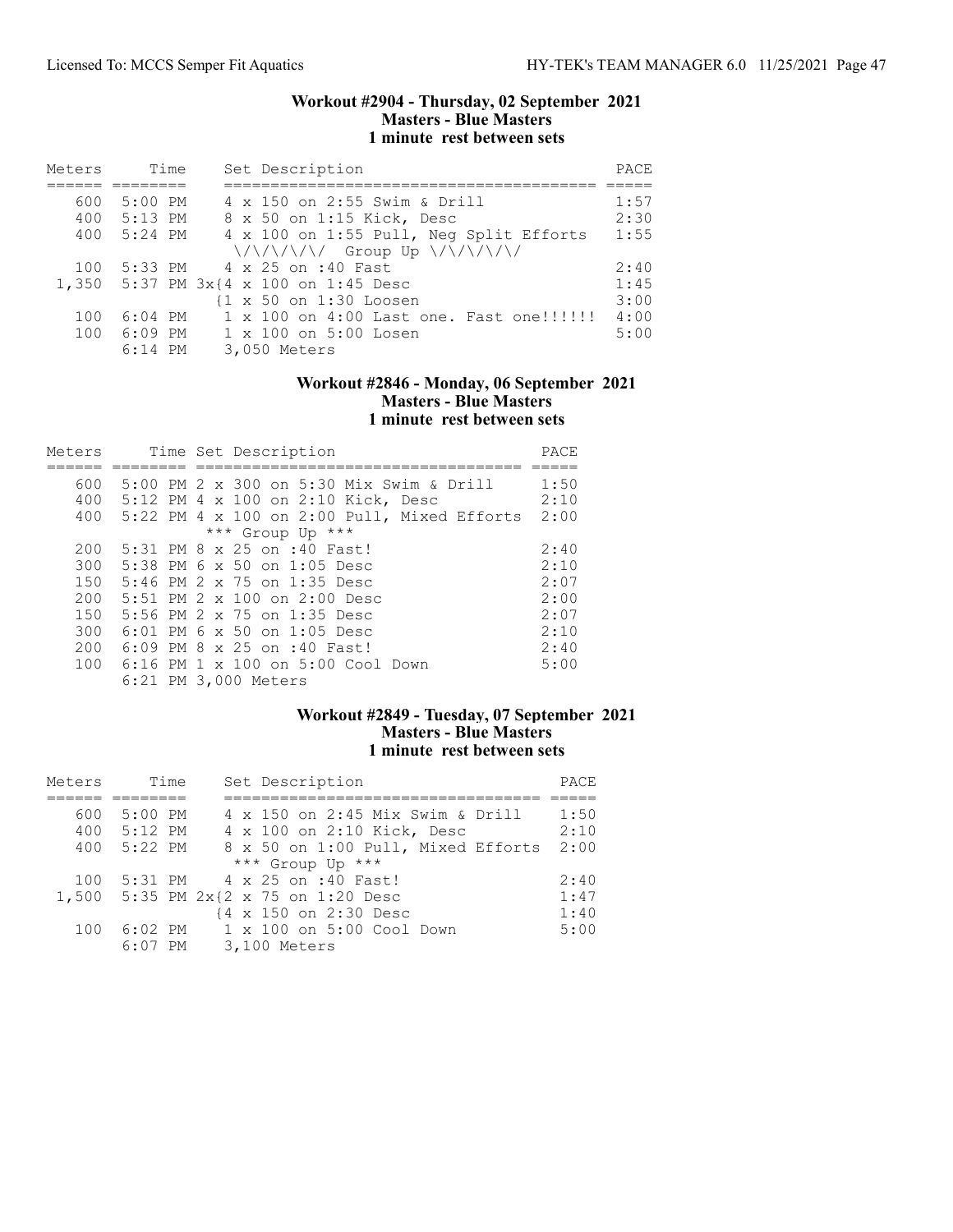### Workout #2838 - Wednesday, 08 September 2021 Masters - Blue Masters 1 minute rest between sets

| Meters |  | Time Set Description                              | PACE |
|--------|--|---------------------------------------------------|------|
|        |  |                                                   |      |
| 600    |  | 5:00 PM $3 \times 200$ on $3:40$ Mix Swim & Drill | 1:50 |
| 400    |  | 5:12 PM 8 x 50 on 1:05 Kick, Mixed Efforts        | 2:10 |
| 400    |  | 5:22 PM 4 x 100 on 2:00 Pull, Desc                | 2:00 |
|        |  | *** Group Up ***                                  |      |
| 200    |  | $5:31$ PM 4 x 50 on 1:05 Desc                     | 2:10 |
| 600    |  | $5:37$ PM 1 $\times$ 600 on 9:50 GO!              | 1:38 |
| 600    |  | $5:48$ PM 2 x 300 on $5:00$ Desc                  | 1:40 |
| 600    |  | 5:59 PM $3 \times 200$ on $3:20$ Desc             | 1:40 |
| 600    |  | 6:10 PM 6 x 100 on 1:45 Desc 1-3, 4-6             | 1:45 |
| 100    |  | $6:22$ PM $1 \times 100$ on $5:00$ Cool Down      | 5:00 |
|        |  | 6:27 PM 4,100 Meters                              |      |

### Workout #2841 - Thursday, 09 September 2021 Masters - Blue Masters 1 minute rest between sets

| Meters | Time      | Set Description                                       | PACE |
|--------|-----------|-------------------------------------------------------|------|
|        |           |                                                       |      |
| 600    | $5:00$ PM | 6 x 100 on 1:50 Mix Swim & Drill                      | 1:50 |
| 400    | $5:12$ PM | 8 x 50 on 1:05 Kick, Desc                             | 2:10 |
| 400    | $5:22$ PM | 8 x 50 on 1:00 Pull, Mixed Efforts                    | 2:00 |
|        |           | *** Group Up ***                                      |      |
| 200    | 5:31 PM   | 4 x 50 on 1:05 Desc                                   | 2:10 |
|        |           | 1,350 5:37 PM 3x{2 x 75 on 1:20 Desc                  | 1:47 |
|        |           | {2 x 75 on 1:15 Desc                                  | 1:40 |
|        |           | $\{1 \times 150 \text{ on } 2:25 \text{ Neg Split}\}$ | 1:37 |
| 100    |           | 6:01 PM 1 x 100 on 5:00 Cool Down                     | 5:00 |
|        | $6:06$ PM | 3,050 Meters                                          |      |

## Workout #2901 - Monday, 13 September 2021 Masters - Blue Masters 1 minute rest between sets

| Meters |  | Time Set Description                                       | PACE |
|--------|--|------------------------------------------------------------|------|
|        |  |                                                            |      |
| 600    |  | 5:00 PM 3 x 200 on 3:55 Swim & Drill Mix                   | 1:58 |
| 400    |  | 5:13 PM 8 x 50 on 1:15 Kick, Desc                          | 2:30 |
| 400    |  | $5:24$ PM $4 \times 100$ on $1:55$ Pull, Neq Split Efforts | 1:55 |
|        |  | ***** Group Up *****                                       |      |
| 100    |  | 5:33 PM 4 x 25 on :40 Fast                                 | 2:40 |
| 450    |  | 5:37 PM 6 x 75 on 1:20 Desc                                | 1:47 |
| 50     |  | $5:46$ PM $1 \times 50$ on $1:30$ Losen                    | 3:00 |
| 450    |  | 5:49 PM 6 x 75 on 1:25 Desc                                | 1:53 |
| 50     |  | 5:59 PM $1 \times 50$ on $1:30$ Loosen                     | 3:00 |
| 450    |  | 6:02 PM 6 x 75 on 1:30 Desc                                | 2:00 |
|        |  | 100 6:12 PM 1 x 100 on 5:00 Loosen                         | 5:00 |
|        |  | 6:17 PM 3,050 Meters                                       |      |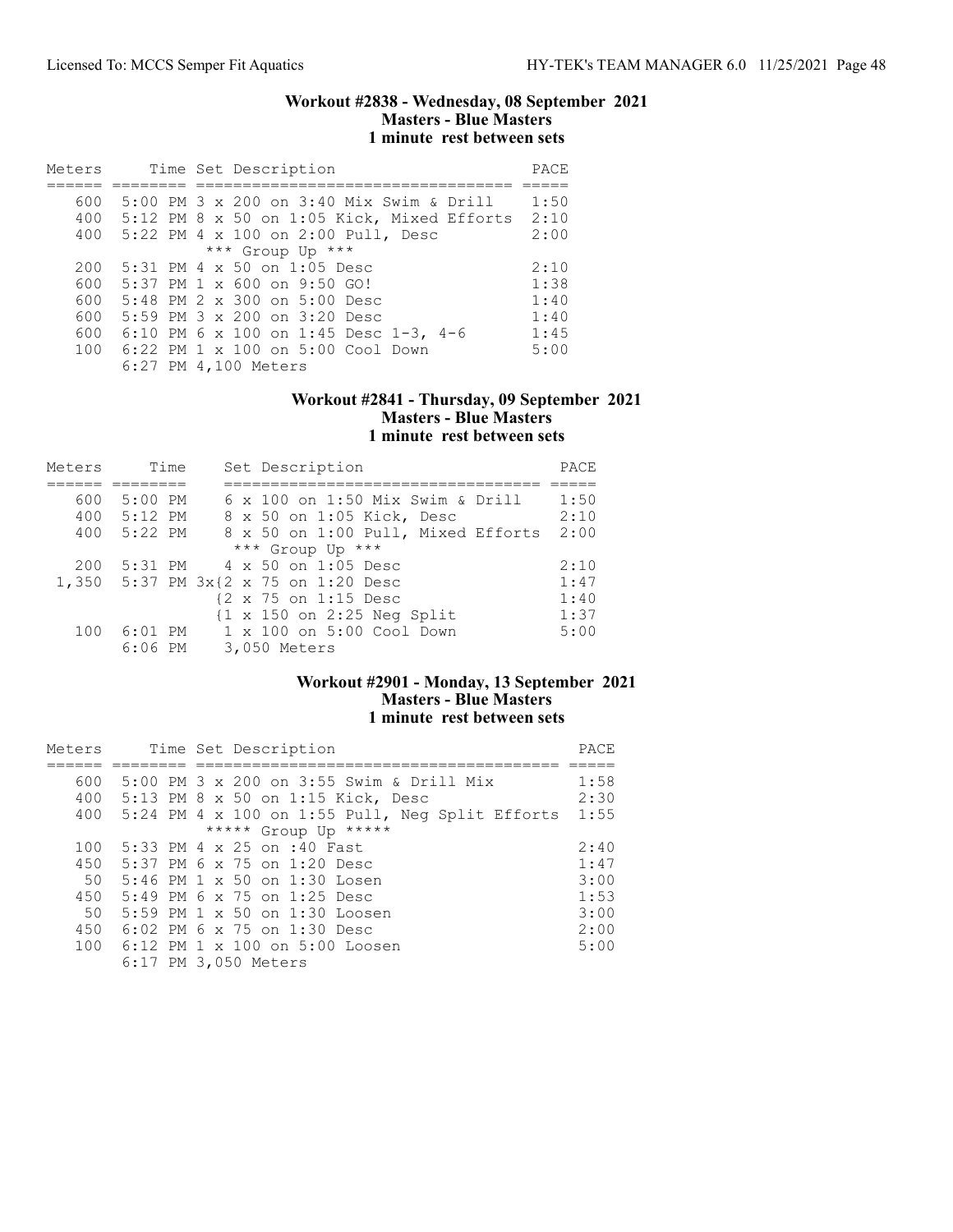### Workout #2900 - Tuesday, 14 September 2021 Masters - Blue Masters 1 minute rest between sets

| Meters |  | Time Set Description                                  | PACE |
|--------|--|-------------------------------------------------------|------|
|        |  |                                                       |      |
| 600    |  | 5:00 PM 2 x 300 on 5:55 Swim & Drill Mix              | 1:58 |
| 400    |  | 5:13 PM 8 x 50 on 1:15 Kick, Evens Faster             | 2:30 |
| 400    |  | 5:24 PM 4 x 100 on 1:55 Pull, Desc                    | 1:55 |
|        |  | ***** Group Up *****                                  |      |
| 100    |  | 5:33 PM $2 \times 50$ on 1:05 Desc                    | 2:10 |
| 600    |  | $5:37$ PM $3 \times 200$ on $3:25$ Desc               | 1:42 |
| 200    |  | $5:49$ PM 4 x 50 on 1:00 Desc                         | 2:00 |
| 400    |  | 5:54 PM 2 x 200 on 3:25 Desc                          | 1:42 |
| 300    |  | $6:02$ PM 6 x 50 on 1:00 Desc<br>6:08 PM 3,000 Meters | 2:00 |

## Workout #2895 - Wednesday, 15 September 2021 Masters - Blue Masters 1 minute rest between sets

| Meters |  | Time Set Description                       | PACE |
|--------|--|--------------------------------------------|------|
|        |  |                                            |      |
| 600    |  | 5:00 PM 4 x 150 on 2:55 Swim & Drill Mix   | 1:57 |
| 400    |  | 5:13 PM 4 x 100 on 2:20 Kick, Neg Split    | 2:20 |
| 400    |  | 5:24 PM 8 x 50 on 1:05 Pull, Mixed Efforts | 2:10 |
|        |  | ***** Group Up *****                       |      |
| 200    |  | 5:34 PM 4 x 50 on 1:05 Desc                | 2:10 |
| 800    |  | 5:40 PM 8 x 100 on 1:40 Desc 1-4/5-8       | 1:40 |
| 400    |  | 5:55 PM 1 x 400 on 6:40 Neg Split          | 1:40 |
| 800    |  | 6:03 PM 8 x 100 on 1:50 Desc $1-4/5-8$     | 1:50 |
| 400    |  | 6:19 PM 1 x 400 on 7:00 Neg Split          | 1:45 |
| 100    |  | 6:27 PM 1 x 100 on 5:00 Loosen             | 5:00 |
|        |  | 6:32 PM 4,100 Meters                       |      |

## Workout #2893 - Thursday, 16 September 2021 Masters - Blue Masters 1 minute rest between sets

| Meters | Time        | Set Description                           | PACE |
|--------|-------------|-------------------------------------------|------|
|        |             |                                           |      |
| 600    | $5:00$ PM   | $6 \times 100$ on 1:55 Swim & Drill Mix   | 1:55 |
|        | 400 5:13 PM | 4 x 100 on 2:20 Kick, Odds Faster Efforts | 2:20 |
| 400    | 5:24 PM     | 8 x 50 on 1:05 Pull, Desc                 | 2:10 |
|        |             | ***** Group Up *****                      |      |
| 100    |             | 5:34 PM 4 x 25 on :40 Fast                | 2:40 |
|        |             | 1,400 5:38 PM 2x{4 x 100 on 1:50 Desc     | 1:50 |
|        |             | {4 x 50 on 1:05 Desc                      | 2:10 |
|        |             | {4 x 25 on :40 Desc                       | 2:40 |
| 100    |             | 6:08 PM 1 x 100 on 5:00 Loosen            | 5:00 |
|        | $6:13$ PM   | 3,000 Meters                              |      |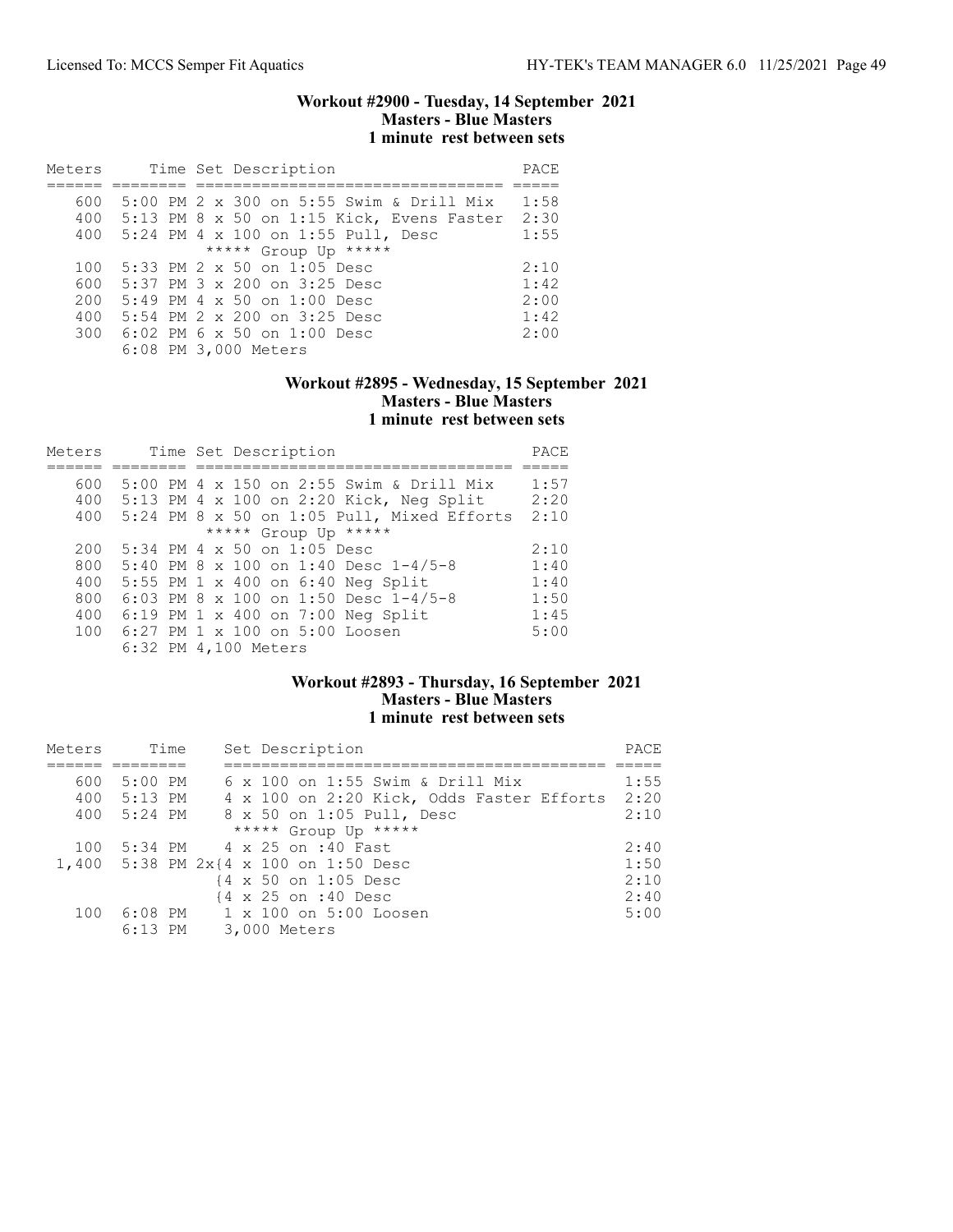### Workout #2860 - Monday, 20 September 2021 Masters - Blue Masters 1 minute rest between sets

| Meters |  |  | Time Set Description                         | PACE |
|--------|--|--|----------------------------------------------|------|
|        |  |  |                                              |      |
| 600    |  |  | 5:00 PM 4 x 150 on 2:45 Mix Swim & Drill     | 1:50 |
| 400    |  |  | 5:12 PM 8 x 50 on 1:05 Kick, Desc            | 2:10 |
| 400    |  |  | $5:22$ PM 8 x 50 on 1:00 Pull, Mixed Efforts | 2:00 |
|        |  |  | *** Group Up ***                             |      |
| 100    |  |  | 5:31 PM 4 x 25 on :40 Fast!                  | 2:40 |
| 400    |  |  | 5:35 PM 8 x 50 on 1:10 Desc                  | 2:20 |
| 100    |  |  | 5:46 PM 1 x 100 on 1:40 Fast pace            | 1:40 |
| 300    |  |  | 5:49 PM 6 x 50 on 1:05 Desc                  | 2:10 |
| 100    |  |  | 5:57 PM 1 x 100 on 1:45 Fast Pace            | 1:45 |
| 200    |  |  | 6:00 PM $4 \times 50$ on 1:00 Desc           | 2:00 |
| 100    |  |  | 6:05 PM 1 x 100 on 1:50 Fast Pace            | 1:50 |
| 100    |  |  | 6:08 PM 2 x 50 on :55 Fast!                  | 1:50 |
| 100    |  |  | 6:11 PM 1 x 100 on 2:00 Fast Pace            | 2:00 |
| 100    |  |  | 6:14 PM 1 x 100 on 5:00 Cool Down            | 5:00 |
|        |  |  | 6:19 PM 3,000 Meters                         |      |

## Workout #2863 - Tuesday, 21 September 2021 Masters - Blue Masters 1 minute rest between sets

| Meters | Time        | Set Description                       | PACE |
|--------|-------------|---------------------------------------|------|
|        |             |                                       |      |
| 600    | $5:00$ PM   | 3 x 200 on 3:40 Mix Swim & Drill      | 1:50 |
| 400    | 5:12 PM     | 4 x 100 on 2:10 Kick, Desc            | 2:10 |
|        | 400 5:22 PM | 8 x 50 on 1:00 Pull, Mixed Efforts    | 2:00 |
|        |             | *** Group Up ***                      |      |
| 200    |             | 5:31 PM 4 x 50 on 1:05 Desc           | 2:10 |
|        |             | 1,200 5:37 PM 2x{2 x 100 on 1:50 Desc | 1:50 |
|        |             | {2 x 100 on 1:45 Desc                 | 1:45 |
|        |             | {2 x 100 on 1:40 Desc                 | 1:40 |
| 50     | $5:59$ PM   | 1 x 50 on 1:30 Loosen                 | 3:00 |
| 100    | 6:02 PM     | 1 x 100 on 2:00 Best Effort!          | 2:00 |
| 100    | $6:05$ PM   | $1 \times 100$ on $5:00$ Cool Down    | 5:00 |
|        | $6:10$ PM   | 3,050 Meters                          |      |

## Workout #2874 - Wednesday, 22 September 2021 Masters - Blue Masters 1 minute rest between sets

| Meters |  |  | Time Set Description                          | PACE |
|--------|--|--|-----------------------------------------------|------|
|        |  |  |                                               |      |
| 600    |  |  | 5:00 PM 2 x 300 on 5:30 Mix Swim & Drill      | 1:50 |
| 400    |  |  | 5:12 PM 8 x 50 on 1:05 Kick, Desc             | 2:10 |
| 400    |  |  | $5:22$ PM 4 x 100 on 2:00 Pull, Mixed Efforts | 2:00 |
|        |  |  | *** Group Up ***                              |      |
| 200    |  |  | 5:31 PM 4 x 50 on 1:05 Desc                   | 2:10 |
| 900    |  |  | 5:37 PM 3 x 300 on 5:10 Desc                  | 1:43 |
| 100    |  |  | 5:54 PM 1 x 100 on 1:45 Steady                | 1:45 |
| 900    |  |  | 5:57 PM 3 x 300 on 5:00 Desc                  | 1:40 |
| 100    |  |  | 6:13 PM 1 x 100 on 1:50 Steady                | 1:50 |
| 300    |  |  | 6:16 PM 1 x 300 on 4:50 Best Effort           | 1:37 |
| 100    |  |  | 6:22 PM 1 x 100 on 5:00 Cool Down             | 5:00 |
|        |  |  | 6:27 PM 4,000 Meters                          |      |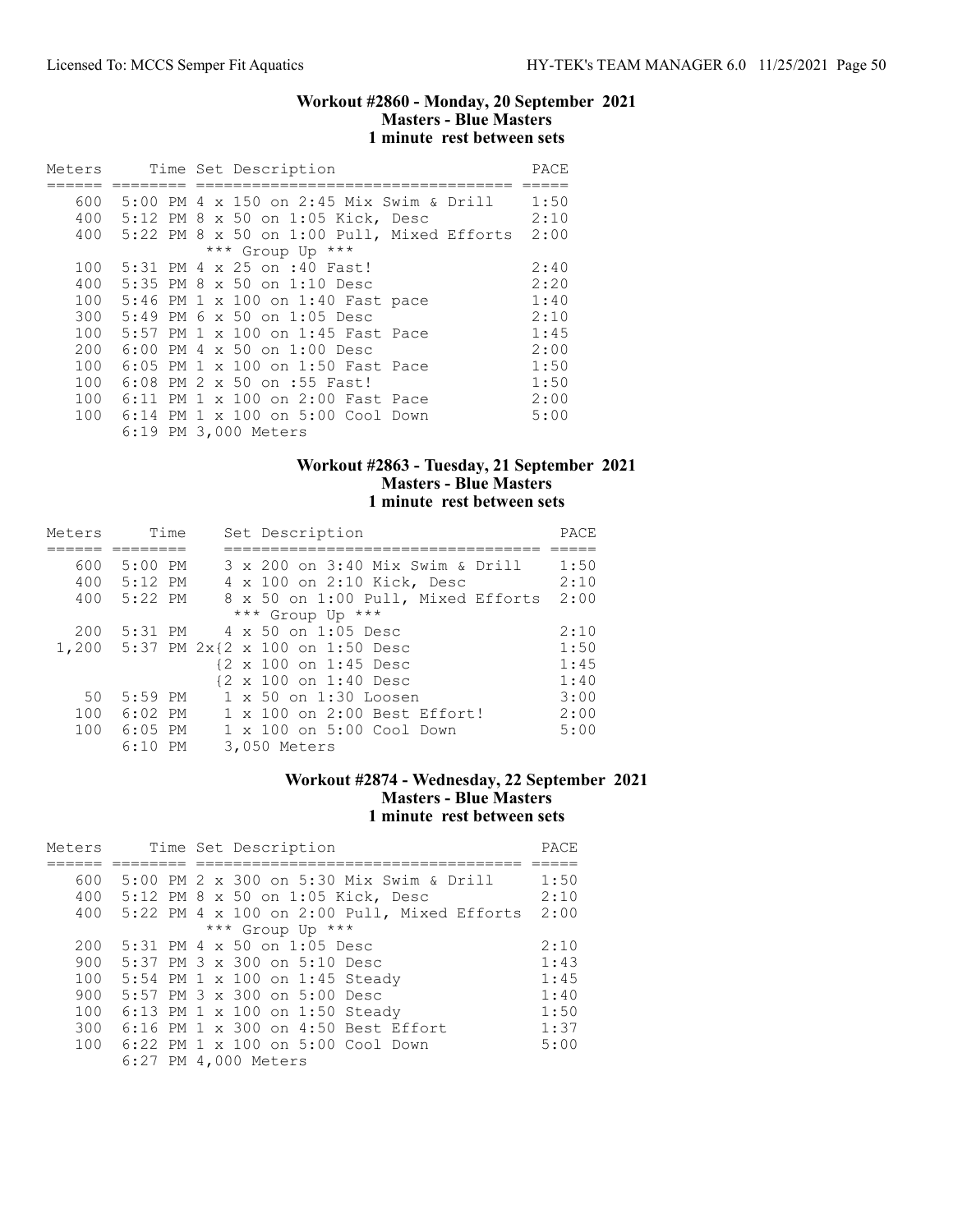### Workout #2877 - Thursday, 23 September 2021 Masters - Blue Masters 1 minute rest between sets

| Meters | Time      | Set Description                      | PACE |
|--------|-----------|--------------------------------------|------|
|        |           |                                      |      |
| 600    | $5:00$ PM | 6 x 100 on 1:50 Mix Swim & Drill     | 1:50 |
| 400    | $5:12$ PM | 4 x 100 on 2:10 Kick, Desc           | 2:10 |
| 400    | 5:22 PM   | 4 x 100 on 2:00 Pull, Mixed Efforts  | 2:00 |
|        |           | *** Group Up ***                     |      |
| 150    | 5:31 PM   | 6 x 25 on :40 Fast!                  | 2:40 |
|        |           | 1,350 5:36 PM 3x{4 x 75 on 1:20 Desc | 1:47 |
|        |           | {1 x 150 on 2:35 Steady              | 1:43 |
| 100    | $6:01$ PM | 1 x 100 on 5:00 Cool Down            | 5:00 |
|        | $6:06$ PM | 3,000 Meters                         |      |

## Workout #2889 - Monday, 27 September 2021 Masters - Blue Masters 1 minute rest between sets

| Meters |  | Time Set Description                       | PACE |
|--------|--|--------------------------------------------|------|
|        |  |                                            |      |
| 600    |  | 5:00 PM 6 x 100 on 1:55 Swim & Drill Mix   | 1:55 |
| 400    |  | 5:13 PM 4 x 100 on 2:15 Kick, Mixed Speeds | 2:15 |
| 400    |  | 5:23 PM 8 x 50 on 1:05 Pull, Desc          | 2:10 |
|        |  | $\#$ #### Group Up $\#$ ####               |      |
| 200    |  | 5:33 PM 4 x 50 on 1:05 Desc                | 2:10 |
| 100    |  | 5:39 PM 4 x 25 on :40 Fast                 | 2:40 |
| 50     |  | 5:43 PM 1 x 50 on 1:30 Loosen              | 3:00 |
| 400    |  | 5:46 PM 4 x 100 on 2:00 Fast               | 2:00 |
| 50     |  | 5:55 PM 1 x 50 on 1:30 Loosen              | 3:00 |
| 300    |  | 5:58 PM 3 x 100 on 2:00 Fast               | 2:00 |
| 50     |  | 6:05 PM 1 x 50 on 1:30 Loosen              | 3:00 |
| 200    |  | 6:08 PM 2 x 100 on 2:00 Fast               | 2:00 |
| 50     |  | 6:13 PM 1 x 50 on 1:30 Loosen              | 3:00 |
| 100    |  | 6:16 PM 1 x 100 on 2:00 Fast               | 2:00 |
| 100    |  | 6:19 PM 1 x 100 on 5:00 Loosen             | 5:00 |
|        |  | 6:24 PM 3,000 Meters                       |      |

# Workout #2888 - Tuesday, 28 September 2021 Masters - Blue Masters 1 minute rest between sets

| Meters | Time Set Description                            | PACE |
|--------|-------------------------------------------------|------|
|        |                                                 |      |
| 600    | 5:00 PM 4 $\times$ 150 on 2:55 Swim & Drill Mix | 1:57 |
| 400    | 5:13 PM 8 x 50 on 1:15 Kick, Desc               | 2:30 |
| 400    | 5:24 PM 4 x 100 on 1:55 Pull, Desc              | 1:55 |
|        | $\#$ #### Group Up $\#$ ####                    |      |
| 100    | 5:33 PM 4 x 25 on :40 Fast                      | 2:40 |
| 900    | 5:37 PM 6 x 150 on 2:35 Desc                    | 1:43 |
| 600    | 5:54 PM 4 x 150 on 2:45 Desc                    | 1:50 |
| 100    | 6:06 PM 1 x 100 on 5:00 Loosen                  | 5:00 |
|        | 6:11 PM 3,100 Meters                            |      |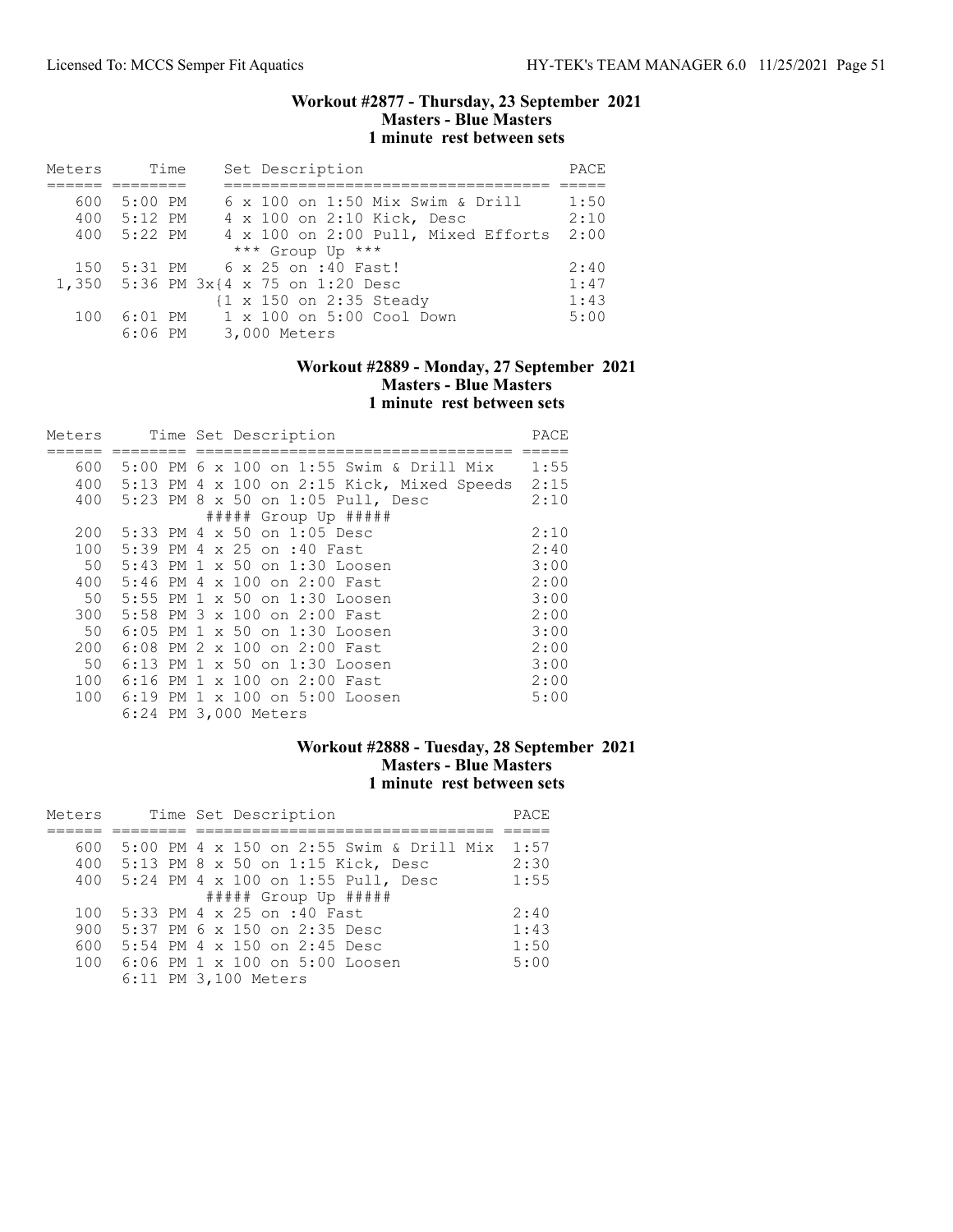### Workout #2885 - Wednesday, 29 September 2021 Masters - Blue Masters 1 minute rest between sets

| Meters | Time Set Description                       | PACE |
|--------|--------------------------------------------|------|
|        |                                            |      |
| 600    | 5:00 PM 3 x 200 on 3:55 Swim & Drill Mix   | 1:58 |
| 400    | 5:13 PM 4 x 100 on 2:15 Kick, Neg Split    | 2:15 |
| 400    | 5:23 PM 8 x 50 on 1:05 Pull, Evens Faster  | 2:10 |
|        | $\#$ #### Group Up #####                   |      |
| 100    | 5:33 PM 4 x 25 on :40 Fast                 | 2:40 |
| 500    | 5:37 PM 10 x 50 on 1:00 Hold Strong Pace   | 2:00 |
| 1,000  | 5:48 PM 2 x 500 on 8:15 Desc / Neg Split   | 1:39 |
| 500    | $6:06$ PM 10 x 50 on 1:00 Hold Strong Pace | 2:00 |
| 500    | 6:17 PM 1 x 500 on 8:25 Neg Split          | 1:41 |
| 100    | 6:27 PM 1 x 100 on 5:00 Loosen             | 5:00 |
|        | 6:32 PM 4,100 Meters                       |      |

### Workout #2882 - Thursday, 30 September 2021 Masters - Blue Masters 1 minute rest between sets

| Meters |                      | Time | Set Description                        | PACE |
|--------|----------------------|------|----------------------------------------|------|
|        |                      |      |                                        |      |
| 600    | $5:00$ PM            |      | 2 x 300 on 5:55 Swim & Drill Mix       | 1:58 |
|        | 400 5:13 PM          |      | 8 x 50 on 1:15 Kick, Odds Fast         | 2:30 |
|        | 400 5:24 PM          |      | 4 x 100 on 1:55 Pull, Desc             | 1:55 |
|        |                      |      | $\#$ #### Group Up $\#$ ####           |      |
| 200    |                      |      | $5:33 \text{ PM}$ 4 x 50 on 1:05 Desc  | 2:10 |
|        |                      |      | 1,300 5:39 PM 1x{3 x 200 on 3:30 Desc  | 1:45 |
|        |                      |      | {1 x 50 on 1:30 Loosen                 | 3:00 |
|        |                      |      | {2 x 200 on 3:20 Desc                  | 1:40 |
|        |                      |      | {1 x 50 on 1:30 Loosen                 | 3:00 |
|        |                      |      | {1 x 200 on 3:10 Fast!                 | 1:35 |
| 100    | $6:04$ PM<br>6:09 PM |      | 1 x 100 on 5:00 Loosen<br>3,000 Meters | 5:00 |

# Workout #2917 - Monday, 04 October 2021 Masters - Blue Masters 1 minute rest between sets

| Meters |  | Time Set Description                                   | PACE |
|--------|--|--------------------------------------------------------|------|
|        |  |                                                        |      |
| 500    |  | 5:00 PM 1 x 500 on 9:00 Mix swim & Drill               | 1:48 |
| 500    |  | $5:10$ PM 1 x 500 on 9:00 Pull, mix speeds             | 1:48 |
| 400    |  | 5:20 PM 4 x 100 on 2:20 Kick, mix in a fast 25 on each | 2:20 |
|        |  | ***** Group Up ******                                  |      |
| 100    |  | 5:31 PM 4 x 25 on :40 Speedy!                          | 2:40 |
| 400    |  | 5:35 PM 8 x 50 on 1:05 Desc 1-4, 5-8                   | 2:10 |
| 200    |  | 5:45 PM 1 x 200 on 4:00 Loosen, Get Ready              | 2:00 |
| 600    |  | 5:50 PM 6 x 100 on 3:00 Test Yourself!!                | 3:00 |
| 300    |  | 6:09 PM 1 x 300 on 6:00 Cool down                      | 2:00 |
|        |  | 6:15 PM 3,000 Meters                                   |      |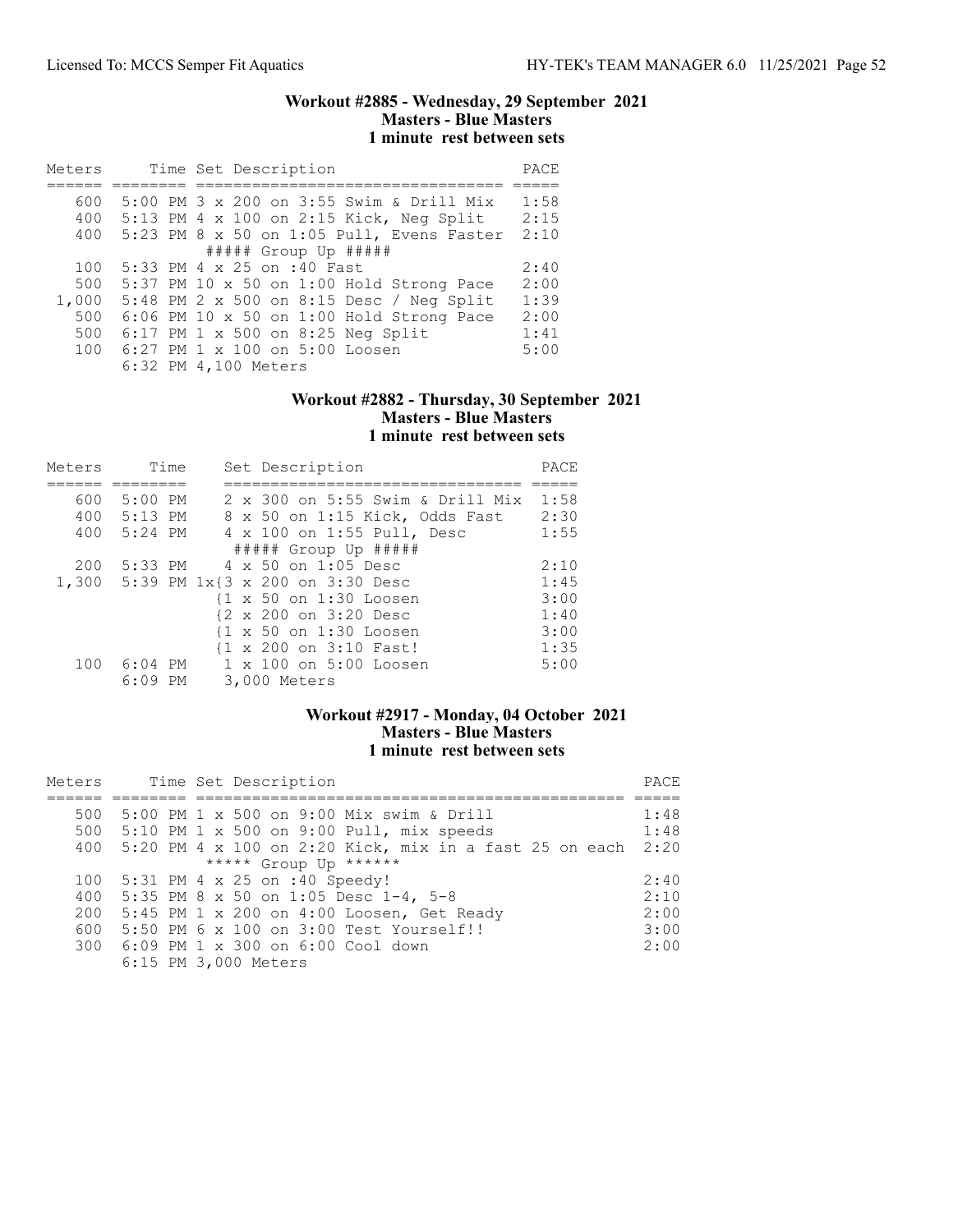### Workout #2920 - Tuesday, 05 October 2021 Masters - Blue Masters 1 minute rest between sets

| Meters | Time        | Set Description                                       | PACE |
|--------|-------------|-------------------------------------------------------|------|
|        |             |                                                       |      |
| 600    | 5:00 PM     | 6 x 100 on 1:50 Mix Swim & Drill                      | 1:50 |
| 400    | $5:12$ PM   | 8 x 50 on 1:05 Kick, Desc                             | 2:10 |
| 400    | 5:22 PM     | 8 x 50 on 1:00 Pull, Mixed Efforts                    | 2:00 |
|        |             | *** Group Up ***                                      |      |
| 100    | 5:31 PM     | 4 x 25 on :40 Fast!                                   | 2:40 |
|        |             | 1,200 5:35 PM 2x{4 x 50 on 1:00 Desc                  | 2:00 |
|        |             | {2 x 100 on 1:50 Desc                                 | 1:50 |
|        |             | $\{1 \times 200 \text{ on } 3:30 \text{ Neg Split}\}$ | 1:45 |
| 200    | $5:59$ PM   | 1 x 200 on 3:20 Neg Split                             | 1:40 |
|        | 100 6:04 PM | $1 \times 100$ on $5:00$ Cool Down                    | 5:00 |
|        | $6:09$ PM   | 3,000 Meters                                          |      |

### Workout #2941 - Wednesday, 06 October 2021 Masters - Blue Masters 1 minute rest between sets

| Meters |  | Time Set Description                       | PACE |
|--------|--|--------------------------------------------|------|
|        |  |                                            |      |
| 600    |  | 5:00 PM 3 x 200 on 3:40 Mix Swim & Drill   | 1:50 |
| 400    |  | 5:12 PM 4 x 100 on 2:10 Kick, Desc         | 2:10 |
| 400    |  | 5:22 PM 8 x 50 on 1:00 Pull, Mixed Efforts | 2:00 |
|        |  | *** Group Up ***                           |      |
| 300    |  | 5:31 PM 6 x 50 on 1:05 Desc                | 2:10 |
| 400    |  | 5:39 PM 4 x 100 on 1:40 Desc               | 1:40 |
| 400    |  | 5:47 PM 1 x 400 on 7:00 Steady             | 1:45 |
| 300    |  | 5:55 PM 3 x 100 on 1:45 Desc               | 1:45 |
| 400    |  | 6:02 PM 1 x 400 on 6:45 Steady             | 1:41 |
| 200    |  | 6:10 PM 2 x 100 on 1:50 Desc               | 1:50 |
| 400    |  | 6:15 PM 1 x 400 on 6:30 Steady             | 1:38 |
| 100    |  | $6:23$ PM 1 x 100 on 1:55 Neg Split        | 1:55 |
| 100    |  | 6:26 PM 1 x 100 on 5:00 Cool Down          | 5:00 |
|        |  | 6:31 PM 4,000 Meters                       |      |

# Workout #2925 - Thursday, 07 October 2021 Masters - Blue Masters 1 minute rest between sets

| Meters |             | Time | Set Description                       | PACE |
|--------|-------------|------|---------------------------------------|------|
|        |             |      |                                       |      |
| 600    | 5:00 PM     |      | 4 x 150 on 2:45 Mix Swim & Drill      | 1:50 |
|        | 400 5:12 PM |      | 8 x 50 on 1:05 Kick, Mixed Efforts    | 2:10 |
|        | 400 5:22 PM |      | 4 x 100 on 2:00 Pull, Desc            | 2:00 |
|        |             |      | *** Group Up ***                      |      |
| 100    |             |      | 5:31 PM 4 x 25 on :40 Fast!           | 2:40 |
|        |             |      | 1,500 5:35 PM 3x{4 x 100 on 1:40 Desc | 1:40 |
|        |             |      | {1 x 100 on 2:30 Loosen               | 2:30 |
|        |             |      | 6:03 PM 3,000 Meters                  |      |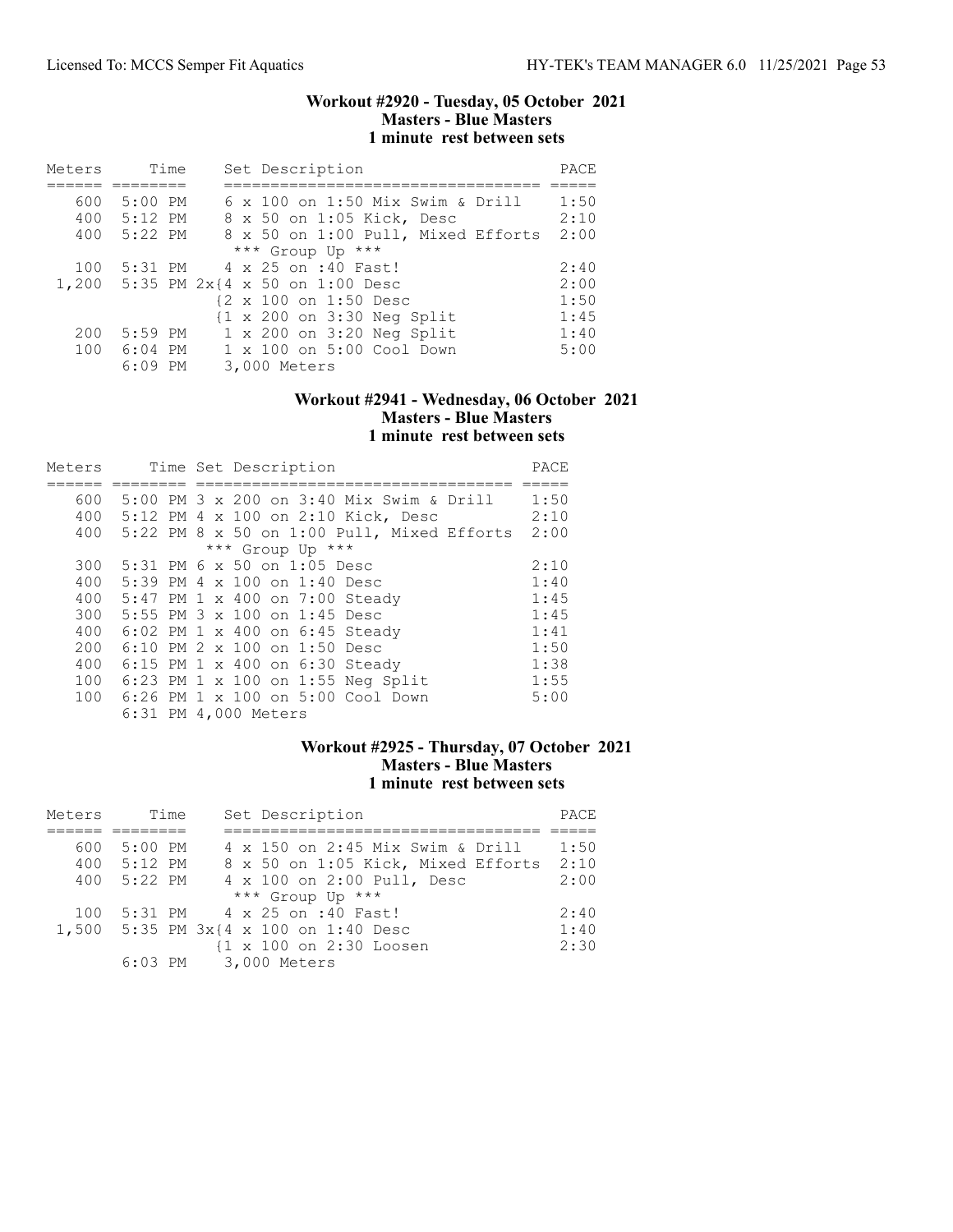### Workout #2975 - Monday, 11 October 2021 Masters - Blue Masters 1 minute rest between sets

| Meters | Time Set Description                 | PACE |
|--------|--------------------------------------|------|
|        |                                      |      |
| 600    | 5:00 PM 2 x 300 on 5:55 Swim & Drill | 1:58 |
| 400    | 5:13 PM 4 x 100 on 2:20 Kick Desc    | 2:20 |
| 400    | 5:24 PM 4 x 100 on 1:55 Pull, Desc   | 1:55 |
|        | $\#$ #### Group Up $\#$ ####         |      |
| 800    | 5:33 PM $8 \times 100$ on 1:50 Desc  | 1:50 |
| 450    | 5:49 PM 6 x 75 on 1:25 Desc          | 1:53 |
| 200    | $5:59$ PM 4 x 50 on $1:00$ Desc      | 2:00 |
| 50     | $6:04$ PM $2 \times 25$ on :40 Fast  | 2:40 |
| 100    | 6:07 PM 1 x 100 on 5:00 Loosen       | 5:00 |
|        | 6:12 PM 3,000 Meters                 |      |

## Workout #2978 - Tuesday, 12 October 2021 Masters - Blue Masters 1 minute rest between sets

| Meters | Time        | Set Description                         | PACE |
|--------|-------------|-----------------------------------------|------|
|        |             |                                         |      |
| 600    | $5:00$ PM   | 4 x 150 on 2:55 Swim & Drill            | 1:57 |
|        | 400 5:13 PM | 4 x 100 on 2:20 Kick Neg Split          | 2:20 |
| 400    | 5:24 PM     | 8 x 50 on 1:05 Pull, Odds Faster        | 2:10 |
|        |             | $\#$ #### Group Up $\#$ ####            |      |
| 200    |             | 5:34 PM 4 x 50 on 1:05 Desc             | 2:10 |
|        |             | 1,400 5:40 PM 4x{1 x 150 on 2:30 Steady | 1:40 |
|        |             | {3 x 50 on 1:05 Desc                    | 2:10 |
|        |             | {2 x 25 on :40 Fast                     | 2:40 |
| 100    | 6:10 PM     | 1 x 100 on 5:00 Loosen                  | 5:00 |
|        | $6:15$ PM   | 3,100 Meters                            |      |

# Workout #2981 - Wednesday, 13 October 2021 Masters - Blue Masters 1 minute rest between sets

| Meters | Time      | Set Description                         | PACE |
|--------|-----------|-----------------------------------------|------|
|        |           |                                         |      |
| 600    | 5:00 PM   | 3 x 200 on 3:55 Swim & Drill            | 1:58 |
| 400    | $5:13$ PM | 8 x 50 on 1:15 Kick Evens faster        | 2:30 |
| 400    | $5:24$ PM | 4 x 100 on 1:55 Pull, mix efforts       | 1:55 |
|        |           | ##### Group Up #####                    |      |
| 200    |           | 5:33 PM 4 x 50 on 1:05 Desc             | 2:10 |
| 2.400  |           | 5:39 PM $2x{1 x} 600$ on 9:50 Neg Split | 1:38 |
|        |           | {2 x 300 on 5:05 Desc                   | 1:42 |
| 100    | 6:20 PM   | 1 x 100 on 5:00 Loosen                  | 5:00 |
|        | $6:25$ PM | 4,100 Meters                            |      |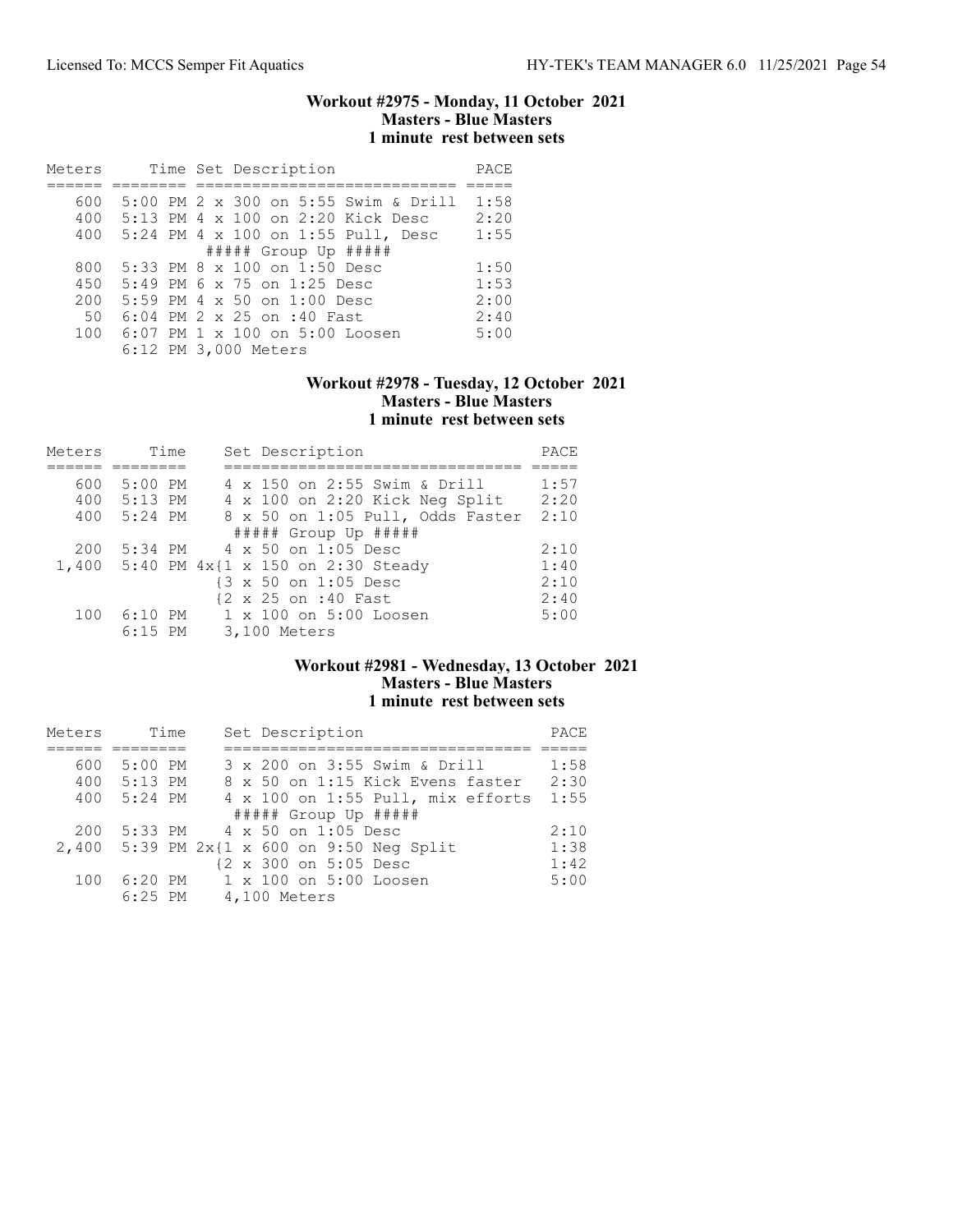### Workout #2984 - Thursday, 14 October 2021 Masters - Blue Masters 1 minute rest between sets

| Meters | Time      | Set Description                 | PACE |
|--------|-----------|---------------------------------|------|
|        |           |                                 |      |
| 600    | $5:00$ PM | 6 x 100 on 1:55 Swim & Drill    | 1:55 |
| 400    | 5:13 PM   | 8 x 50 on 1:15 Kick Odds faster | 2:30 |
| 400    | $5:24$ PM | 8 x 50 on 1:05 Pull, Desc       | 2:10 |
|        |           | ##### Group Up #####            |      |
| 100    |           | 5:34 PM 4 x 25 on :40 Fast      | 2:40 |
| 1,400  |           | 5:38 PM 4x{2 x 75 on 1:30 Desc  | 2:00 |
|        |           | {2 x 100 on 1:50 Fast!          | 1:50 |
| 100    | $6:06$ PM | 1 x 100 on 5:00 Loosen          | 5:00 |
|        | $6:11$ PM | 3,000 Meters                    |      |

### Workout #2928 - Monday, 18 October 2021 Masters - Blue Masters 1 minute rest between sets

| Meters |  | Time Set Description                       | PACE |
|--------|--|--------------------------------------------|------|
|        |  |                                            |      |
| 600    |  | 5:00 PM 3 x 200 on 3:40 Mix Swim & Drill   | 1:50 |
| 400    |  | 5:12 PM 8 x 50 on 1:05 Kick, Mixed Efforts | 2:10 |
| 400    |  | 5:22 PM 4 x 100 on 2:00 Pull, Desc         | 2:00 |
|        |  | *** Group Up ***                           |      |
| 100    |  | 5:31 PM 4 x 25 on :40 Fast!                | 2:40 |
| 300    |  | 5:35 PM 4 x 75 on 1:45 Desc                | 2:20 |
| 300    |  | 5:43 PM 4 x 75 on 1:40 Desc                | 2:13 |
| 300    |  | 5:51 PM 4 x 75 on 1:35 Desc                | 2:07 |
| 300    |  | 5:59 PM 4 x 75 on 1:30 Desc                | 2:00 |
| 100    |  | 6:06 PM $1 \times 100$ on $2:30$ Loosen    | 2:30 |
| 150    |  | 6:10 PM 2 x 75 on 1:30 Fast!               | 2:00 |
| 100    |  | 6:14 PM 1 x 100 on 5:00 Cool Down          | 5:00 |
|        |  | 6:19 PM 3,050 Meters                       |      |

# Workout #2950 - Tuesday, 19 October 2021 Masters - Blue Masters 1 minute rest between sets

| Meters | Time        | Set Description                                                          | PACE |
|--------|-------------|--------------------------------------------------------------------------|------|
|        |             |                                                                          |      |
| 600    | 5:00 PM     | 2 x 300 on 5:30 Mix Swim & Drill                                         | 1:50 |
|        | 400 5:12 PM | 8 x 50 on 1:05 Kick, Mixed Efforts                                       | 2:10 |
|        | 400 5:22 PM | 4 x 100 on 2:00 Pull, Desc                                               | 2:00 |
|        |             | +++ Group Up +++                                                         |      |
| 200    |             | 5:31 PM 4 x 50 on 1:05 Desc                                              | 2:10 |
|        |             | 1,400 5:37 PM 2x{2 x 200 on 3:30 Desc                                    | 1:45 |
|        |             | {1 x 200 on 3:20 Fast!                                                   | 1:40 |
|        |             | $\{1 \times 100 \text{ on } 2:30 \text{ Loosen } (\text{Start Early})\}$ | 2:30 |
|        |             | 6:03 PM 3,000 Meters                                                     |      |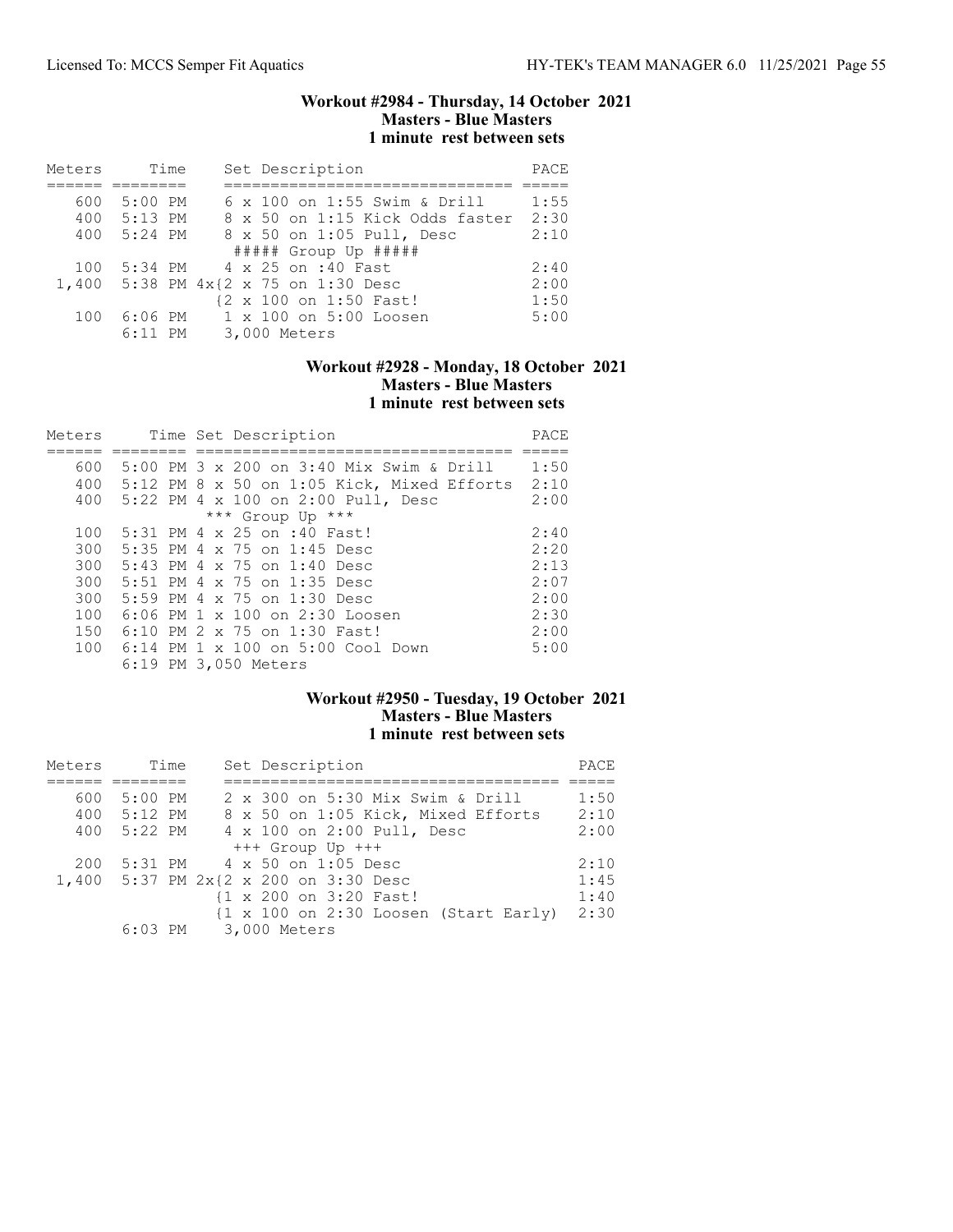### Workout #2935 - Wednesday, 20 October 2021 Masters - Blue Masters 1 minute rest between sets

| Meters                                               |  | Time Set Description                                                                                                                                                                                                                                                                                     | PACE                                                         |
|------------------------------------------------------|--|----------------------------------------------------------------------------------------------------------------------------------------------------------------------------------------------------------------------------------------------------------------------------------------------------------|--------------------------------------------------------------|
| 600<br>400                                           |  | 5:00 PM 4 x 150 on 2:45 Mix Swim & Drill<br>5:12 PM 4 x 100 on 2:10 Kick, Desc                                                                                                                                                                                                                           | 1:50<br>2:10                                                 |
| 400                                                  |  | 5:22 PM 4 x 100 on 2:00 Pull, Mixed Efforts<br>*** Group Up ***                                                                                                                                                                                                                                          | 2:00                                                         |
| 300<br>400<br>400<br>400<br>400<br>400<br>200<br>100 |  | $5:31$ PM 6 x 50 on 1:05 Desc<br>5:39 PM 4 x 100 on 1:45 Desc<br>$5:47$ PM $2 \times 200$ on $3:20$ Desc<br>5:55 PM 1 x 400 on 6:30 Steady<br>6:03 PM 2 x 200 on 3:20 Desc<br>6:11 PM 4 x 100 on 1:45 Desc<br>$6:19$ PM 4 x 50 on 1:05 Desc<br>6:25 PM 1 x 100 on 5:00 Cool Down<br>6:30 PM 4,000 Meters | 2:10<br>1:45<br>1:40<br>1:38<br>1:40<br>1:45<br>2:10<br>5:00 |

## Workout #2938 - Thursday, 21 October 2021 Masters - Blue Masters 1 minute rest between sets

| Meters | Time      | Set Description                       | PACE |
|--------|-----------|---------------------------------------|------|
|        |           |                                       |      |
| 600    | $5:00$ PM | 6 x 100 on 1:50 Mix Swim & Drill      | 1:50 |
| 400    | 5:12 PM   | 4 x 100 on 2:10 Kick, Desc            | 2:10 |
| 400    | 5:22 PM   | 8 x 50 on 1:00 Pull, Mixed Efforts    | 2:00 |
|        |           | *** Group Up ***                      |      |
| 200    |           | $5:31 \text{ PM}$ 4 x 50 on 1:05 Desc | 2:10 |
|        |           | 1,400 5:37 PM 2x{4 x 100 on 1:45 Desc | 1:45 |
|        |           | {2 x 100 on 1:40 Desc                 | 1:40 |
|        |           | {1 x 100 on 2:30 Loosen (Start Early) | 2:30 |
|        |           | 6:03 PM 3,000 Meters                  |      |

## Workout #3029 - Monday, 25 October 2021 Masters - Blue Masters 1 minute rest between sets

| Meters |             | Time | Set Description                                   | PACE |
|--------|-------------|------|---------------------------------------------------|------|
|        |             |      |                                                   |      |
| 600    | $5:00$ PM   |      | 4 x 150 on 2:55 Swim & Drill                      | 1:57 |
|        | 400 5:13 PM |      | 8 x 50 on 1:15 Kick, Mix efforts                  | 2:30 |
| 400    | 5:24 PM     |      | 8 x 50 on 1:05 Pull, Desc                         | 2:10 |
|        |             |      | ))))) Group Up (((((                              |      |
|        |             |      | 1,650 5:34 PM 3x{4 x 50 on 1:05 Strong            | 2:10 |
|        |             |      | $\{3 \times 50 \text{ on } 1:00 \text{ Strong}\}$ | 2:00 |
|        |             |      | {2 x 50 on :55 Hold on!                           | 1:50 |
|        |             |      | $\{1 \times 50 \text{ on } 1:30 \text{ Easy}\}$   | 3:00 |
|        |             |      | {1 x 50 on 1:05 BEST!                             | 2:10 |
| 100    | $6:11$ PM   |      | 1 x 100 on 5:00 Loosen                            | 5:00 |
|        | $6:16$ PM   |      | 3,150 Meters                                      |      |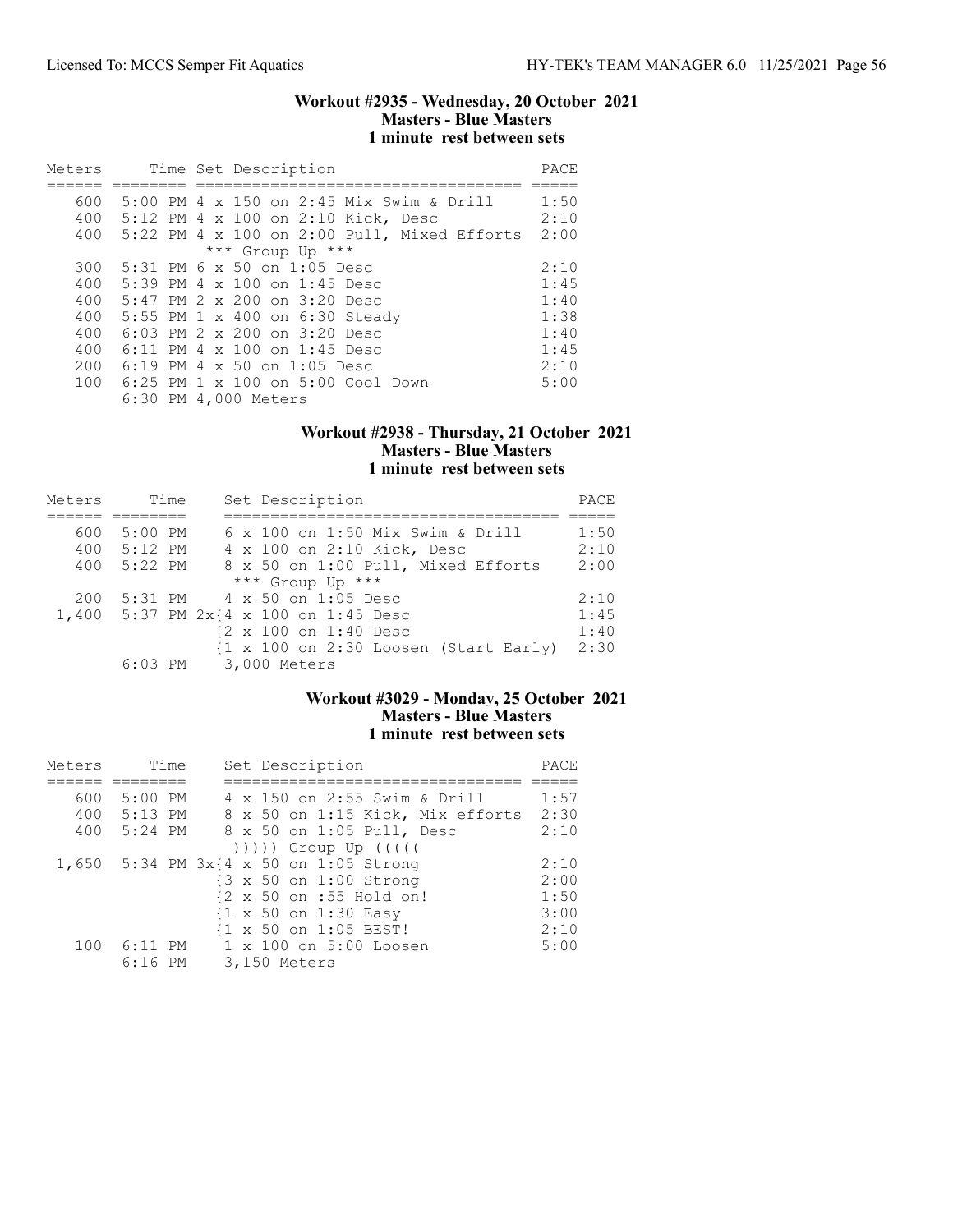### Workout #3032 - Tuesday, 26 October 2021 Masters - Blue Masters 1 minute rest between sets

| Meters | Time        | Set Description                       | PACE |
|--------|-------------|---------------------------------------|------|
|        |             |                                       |      |
| 600    | $5:00$ PM   | 3 x 200 on 3:50 Swim & Drill          | 1:55 |
|        | 400 5:13 PM | 4 x 100 on 2:20 Kick, Neg Split       | 2:20 |
| 400    | 5:24 PM     | 8 x 50 on 1:05 Pull, Alt EZ and Fast  | 2:10 |
|        |             | $( ) )$ ))) Group Up $( ( )$          |      |
| 100    |             | 5:34 PM 4 x 25 on :40 Fast            | 2:40 |
|        |             | 1,600 5:38 PM 2x{4 x 100 on 1:50 Desc | 1:50 |
|        |             | {4 x 100 on 1:40 Desc                 | 1:40 |
| 100    | $6:07$ PM   | 1 x 100 on 5:00 Loosen                | 5:00 |
|        | $6:12$ PM   | 3,200 Meters                          |      |

## Workout #3035 - Wednesday, 27 October 2021 Masters - Blue Masters 1 minute rest between sets

| Meters |  | Time Set Description                      | PACE |
|--------|--|-------------------------------------------|------|
|        |  |                                           |      |
| 600    |  | 5:00 PM 2 x 300 on 5:55 Swim & Drill      | 1:58 |
| 400    |  | 5:13 PM 8 x 50 on 1:15 Kick, Alt Fast, EZ | 2:30 |
| 400    |  | $5:24$ PM 4 x 100 on 1:55 Pull, Neq Split | 1:55 |
|        |  | $( ) )$ ) ) ) Group Up $( ( )$            |      |
| 200    |  | 5:33 PM 4 x 50 on 1:05 Desc               | 2:10 |
| 600    |  | 5:39 PM 2 x 300 on 5:05 Desc              | 1:42 |
| 600    |  | 5:51 PM 3 x 200 on 3:30 Desc              | 1:45 |
| 600    |  | 6:03 PM 2 x 300 on 5:15 Desc              | 1:45 |
| 600    |  | 6:15 PM 3 x 200 on 3:35 Desc              | 1:48 |
| 100    |  | $6:27$ PM 1 x 100 on 5:00 Loosen          | 5:00 |
|        |  | 6:32 PM 4,100 Meters                      |      |

# Workout #3038 - Thursday, 28 October 2021 Masters - Blue Masters 1 minute rest between sets

| Meters | Time        | Set Description                           | PACE |
|--------|-------------|-------------------------------------------|------|
|        |             |                                           |      |
| 600    | 5:00 PM     | 6 x 100 on 1:55 Swim & Drill              | 1:55 |
|        | 400 5:13 PM | 4 x 100 on 2:15 Kick, Desc                | 2:15 |
|        | 400 5:23 PM | 4 x 100 on 1:55 Pull, Desc                | 1:55 |
|        |             | $( ) )$ ) ) ) Group Up $( ( )$            |      |
| 100    |             | 5:32 PM 4 x 25 on :40 Fast                | 2:40 |
|        |             | 1,500 5:36 PM 2x{3 x 100 on 2:00 Desc     | 2:00 |
|        |             | {3 x 75 on 1:30 Desc                      | 2:00 |
|        |             | {3 x 50 on 1:00 Desc                      | 2:00 |
|        |             | {3 x 25 on :30 1 Mod, 1 Fast, 1 Faster    | 2:00 |
| 100    |             | $6:07$ PM $1 \times 100$ on $5:00$ Loosen | 5:00 |
|        | $6:12$ PM   | 3,100 Meters                              |      |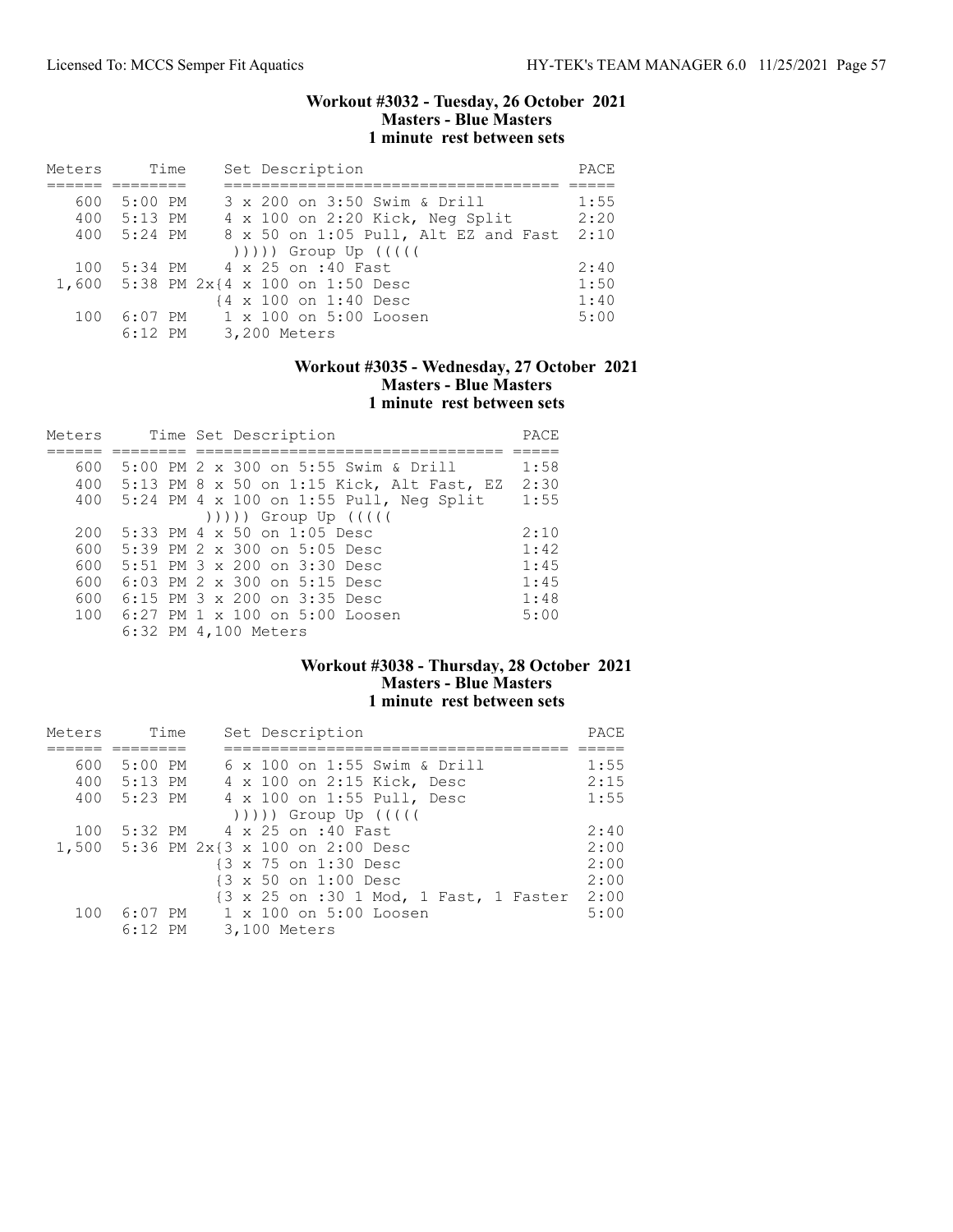### Workout #2959 - Monday, 01 November 2021 Masters - Blue Masters 1 minute rest between sets

| Meters | Time        | Set Description                       | PACE |
|--------|-------------|---------------------------------------|------|
|        |             |                                       |      |
| 600    | 5:00 PM     | 6 x 100 on 1:50 Mix Drill & Swim      | 1:50 |
|        | 400 5:12 PM | 4 x 100 on 2:10 Kick, Desc            | 2:10 |
|        | 400 5:22 PM | 8 x 50 on 1:00 Pull, Mixed Efforts    | 2:00 |
|        |             | *** Group Up ***                      |      |
| 100    |             | 5:31 PM 4 x 25 on :40 Fast!           | 2:40 |
| 200    |             | 5:35 PM 4 x 50 on 1:05 Desc           | 2:10 |
|        |             | 1,200 5:41 PM 2x{3 x 100 on 2:00 Desc | 2:00 |
|        |             | {2 x 100 on 2:10 Fast!                | 2:10 |
|        |             | {1 x 100 on 2:20 Steady               | 2:20 |
| 100    |             | 6:08 PM 1 x 100 on 5:00 Cool Down     | 5:00 |
|        | 6:13 PM     | 3,000 Meters                          |      |

### Workout #2962 - Tuesday, 02 November 2021 Masters - Blue Masters 1 minute rest between sets

| Meters |  | Time Set Description                           | PACE |
|--------|--|------------------------------------------------|------|
|        |  |                                                |      |
| 600    |  | 5:00 PM 4 x 150 on 2:45 Mix Swim & Drill       | 1:50 |
|        |  | 400 5:12 PM 8 x 50 on 1:05 Kick, Mixed Efforts | 2:10 |
| 400    |  | 5:22 PM 4 x 100 on 2:00 Pull, Desc             | 2:00 |
|        |  | *** Group Up ***                               |      |
| 200    |  | $5:31$ PM 4 x 50 on 1:05 Desc                  | 2:10 |
| 600    |  | 5:37 PM 4 x 150 on 2:45 Desc                   | 1:50 |
| 600    |  | 5:49 PM 4 x 150 on 2:35 Desc                   | 1:43 |
| 100    |  | $6:01$ PM 1 x 100 on 2:00 Fast!                | 2:00 |
| 100    |  | $6:04$ PM $1 \times 100$ on $5:00$ Cool Down   | 5:00 |
|        |  | 6:09 PM 3,000 Meters                           |      |

## Workout #2965 - Wednesday, 03 November 2021 Masters - Blue Masters 1 minute rest between sets

| Meters | Time        | Set Description                                          | PACE |
|--------|-------------|----------------------------------------------------------|------|
|        |             |                                                          |      |
| 600    | 5:00 PM     | 3 x 200 on 3:40 Mix Swim & Drill                         | 1:50 |
|        | 400 5:12 PM | 4 x 100 on 2:10 Kick, Desc                               | 2:10 |
|        | 400 5:22 PM | 8 x 50 on 1:00 Pull, Mixed Efforts                       | 2:00 |
|        |             | *** Group Up ***                                         |      |
| 200    | 5:31 PM     | 4 x 50 on 1:05 Desc                                      | 2:10 |
|        |             | 2,400 5:37 PM 2x{5 x 100 on 1:45 Desc                    | 1:45 |
|        |             | $\{1 \times 500 \text{ on } 8:00 \text{ Go}\}$           | 1:36 |
|        |             | $\{1 \times 200 \text{ on } 3:45 \text{ 1.S}\$ Cool Down | 1:52 |
|        | $6:18$ PM   | 4,000 Meters                                             |      |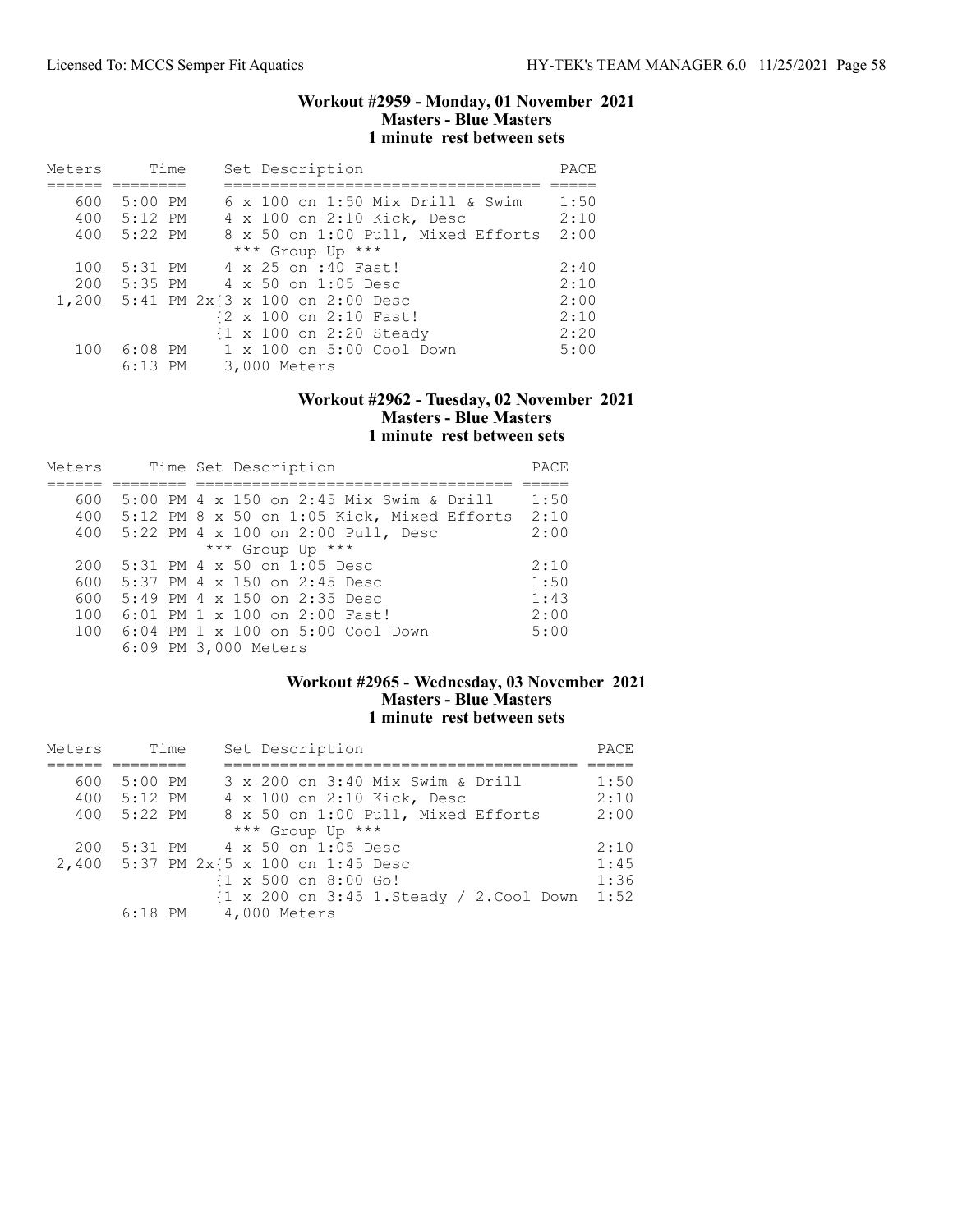### Workout #2968 - Thursday, 04 November 2021 Masters - Blue Masters 1 minute rest between sets

| Meters |  | Time Set Description                       | PACE |
|--------|--|--------------------------------------------|------|
|        |  |                                            |      |
| 600    |  | 5:00 PM 2 x 300 on 5:30 Mix Swim & Drill   | 1:50 |
| 400    |  | 5:12 PM 8 x 50 on 1:05 Kick, Mixed Efforts | 2:10 |
| 400    |  | 5:22 PM 4 x 100 on 2:00 Pull, Desc         | 2:00 |
|        |  | $+++$ Group Up $+++$                       |      |
| 100    |  | 5:31 PM 4 x 25 on :40 Fast!                | 2:40 |
| 600    |  | 5:35 PM 3 x 200 on 3:30 Neg Split          | 1:45 |
| 200    |  | $5:47$ PM 4 x 50 on 1:05 Desc              | 2:10 |
| 400    |  | 5:53 PM $2 \times 200$ on $3:20$ Desc      | 1:40 |
| 200    |  | $6:01$ PM 4 x 50 on 1:05 Desc              | 2:10 |
| 100    |  | 6:07 PM 1 x 100 on 5:00 Cool Down          | 5:00 |
|        |  | 6:12 PM 3,000 Meters                       |      |

### Workout #3056 - Monday, 08 November 2021 Masters - Blue Masters 1 minute rest between sets

| Meters |  | Time Set Description                                          | PACE |
|--------|--|---------------------------------------------------------------|------|
|        |  |                                                               |      |
| 500    |  | 5:00 PM 1 x 500 on 9:00 Mix swim & Drill                      | 1:48 |
| 500    |  | $5:10$ PM 1 x 500 on 9:00 Pull, mix speeds                    | 1:48 |
| 400    |  | 5:20 PM 4 $\times$ 100 on 2:20 Kick, mix in a fast 25 on each | 2:20 |
|        |  | ***** Group Up ******                                         |      |
| 100    |  | $5:31$ PM 4 x 25 on :40 Speedy!                               | 2:40 |
| 400    |  | 5:35 PM 8 x 50 on 1:05 Desc 1-4, 5-8                          | 2:10 |
| 200    |  | 5:45 PM 1 x 200 on 4:00 Loosen, Get Ready                     | 2:00 |
| 600    |  | 5:50 PM 6 x 100 on 3:00 Test Yourself!!                       | 3:00 |
| 300    |  | 6:09 PM 1 x 300 on 6:00 Cool down                             | 2:00 |
|        |  | 6:15 PM 3,000 Meters                                          |      |

## Workout #3059 - Tuesday, 09 November 2021 Masters - Blue Masters 1 minute rest between sets

| Meters |  | Time Set Description                       | PACE |
|--------|--|--------------------------------------------|------|
|        |  |                                            |      |
| 600    |  | $5:00$ PM 6 x 100 on 1:55 Drill & Swim Mix | 1:55 |
| 400    |  | 5:13 PM 8 x 50 on 1:15 Kick, Odds Faster   | 2:30 |
| 400    |  | 5:24 PM 8 x 50 on 1:05 Pull, Desc          | 2:10 |
|        |  | ***** Group Up ******                      |      |
| 200    |  | $5:34$ PM 4 x 50 on 1:05 Desc              | 2:10 |
| 400    |  | $5:40$ PM $2 \times 200$ on $3:40$ Desc    | 1:50 |
| 400    |  | $5:49$ PM $2 \times 200$ on $3:30$ Desc    | 1:45 |
| 400    |  | 5:57 PM 2 x 200 on 3:20 Desc               | 1:40 |
| 200    |  | 6:05 PM 1 x 200 on 4:00 Best Effort        | 2:00 |
| 100    |  | 6:10 PM $1 \times 100$ on 5:00 Loosen      | 5:00 |
|        |  | 6:15 PM 3,100 Meters                       |      |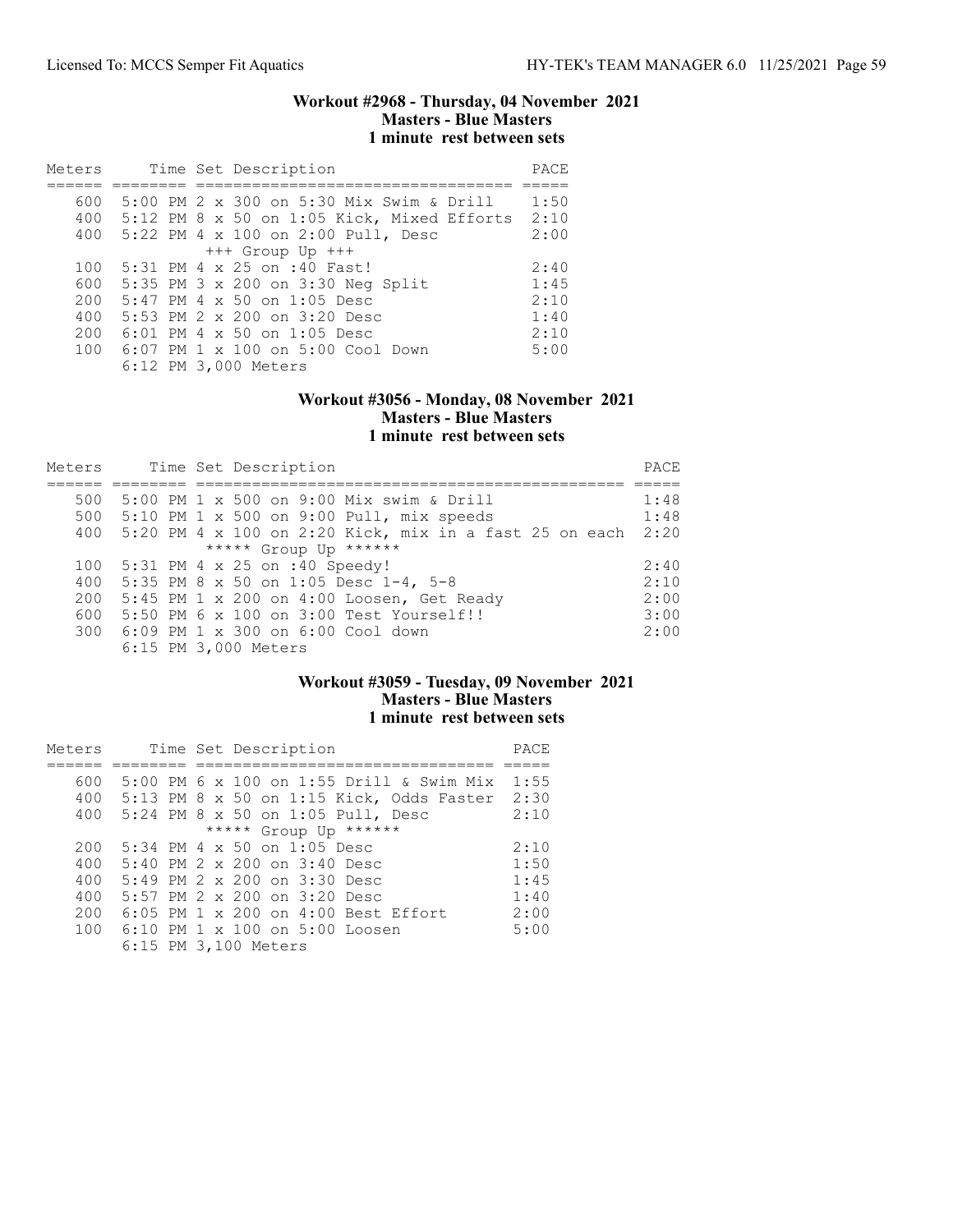### Workout #3062 - Wednesday, 10 November 2021 Masters - Blue Masters 1 minute rest between sets

| Meters |  | Time Set Description                                   | PACE |
|--------|--|--------------------------------------------------------|------|
|        |  |                                                        |      |
|        |  | 600 5:00 PM 3 x 200 on 3:45 Drill & Swim Mix           | 1:52 |
|        |  | 400 5:13 PM 4 x 100 on 2:15 Kick, Faster in the middle | 2:15 |
|        |  | 400 5:23 PM 8 x 50 on 1:05 Pull, Odds Faster           | 2:10 |
|        |  | ***** Group Up ******                                  |      |
|        |  | 100 5:33 PM 4 x 25 on :40 Fast                         | 2:40 |
| 100    |  | 5:37 PM 2 x 50 on 1:00 STRONG!                         | 2:00 |
|        |  | 800 5:40 PM 2 x 400 on 6:30 Neg Split                  | 1:38 |
| 100    |  | 5:54 PM 2 x 50 on 1:00 STRONG!                         | 2:00 |
|        |  | 600 5:57 PM 2 x 300 on 5:00 Neg Split                  | 1:40 |
| 100    |  | 6:08 PM 2 x 50 on 1:00 STRONG!                         | 2:00 |
|        |  | 400 6:11 PM 2 x 200 on 3:30 Neg Split                  | 1:45 |
| 100    |  | 6:19 PM 2 x 50 on 1:00 STRONG!                         | 2:00 |
|        |  | 200 6:22 PM 2 x 100 on 2:00 Fast                       | 2:00 |
|        |  | 100 6:27 PM 1 x 100 on 5:00 Loosen                     | 5:00 |
|        |  | 6:32 PM 4,000 Meters                                   |      |

## Workout #3065 - Thursday, 11 November 2021 Masters - Blue Masters 1 minute rest between sets

| Meters | Time        |  | Set Description                                                           | PACE |
|--------|-------------|--|---------------------------------------------------------------------------|------|
|        |             |  |                                                                           |      |
| 600    | 5:00 PM     |  | 4 x 150 on 2:55 Drill & Swim Mix                                          | 1:57 |
|        | 400 5:13 PM |  | 8 x 50 on 1:15 Kick, as desired                                           | 2:30 |
| 400    | $5:24$ PM   |  | 4 x 100 on 1:55 Pull, Build Each                                          | 1:55 |
|        |             |  | ***** Group Up ******                                                     |      |
| 100    |             |  | 5:33 PM 4 x 25 on :40 Fast                                                | 2:40 |
|        |             |  | 1,500 5:37 PM $1x{5 x}$ 100 on 1:35 Steady Effort                         | 1:35 |
|        |             |  | {4 x 100 on 1:40 75 Steady + 25 Fast                                      | 1:40 |
|        |             |  | $\{3 \times 100 \text{ on } 1:45 \text{ 50 Steady } + 50 \text{ Fast} \}$ | 1:45 |
|        |             |  | {2 x 100 on 1:50 25 Steady + 75 Fast                                      | 1:50 |
|        |             |  | {1 x 100 on 3:00 Best Effort                                              | 3:00 |
|        | $6:04$ PM   |  | 3,000 Meters                                                              |      |

# Workout #2993 - Monday, 15 November 2021 Masters - Blue Masters 1 minute rest between sets

| Meters | Time        | Set Description                                                                          | PACE |
|--------|-------------|------------------------------------------------------------------------------------------|------|
|        |             |                                                                                          |      |
|        | 600 5:00 PM | 2 x 300 on 5:30 Mix Swim & Drill                                                         | 1:50 |
|        | 400 5:12 PM | 4 x 100 on 2:10 Kick, Desc                                                               | 2:10 |
| 400    | 5:22 PM     | 4 x 100 on 2:00 Pull, Mixed Efforts                                                      | 2:00 |
|        |             | $+=+=+=$ Group Up $=+=+=+$                                                               |      |
|        |             | 1,700 5:31 PM 2x{6 x 25 on :40 Fast!                                                     | 2:40 |
|        |             | {4 x 100 on 1:45 Desc                                                                    | 1:45 |
|        |             | {4 x 25 on :35 Fast!                                                                     | 2:20 |
|        |             | $\{2 \times 100 \text{ on } 1:50 \text{ Round } 1 \text{ Desc}; 2. \text{ Cool Down} \}$ | 1:50 |
|        | $6:05$ PM   | 3,100 Meters                                                                             |      |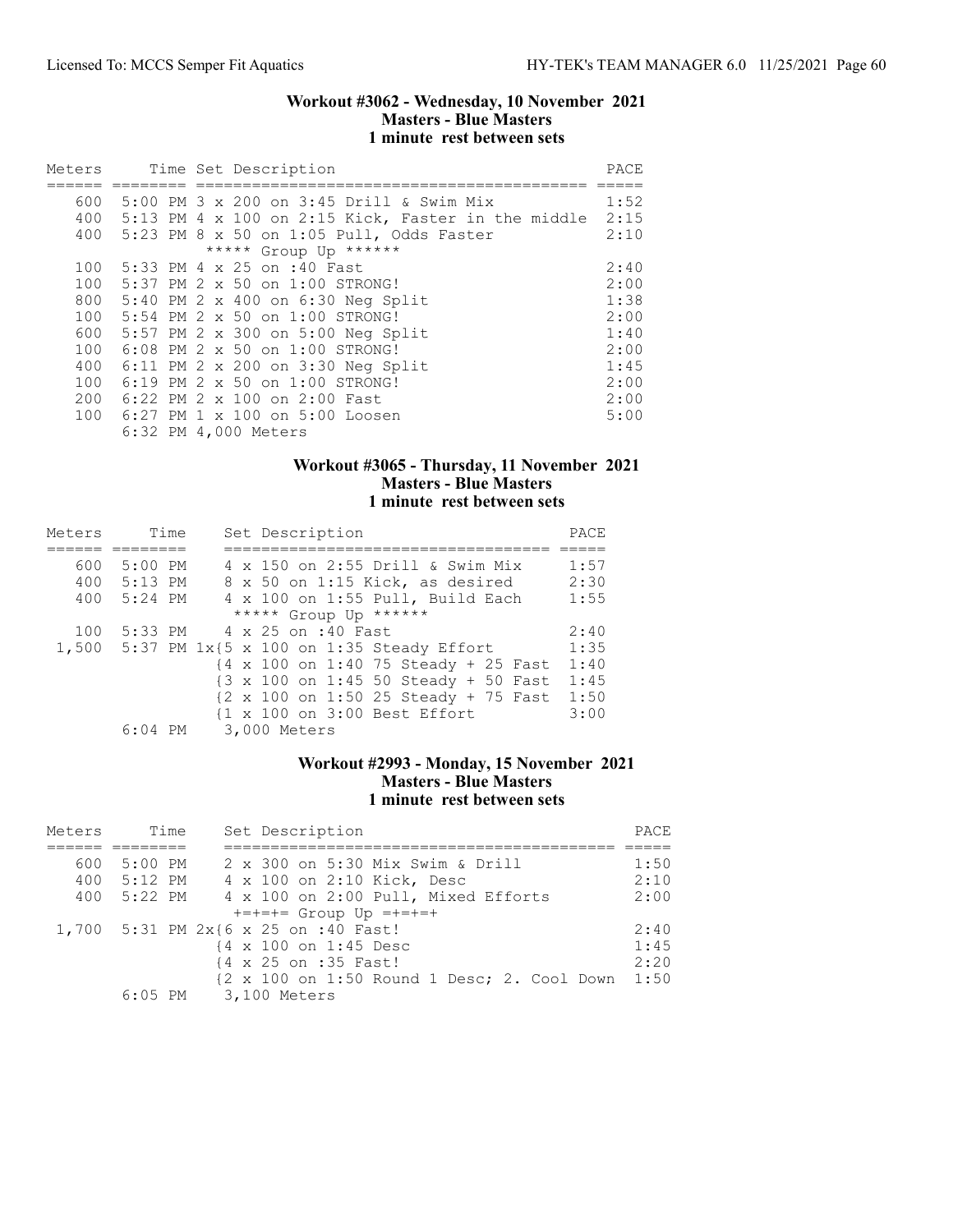### Workout #3041 - Tuesday, 16 November 2021 Masters - Blue Masters 1 minute rest between sets

| Meters |                      | Time Set Description                            | PACE |
|--------|----------------------|-------------------------------------------------|------|
|        |                      |                                                 |      |
| 600    |                      | 5:00 PM $4 \times 150$ on 2:45 Mix Swim & Drill | 1:50 |
| 400    |                      | 5:12 PM 4 x 100 on 2:10 Kick, Desc              | 2:10 |
| 400    |                      | $5:22$ PM 8 x 50 on 1:00 Pull, Mixed Efforts    | 2:00 |
|        |                      | $=-=-=-$ Group Up $---$                         |      |
| 200    |                      | $5:31$ PM 4 x 50 on 1:05 Desc                   | 2:10 |
| 600    |                      | 5:37 PM 4 x 150 on 2:30 Desc                    | 1:40 |
| 400    |                      | $5:48$ PM $4 \times 100$ on 1:45 Desc           | 1:45 |
| 200    |                      | 5:56 PM 4 x 50 on :55 Desc                      | 1:50 |
| 100    |                      | 6:01 PM 4 x 25 on :40 Fast!                     | 2:40 |
| 100    |                      | $6:05$ PM $1 \times 100$ on $5:00$ Cool Down    | 5:00 |
|        | 6:10 PM 3,000 Meters |                                                 |      |

### Workout #3001 - Wednesday, 17 November 2021 Masters - Blue Masters 1 minute rest between sets

| Meters | Time        |  | Set Description                       | PACE |
|--------|-------------|--|---------------------------------------|------|
|        |             |  |                                       |      |
| 600    | 5:00 PM     |  | 3 x 200 on 3:40 Mix Swim & Drill      | 1:50 |
| 400    | $5:12$ PM   |  | 8 x 50 on 1:05 Kick, Mixed Efforts    | 2:10 |
|        | 400 5:22 PM |  | 4 x 100 on 2:00 Pull, Desc            | 2:00 |
|        |             |  | $- - -$ Group Up - - -                |      |
| 200    | 5:31 PM     |  | 4 x 50 on 1:05 Desc                   | 2:10 |
|        |             |  | 2,400 5:37 PM 2x{3 x 200 on 3:25 Desc | 1:42 |
|        |             |  | {1 x 600 on 9:45 Steady               | 1:38 |
| 100    | 6:18 PM     |  | $1 \times 100$ on $5:00$ Cool Down    | 5:00 |
|        |             |  | 6:23 PM 4,100 Meters                  |      |

# Workout #3004 - Thursday, 18 November 2021 Masters - Blue Masters 1 minute rest between sets

| Meters |  | Time Set Description                                  | PACE |
|--------|--|-------------------------------------------------------|------|
|        |  |                                                       |      |
| 600    |  | 5:00 PM 6 x 100 on 1:50 Mix Swim & Drill              | 1:50 |
| 400    |  | 5:12 PM 8 x 50 on 1:05 Kick, Desc                     | 2:10 |
| 400    |  | $5:22$ PM 8 x 50 on 1:00 Pull, Mixed Efforts          | 2:00 |
|        |  | $\sim$ - $\sim$ - $\sim$ - Group Up - $\sim$ - $\sim$ |      |
| 100    |  | 5:31 PM 4 x 25 on :40 Fast!                           | 2:40 |
| 200    |  | $5:35$ PM 4 x 50 on 1:05 Desc                         | 2:10 |
| 600    |  | 5:41 PM 6 x 100 on 1:50 Desc                          | 1:50 |
| 400    |  | 5:53 PM 4 x 100 on 1:45 Desc                          | 1:45 |
| 200    |  | 6:01 PM $2 \times 100$ on 1:40 Desc                   | 1:40 |
| 100    |  | $6:06$ PM $1 \times 100$ on $5:00$ Cool Down          | 5:00 |
|        |  | 6:11 PM 3,000 Meters                                  |      |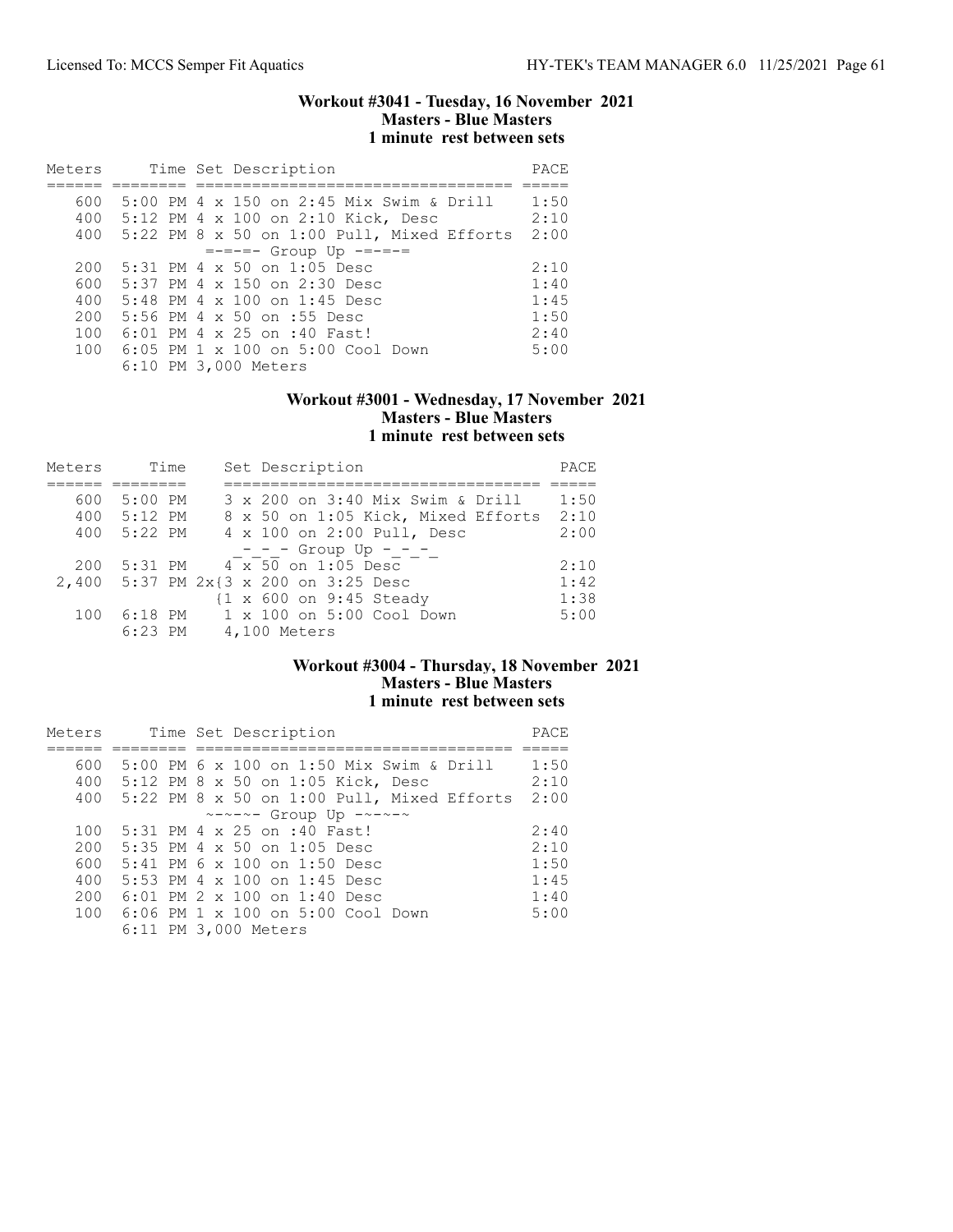### Workout #3090 - Monday, 22 November 2021 Masters - Blue Masters 1 minute rest between sets

| Meters |             | Time | Set Description                     | PACE |
|--------|-------------|------|-------------------------------------|------|
|        |             |      |                                     |      |
| 600    | 5:00 PM     |      | 3 x 200 on 3:50 Swim + Drill        | 1:55 |
|        | 400 5:13 PM |      | 8 x 50 on 1:15 Kick, mix efforts    | 2:30 |
| 400    | 5:24 PM     |      | 4 x 100 on 1:55 Pull, Neg Split     | 1:55 |
|        |             |      | $====$ Group Up $====$              |      |
|        |             |      | 1,500 5:33 PM 3x{2 x 25 on :45 Desc | 3:00 |
|        |             |      | {2 x 50 on 1:05 Desc                | 2:10 |
|        |             |      | {2 x 75 on 1:25 Desc                | 1:53 |
|        |             |      | {2 x 100 on 1:45 Desc               | 1:45 |
| 100    | 6:04 PM     |      | $1 \times 100$ on $5:00$ Loosen     | 5:00 |
|        | $6:09$ PM   |      | 3,000 Meters                        |      |

## Workout #3093 - Tuesday, 23 November 2021 Masters - Blue Masters 1 minute rest between sets

| Meters |  |  | Time Set Description                     | PACE |
|--------|--|--|------------------------------------------|------|
|        |  |  |                                          |      |
| 600    |  |  | 5:00 PM 2 x 300 on 5:55 Swim + Drill     | 1:58 |
|        |  |  | 400 5:13 PM 8 x 50 on 1:15 Kick, Desc    | 2:30 |
| 400    |  |  | 5:24 PM 4 x 100 on 1:55 Pull, Build Each | 1:55 |
|        |  |  | $====$ Group Up $====$                   |      |
| 200    |  |  | 5:33 PM 4 $\times$ 50 on 1:05 Desc       | 2:10 |
| 800    |  |  | 5:39 PM 4 x 200 on 3:20 Desc             | 1:40 |
| 400    |  |  | 5:54 PM 4 x 100 on 1:40 Desc             | 1:40 |
| 200    |  |  | 6:02 PM 4 x 50 on :50 Desc!!!            | 1:40 |
| 100    |  |  | 6:07 PM 1 x 100 on 5:00 Loosen           | 5:00 |
|        |  |  | 6:12 PM 3,100 Meters                     |      |

# Workout #3096 - Wednesday, 24 November 2021 Masters - Blue Masters 1 minute rest between sets

| Meters |  | Time Set Description                                | PACE |
|--------|--|-----------------------------------------------------|------|
|        |  |                                                     |      |
| 600    |  | 5:00 PM 4 x 150 on 2:55 Swim + Drill                | 1:57 |
| 400    |  | 5:13 PM 4 x 100 on 2:20 Kick, Desc                  | 2:20 |
| 400    |  | 5:24 PM 8 x 50 on 1:05 Pull, Desc                   | 2:10 |
|        |  | $====$ Group Up $====$                              |      |
| 200    |  | 5:34 PM 4 x 50 on 1:05 Desc                         | 2:10 |
|        |  | 1,600 5:40 PM 4 x 400 on 6:30 Desc and/or Neq Split | 1:38 |
| 400    |  | $6:07$ PM 4 x 100 on 1:50 Steady, Moderate          | 1:50 |
| 400    |  | 6:16 PM 1 x 400 on 8:00 Best Effort                 | 2:00 |
| 100    |  | 6:25 PM 1 x 100 on 5:00 Loosen                      | 5:00 |
|        |  | 6:30 PM 4,100 Meters                                |      |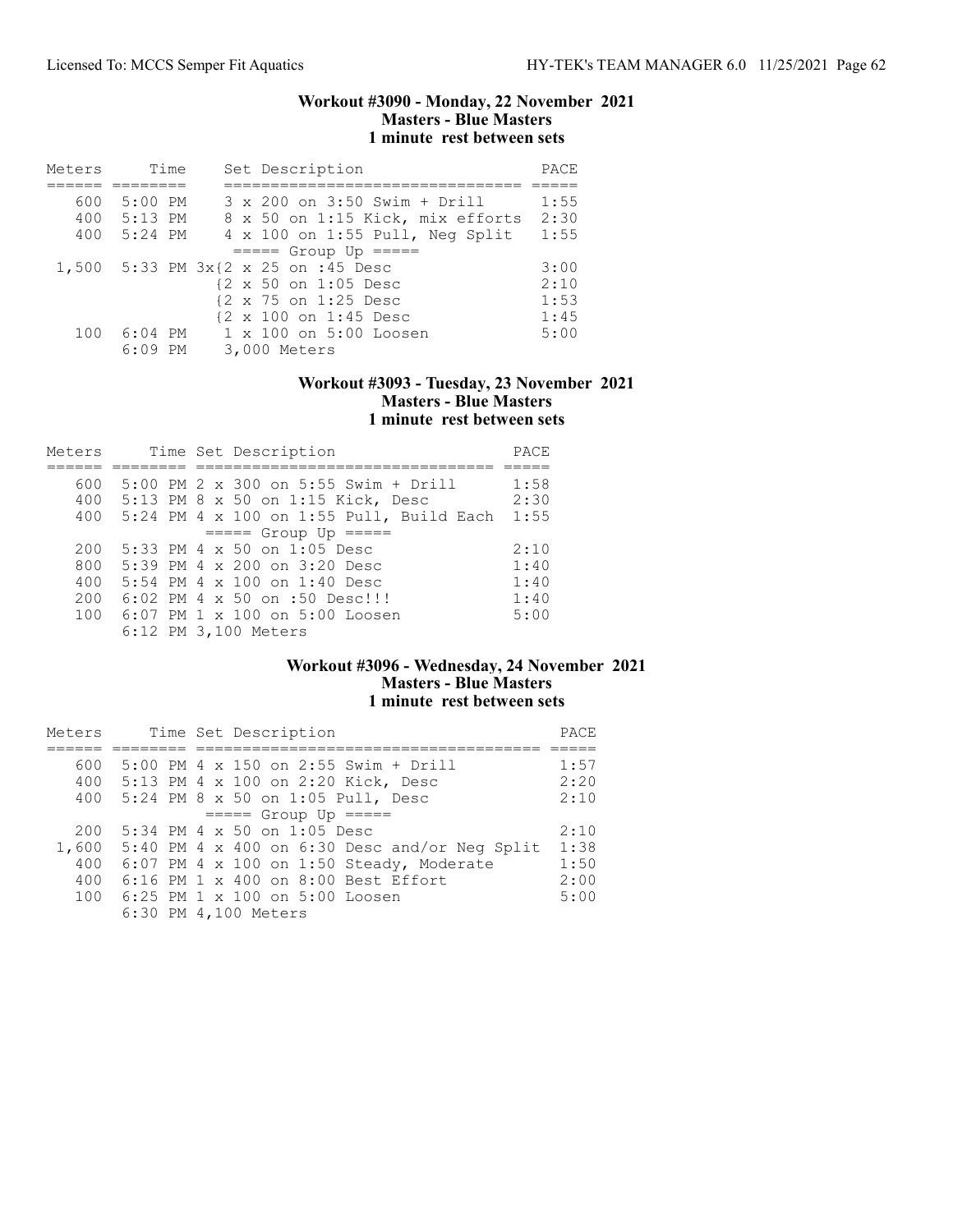### Workout #3099 - Thursday, 25 November 2021 Masters - Blue Masters 1 minute rest between sets

| Meters |             | Time |  | Set Description                                                      | PACE |
|--------|-------------|------|--|----------------------------------------------------------------------|------|
|        |             |      |  |                                                                      |      |
| 600    | 5:00 PM     |      |  | $6 \times 100$ on 1:55 Swim + Drill                                  | 1:55 |
|        | 400 5:13 PM |      |  | 4 x 100 on 2:20 Kick, Last 25 faster                                 | 2:20 |
| 400    | 5:24 PM     |      |  | 8 x 50 on 1:05 Pull, Odds faster                                     | 2:10 |
|        |             |      |  | $====$ Group Up $====$                                               |      |
| 100    |             |      |  | 5:34 PM 4 x 25 on :40 Fast                                           | 2:40 |
|        |             |      |  | 1,500 5:38 PM 2x{3 x 100 on 2:00 Desc                                | 2:00 |
|        |             |      |  | $\{1 \times 50 \text{ on } 1:15 \text{ Steady, OK to start early}\}$ | 2:30 |
|        |             |      |  | {2 x 100 on 1:45 Desc                                                | 1:45 |
|        |             |      |  | $\{1 \times 50 \text{ on } 1:15 \text{ Steady, OK to start early}\}$ | 2:30 |
|        |             |      |  | {1 x 100 on 1:30 GO, GO, GO!                                         | 1:30 |
|        |             |      |  | {1 x 50 on 1:15 Steady, OK to start early                            | 2:30 |
|        | $6:08$ PM   |      |  | 3,000 Meters                                                         |      |

### Workout #3044 - Monday, 29 November 2021 Masters - Blue Masters 1 minute rest between sets

| Meters | Time      |  | Set Description                                                          | PACE |
|--------|-----------|--|--------------------------------------------------------------------------|------|
|        |           |  |                                                                          |      |
| 600    | $5:00$ PM |  | 4 x 150 on 2:45 Mix Swim & Drill                                         | 1:50 |
| 400    | 5:12 PM   |  | 8 x 50 on 1:05 Kick, Desc                                                | 2:10 |
| 400    | 5:22 PM   |  | 8 x 50 on 1:00 Pull, Mixed Efforts                                       | 2:00 |
|        |           |  | $\sim$ - $\sim$ - $\sim$ - Group Up - $\sim$ - $\sim$ - $\sim$           |      |
| 100    | 5:31 PM   |  | 4 x 25 on :40 Fast!                                                      | 2:40 |
|        |           |  | 1,500 5:35 PM 3x{4 x 50 on 1:10 Fast!                                    | 2:20 |
|        |           |  | $\{1 \times 50 \text{ on } 1:15 \text{ Easy}, \text{ Can Start Early}\}$ | 2:30 |
|        |           |  | {4 x 50 on 1:05 Fast!                                                    | 2:10 |
|        |           |  | $\{1 \times 50 \text{ on } 1:15 \text{ Easy}$ , Can Start Early          | 2:30 |
|        | $6:10$ PM |  | 3,000 Meters                                                             |      |

## Workout #3047 - Tuesday, 30 November 2021 Masters - Blue Masters 1 minute rest between sets

| Meters |  | Time Set Description                           | PACE |
|--------|--|------------------------------------------------|------|
|        |  |                                                |      |
| 600    |  | 5:00 PM 3 x 200 on 3:40 Mix Swim & Drill       | 1:50 |
| 400    |  | 5:12 PM 4 x 100 on 2:10 Kick, Desc             | 2:10 |
| 400    |  | $5:22$ PM 8 x 50 on 1:00 Pull, Mixed Efforts   | 2:00 |
|        |  | $-$ .-.-. Group Up .-.-.-                      |      |
| 200    |  | $5:31$ PM 4 x 50 on 1:05 Desc                  | 2:10 |
| 600    |  | 5:37 PM 6 x 100 on 1:50 Desc                   | 1:50 |
| 400    |  | $5:49$ PM 4 x 100 on 1:45 Desc                 | 1:45 |
| 200    |  | 5:57 PM $2 \times 100$ on 1:40 Desc            | 1:40 |
| 50     |  | 6:02 PM 1 x 50 on 1:30 Loosen                  | 3:00 |
| 100    |  | $6:05$ PM $1 \times 100$ on $2:00$ Best Effort | 2:00 |
|        |  | 100 6:08 PM 1 x 100 on 5:00 Cool Down          | 5:00 |
|        |  | 6:13 PM 3,050 Meters                           |      |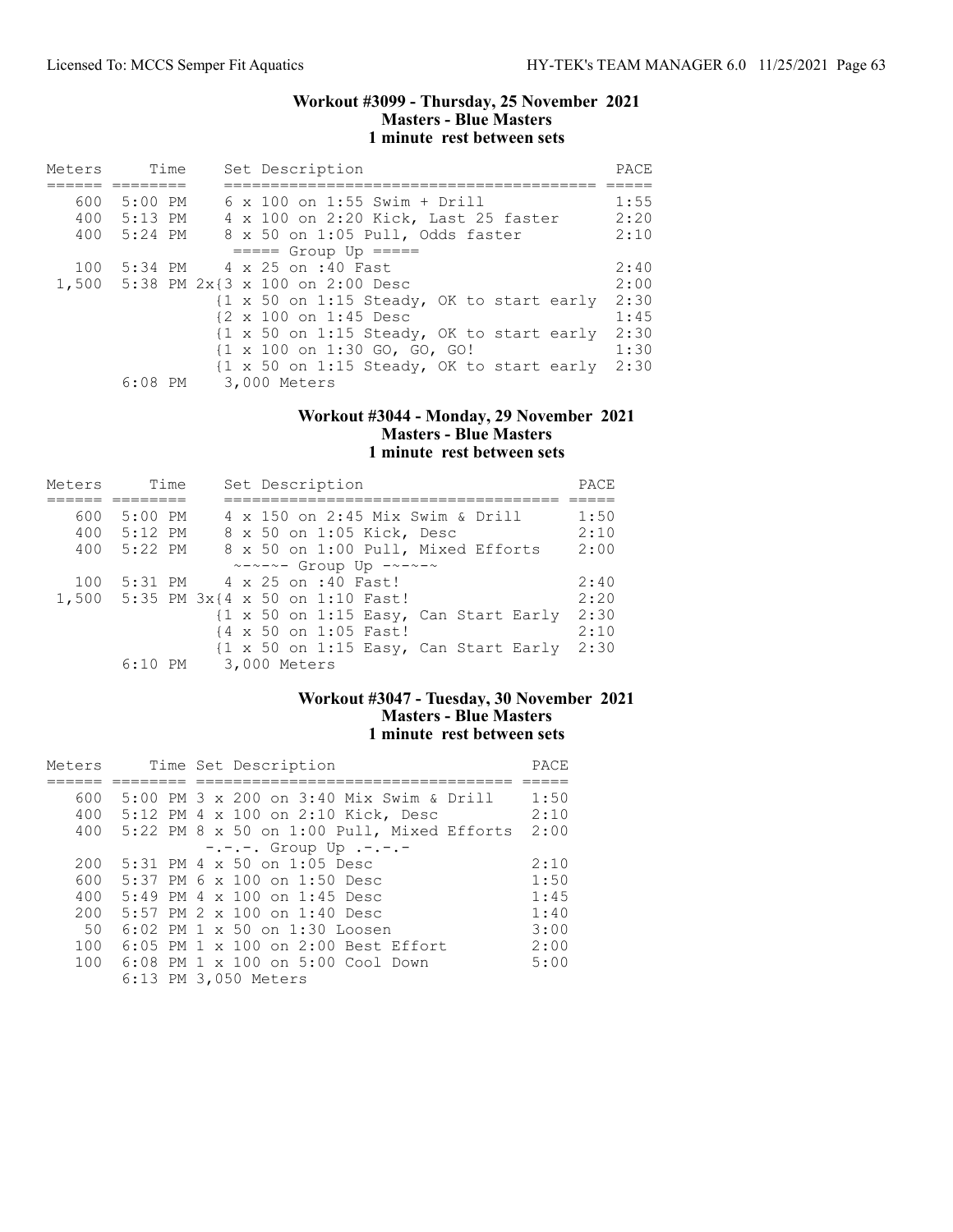### Workout #3050 - Wednesday, 01 December 2021 Masters - Blue Masters 1 minute rest between sets

| Meters | Time                 | Set Description                                    | PACE |
|--------|----------------------|----------------------------------------------------|------|
|        |                      |                                                    |      |
| 600    | $5:00$ PM            | 2 x 300 on 5:30 Mix Swim & Drill                   | 1:50 |
| 400    | 5:12 PM              | 8 x 50 on 1:05 Kick, Mixed Efforts                 | 2:10 |
| 400    | 5:22 PM              | 4 x 100 on 2:00 Pull, Desc                         | 2:00 |
|        |                      | *~*~*~ Group Up ~*~*~*                             |      |
| 200    |                      | 5:31 PM 4 x 50 on 1:05 Desc                        | 2:10 |
|        |                      | 2,400 5:37 PM 2x{1 x 300 on 5:15 Steady            | 1:45 |
|        |                      | {3 x 100 on 1:45 Desc                              | 1:45 |
|        |                      | {1 x 300 on 5:00 Steady                            | 1:40 |
|        |                      | {3 x 100 on 1:50 Desc                              | 1:50 |
| 100    | 6:20 PM<br>$6:25$ PM | $1 \times 100$ on $5:00$ Cool Down<br>4,100 Meters | 5:00 |

### Workout #3053 - Thursday, 02 December 2021 Masters - Blue Masters 1 minute rest between sets

| Meters |  | Time Set Description                          | PACE |
|--------|--|-----------------------------------------------|------|
|        |  |                                               |      |
| 600    |  | 5:00 PM 6 x 100 on 1:50 Mix Swim & Drill      | 1:50 |
| 400    |  | 5:12 PM 4 x 100 on 2:10 Kick, Desc            | 2:10 |
| 400    |  | $5:22$ PM 4 x 100 on 2:00 Pull, Mixed Efforts | 2:00 |
|        |  | $-----> Group Up <---$                        |      |
| 100    |  | 5:31 PM 4 x 25 on :40 Fast!                   | 2:40 |
| 300    |  | 5:35 PM 6 x 50 on 1:05 Desc                   | 2:10 |
| 600    |  | 5:43 PM 8 x 75 on 1:20 Desc 1-4, 5-8          | 1:47 |
| 300    |  | 5:55 PM 4 x 75 on 1:15 Desc                   | 1:40 |
| 200    |  | 6:01 PM 4 x 50 on 1:05 Desc                   | 2:10 |
| 100    |  | 6:07 PM 1 x 100 on 5:00 Cool Down             | 5:00 |
|        |  | 6:12 PM 3,000 Meters                          |      |

# Workout #3152 - Monday, 06 December 2021 Masters - Blue Masters 1 minute rest between sets

| Meters | Time      | Set Description                                                         | PACE |
|--------|-----------|-------------------------------------------------------------------------|------|
|        |           |                                                                         |      |
| 600    | 5:00 PM   | 6 x 100 on 1:55 Swim & Drill                                            | 1:55 |
| 400    | $5:13$ PM | 4 x 100 on 2:15 Kick, Desc                                              | 2:15 |
| 400    | 5:23 PM   | 8 x 50 on 1:05 Pull, Odds Faster                                        | 2:10 |
|        |           | $11111$ Group Up $\N\$                                                  |      |
|        |           | 1,600 5:33 PM $4 \times 4 \times 50$ on 1:05 Desc, #4 Very Fast         | 2:10 |
|        |           | $\{2 \times 100 \text{ on } 1:45 \text{ Desc}, \#2 \text{ Very Fast}\}$ | 1:45 |
| 100    | 6:06 PM   | $1 \times 100$ on $5:00$ Loosen                                         | 5:00 |
|        | $6:11$ PM | 3,100 Meters                                                            |      |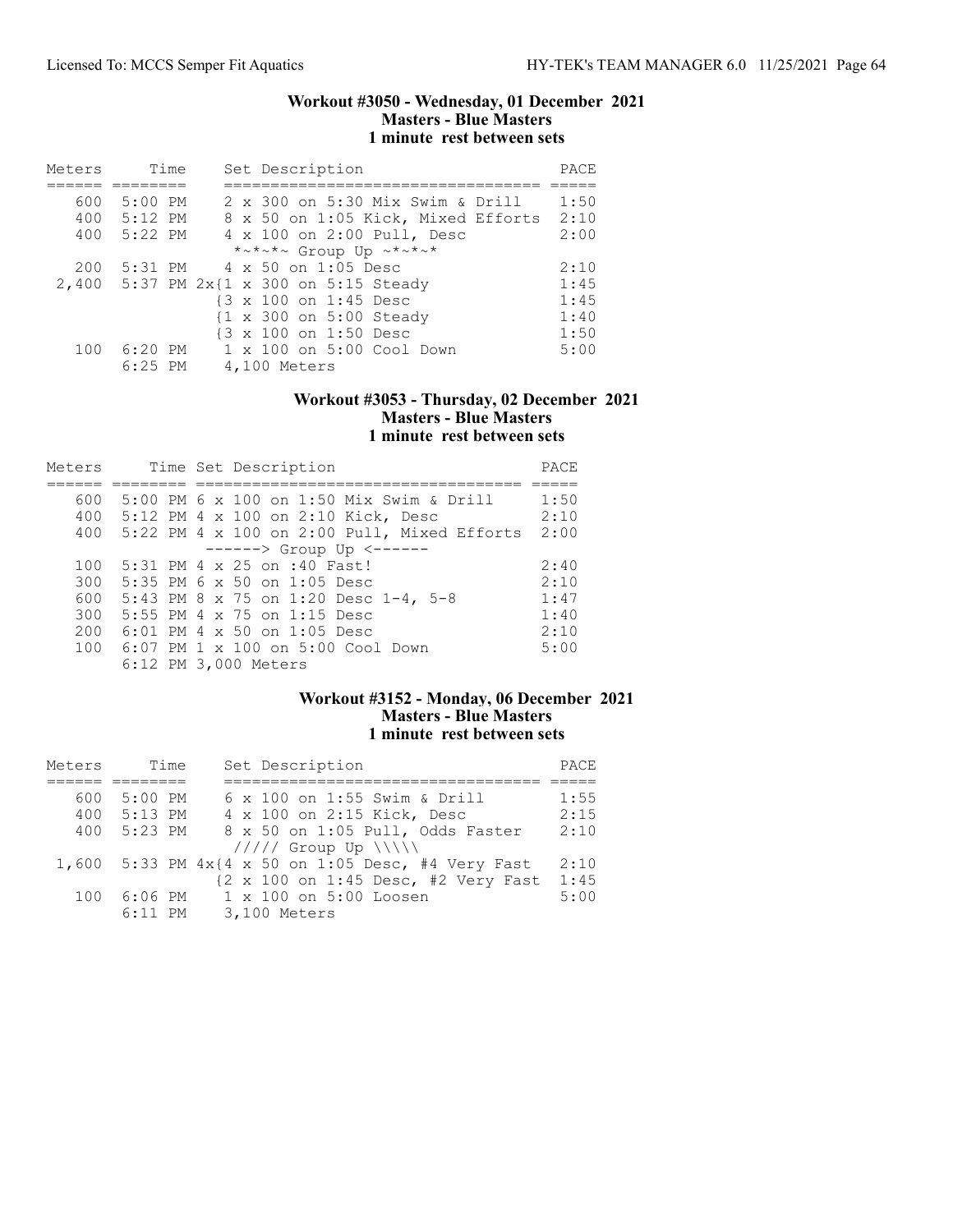### Workout #3155 - Tuesday, 07 December 2021 Masters - Blue Masters 1 minute rest between sets

| Meters | Time Set Description                         | PACE |
|--------|----------------------------------------------|------|
|        |                                              |      |
| 600    | 5:00 PM 4 x 150 on 2:55 Swim & Drill         | 1:57 |
|        | 400 5:13 PM 8 x 50 on 1:15 Kick, Mix Efforts | 2:30 |
| 400    | 5:24 PM 4 x 100 on 1:55 Pull, Desc           | 1:55 |
|        | $11111$ Group Up $\N\$                       |      |
| 200    | 5:33 PM 4 x 50 on 1:05 Desc                  | 2:10 |
| 750    | 5:39 PM 5 x 150 on 2:35 Desc                 | 1:43 |
| 450    | 5:53 PM 3 x 150 on 2:45 Last 50 Very Fast    | 1:50 |
| 150    | 6:03 PM 1 x 150 on 2:55 All Fast             | 1:57 |
| 100    | 6:07 PM 1 x 100 on 5:00 Loosen               | 5:00 |
|        | 6:12 PM 3,050 Meters                         |      |

## Workout #3158 - Wednesday, 08 December 2021 Masters - Blue Masters 1 minute rest between sets

| Meters |  | Time Set Description                         | PACE |
|--------|--|----------------------------------------------|------|
|        |  |                                              |      |
| 600    |  | 5:00 PM 3 x 200 on 3:55 Swim & Drill         | 1:58 |
| 400    |  | 5:13 PM 4 x 100 on 2:15 Kick, Last 25 Faster | 2:15 |
|        |  | 400 5:23 PM 8 x 50 on 1:05 Pull, Mix Efforts | 2:10 |
|        |  | $11111$ Group Up $\ \ \ \ $                  |      |
| 100    |  | 5:33 PM 4 x 25 on :40 Fast                   | 2:40 |
| 500    |  | 5:37 PM 1 x 500 on 9:00 Neg Split            | 1:48 |
| 300    |  | 5:47 PM 3 x 100 on 1:35 Desc                 | 1:35 |
| 500    |  | 5:53 PM 1 x 500 on 8:45 Neg Split            | 1:45 |
| 300    |  | 6:03 PM 3 x 100 on 1:45 Desc                 | 1:45 |
| 500    |  | 6:10 PM 1 x 500 on 8:30 Neg Split            | 1:42 |
| 300    |  | 6:20 PM 3 x 100 on 1:55 Desc                 | 1:55 |
| 100    |  | 6:27 PM 1 x 100 on 5:00 Loosen               | 5:00 |
|        |  | 6:32 PM 4,000 Meters                         |      |

# Workout #3161 - Thursday, 09 December 2021 Masters - Blue Masters 1 minute rest between sets

| Meters |  | Time Set Description                                   | PACE |
|--------|--|--------------------------------------------------------|------|
| 600    |  | 5:00 PM $2 \times 300$ on 5:55 Swim & Drill            | 1:58 |
|        |  | 400 5:13 PM 8 x 50 on 1:15 Kick, Evens Faster          | 2:30 |
|        |  | 400 5:24 PM 4 x 100 on 1:55 Pull, Faster in the middle | 1:55 |
|        |  | $11111$ Group Up $\N\$                                 |      |
| 100    |  | 5:33 PM 4 x 25 on :40 Fast                             | 2:40 |
| 400    |  | 5:37 PM 2 x 200 on 3:30 Desc                           | 1:45 |
| 400    |  | $5:45$ PM 2 x 200 on 3:20 Desc                         | 1:40 |
| 400    |  | $5:53$ PM 2 x 200 on 3:10 Desc                         | 1:35 |
| 50     |  | $6:01$ PM $1 \times 50$ on $1:30$ Loosen               | 3:00 |
| 200    |  | $6:04$ PM $1 \times 200$ on $4:00$ Best Effort         | 2:00 |
|        |  | 100 6:09 PM 1 x 100 on 5:00 Loosen                     | 5:00 |
|        |  | 6:14 PM 3,050 Meters                                   |      |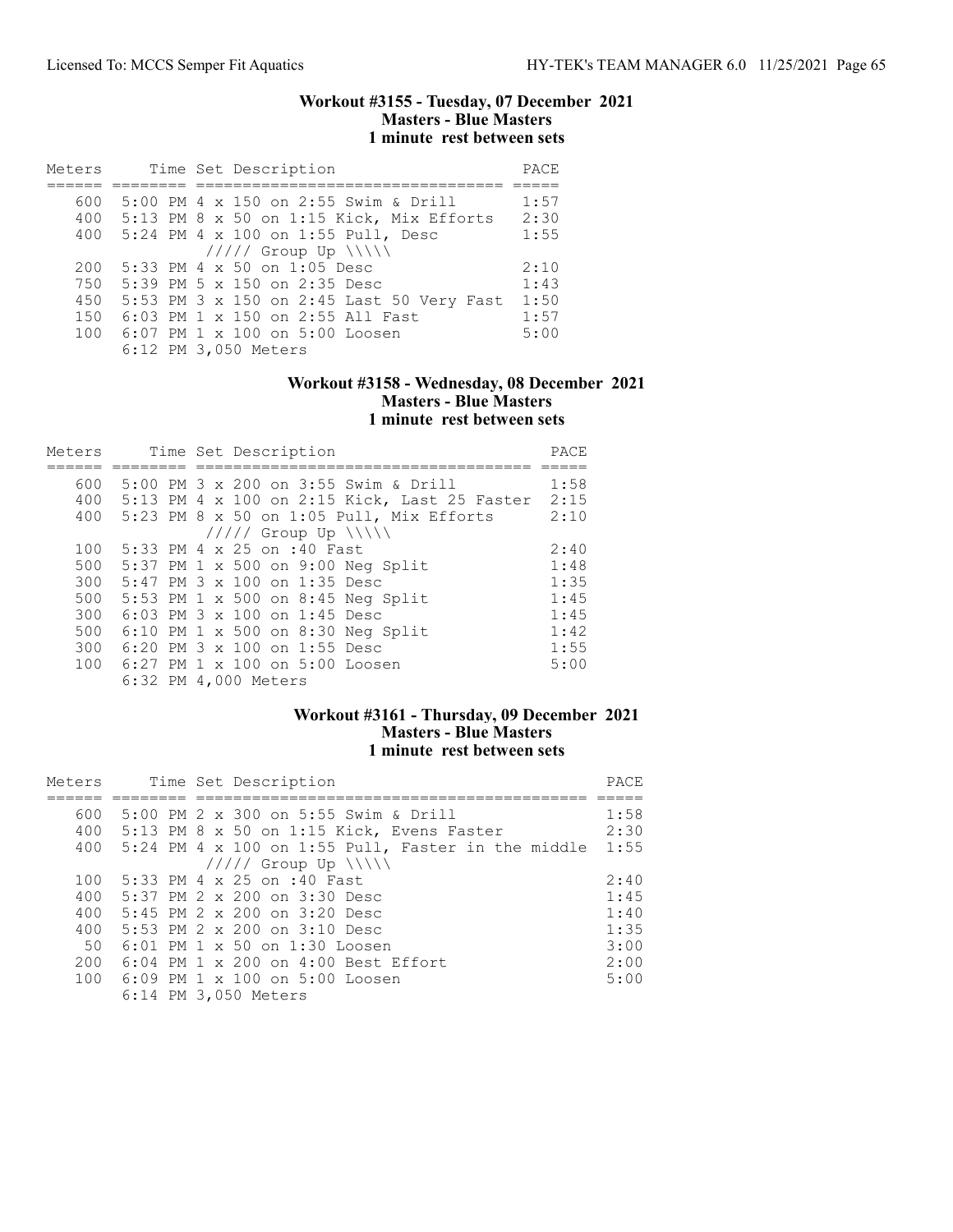### Workout #3108 - Monday, 13 December 2021 Masters - Blue Masters 1 minute rest between sets

| Meters                |  |  | Time Set Description                                     | PACE |  |  |  |
|-----------------------|--|--|----------------------------------------------------------|------|--|--|--|
|                       |  |  |                                                          |      |  |  |  |
| 500                   |  |  | 5:00 PM 1 x 500 on 9:00 Mix swim & Drill                 | 1:48 |  |  |  |
| 500                   |  |  | $5:10$ PM 1 x 500 on 9:00 Pull, mix speeds               | 1:48 |  |  |  |
| 400                   |  |  | $5:20$ PM 4 x 100 on 2:20 Kick, mix in a fast 25 on each | 2:20 |  |  |  |
| ***** Group Up ****** |  |  |                                                          |      |  |  |  |
| 100                   |  |  | 5:31 PM 4 x 25 on :40 Speedy!                            | 2:40 |  |  |  |
| 400                   |  |  | 5:35 PM 8 x 50 on 1:05 Desc $1-4$ , 5-8                  | 2:10 |  |  |  |
| 200                   |  |  | $5:45$ PM 1 x 200 on 4:00 Loosen, Get Ready              | 2:00 |  |  |  |
| 600                   |  |  | 5:50 PM 6 x 100 on 3:00 Test Yourself!!                  | 3:00 |  |  |  |
| 300                   |  |  | 6:09 PM 1 x 300 on 6:00 Cool down                        | 2:00 |  |  |  |
|                       |  |  | 6:15 PM 3,000 Meters                                     |      |  |  |  |

### Workout #3111 - Tuesday, 14 December 2021 Masters - Blue Masters 1 minute rest between sets

| Meters |  | Time Set Description                         | PACE |
|--------|--|----------------------------------------------|------|
|        |  |                                              |      |
| 600    |  | 5:00 PM 6 x 100 on 1:50 Mix Swim & Drill     | 1:50 |
|        |  | 400 5:12 PM 8 x 50 on 1:05 Kick, Desc        | 2:10 |
| 400    |  | $5:22$ PM 8 x 50 on 1:00 Pull, Mixed Efforts | 2:00 |
|        |  | *** Group Up ***                             |      |
| 200    |  | $5:31$ PM 4 x 50 on 1:05 Desc                | 2:10 |
| 600    |  | 5:37 PM 3 x 200 on 3:40 Desc                 | 1:50 |
| 600    |  | $5:49$ PM $3 \times 200$ on $3:30$ Desc      | 1:45 |
| 200    |  | $6:01$ PM 1 x 200 on 3:20 Desc               | 1:40 |
| 100    |  | 6:06 PM 1 x 100 on 5:00 cool down            | 5:00 |
|        |  | 6:11 PM 3,100 Meters                         |      |

# Workout #3114 - Wednesday, 15 December 2021 Masters - Blue Masters 1 minute rest between sets

| Meters | Time      |  | Set Description                         | PACE |
|--------|-----------|--|-----------------------------------------|------|
|        |           |  |                                         |      |
| 600    | 5:00 PM   |  | 3 x 200 on 3:40 Mix Swim and Drill 1:50 |      |
| 400    | 5:12 PM   |  | 4 x 100 on 2:10 Kick, desc              | 2:10 |
| 400    | 5:22 PM   |  | 8 x 50 on 1:00 Pull, mixed efforts      | 2:00 |
|        |           |  | ***Group Up!***                         |      |
| 200    | 5:31 PM   |  | 4 x 50 on 1:05 Desc                     | 2:10 |
|        |           |  | 2,400 5:37 PM 2x{4 x 100 on 1:50 Desc   | 1:50 |
|        |           |  | {2 x 200 on 3:30 Desc                   | 1:45 |
|        |           |  | {1 x 400 on 6:30 Steady                 | 1:38 |
| 100    |           |  | 6:20 PM 1 x 100 on 5:00 Cool Down       | 5:00 |
|        | $6:25$ PM |  | 4,100 Meters                            |      |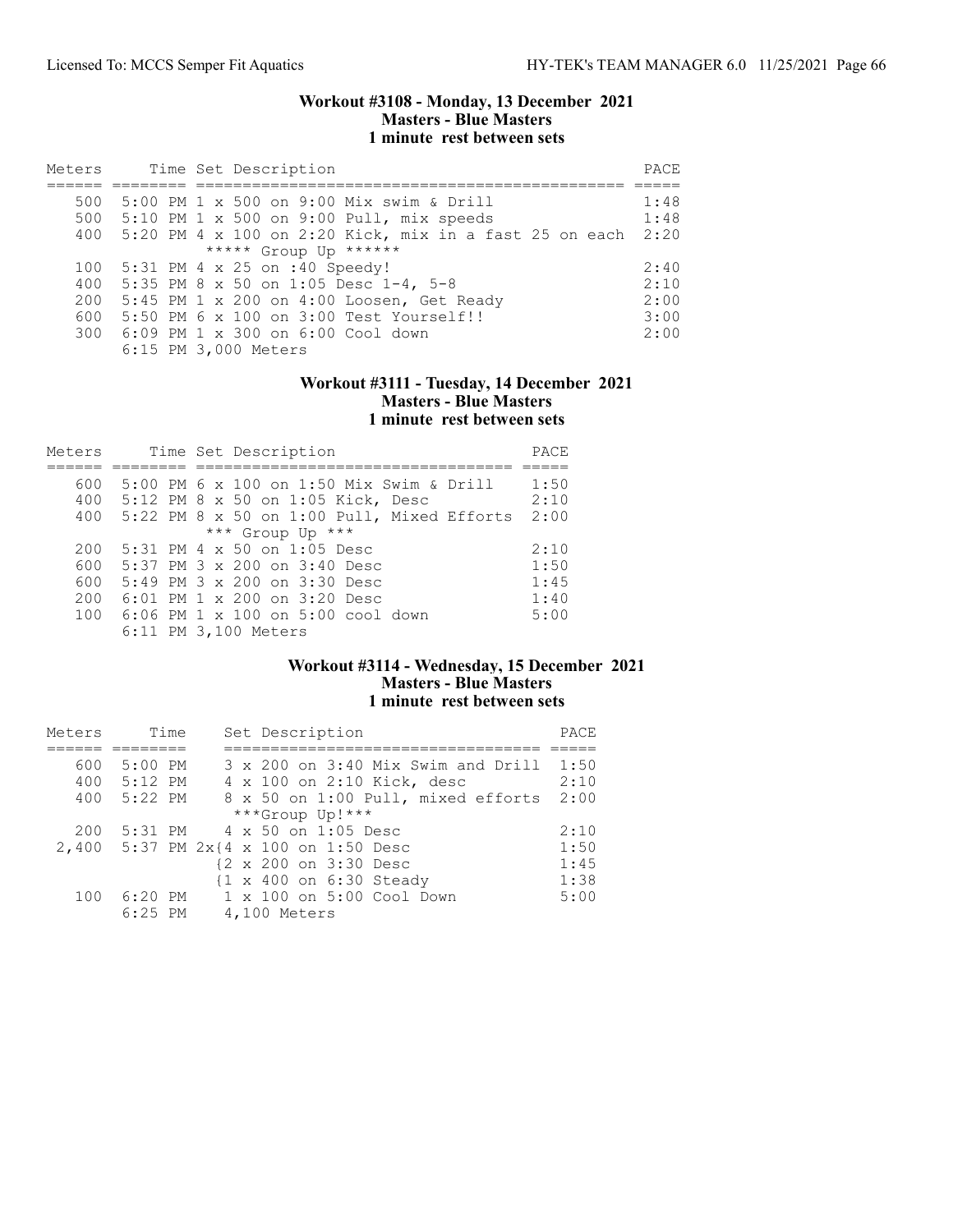### Workout #3117 - Thursday, 16 December 2021 Masters - Blue Masters 1 minute rest between sets

| Meters |  | Time Set Description                         | PACE |
|--------|--|----------------------------------------------|------|
|        |  |                                              |      |
| 600    |  | $5:00$ PM 4 x 150 on 2:45 Mix Swim and Drill | 1:50 |
| 400    |  | 5:12 PM 8 x 50 on 1:15 Kick, Desc            | 2:30 |
| 400    |  | 5:23 PM 4 x 100 on 2:00 Pull, Mixed efforts  | 2:00 |
|        |  | ********Group Up!********                    |      |
| 100    |  | 5:32 PM 4 x 25 on :40 fast!!!!!              | 2:40 |
| 600    |  | 5:36 PM 6 x 100 on 1:45 Desc 1-3, 4-6        | 1:45 |
| 100    |  | 5:48 PM 1 x 100 on 2:00 easy                 | 2:00 |
| 400    |  | 5:51 PM 4 x 100 on 1:40 Desc 1-4             | 1:40 |
| 100    |  | 5:59 PM 1 x 100 on 2:00 easy                 | 2:00 |
| 200    |  | 6:02 PM 2 x 100 on 1:35 fast!!!!!!           | 1:35 |
| 1.00   |  | 6:07 PM 1 x 100 on 5:00 Cool Down            | 5:00 |
|        |  | 6:12 PM 3,000 Meters                         |      |

# Workout #3164 - Monday, 20 December 2021 Masters - Blue Masters 1 minute rest between sets

| Meters | Time        | Set Description                            | PACE |
|--------|-------------|--------------------------------------------|------|
|        |             |                                            |      |
| 600    | 5:00 PM     | 2 x 300 on 5:55 Swim & Drill               | 1:58 |
|        | 400 5:13 PM | 4 x 100 on 2:15 Kick, Faster in the middle | 2:15 |
|        | 400 5:23 PM | 4 x 100 on 1:55 Pull, Desc                 | 1:55 |
|        |             | $11111$ Group Up $\N\$                     |      |
| 100    |             | 5:32 PM 4 x 25 on :40 Fast                 | 2:40 |
|        |             | 1,400 5:36 PM 2x{4 x 100 on 1:50 Desc      | 1:50 |
|        |             | {4 x 50 on 1:05 Desc                       | 2:10 |
|        |             | {4 x 25 on :35 Fast                        | 2:20 |
| 100    |             | 6:05 PM 1 x 100 on 5:00 Loosen             | 5:00 |
|        | $6:10$ PM   | 3,000 Meters                               |      |

# Workout #3167 - Tuesday, 21 December 2021 Masters - Blue Masters 1 minute rest between sets

| Meters |  | Time Set Description                                     | PACE |
|--------|--|----------------------------------------------------------|------|
|        |  |                                                          |      |
| 600    |  | 5:00 PM 4 x 150 on 2:55 Swim & Drill                     | 1:57 |
|        |  | 400 5:13 PM 4 x 100 on 2:15 Kick, Desc                   | 2:15 |
| 400    |  | $5:23$ PM $8 \times 50$ on 1:05 Pull, Neq Split          | 2:10 |
|        |  | $11111$ Group Up $\ \cdot\ $                             |      |
| 100    |  | 5:33 PM 4 x 25 on :40 Fast                               | 2:40 |
| 200    |  | 5:37 PM 4 x 50 on 1:05 Desc                              | 2:10 |
|        |  | 1,200 5:43 PM 8 x 150 on 2:40 Swim a fast 50 within each | 1:47 |
|        |  | 100 6:06 PM 1 x 100 on 5:00 Loosen                       | 5:00 |
|        |  | 6:11 PM 3,000 Meters                                     |      |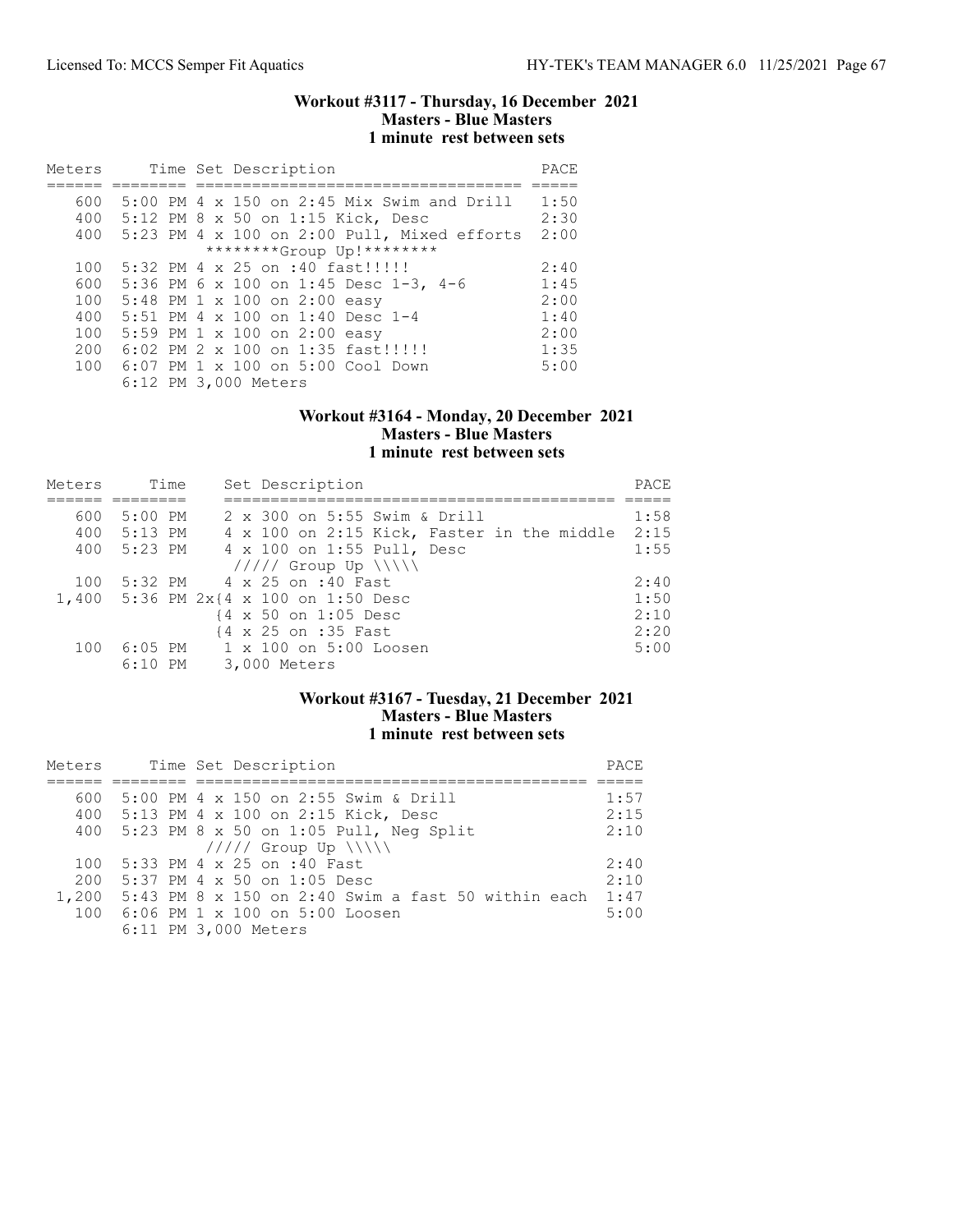### Workout #3170 - Wednesday, 22 December 2021 Masters - Blue Masters 1 minute rest between sets

| Meters |  | Time Set Description                         | PACE |
|--------|--|----------------------------------------------|------|
|        |  |                                              |      |
| 600    |  | 5:00 PM 3 x 200 on 3:55 Swim & Drill         | 1:58 |
| 400    |  | 5:13 PM 8 x 50 on 1:15 Kick, Neg Split       | 2:30 |
| 400    |  | 5:24 PM 4 x 100 on 1:55 Pull, Desc           | 1:55 |
|        |  | $11111$ Group Up $\N\$                       |      |
| 200    |  | $5:33$ PM 4 x 50 on 1:05 Desc                | 2:10 |
| 600    |  | 5:39 PM 3 x 200 on 3:30 Desc                 | 1:45 |
| 600    |  | 5:51 PM 1 x 600 on 10:15 Each 200 faster     | 1:42 |
| 600    |  | 6:03 PM 6 x 100 on 1:45 Desc $1-3/4-6$       | 1:45 |
| 600    |  | 6:15 PM 1 x 600 on 10:15 Desc 100s $1-3/4-6$ | 1:42 |
| 100    |  | 6:27 PM 1 x 100 on 5:00 Loosen               | 5:00 |
|        |  | 6:32 PM 4,100 Meters                         |      |

### Workout #3173 - Thursday, 23 December 2021 Masters - Blue Masters 1 minute rest between sets

| Meters |  | Time Set Description                    | PACE |
|--------|--|-----------------------------------------|------|
|        |  |                                         |      |
| 600    |  | 5:00 PM 6 x 100 on 1:55 Swim & Drill    | 1:55 |
| 400    |  | 5:13 PM 8 x 50 on 1:15 Kick, Evens Fast | 2:30 |
| 400    |  | 5:24 PM 8 x 50 on 1:05 Pull, Odds Fast  | 2:10 |
|        |  | $11111$ Group Up $\ \ $                 |      |
| 100    |  | 5:34 PM 4 x 25 on :40 Fast              | 2:40 |
| 450    |  | 5:38 PM 6 x 75 on 1:20 Hold best pace   | 1:47 |
| 50     |  | 5:47 PM 1 x 50 on 1:15 Easier           | 2:30 |
| 450    |  | 5:50 PM 6 x 75 on 1:30 Hold best pace   | 2:00 |
| 50     |  | $6:00$ PM 1 x 50 on 1:15 Easier         | 2:30 |
| 450    |  | 6:03 PM 6 x 75 on 1:40 Hold best pace   | 2:13 |
| 100    |  | 6:14 PM 1 x 100 on 5:00 Loosen          | 5:00 |
|        |  | 6:19 PM 3,050 Meters                    |      |

#### Workout #3122 - Monday, 27 December 2021 Masters - Blue Masters 1 minute rest between sets

| Meters |           | Time | Set Description                                 | PACE |
|--------|-----------|------|-------------------------------------------------|------|
|        |           |      |                                                 |      |
| 600    | 5:00 PM   |      | 3 x 200 on 3:40 Mix Swim and Drill              | 1:50 |
| 400    | $5:12$ PM |      | 8 x 50 on 1:10 kick                             | 2:20 |
| 400    | 5:23 PM   |      | 4 x 100 on 1:50 Pull, Desc 1-4                  | 1:50 |
|        |           |      | ********Group Up!********                       |      |
|        |           |      | 1,500 5:32 PM 2x{4 x 75 on 1:20 Build Each      | 1:47 |
|        |           |      | {4 x 75 on 1:15 Fast, Steady                    | 1:40 |
|        |           |      | $\{1 \times 75 \text{ on } 1:50 \text{ easy}\}$ | 2:27 |
|        |           |      | {1 x 75 on 1:30 All Out!                        | 2:00 |
| 100    | $6:01$ PM |      | 1 x 100 on 5:00 Cool Down                       | 5:00 |
|        | $6:06$ PM |      | 3,000 Meters                                    |      |